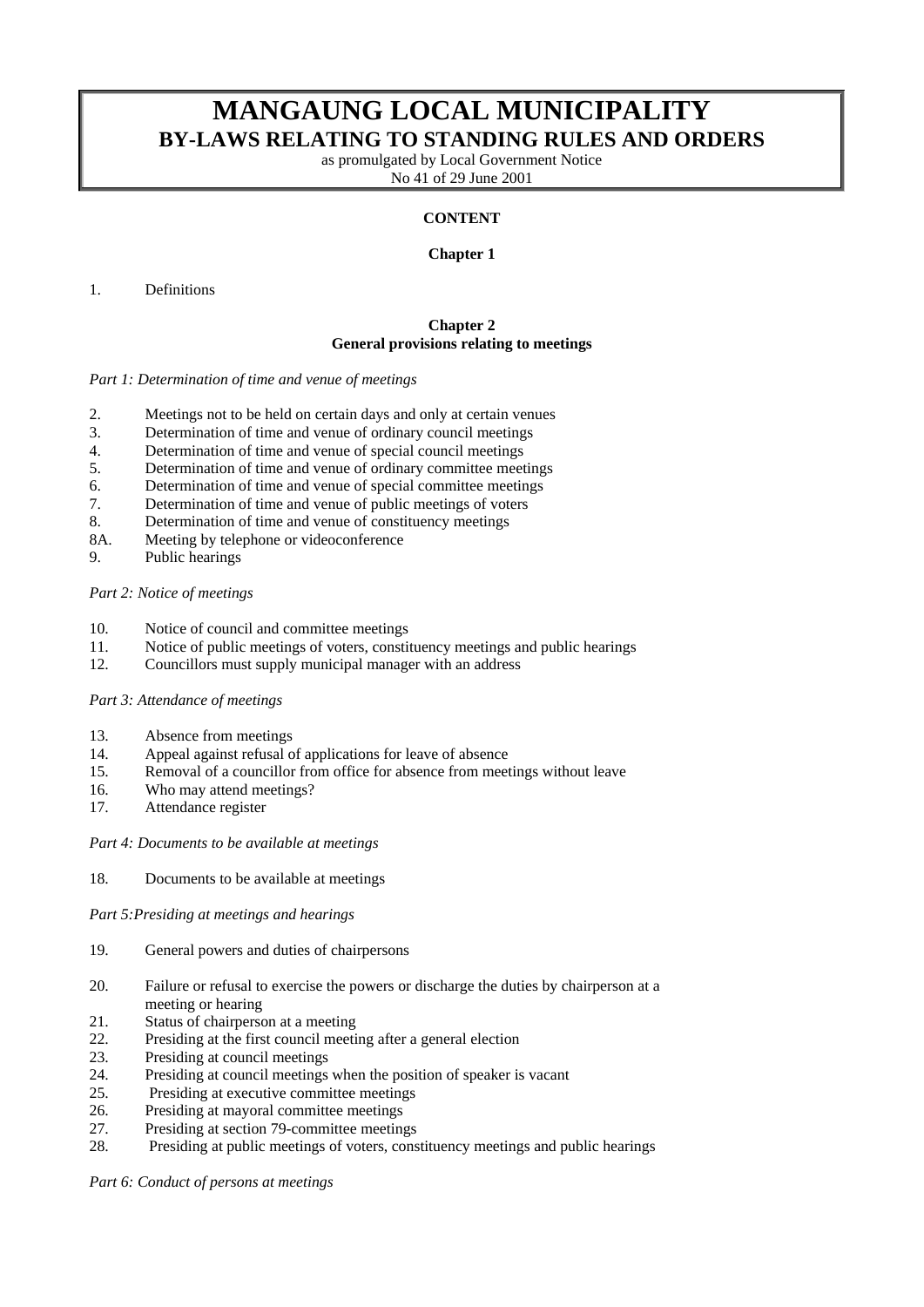- 29. Conduct of members of the public at council or committee meetings
- 30. Recording of proceedings during meetings
- 31. Conduct of councillors during meetings
- 32. Dress code
- 33. Person speaking to address the chairperson
- 34. Councillor to stand while speaking
- 35. Duration and reading of speeches
- 36. Councillor to speak only once
- 37. Relevance
- 38. Councillor's right to information
- 39. Personal explanation, point of order and clarification
- 40. Right of municipal manager to have advice recorded in minutes

*Part 7: Adjournment and continuation of meetings* 

- 41. Adjournment of meeting in absence of a quorum
- 42. Adjournment of meeting before it completed its business
- 43. Continuation of an adjourned meeting
- 44. Temporary adjournment of meeting

*Part 8: Agendas and minutes of meetings* 

- 45. Only matters included in agenda are dealt with
- 46. Minutes of meetings and summary of evidence at hearings
- 47. Declaration of personal or pecuniary interest

# *Part 9: Deputations, petitions, objections and representations*

- 48. Deputations
- 49. Attendance of council meeting by Auditor-General
- 50. Petitions
- 51. Objections and representations

#### *Part 10: Questions*

- 52. Questions of which notice had been given
- 53. Questions during meetings

#### *Part 11: Motions*

- 54. Motion must be in written form<br>55. Submission and limitation of mo
- Submission and limitation of motions
- 56. Withdrawal and amendment of motions

### *Part 12: Subject matter and consideration of motions and proposals*

- 57. Right of introducer of motion to speak and reply
- 58. Motion or proposal regarding the budget
- 59. Motion or proposal regarding legislation
- 60. Eligible motions
- 61. Amendment of motion or proposal
- 62. Referring the matter back
- 63. Deferring consideration of the matter
- 64. Suspending a debate
- 65. Putting the matter to the vote
- 66. Proceeding to the next business

# *Part 13:Applications by councillors*

- 67. Applications by councillors to obtain financial interest in council business
- 68. Disclosure of declared interests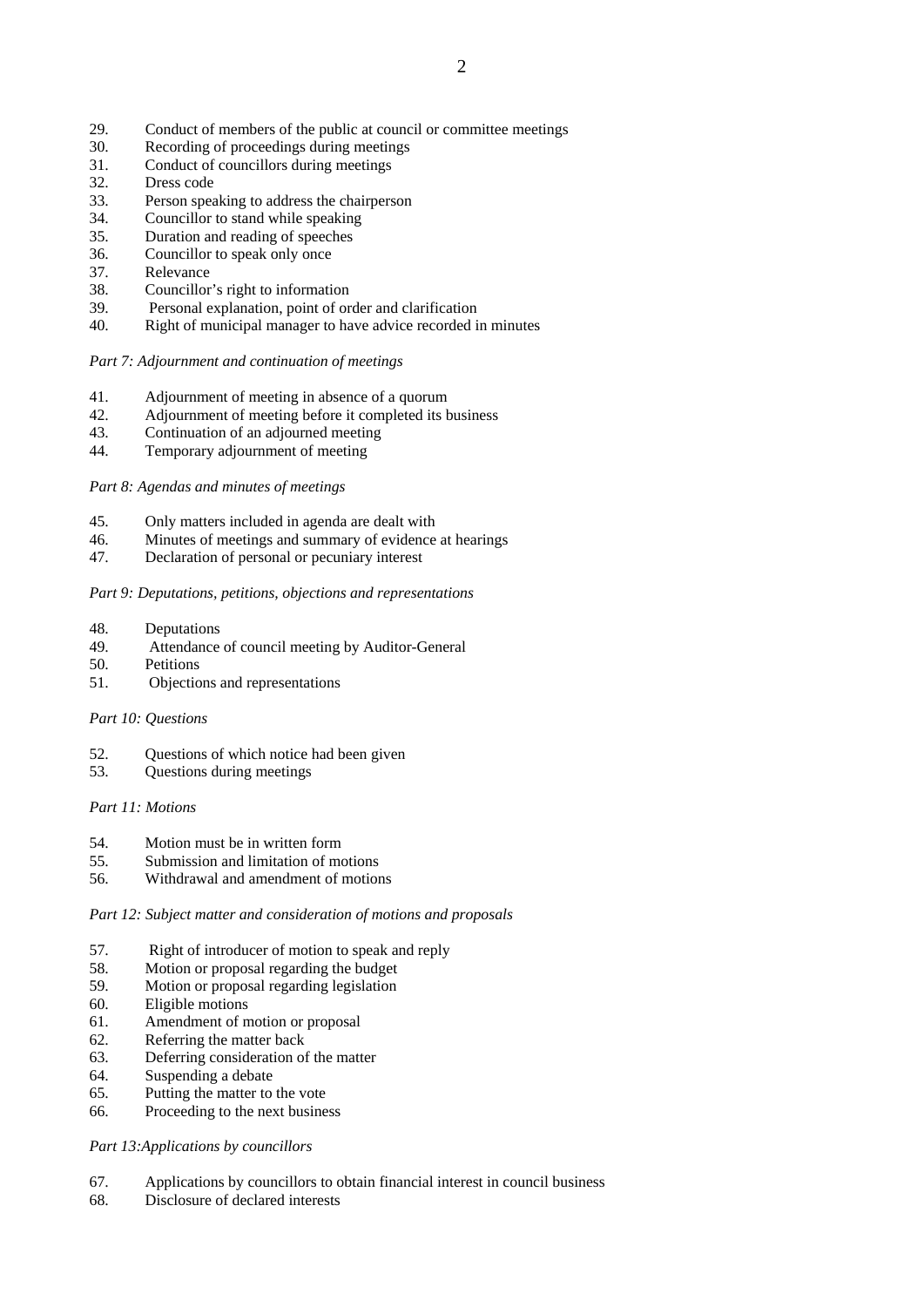69. Resignations of councillors and vacancies in offices

#### *Part 14: Full-time councillors*

- 70. Designation of full-time councillors
- 71. Report of the municipal manager with regard to full-time councillors
- 72. Applications by full-time councillors to undertake paid work
- 73. Leave of full-time councillors

# **Chapter 3 Language policy of the municipality**

- 74. Determination of language policy
- 75. Differentiation between languages for different purposes
- 76. Factors to be taken into account
- 77. Review of language policy

# **Chapter 4 Order of business at meetings**

- 78. Order of business at ordinary council meetings
- 79. Order of business at first council meeting after a general election of councillors
- 80. Order of business at ordinary committee meetings

# **Chapter 5 Voting and decision-making**

- 81. Voting at public meetings of voters and constituency meetings
- 82. Decision only taken in certain circumstances
- 83. Voting at council and committee meetings
- 84. When a division is called
- 85. Voting by secret ballot
- 86. Equality of votes

# **Chapter 6 Removal of office-bearers from office**

- 87. Removal of speaker
- 88. Removal from office of one or more executive committee members
- 89. Abolishing the executive committee during the term of the council 90. Removal from office of the executive mayor
- 90. Removal from office of the executive mayor<br>91 Abolishing of office of executive mayor during
- Abolishing of office of executive mayor during the term of the council
- 92. Removal of members of section 79-committees
- 93. Removal from office of chairperson of section 79-committee in mayoral executive system

# **Chapter 7 Closing of meetings**

- 94. Circumstances that must be present to close a meeting
- 95. Procedure for closing meetings
- 96. Rules governing closed meetings
- 97. Opening a closed meeting
- 98. Supplying information to the media

# **Chapter 8 Application of the code of conduct**

- 99. Investigating suspected breaches of the code
- 100. Consideration of the speaker's report by the council
- 101. Implementing the result of the vote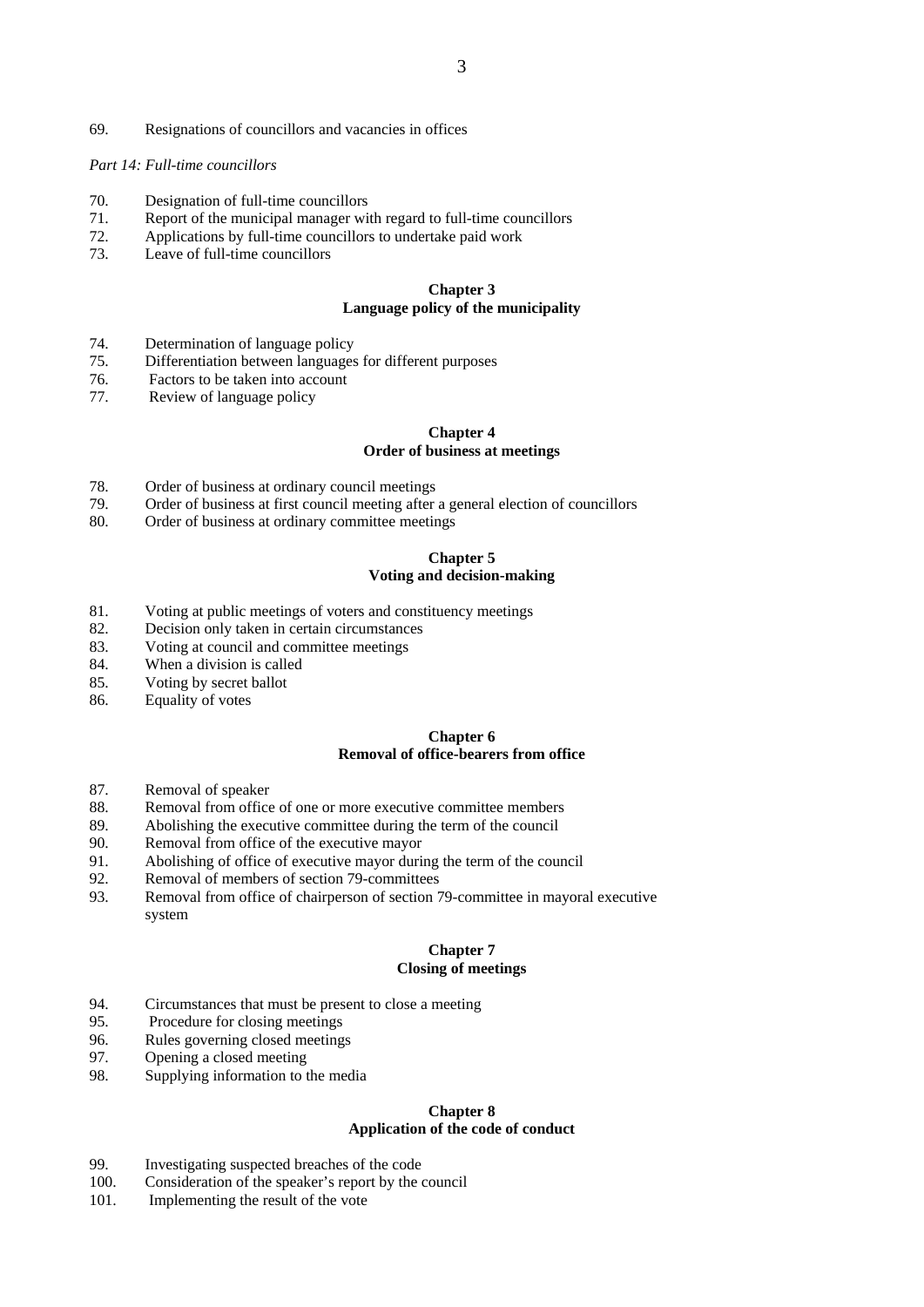- 102. Investigating the matter further
- 103. Consideration of further report by council
- 104. Effect of appeal on a resolution
- 105. Breaches of these rules and orders and legislation relating to privileges and immunities

# **Chapter 9 Dissolution of the council**

- 106. Conditions for dissolution
- 107. Procedure for considering the dissolution

# **Chapter 10 Committees**

#### *Part 1: Section 79-committees*

- 108. Report of the municipal manager before establishment of a committee
- 109. Consideration of municipal manager's report
- 110. Determining the size of a committee
- 111. Election system and election of members of a committee
- 112. Term of a committee and filling of vacancies
- 113. Quorum and decision-making

#### *Part 2: Executive Committee*

- 114. Application of this part
- 115. Making the decision to establish an executive committee
- 116. Report of the municipal manager about an executive committee
- 117. Considering the municipal manager's report

#### *Part 3: Executive mayor*

- 118. Application of this part
- 119. Making the decision to establish the office of executive mayor
- 120. Report of the municipal manager about an executive mayor
- 121. Considering the municipal manager's report
- 122. Mayoral committee
- 123. Term of office and vacancies
- 124. Quorum and decision-making

### *Part 4: Audit committee*

- 125. Establishment of audit committee
- 126. Term of the audit committee and vacancies
- 127. Removal from office of member of audit committee
- 128. Objects of audit committee
- 129. Functions and duties of audit committee
- 130. Powers of the audit committee
- 131. Meetings, procedures and reporting of the audit committee
- 132. Quorum and decision-making
- 133. Facilitating the committee's work

#### *Part 5: Finance committee in plenary executive system*

- 134. Establishment of finance committee
- 135. Composition of finance committee
- 136. Object of the finance committee
- 137. Functions and powers of the finance committee
- 138. Term of office of members of the finance committee
- 139. Vacancies
- 140. Quorum and decisions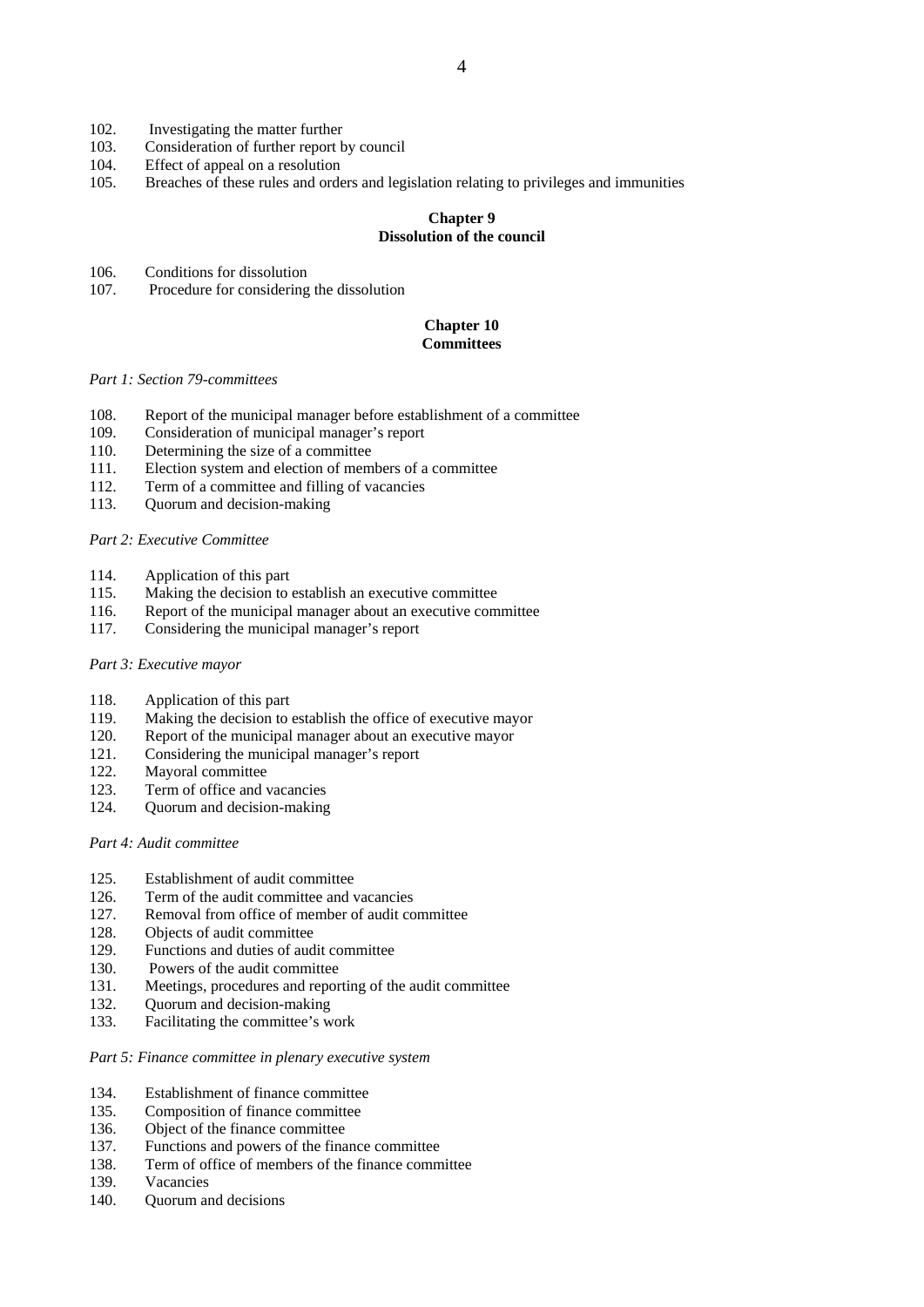#### *Part 6: Advisory committees*

- 141. Establishment and disestablishment of advisory committees
- 142. Report of municipal manager about proposed advisory committee
- 143. Consideration of the municipal manager's report
- 144. Term of office of members
- 145. Vacancies
- 146. Quorum and decision-making

#### *Part 7: Ad hoc committees*

- 147. Establishment and disestablishment of ad hoc committees
- 148. Terms of reference of ad hoc committees
- 149. Removal from office of members of ad hoc committees

# *Part 8: Ward committees*

- 150. Making the decision to establish ward committees 151. Considering the municipal manager's report
- 151. Considering the municipal manager's report<br>152. Object and objectives of ward committees
- Object and objectives of ward committees
- 153. Determination of time, date and venue of meetings
- 154. Frequency of meetings
- 155. Meetings are open to the public and the media
- 156. Conduct of members of ward committees
- 157. Notice of ward committee meetings
- 158. Quorum and decision-making
- 159. Minutes of meetings
- 160. Election of members of a ward committee
- 161. Ward committee members to attend constituency and committee meetings
- 162. Term of office of ward committee
- 163. Functions and powers of a ward committee
- 164. Dissolution of a ward committee
- 165. Monitoring of ward committees
- 166. Facilitation of ward committee's work

*Part 9: Committee to draft integrated development plan* 

- 167. Establishment of committee to draft integrated development plan
- 168. Making the decision to establish the committee 169. Determining the size of the committee
- 169. Determining the size of the committee<br>170. Election system and election of member
- Election system and election of members of committee

*Part 10: Committee to draft performance management system* 

- 171. Establishment of committee to draft performance management system
- 172. Making the decision to establish the committee
- 173. Determining the size of the committee
- 174. Election system and election of members of the committee

# **Chapter 11 Reports**

- 175. Reports of the executive committee/executive mayor/finance committee
- 176. Delivery of reports of committees
- 177. Submission of committee reports
- 178. Considering a committee report
- 179. Reports of the audit committee
- 180. Reports on the state of the budget
- 181. Reports on unauthorised expenditure
- 182. Information statement on intended debt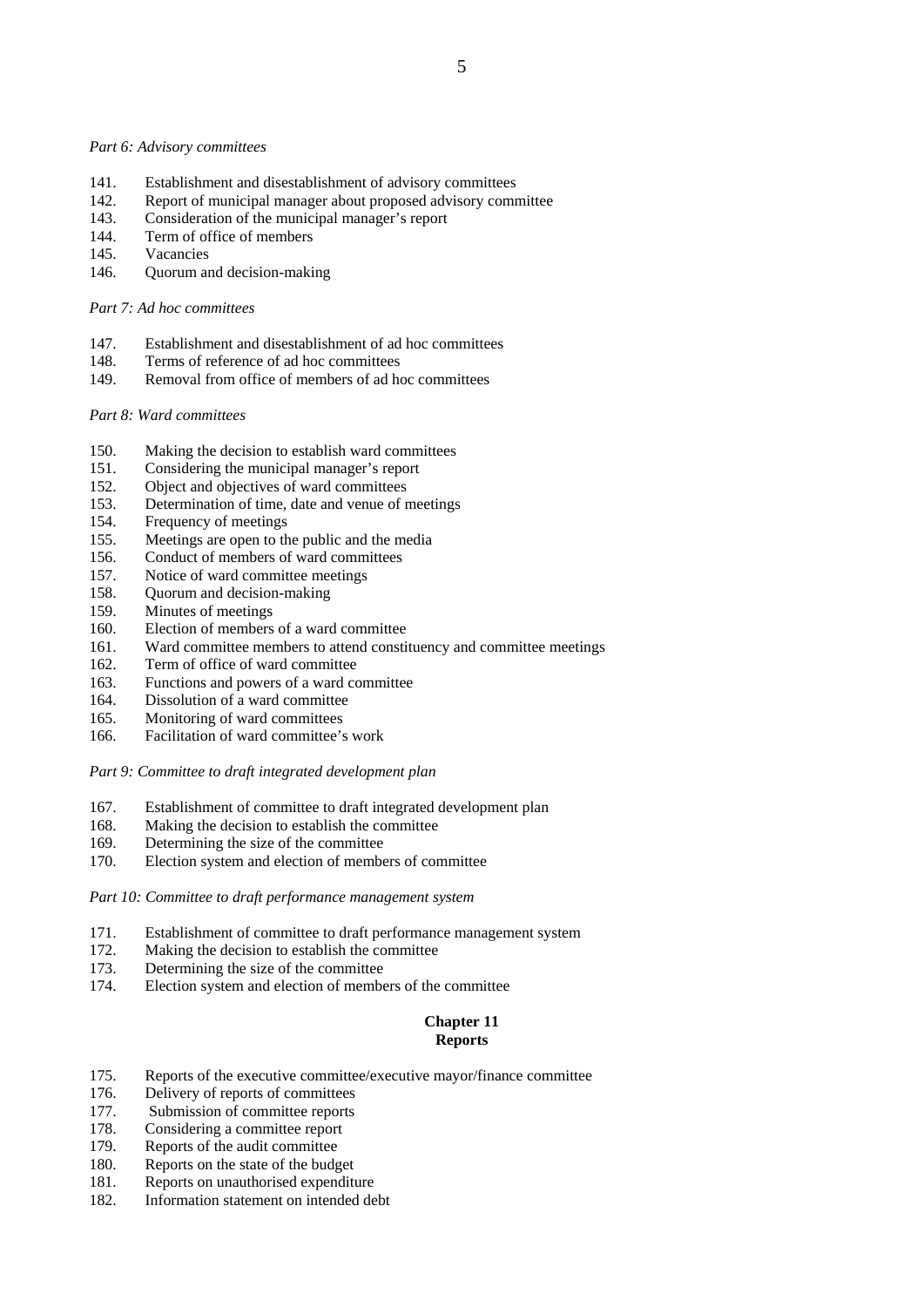- 183. Monthly financial report
- 184. Report on virement
- 185. Report on inability to comply with reporting requirements or any other duty
- 186. Reporting about performance

# **Chapter 12 Delegated powers**

### 187. Reporting on the exercise of delegated powers

- 188. Review of decisions under delegated powers
- 189. Review of delegated powers

#### **Chapter 13 Deputy mayor and deputy executive mayor**

190. Report of the municipal manager 191. Repeal

# **CHAPTER 1**

# **DEFINITIONS**

### **Definitions**

1. In these rules and orders, unless the context otherwise indicates-

#### **"administration"-**

- (a) as an entity means the municipal manager and the other employees of the municipality;
- (b) as a functional activity, includes management and means the tasks that employees perform to enable the council to make and implement policies and bylaws;

 **"agenda"** means a list of matters to be considered at a meeting including reports regarding such matters;

 **"audit report"** means any report submitted to the council by or on behalf of the Auditor-General with regard to the auditing of the municipality's annual financial statements and accounting records;

 **"chairperson"** means the chairperson of a meeting;

**"code of conduct"** means the code of conduct for councillors in Schedule 5 to the Structures Act;

**"collective executive system"** in relation to a municipality**,** means a municipality contemplated in section 2(a) or (b) of the Determination of Types of Municipality Act 2000 (Act No 1 of 2000);

**"Constitution"** means the Constitution of the Republic of South Africa 1996 (Act No 108 of 1996);

**"constituency"** means-

- (a) for the purpose of a constituency meeting the residents in a ward in the municipal area;
- (b) for the purpose of a public hearing-
	- (i) a political party that contested a general election for councillors in the municipal area; and
	- (ii) any readily identifiable group of residents in the municipal area whether they are organised or not that share common economic or social interests or conditions;

**"constituency meeting"** means a meeting of the residents within a ward in the municipal area contemplated in rule 8;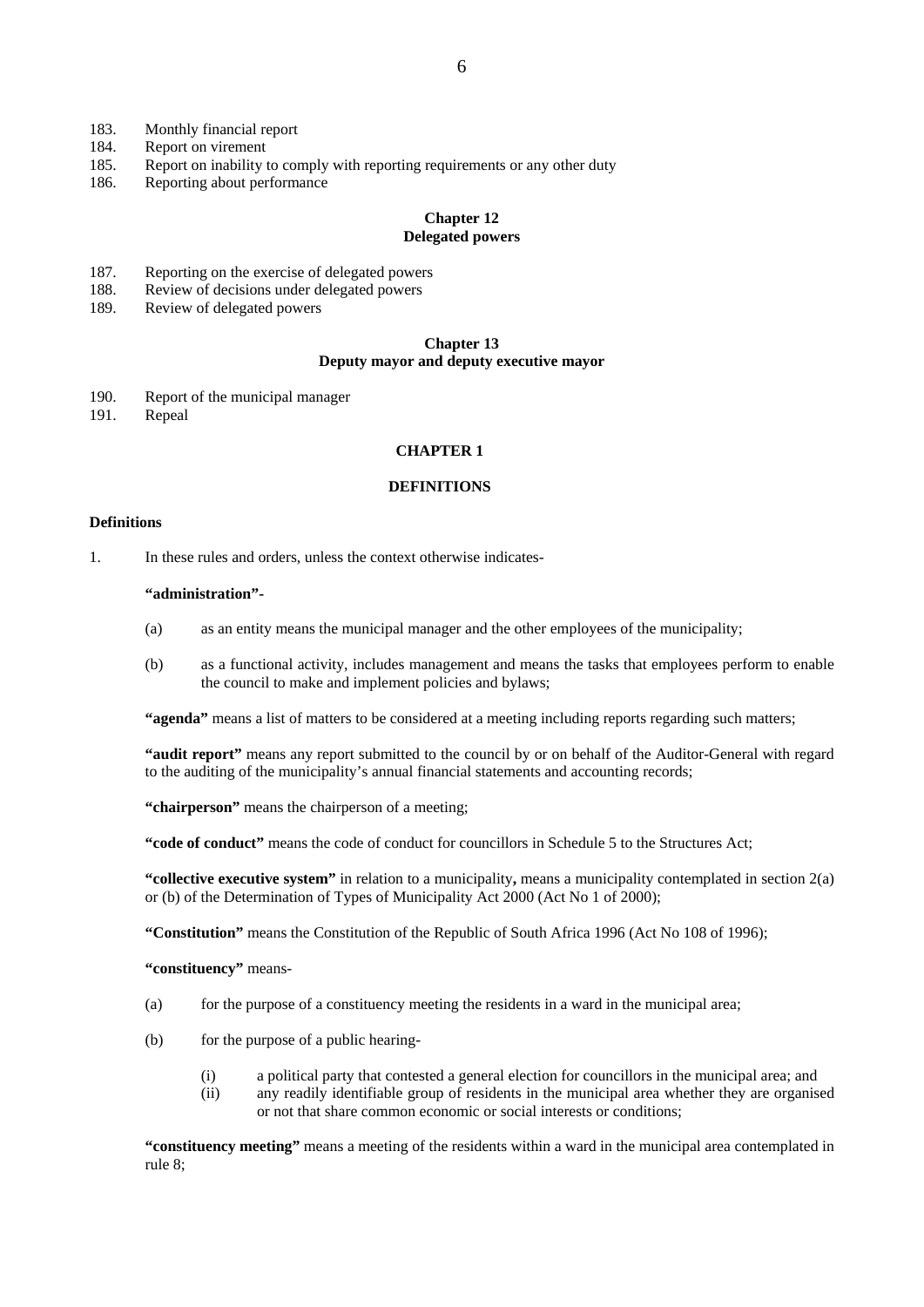**"continuation meeting"** means a council or committee meeting in terms of rule 43 that takes place to complete the unfinished business standing over from a meeting that had not been concluded;

**"council"** means the municipal council of the municipality;

**"councillor"** means an elected or appointed member of the council;

**"departmental head"** means an employee of the municipality appointed by the council as departmental head of a department and includes an employee acting in the stead of such departmental head;

**"executive committee"** means the principal committee of the council that has a collective executive system;

**"executive mayor"** means the councillor elected by the council as executive mayor of a municipality that has a mayoral executive system;

**"Finance Management Act"** means the Municipal Finance Management Act 2000 (Act No of 2000);

"mayor" means the chairperson of the executive committee and includes any member of the executive committee elected by the members of that committee to preside at meetings of the executive committee during the temporary absence or incapacity of the mayor;

**"mayoral committee"** means the committee of the council consisting of councillors appointed by the executive mayor in terms of section 60(1) of the Structures Act;

**"mayoral executive system"** in relation to a municipality, means a municipality contemplated in section 2(c) and (d) of the Determination of Types of Municipality Act;

**"MEC"** means the member of the executive council of the province responsible for local government;

"motion" means a written proposal;

**"municipality"** means a municipality to which these rules and orders apply;

**"municipal area"** means the area of jurisdiction of the municipality demarcated in terms of the Local Government: Municipal Demarcation Act 1998 (Act No 27 of 1998);

**"municipal manager"** means the head of the administration and accounting officer of the municipality appointed by the council and includes any employee of the municipality who acts in her or his stead;

**"newspaper"** means a newspaper registered in terms of any law, that is published at least weekly and that circulates within the municipal area and that had been determined by the council as newspaper of record;

**"petition"** means a written statement, proposal or grievance addressed to the municipality or an office-bearer or employee of the municipality and signed by more than five residents within the municipal area or a part thereof;

**"plenary executive system"** in relation to a municipality, means a municipality referred to in section 2(e) and (f) of the Determination of Types of Municipality Act;

**"Property Rates Act"** means the Property Rates Act 2000 (Act No of 2000)

**"proposal"** means a draft resolution submitted orally by a councillor during a debate on any matter at a meeting of the council or any structure of such council;

**"public hearing"** means a meeting arranged by the council, executive committee or executive mayor to solicit the views and opinions of members of the public and specific constituencies on a matter affecting the interests of the residents within the municipal area;

**"public holiday"** means a public holiday contemplated in the Public Holidays Act 1994 (Act No. 36 of 1994);

**"public meeting of voters"** means a meeting of which public notice had been given and which are open for all voters registered in the municipal segment of the national common voters' roll relating to the municipality;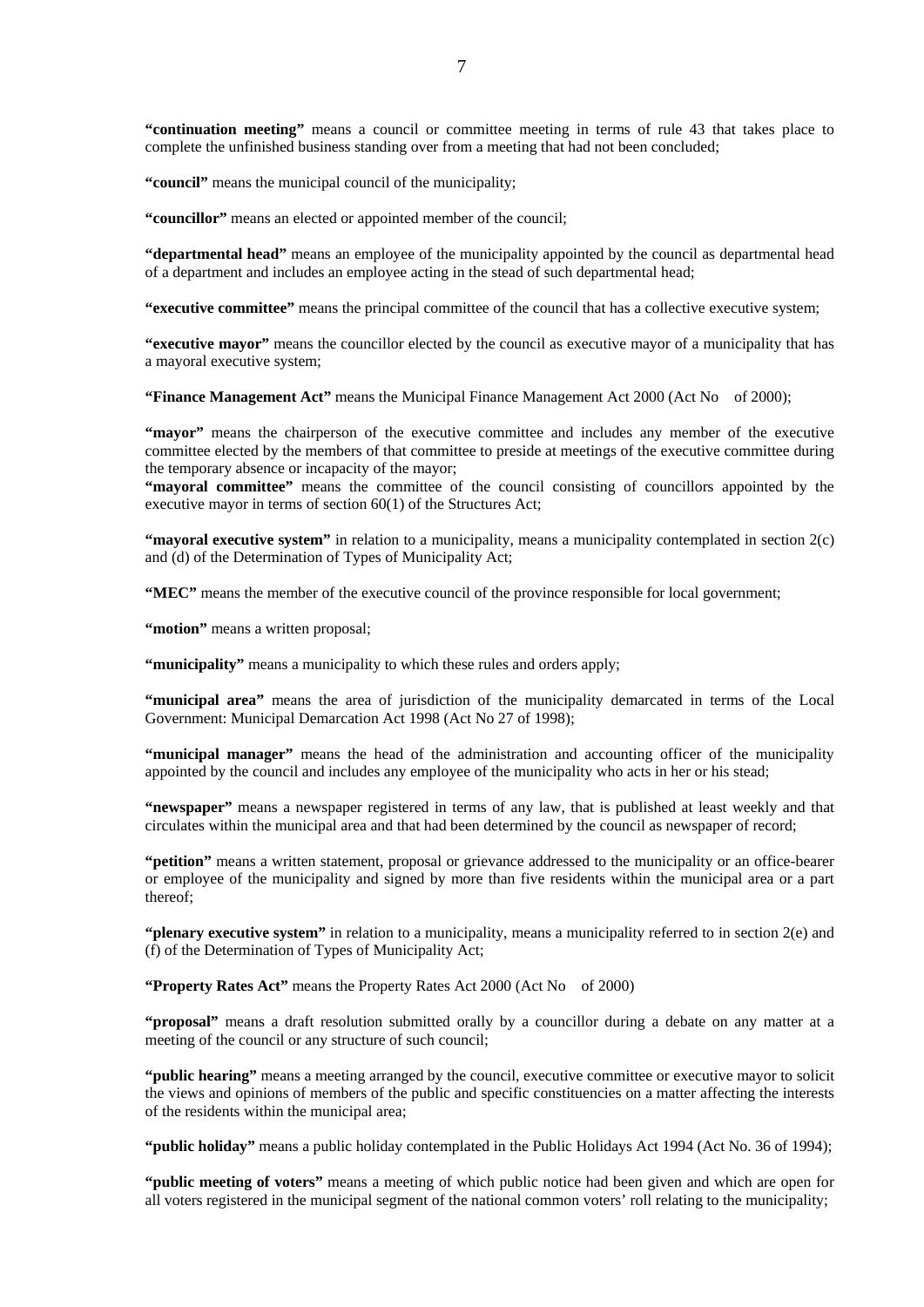**"question"** means a question in terms of rule 52 or 53 asked during a meeting of the council or any of its structures;

**"quorum"** means the minimum number of councillors and other members, if any, that must be present at a meeting before it may commence or continue with its business;

**"remuneration"** in relation to a councillor, means the salary and allowances determined by the council with the consent of the MEC which is payable to a councillor;

**"section 79-committee"** means a committee contemplated in section 79 of the Structures Act and includes a committee appointed by the council to assist the executive committee or executive mayor, as the case may be, in terms of section 80 of that Act;

**"speaker"** means the councillor elected as speaker of the council and includes any councillor who had been elected by the council as acting speaker during the temporary incapacity or absence of the speaker;

**"sustainable"** in relation to the provision of a municipal service, means the provision of a municipal service in a manner—

- (a) aimed at ensuring that revenues from that service, including budgeted subsidies for the service, are sufficient to cover the cost of—
	- (i) operating the service; and
	- (ii) maintaining, repairing, and replacing the physical assets used in the provision of the service;
- (b) aimed at ensuring a reasonable surplus or, in the case of a service provided by a service provider that is a business enterprise, a reasonable profit;
- (c) aimed at ensuring that the municipality or other service provider generates sufficient capital requirements for the performance of the service;
- (d) that takes account of the current and anticipated future—
	- (i) level and quality of that service;
	- (ii) demand for the service; and
	- (iii) ability and willingness of residents to pay for the service;
- (e) aimed at ensuring that the risk of harm to the environment and to human health and safety is minimised to the extent reasonably possible under the circumstances;
- (f) aimed at ensuring that the potential benefits to the environment and to human health and safety are maximised to the extent reasonably possible under the circumstances; and
- (g) aimed at ensuring that legislation intended to protect the environment and human health and safety is complied with;

**"Structures Act"** means the Local Government: Municipal Structures Act 1998 (Act No 117 of 1998);

**"Systems Act"** means the Local Government: Municipal Systems Act 2000 (Act No of 2000)

**"traditional authority"** means the authority of a community within the municipal area that traditionally observes a system of customary law recognised in terms of a law; and

**"traditional leader"** means the leader of a traditional authority that had been identified by the MEC in terms of section 81(2) of the Structures Act to participate in the proceedings of a council.

# **CHAPTER 2**

# **GENERAL PROVISIONS RELATING TO MEETINGS**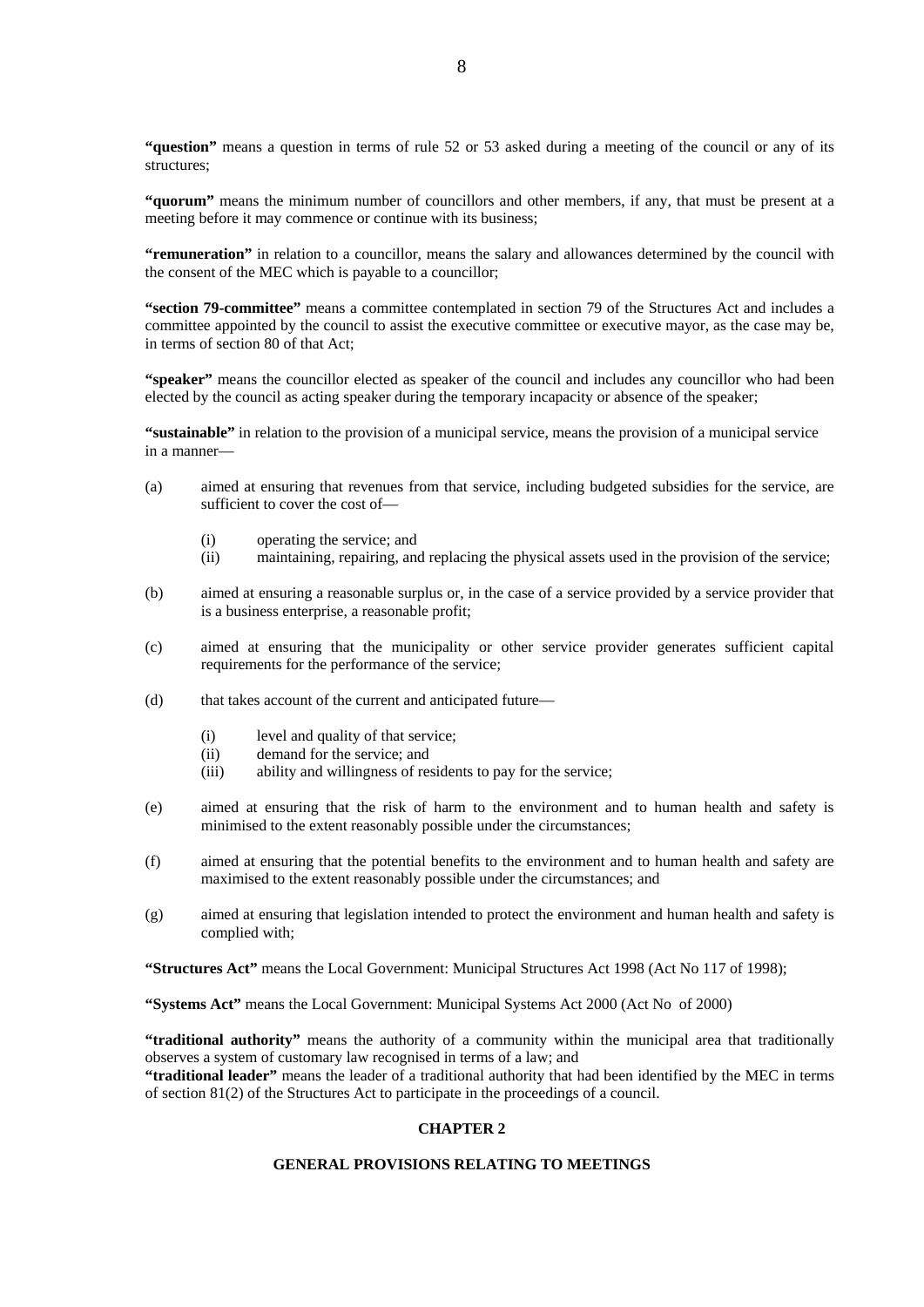# *Part 1: Determination of time and venue of meetings*

# **2. Meetings not to be held on certain days and only at certain venues**

- 1) No meeting of the council or a committee of the council or a public hearing may be held on a Sunday or a public holiday.
- (2) With due regard for the provisions of sub-rule (3) meetings and hearings of the council and its committees must be held at a venue within the municipal area.
- (3) When determining the venue for a meeting or hearing the relevant person or body must take the following factors into account:
	- (a) the availability of room at the designated venue for members of the public and the media who wishes to attend the meeting;
	- (b) the accessibility of the designated venue for members of the public and the media; and
	- (c) reasonable steps that can be taken to regulate public access to such venue.

# **3. Determination of venue and time of ordinary council meetings**

- (1) The municipal manager or, if there is not a municipal manager, a person appointed by the MEC, must determine the date, time and venue of the first meeting of the council after a general election of councillors for the municipality which meeting must be held within fourteen days after the council had been declared elected or, if it is a district municipality, after all the members to be appointed by local councils had been appointed.
- (2) The speaker must determine a schedule of the dates, times and venues of ordinary council meetings, other than the meeting referred to in sub-rule (1), for a period of at least twelve months in advance, provided that-
	- (a) the council must hold at least one ordinary meeting every three months; and
	- (b) not more than one ordinary council meeting may take place during any month.
- (3) As soon as the speaker has determined the schedule referred to in sub-rule (2) he or she must inform the municipal manager thereof. The speaker may at any time, change the scheduled date, time or venue of a meeting and must immediately inform the municipal manager of any such change.

# **4. Determination of the time and venue of special council meetings**

- (1) The speaker may at any time convene a special meeting of the council on a date, time and venue determined by him or her.
- (2) The speaker must, if a majority of the councillors of the council requests him or her in writing to convene a special council meeting-
	- (a) convene a special council meeting on a date set out in the request and at a time and venue determined by him or her;
	- (b) supply a copy of the request to the municipal manager.
- (3) As soon as the speaker has determined the date, time and venue of a special council meeting, he or she must inform the municipal manager thereof.
- (4) A request to call a special meeting must set out the matter to be dealt with at that special council meeting. No business other than that specified in the notice convening a special council meeting or set out in the request referred to in sub-rule (2) may be dealt with at a special council meeting.
- (5) Should the speaker fail to convene a special council meeting in terms of sub-rule (2) the municipal manager must convene the meeting at the date set out in the request and at a time and venue determined by him or her.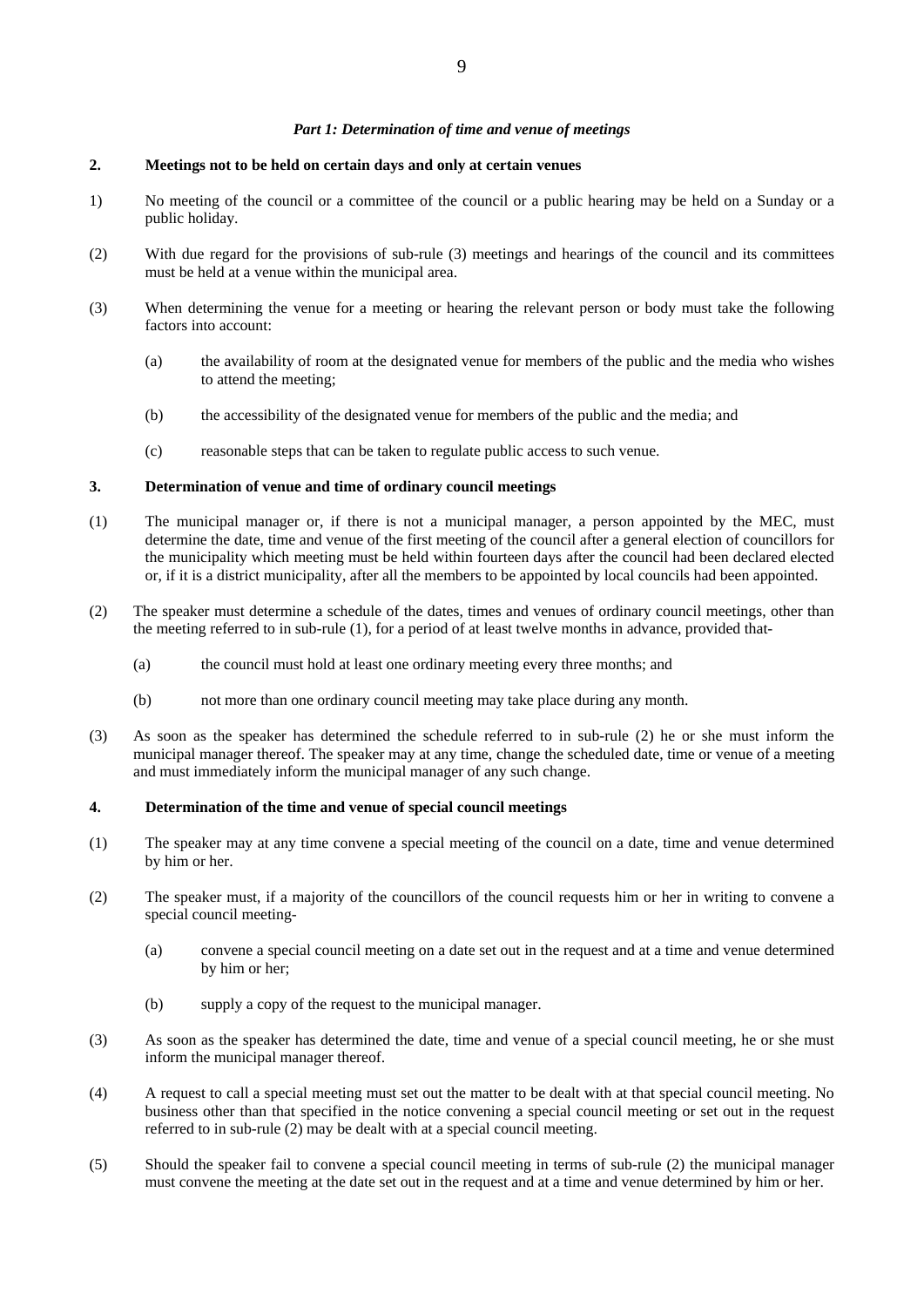# **5. Determination of venue and time of ordinary committee meetings**

- (1) The chairperson of a committee of the council must determine a schedule of the date, time and venue of ordinary meetings of the committee concerned for a period of at least twelve months in advance taking into account the schedule of ordinary council meetings referred to in rule 3(2) and after consultation with the municipal manager, provided that-
	- (a) the executive or the mayoral committee, as the case may be, must hold at least one ordinary meeting during any month;
	- (b) no committee meeting may take place during an ordinary or special council meeting except with the express approval of the council; and
	- (c) no section-79 committee meeting may take place during an executive or mayoral committee meeting.
- (2) As soon as the chairperson concerned determined the schedule of venues, dates and times, he or she must inform the municipal manager. The chairperson concerned may at any time change the date, time or venue of a scheduled meeting and must immediately inform the municipal manager of any such change.

# **6. Determination of venue and time of special committee meetings**

- (1) The chairperson of a committee may at any time convene a special meeting of the committee concerned at a venue, time and place determined by him or her.
- (2) The chairperson of a committee must, if a majority of the members of the committee who are councillors requests him or her in writing to convene a special committee meeting-
	- (a) convene a special committee meeting on a date set out in the request and at a time and venue determined by him or her;
	- (b) supply a copy of the request to the municipal manager.
- (3) As soon as the chairperson concerned has determined the date, time and meeting of a special committee meeting, he or she must inform the municipal manager thereof.
- (4) A request to call a special committee meeting must set out the matter to be dealt with at that special committee meeting. No business other than that specified in the notice convening a special committee meeting or set out in the request referred to in sub-rule (2) may be dealt with at a special committee meeting.
- (5) Should the chairperson concerned fail to convene a special committee meeting in terms of sub-rule (2) the municipal manager must convene the meeting at the date set out in the request and at a time and venue determined by him or her.

# **7. Determination of time and venue of public meetings of voters**

- (1) The speaker must-
	- (a) when so requested by petition signed by at least 250 voters; or
	- (b) in terms of a council resolution

convene a public meeting of voters to discuss and decide a matter affecting the interests of the residents within the municipal area**,** provided that when the signatories on a request referred to in paragraph (a) are all from the same ward, the speaker may-

- (i) convene a public meeting of voters only in respect of that ward; or
- (ii) direct the councillor for that ward to convene a public meeting of voters in such a ward.
- (2) As soon as the speaker or the councillor contemplated in sub-rule (1)(ii) has determined the date, time and venue of a public meeting of voters, he or she must inform the municipal manager thereof. The date determined for a public meeting of voters may not be less than fourteen days after the date of publication of the notice in terms of rule 10.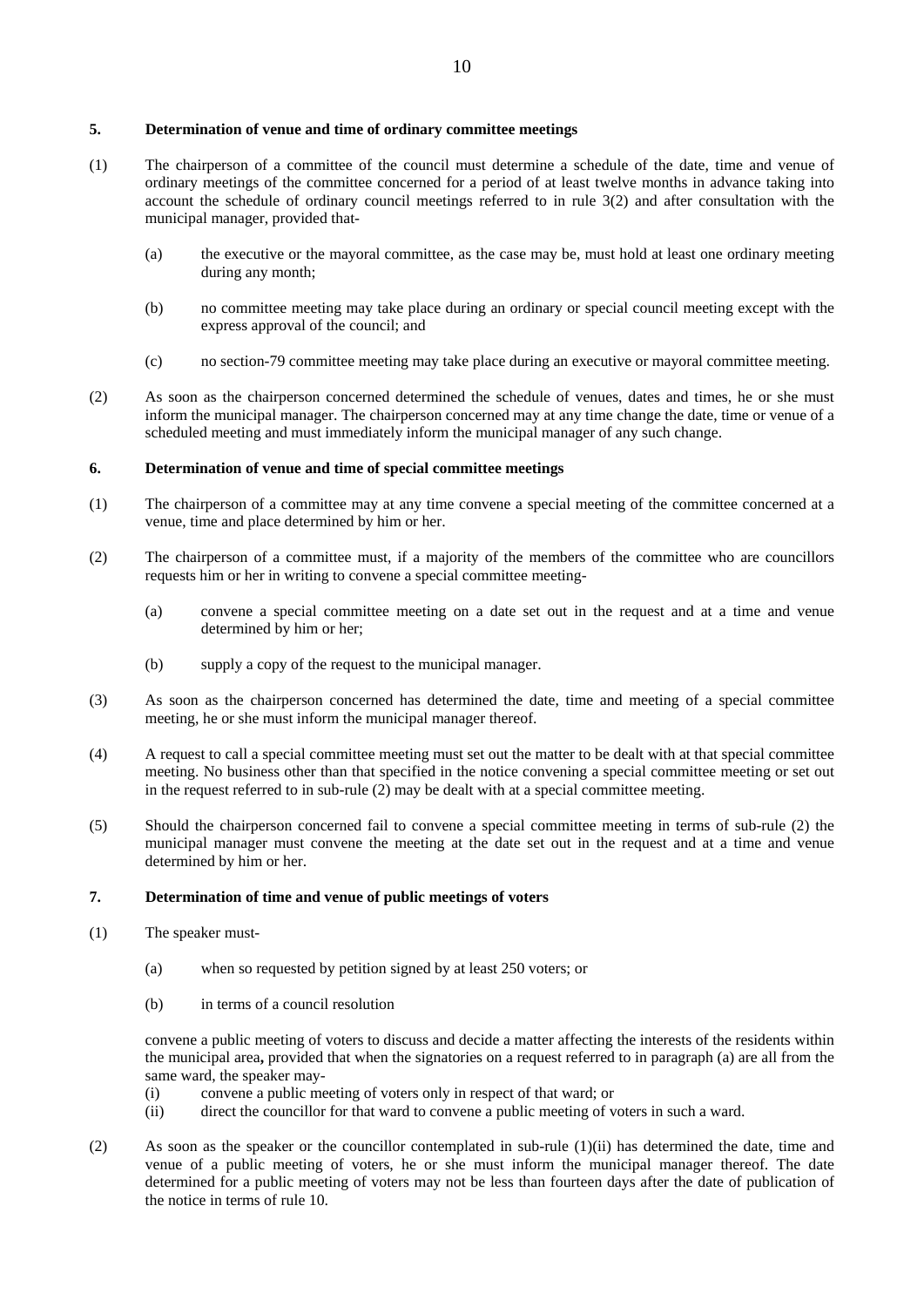- (3) A request or resolution to convene a public meeting of voters must set out the matter to be dealt with at that meeting. No business other than that specified in the notice convening a public meeting of voters or may be dealt with at such a meeting.
- (4) Should the speaker fail to convene a public meeting of voters in terms of sub-rule (1)(a) or (b) the municipal manager must convene the meeting and may determine the date, time and venue of such meeting.

# **8. Determination of time and venue of constituency meetings**

- (1) A councillor representing a ward must-
	- (a) in compliance with the schedule referred to in sub-rule (2) but at least once during every three month period; or
	- (b) when so directed by the speaker in terms of rule 7(1); or
	- (c) upon receipt of a written request signed by not less than 50 voters in his or her ward

convene a meeting of residents in the ward she or he represents at a time, date and venue determined by him or her, provided that at least fourteen days notice of such meeting is given and that the venue of the meeting must be at a place within the ward concerned.

- (2) Councillors representing wards must, within thirty days after they had been declared elected and thereafter as often as necessary, at a meeting called by the speaker, determine a schedule of dates for constituency meetings during the next twelve month period, provided that no such meeting may take place on a date scheduled for a council meeting in terms of rule 3 or 4.
- (3) A councillor referred to in sub-rule (1) must at the first ordinary council meeting after a constituency meeting submit a written report regarding such a meeting to the council. Such a report must be submitted to the municipal manager at least ten working days before the scheduled date of such council meeting for inclusion in the agenda for that meeting.
- (4) Should a councillor fail-
	- (a) to hold a constituency meeting in terms of sub-rule (1);or
	- (b) to submit a report in terms of sub-rule (3)

the provisions of items 13 and 14 of the code of conduct must be applied in respect of that councillor.

(5) The speaker must supply a copy of a schedule in terms of sub-rule (2) to the municipal manager. The councillor concerned must inform the municipal manager of every meeting to be held in terms of sub-rule  $(1)(b)$  or  $(c)$ .

#### **8A. Meeting by tele- or videoconference**

- (1) The municipality may hold a council or committee meeting using telecommunications or video conferencing facilities.
- (2) A meeting in terms of sub-rule (1) may only be held if-
	- (a) all the councillors and traditional leaders who are required to attend the meeting concerned have access to the required facilities;
	- (b) practicable arrangements can be made for members of the public and the media to follow the proceedings of such a meeting;
	- (c) practicable arrangements can be made for keeping the minutes of the meeting; and
	- (d) the chairperson of the meeting so directs.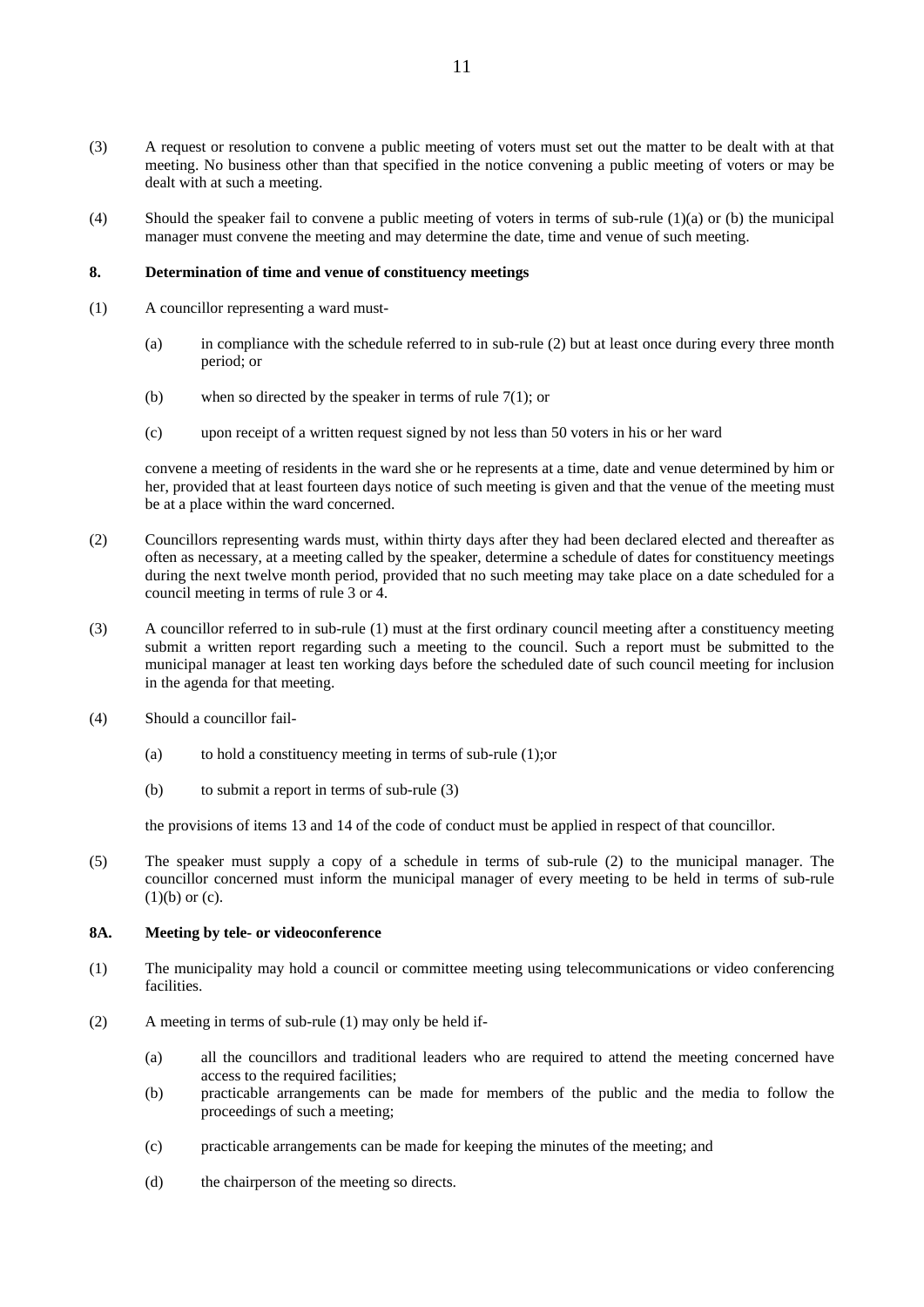(3) A meeting in terms of sub-rule (1) is subject to these rules and orders, provided that the venue stated in the notice of the meeting must be the places where councillors and traditional leaders can access the facilities required for the meeting.

# **9. Public hearings**

- (1) The municipality must, before it adopts a resolution-
	- (a) for the adoption or amendment of the annual budget;
	- (b) for the adoption or amendment of its integrated development plan;
	- (c) for the adoption or amendment of its performance management system;
	- (d) relating to the quality, level and range of services provided;
	- (e) regarding an appropriate mechanism for providing municipal services;
	- (f) determining a tariff, debt collection, indigent support or credit control policy; and
	- (g) confirming a language policy in terms of rule 74;

convene one or more public hearings.

- (2) Despite the provisions of sub-rule (1) the council or the speaker or the executive committee or the executive mayor, as the case may be, may at any time convene a public hearing on any matter affecting the interest of the residents within the municipal area.
- (3) Whenever a public hearing is to be convened, the councillor or body convening the hearing must determine the date, time and venue of such hearing. If more than one public hearing is to be held at different venues in the municipal area or with different constituencies or with different constituencies at different venues, the councillor or body convening the hearing must determine a schedule of hearings setting out the different venues and dates for those hearings.
- (4) No public hearing may be convened on the same day as a council meeting.
- (5) As soon as the date, time and venue of a public hearing or a schedule of dates, time and venues for hearings had been determined, the councillor or body convening the hearing must inform the municipal manager.
- (6) The councillor or body convening a public hearing must determine the subject matter of that hearing and may identify the constituencies that must be specifically invited to attend or to make representations at the hearing and supply their particulars to the municipal manager. Any person so invited must be invited in writing and attends and participate in the hearing at his or her own cost.

# *Part 2: Notice of meetings*

# **10. Notice of council and committee meetings**

- (1) The municipal manager must, unless otherwise provided in these rules, at least forty-eight hours or the last workday before the stipulated time, whichever is the earlier, give notice in writing of the date, venue and time for the holding of an ordinary or special meeting-
	- (a) of the council, including a continuation meeting in terms of rule 43, to every councillor, traditional leader and departmental head;
	- (b) of a committee, including a continuation meeting in terms of rule 43, to every member of the committee concerned and departmental head;
	- (c) must publish particulars thereof in a newspaper in the manner determined by the council; and
	- (d) must place a copy thereof on the municipal notice board.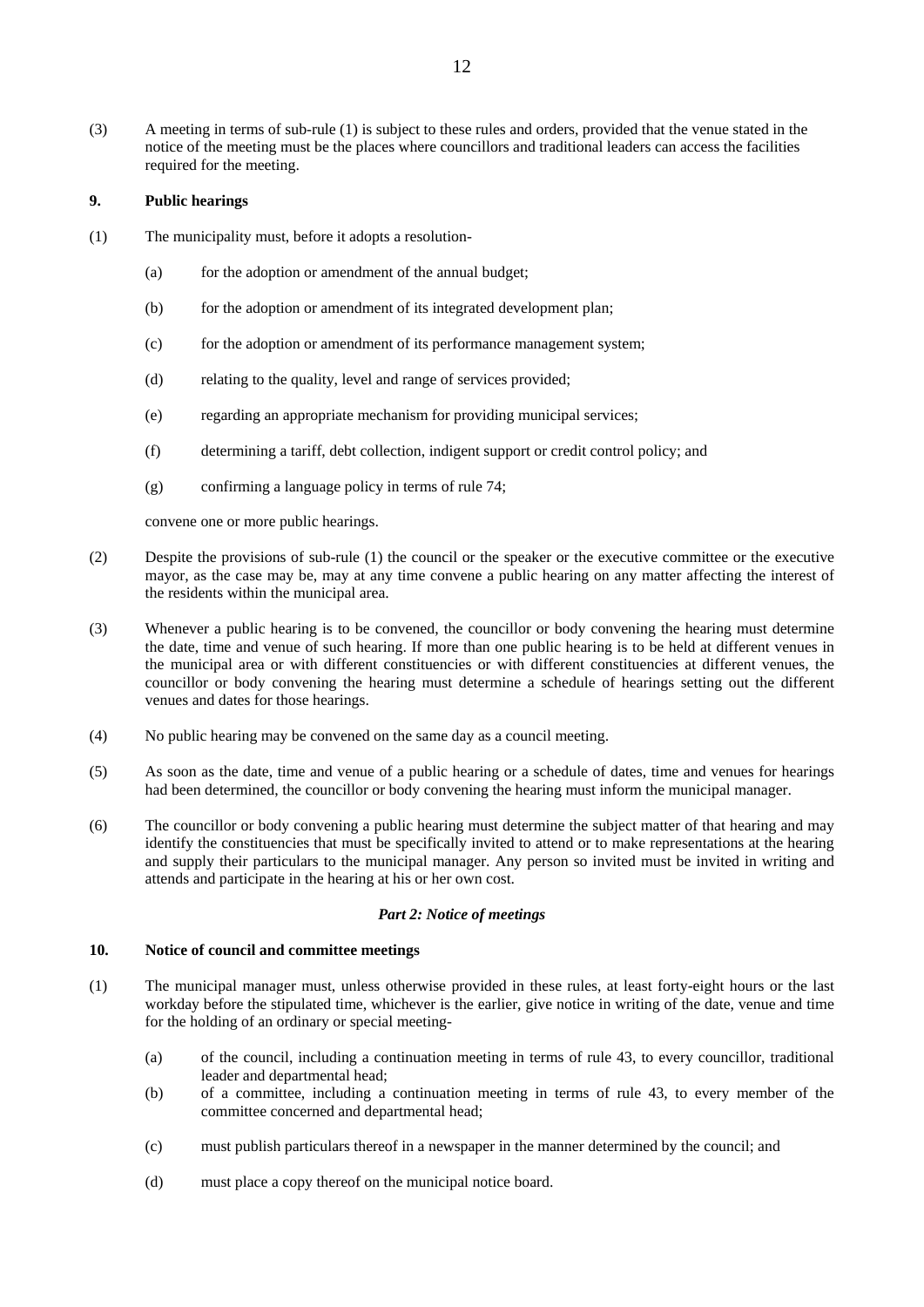- (2) A councillor, traditional leader and departmental head to whom notice had been given in terms of sub-rule (1) is, until such date, venue or time is changed and written notice of such change has been given, required to attend the meeting stipulated in the notice without further notice.
- (3) A notice referred to in sub-rule (1) given to a councillor, traditional leader and a departmental head must contain the agenda for the meeting concerned (except in the case of a continuation meeting in terms of rule 43). In the case of a special meeting in terms of rule 4 or 6, the agenda may contain only the matter that must be dealt with at the meeting.
- (4) A notice given in terms of sub-rule (1) to a councillor, traditional leader and departmental head is deemed read for the purpose of the meeting to which it applies.
- (5) The municipal manager must supply of copy of the schedules referred to in rules 3(3), 5(2) and 8(2) to every councillor, traditional leader and departmental head.

# **11. Notice of public meetings of voters, constituency meetings and public hearings**

- (1) The municipal manager must, with due regard for sub-rules (3) and (4) after receipt of the particulars of a meeting referred to in rule  $7(2)$ ,  $8(1)(b)$  or  $(c)$ ,  $8(2)$  or  $8(5)$  by notice in the press and placed on the municipal notice board convene the meeting or hearing at the time, date and venue determined by the councillor or body convening the meeting or hearing, as the case may be, and send a copy of such notice to every councillor, traditional leader and departmental head.
- $(2)$  A notice in terms of sub-rule  $(1)$  must state the purpose of the meeting or hearing.
- (3) The municipal manager must, not later than fourteen days before the date of a constituency meeting contained in a schedule referred to in rule 8(2), confirm the date and venue with the councillor concerned and give notice in a newspaper of such meeting.
- (4) The municipal manager must, with due regard for the provisions of rule 9(5), give notice in a newspaper of the date, time and venue of a public hearing at least fourteen days before the hearing takes place and supply a copy thereof to each councillor, traditional leader and departmental head.
- (5) A councillor, traditional leader and departmental head to whom notice had been given in terms of sub-rule (1) or (4) is, until such date, venue or time is changed and notice of such change has been given, required to attend the meeting or hearing stipulated in the notice without further notice.

# **12. Councillors must supply municipal manager with an address**

- (1) Every councillor must, within two days after he or she had been declared elected or appointed, as the case may be, and thereafter as often as is necessary, supply the municipal manager in writing with an address within the municipal area or an electronic mail address to which official communications and notices must be sent.
- (2) Every traditional authority must supply the municipal manager with the name, address and other particulars of the traditional leader identified in terms of section 81(2) of the Structures Act who will represent that traditional authority in the council within fourteen days after the municipal manager requested those particulars.
- (3) The municipal manager may deliver a notice contemplated in rule 10 or 11 to a person that appears to be over the age of sixteen at the address supplied in terms of sub-rule (1).
- (4) Non-receipt of any official communication or notice sent to an address referred to in sub-rule (1) or delivered in terms of sub-rule (2)-
	- (a) does not affect the validity of any meeting or proceedings of the council or its committees and
	- (b) is not sufficient reason to be absent from the meeting concerned without leave of absence.

#### *Part 3: Attendance of meetings and hearings*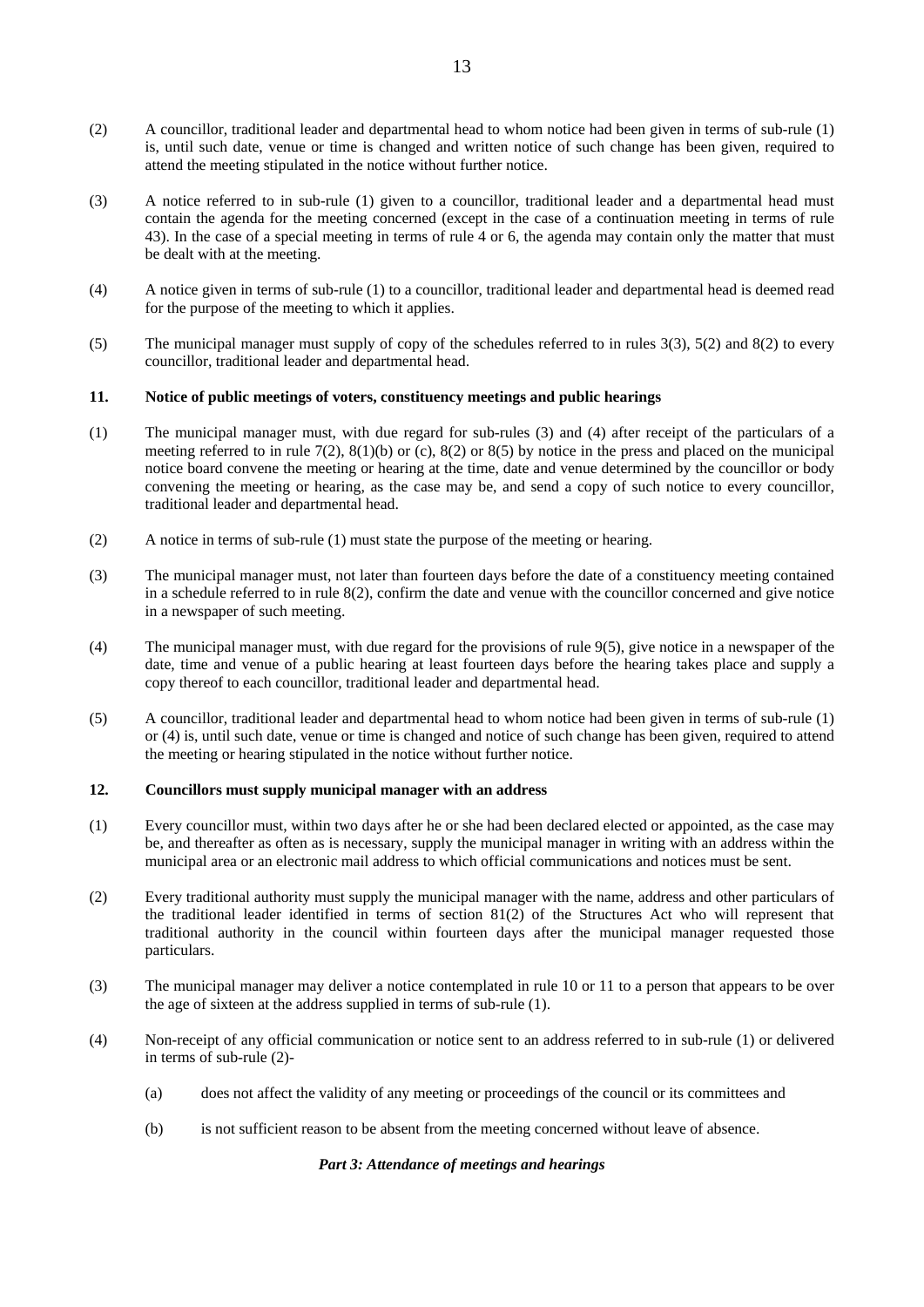#### **13. Absence from meetings**

- (1) A councillor or traditional leader who-
	- (a) is unable to attend a meeting or hearing of which notice had been given; or
	- (b) is unable to remain in attendance at a meeting or hearing; or
	- (c) will arrive after the stipulated time for a meeting or hearing

must, at least six hours before the commencement of the meeting or hearing, lodge with the municipal manager an oral or written application for leave of absence from the whole or any part of the meeting or hearing concerned.

- (2) As soon as it is possible for him or her to do so, a councillor or traditional leader who did not apply for leave of absence in terms of sub-rule (1) and who was absent from a meeting or hearing or a part thereof may, after that meeting or hearing, lodge with the municipal manager a written application for leave of absence from that meeting or hearing. Such a late application for leave of absence must-
	- (a) state the reasons for the late submission of the application; and
	- (b) the reasons for his or her absence from the meeting or hearing.
- (3) The municipal manager must inform the chairperson of the meeting or hearing concerned of any application for leave of absence.
- (4) An application in terms of sub-rule (1) or (2) is considered and granted or refused by-
	- (a) the speaker, in the case of a council meeting or public meeting or hearing;
	- (b) the mayor, in the case of an executive committee meeting;
	- (c) the executive mayor, in the case of a mayoral committee meeting; or
	- (d) the relevant chairperson in the case of any other committee meeting.
- (5) Whenever an application for leave of absence in terms of sub-rule (1) or (2) was refused-
	- (a) the relevant functionary must supply the reasons for the refusal; and
	- (b) the municipal manager must immediately after the meeting or hearing in writing inform the councillor or traditional leader concerned accordingly and supply the reasons for the refusal.
- (6) A councillor or traditional leader-
	- (a) who fails to apply in terms of sub-rule (1) or (2) and is absent from a meeting or hearing he or she is required to attend; or
	- (b) whose application for leave of absence has been refused and is absent from the meeting or hearing he or she is required to attend; or
	- (c) whose application for leave of absence had been refused and who does not appeal in terms of rule 14; or
	- (d) whose appeal had been turned down; or
	- (e) who did not sign the attendance register contemplated in rule 17

is deemed absent without leave from the meeting concerned.

(7) A councillor contemplated in sub-rule (6) must pay to the council a fine equal to 10 per cent of that councillor's monthly salary, which fine must be deducted from the first next payment due to the councillor by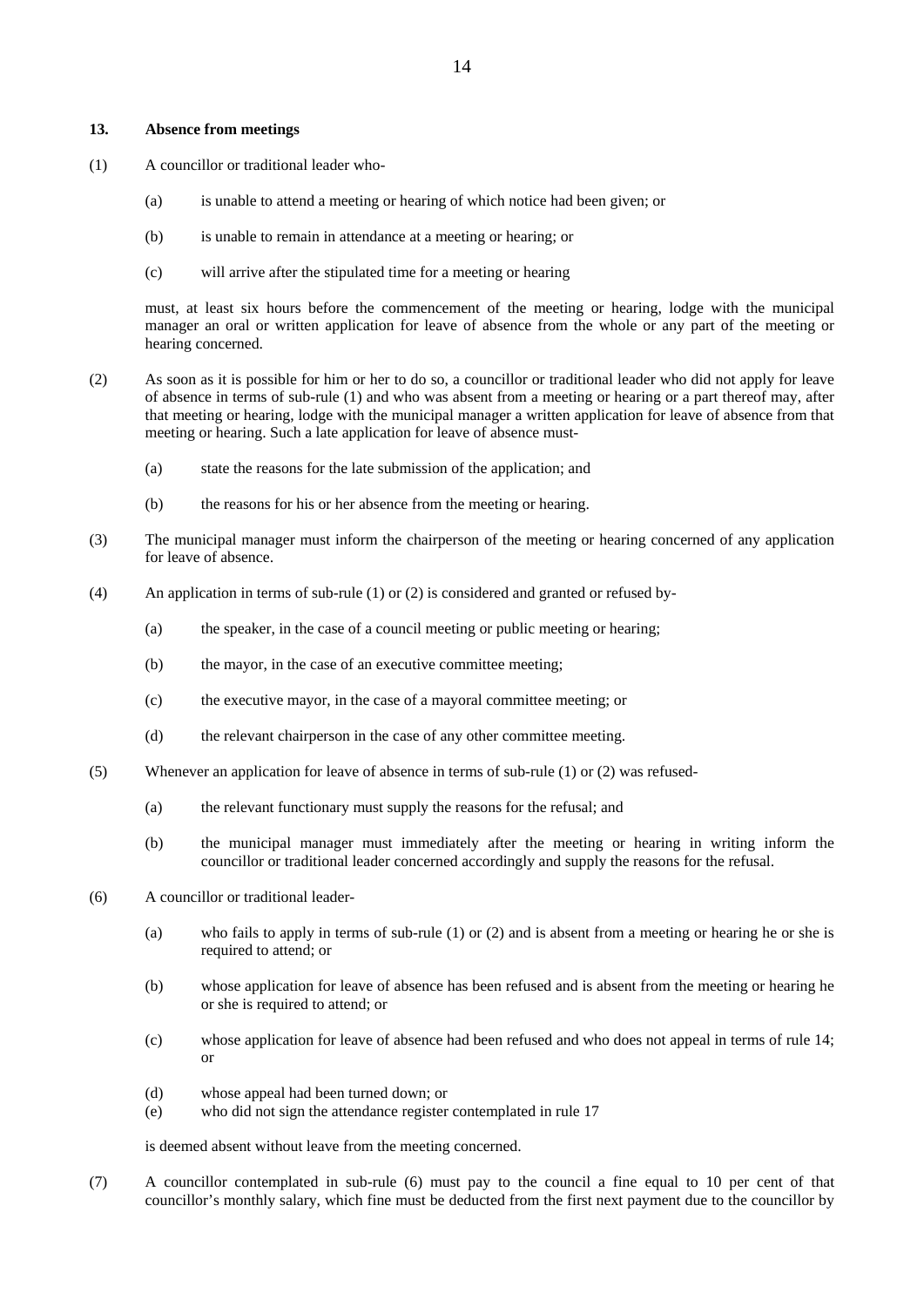the municipality unless that councillor had paid the fine in cash before such payment is made A fine in terms of this sub-rule escalates at a rate of 5 per cent for every subsequent absence without leave. The municipal manager must inform the councillor concerned in writing of the imposition of such fine.

(8) The municipal manager must keep a record of all cases in terms of sub-rule (6) and must submit a written report thereon the speaker at least once during every three month period.

#### **14. Appeal against refusal of applications for leave of absence**

- (1) A councillor and a traditional leader whose application for leave of absence had been refused in terms of rule 13(6) may appeal against the refusal. Such an appeal must be-
	- (a) in writing; and
	- (b) lodged with the municipal manager

within fourteen days after the date of the decision, provided that the council or the committee who must consider the appeal may condone the late submission of an appeal in exceptional circumstances.

- (2) The council considers an appeal in terms of sub-rule (1) in the case of absence from-
	- (a) a council meeting or a public meeting or hearing; or
	- (b) an executive or mayoral committee meeting; or
	- (c) any committee if the municipality is a municipality with a plenary executive system,

as the case may be. In all other cases the executive committee or the executive mayor considers the appeal.

(3) A decision with regard to an appeal in terms of sub-rule (1) is final.

#### **15. Removal of a councillor from office for absence from meetings without leave**

- (1) Whenever a report submitted to the speaker in terms of rule 13(8) identifies a-
	- (a) councillor that had been absent from three or more consecutive council meetings or three or more consecutive committee meetings which that councillor was required to attend; or
	- (b) a traditional leader had been absent from three or more council meetings that he or she was required to attend,

the speaker must in writing report the matter to the council at the first ordinary council meeting next ensuing. The speaker must, in the case of a traditional leader, also report the matter in writing to the traditional authority whom that traditional leader represents.

- (2) The council must consider the report of the speaker in terms of sub-rule (1) and must give the councillor or traditional leader concerned an opportunity to state his or her case. As soon as a councillor or traditional leader has stated his or her case, he or she must leave the meeting whilst the council considers the matter.
- (3) If, after consideration of the matter, the council is of the opinion that the councillor was absent without a good reason, the municipal manager must in writing request the MEC to remove the councillor from the council. If the council finds that the reason for the absence from any of the meetings was a good reason, the council may issue a formal warning to the councillor or traditional leader and determine the period during which the warning will be valid.
- (4) The councillor ceases to be a councillor on the date that the MEC informs the municipal manager that the councillor had been removed from office.
- (5) The removal of a councillor from office or a warning does not exempt that councillor from paying any fine in terms of rule 13(7).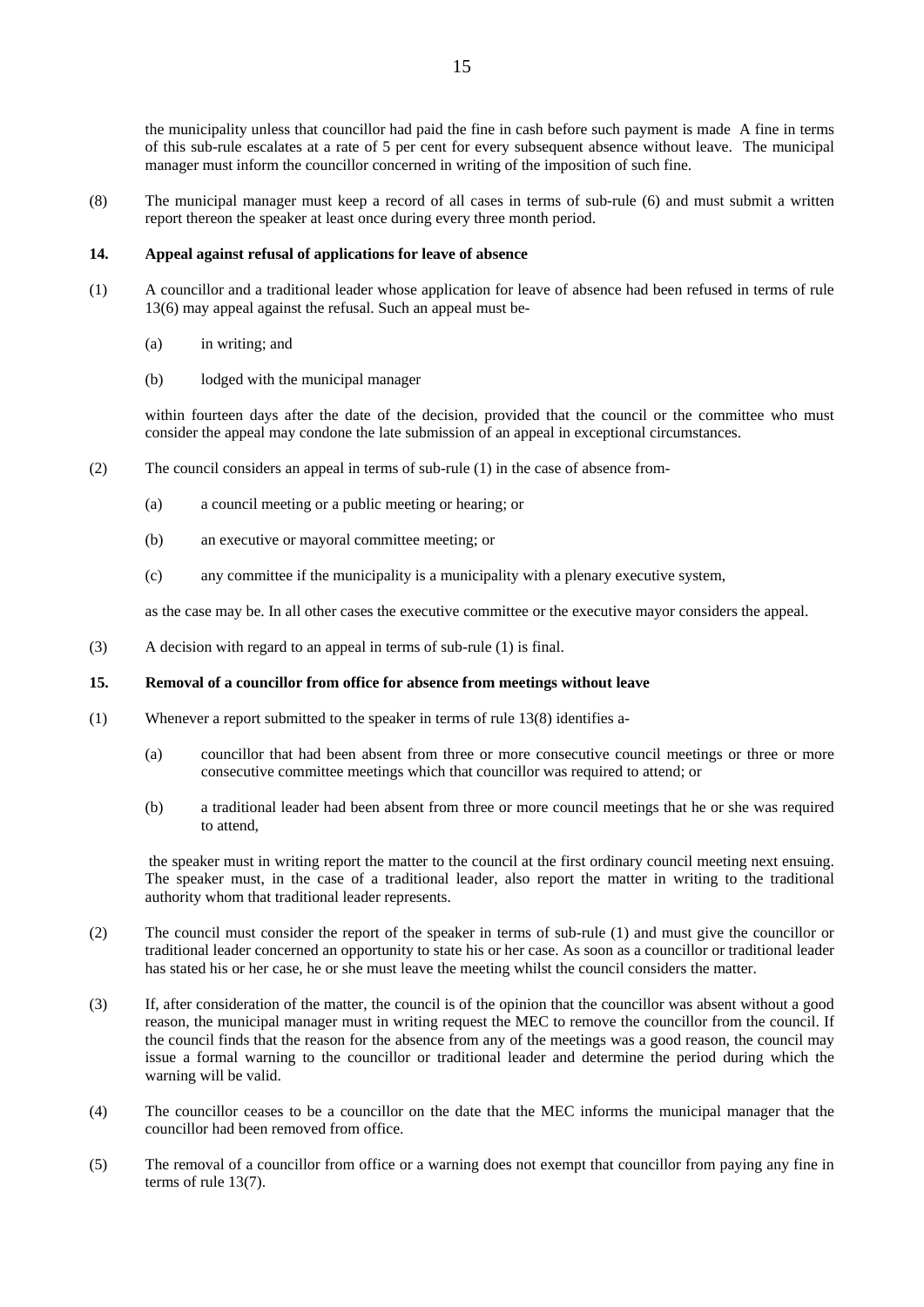# **16. Who may attend meetings**

- (1) Until the council or a committee closes a meeting, a meeting may be attended by members of the public, employees of the council and the media, provided that a public meeting of voters or a constituency meeting or a public hearing may not be closed. An employee may only attend a council or committee meeting with the express prior approval of his or her departmental head.
- (2) Every councillor and traditional leader must, from the time stipulated in the notice convening the meeting, attend every meeting of the council and every public meeting of voters and public hearing and remain in attendance at such meeting or hearing unless leave of absence had been granted to him or her or he or she must leave a meeting or hearing in terms of the code of conduct.
- (3) Every member of a committee must, from the time stipulated in the notice convening the meeting, attend every meeting of the committee of which he or she is a member and remain in attendance at such a meeting unless leave of absence had been granted to him or her or he or she must leave the meeting in terms of the code of conduct.
- (4) The speaker, mayor and executive mayor, as the case may be, may by virtue of their offices, attend and participate in any committee meeting, provided that-
	- (a) the speaker may not vote on any matter at a committee meeting;
	- (b) the mayor may only vote at an executive committee meeting;
	- (c) the executive mayor may only vote at a mayoral committee meeting.
- (5) Any councillor who is not a member of a committee or a traditional leader may only attend a meeting of a committee with the express prior permission of the chairperson of that committee, which permission may not be unreasonably withheld.
- (6) The speaker or the chairperson of a committee, as the case may be, may invite any person to attend a meeting of the council or that committee, as the case may be.
- (7) The municipal manager and departmental heads of the municipality must attend public meetings of voters, public hearings, council and committee meetings, provided that the chairperson of a committee may after consultation with the municipal manager exempt the municipal manager or any departmental head from attending any meeting of the committee concerned or, if he or she is not exempted, grant leave of absence to him or her from any meeting of that committee.

# **17. Attendance register**

- (1) The municipal manager must supply an appropriate attendance register at every meeting and hearing.
- (2) Every councillor and traditional leader who is present at a meeting or hearing must sign the attendance register.
- (3) Any councillor or traditional leader who had been present at a meeting or hearing but who failed to sign the attendance register, is deemed absent without leave from the meeting concerned.

#### *Part 4: Documents to be available at meetings*

#### **18. Documents to be available at meetings**

 The municipal manager must ensure that a copy of the municipal code referred to in section 19 of the Systems Act, is available at every meeting. The municipal code must include-

- (a) these rules and orders;
- (b) the Constitution;
- (c) the Structures Act;
- (c) the Systems Act;
- (d) the Property Rates Act;
- (e) the Finance Management Act;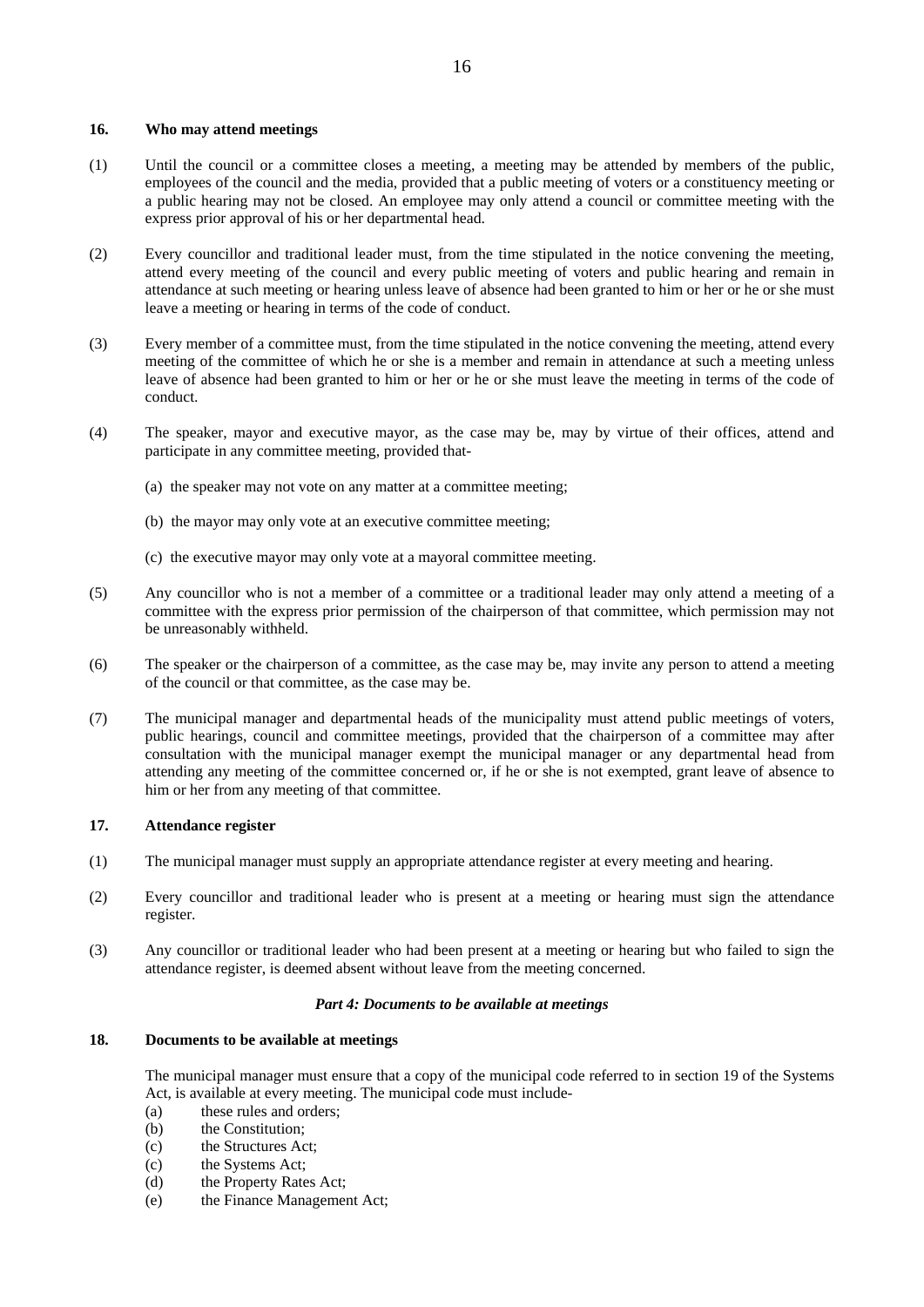- (f) the bylaws of the municipality; and
- (g) such other legislation as the council may determine from time to time.

# *Part 5: Presiding at meetings and hearings*

# **19. General powers and duties of chairpersons**

- (1) The chairperson at a meeting must-
	- (a) ensure that the meeting or hearing at which he or she presides is conducted in accordance with these rules and orders;
	- (b) when requested to do so, interpret these rules and orders;
	- (c) reject any motion, proposal or question which in his or her opinion-
		- (i) may lead to the discussion of a matter already contained in the agenda for that meeting;
		- (ii) advances arguments, expresses opinion or contains unnecessary tactless, incriminating, disparaging or improper suggestions;
		- (iii) may encourage, engender, advocate or aggravate hatred, discrimination, exclusion, restriction, ridicule, contempt or preference based on colour, descent, race, ethnicity, gender or religion so as to cause harm, hostility, degradation, violence or which insults, degrades, defames or encourages abuse of any racial, ethnic, gender or religious group, through the uttering of words, whether in writing or orally, or the performance of deeds;
		- (iv) contains unwelcome suggestions, innuendoes, remarks or hints of a sexual nature, sexual advances, comments with sexual overtones, sex-related jokes or insults or unwelcome graphic comments of another person's body;
		- (v) contains threatening, abusive or insulting language towards an employee which causes that employee harassment, alarm or distress due to any alleged, suspected or proven act, omission or statement by that employee in the exercise of any of his or her rights or the discharge of any of his or her duties so as to harass or cause or advocate unfair treatment of that employee;
		- (vi) does not pertain to the governance, administration or management of, or the conditions in, the municipality;
		- (vii) may be contrary to these rules and orders or any other law, including a bylaw of the municipality, or against the values generally existing in the community;
		- (viii) may have an impracticable result or cause uneconomical, inefficient or ineffective use of resources or will be incapable of execution; or
		- (ix) may result in unauthorised expenditure;
	- (d) reject any motion, proposal or question regarding a matter-
		- (i) beyond the municipality's executive or legislative authority unless, on the face of it, the proposal intends to convince the meeting to make representations with regard to that matter to a body or institution which has such authority; or
		- (ii) which a decision of a judicial or quasi-judicial body is being awaited;
	- (e) reject any motion, proposal or question which-
		- (i) is not properly seconded;
		- (ii) on the face of it, may threaten or affect a fundamental right of any person; or
		- (iii) is unclear;
	- (f) reject any proposal that a part of a meeting or a meeting be closed that does not comply with rule 94(2);
	- (g) call the attention of any person at the meeting to-
		- (i) irrelevance, tedious repetition or language unbecoming; or
		- (ii) any breach of order by a councillor or such other person;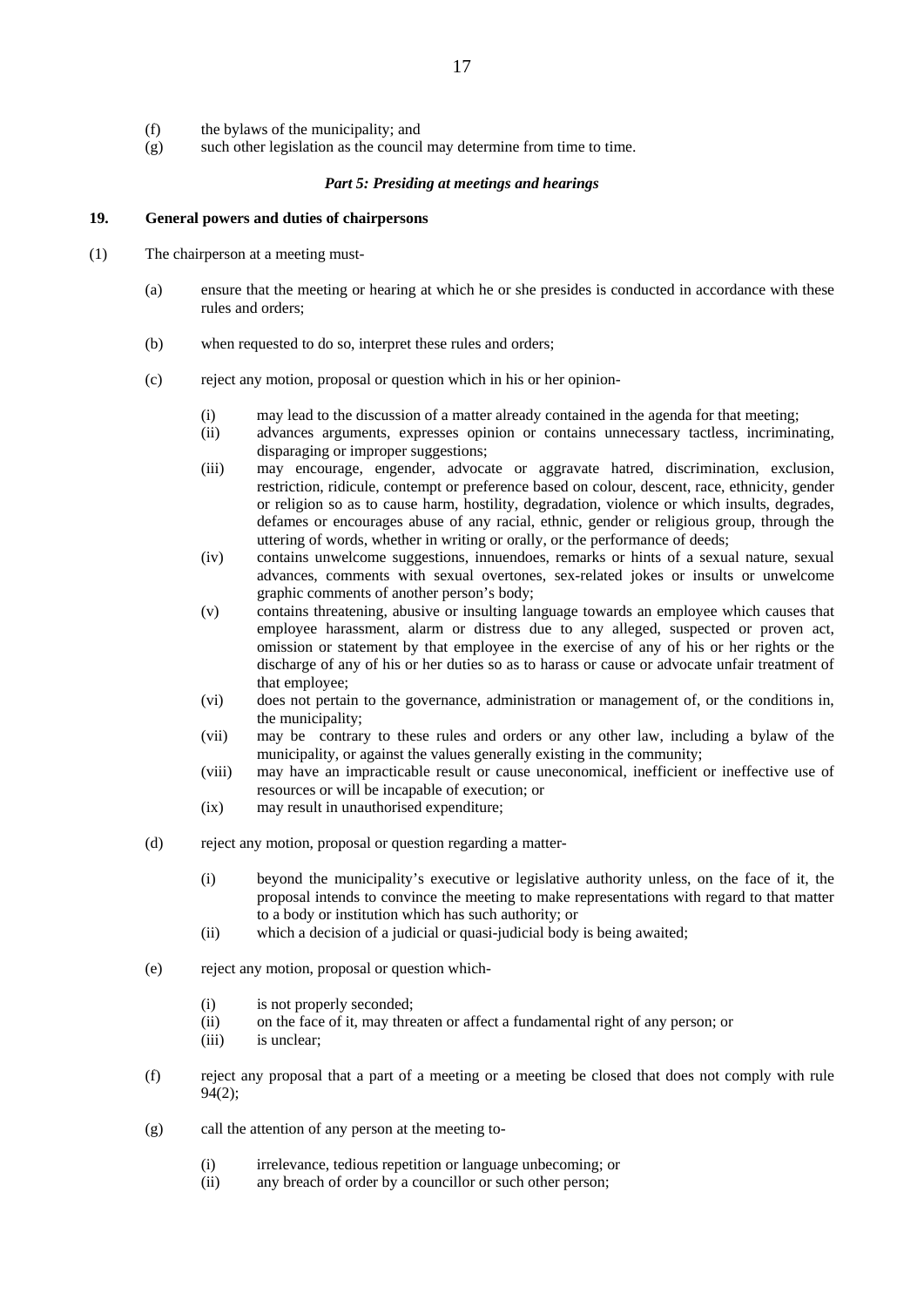- (h) submit every motion and proposal made and seconded to the vote;
- (i) declare the result of any vote in terms of paragraph (h); and
- (j) instruct any member of the public or media and any employee of the council who may be present at a meeting to leave the meeting when the meeting resolved to close any part of its session and not to return to it until the meeting continues in public.
- (2) The chairperson's ruling with regard to a motion, proposal or question is final. When a ruling is made, the chairperson must state the grounds for the ruling.
- (3) The chairperson's interpretation of the rules and orders or a ruling as to procedure is final, provided that-
	- (a) if the interpretation or ruling is contested or called into question, the chairperson must, at the first meeting next ensuing, provide a written interpretation or ruling;
	- (b) a councillor may request that the chairperson provide a written interpretation or ruling at the first meeting next ensuing;
	- (c) the council or committee, as the case may be, may upon receipt of such written interpretation or ruling, consider the matter and amend or substitute the interpretation of the chairperson.
- (4) The chairperson may, in performing his or her functions and powers-
	- (a) consult with the municipal manager;
	- (b) direct any person who is speaking to discontinue his or her speech or to desist from breaching the order or to discontinue making interjections;
	- (c) direct any person to apologise for or to apologise for and withdraw any allegation, statement or remark if it is unbecoming, unnecessarily tactless, incriminating, disparaging, improper, racist or sexist or inciting violence or injures or impairs the dignity or honour of a councillor or employee of the municipality;
	- (d) direct any person who persist in disregarding the chair or who obstructs the business at a meeting, to retire from the meeting; and
	- (e) instruct any person to leave a meeting if the meeting resolve to close its session or any part of it.
- (5) If a person refuses to retire from a meeting or hearing after having been directed in terms of sub-rule  $(4)(d)$  or (e), the chairperson may direct an employee of the municipality present at the meeting to remove that person or cause his or her removal and to take steps to prevent that person from returning to the meeting or hearing.
- (6) The chairperson may change the order of business at the meeting despite any provisions to the contrary herein.

# **20. Failure or refusal to exercise the powers or discharge the duties by chairperson at a meeting or hearing**

- (1) Whenever a councillor or traditional leader who attended a meeting or hearing is of the opinion that the chairperson at that meeting or hearing failed or refused to exercise any of his or her powers or to discharge any of his or her duties properly, he or she may direct a written allegation against the chairperson concerned to the municipal manager.
- (2) An allegation in terms of sub-rule (1) must quote the relevant rule or convention that had been breached or not fulfilled and must state to what extent it had been breached or not fulfilled.
- (3) The municipal manager must submit the allegation to-
	- (a) the speaker in the case of an allegation against the mayor or executive mayor or the chairperson of a section 79-committee if the municipality has a plenary executive system, if any;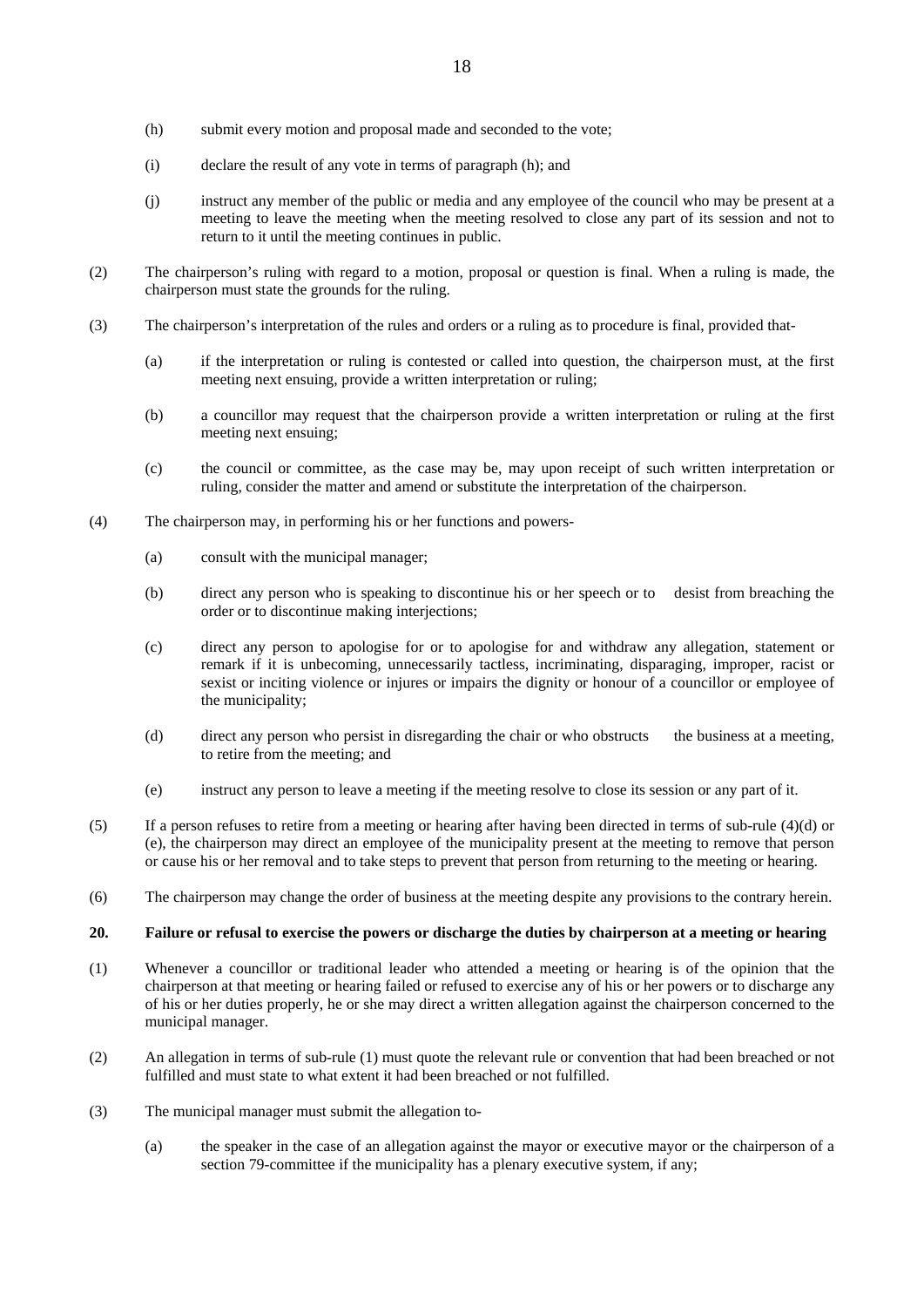- (b) the mayor or executive mayor, as the case may be, in the case of an allegation against the chairperson of a section 79-committee;
- (c) the council in the case of an allegation against the speaker

and send a copy thereof to the councillor against whom the allegation had been made.

- (4) The relevant functionary or the council, as the case may be, must determine the time and place of the hearing when the matter will be considered and inform the municipal manager accordingly, provided that in a case referred to in-
	- (a) sub-rule (3)(b), the municipal manager must include the matter in the agenda for the first ordinary executive or mayoral committee meeting, as the case may be;
	- (b) sub-rule  $(3)(c)$ , the municipal manager must include the matter in the agenda for the first ordinary council meeting

after receipt of the allegation.

- (5) The municipal manager must inform the councillor who made the allegation and the councillor against whom the allegation had been made of the time and place where the matter will be heard.
- (6) At the hearing the councillor making the allegation and the councillor against whom the allegation had been made must have the opportunity to state his or her case, to call witnesses, to examine any documents submitted and to cross examine any witness.
- (7) After the matter had been heard the speaker, mayor, executive mayor or the council, as the case may be, must make a ruling as to the most probable version of the event and make a finding.
- (8) Should it be found that an allegation against the speaker was true, the council must decide an appropriate penalty. Whenever the speaker finds that an allegation against the mayor or the executive mayor or the chairperson of a section 79-committee if the municipality has a plenary executive system was true, he or she must submit his or her finding to the council and recommend an appropriate penalty. Whenever the mayor finds that an allegation against the chairperson of a section 79-committee was true, the mayor must submit his or her finding to the executive committee and recommend an appropriate penalty. Whenever the executive mayor finds that an allegation against the chairperson of a section 79-committee was true he or she must decide an appropriate penalty.
- (9) An appropriate penalty may include a formal warning or reprimand. Whenever a formal warning is issued, the council or the executive committee or the executive mayor, as the case may be, must determine the period during which the warning is valid.

# **21. Status of chairperson at a meeting**

Whenever the chairperson at a meeting speaks, any person then speaking or offering to speak must sit down, if he or she stood, and all persons in the meeting must remain silent so that the chairperson may be heard without interruption.

#### **22. Presiding at the first council meeting after a general election**

 The municipal manager, or if there is not a municipal manager, a person appointed by the MEC, presides at the first meeting of a council after a general election of councillors until a speaker is elected.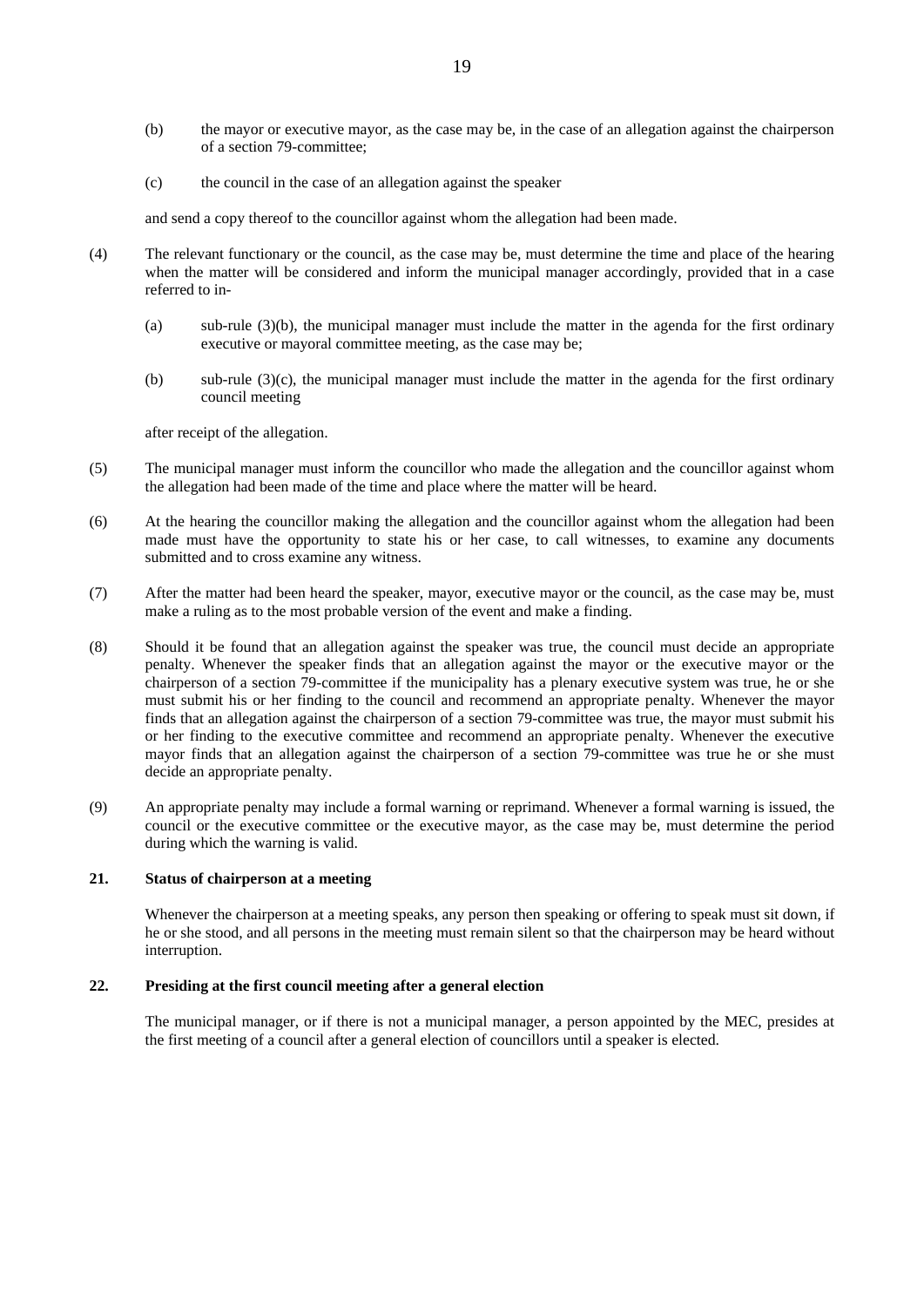### **23. Presiding at council meetings**

- (1) The speaker presides, with due regard for the provisions of these rules and orders, at every council meeting where he or she is present.
- (2) Whenever the speaker is absent from or unable to preside at or during any part of a council meeting, the council must elect from amongst the councillors present at that meeting an acting speaker for the duration of the speaker's absence or inability.
- (3) The municipal manager presides over the election of an acting speaker.
- (4) The council may not elect a member of the executive committee, the executive mayor or a member of the mayoral committee, as the case may be, as acting speaker.

#### **24. Presiding at council meetings when the position of speaker is vacant**

- (1) Whenever the office of speaker becomes vacant, the municipal manager must call a special council meeting for the purpose of electing a speaker on a date and at a time and venue determined by him or her, except if the office of speaker becomes vacant during a council meeting, provided that such special council meeting must take place within fourteen days after the office became vacant.
- (2) The municipal manager presides over the election of a speaker in terms of sub-rule (1).
- (3) The speaker elected at a meeting in terms of sub-rule (1) serves as speaker for the unexpired term of his or her predecessor.

# **25. Presiding at executive committee meetings**

- (1) The mayor presides at meetings of the executive committee where he or she is present.
- (2) Whenever the mayor is absent from or unable to preside at or during any part of an executive committee meeting-
	- (a) the deputy mayor (if any) or
	- (b) in the absence of a deputy mayor, the member of the executive committee elected by the members of that committee that is present at that meeting

presides at the meetings of the executive committee for the duration of the mayor's absence or inability.

- (3) The municipal manager presides over the election of a presiding member in terms of sub-rule (2)(b).
- (4) The committee may not elect the speaker as presiding member in terms of sub-rule (2)(b).

# **26. Presiding at mayoral committee meetings**

The executive mayor presides at meetings of the mayoral committee.

# **27. Presiding at section 79-committee meetings**

- (1) The member of the executive or mayoral committee, as the case may be, appointed by that committee or the executive mayor, as the case may be, or the councillor appointed by the council if the municipality has a plenary executive system, as chairperson of a section 79-committee (in this rule referred to as the "chairperson"), presides at meetings of such committee where he or she is present.
- (2) Whenever the chairperson is absent from or unable to preside at or during any part of the committee meeting the member of that committee elected by the members of the committee that is present at that meeting presides at the meetings of the committee for the duration of the chairperson's absence or inability.
- (3) The municipal manager presides over the election of a presiding officer in terms of sub-rule (2).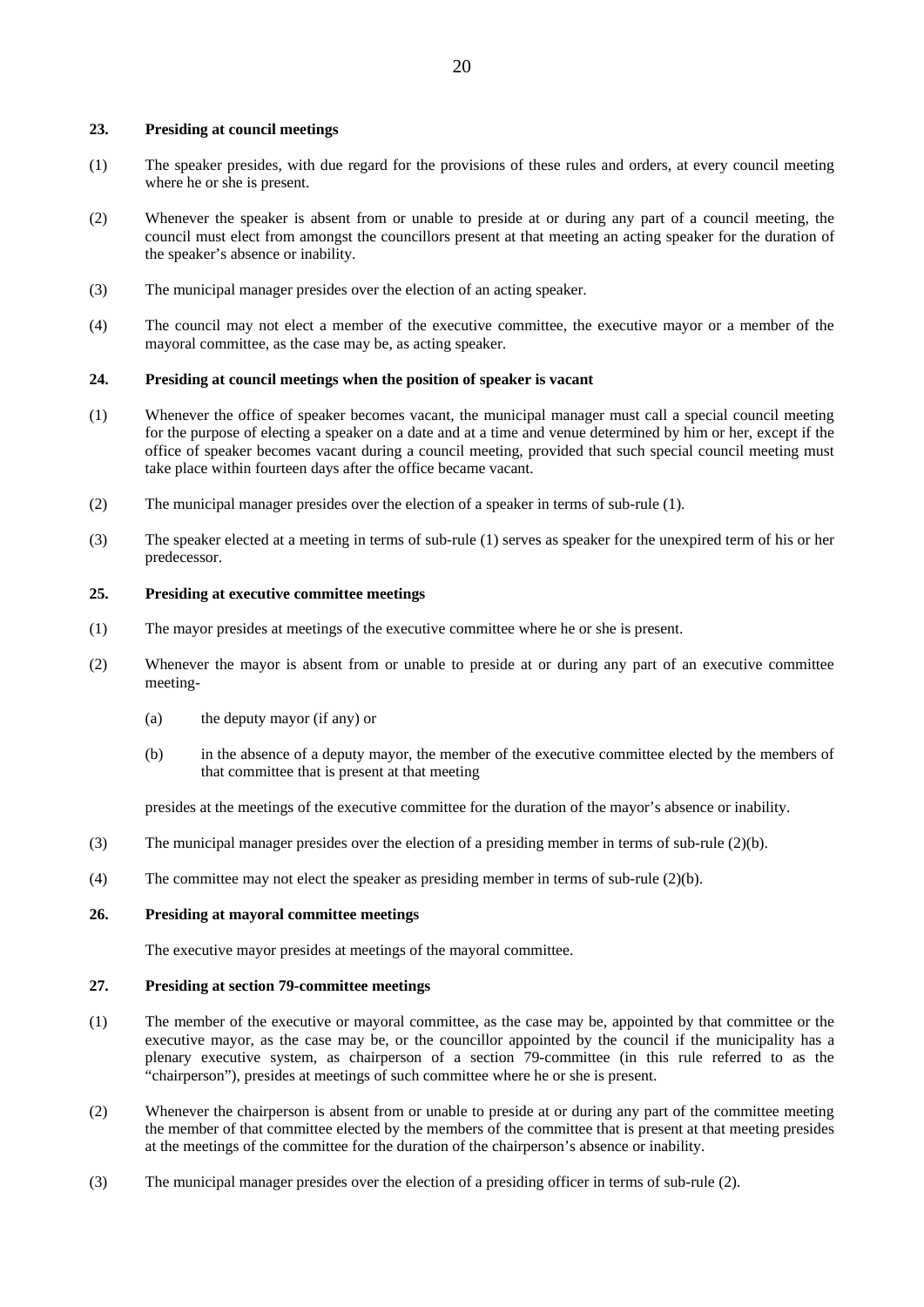(Rule 27(4) repealed by Local Government Notice No 22 of 16 March 2001)

# **28. Presiding at public meetings of voters, constituency meetings and public hearings**

- (1) The speaker presides at public meetings of voters and any public hearing convened by the council, with due regard for the provisions of sub-rule (2).
- (2) The councillor for a ward presides at constituency meetings or public hearings convened by the council in his or her ward.
- (3) The executive mayor presides at public hearings convened by him or her.
- (4) The mayor presides at public hearings convened by the executive committee.
- (5) Whenever the councillor designated in terms of sub-rules (1) to (4) is absent from or unable to preside at or during any part of a public meeting of voters or constituency meeting or a public hearing, the councillors present at such meeting or hearing must elect from amongst their number a chairperson for the meeting or hearing for the duration of that councillor's absence or inability.
- (6) The municipal manager presides over the election of a chairperson in terms of sub-rule (5).

# *Part 6: Conduct of persons at meetings*

### **29. Conduct of members of the public at council or committee meetings**

- (1) A member of the public or the media or an employee other than the municipal manager or a departmental head attending a council or committee meeting may not-
	- (a) address the meeting at any time, unless he or she is a member of a deputation in terms of rule 48;
	- (b) obstruct the business of the meeting;
	- (c) make any interjections;
	- (d) make unwelcome suggestions, innuendoes, remarks or hints of a sexual nature, sexual advances, comments with sexual overtones, sex-related jokes or insults or unwelcome graphic comments of another person's body;
	- (e) encourage, engender, advocate or aggravate hatred, discrimination, exclusion, restriction, ridicule, contempt or preference based on colour, descent, race, ethnicity, gender or religion so as to cause harm, hostility, degradation, violence or which insult, degrade, defame or encourage abuse of any racial, ethnic, gender or religious group, through the uttering of words, whether in writing or orally, or the performance of deeds;
	- (f) use threaten, abusive or insulting language towards an employee or display any writing, sign or other visible presentation which is threatening, abusive or insulting which causes that employee harassment, alarm or distress due to any alleged, suspected or proven act, omission or statement by that employee in the exercise of any of his or her rights or the discharge of any of his or her duties so as to harass or cause or advocate unfair treatment of that employee; or
	- (g) make unwelcome or obscene gestures.
- (2) Whenever a meeting resolves to close its session or a part thereof any member of the public, media and employee must leave the meeting immediately and not return to that meeting until it resumes as a public meeting.
- (3) A member of the public or media attending a council or committee meeting is subject to the authority of the chairperson of the meeting.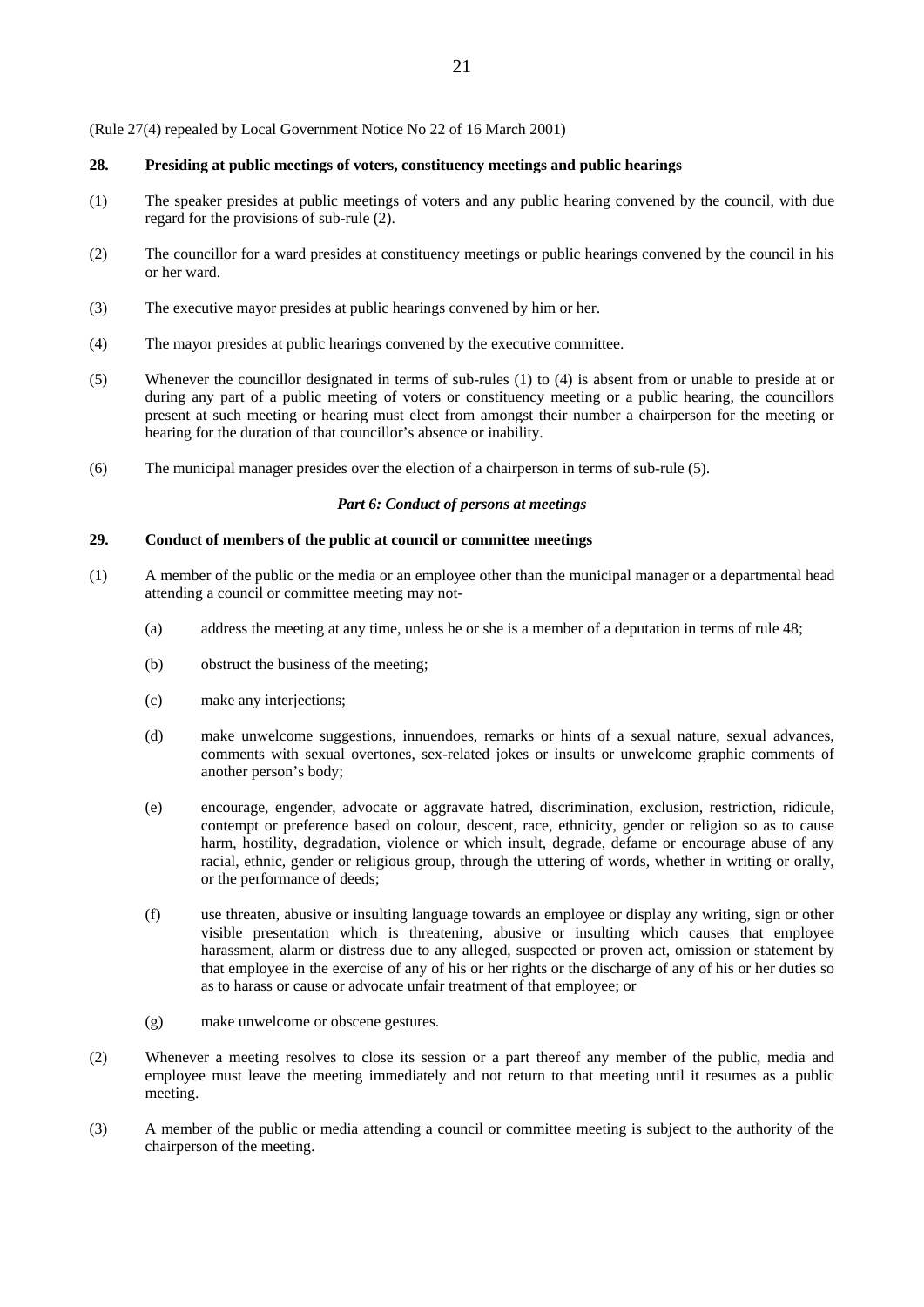### **30. Recording of proceedings at meetings**

 Except for the purpose of writing the official minutes of a meeting by an employee, nobody may unless the express prior approval of the chairperson of a meeting had been obtained, make any recording, whether audio or visual or both audio and visual, of a meeting or any part thereof.

### **31. Conduct of councillors during meetings**

- (1) The following conduct by a councillor or traditional leader during a meeting is deemed contrary to the provisions of item 2(b) of the code of conduct-
	- (a) to make unnecessary tactless, incriminating, disparaging or improper suggestions or express such opinions;
	- (b) to make unwelcome suggestions, innuendoes, remarks or hints of a sexual nature, sexual advances, comments with sexual overtones, sex-related jokes or insults or unwelcome graphic comments of another person's body;
	- (c) to make unwelcome or obscene gestures;
	- (d) to make or second a proposal that may be contrary to these rules and orders or any other law, including a bylaw of the municipality, or against the values generally existing in the community;
	- (e) to make or second a proposal that may have an impracticable result or cause uneconomical, inefficient or ineffective use of resources;
	- (f) to make or second a proposal that may result in unauthorised expenditure;
	- (g) to make or second a proposal on a matter on which the municipality has no executive or legislative authority unless the intention is to convince the meeting to make representations to an institution that has the required authority;
	- (h) to make or second a proposal that is calculated to or may threaten or affect a fundamental right of any person;
	- (i) to encourage, engender, advocate or aggravate hatred, discrimination, exclusion, restriction, ridicule, contempt or preference based on colour, descent, race, ethnicity, gender or religion to cause harm, hostility, degradation, violence or which insult, degrade, defame or encourage abuse of any racial, ethnic, gender or religious group, through the uttering of words, whether in writing or orally, or the performance of deeds;
	- (j) to incite imminent violence;
	- (k) to compel or attempt to compel employees or councillors by threats to partake in any actions against their will;
	- (l) to breach the order;
	- (m) to disregard the chair;
	- (n) to use threaten, abusive or insulting language towards an employee or display any writing, sign or other visible presentation which is threatening, abusive or insulting which causes that employee harassment, alarm or distress due to any alleged, suspected or proven act, omission or statement by that employee in the exercise of any of his or her rights or the discharge of any of his or her duties so as to harass or cause or advocate unfair treatment of that employee; or
	- (o) to make an allegation, statement or remark that is unbecoming a councillor or injures or impairs the dignity or honour of a councillor or employee of the municipality; or
	- (p) to submit a motion or to request the municipal manager or any other employee of the municipality to formulate a motion that-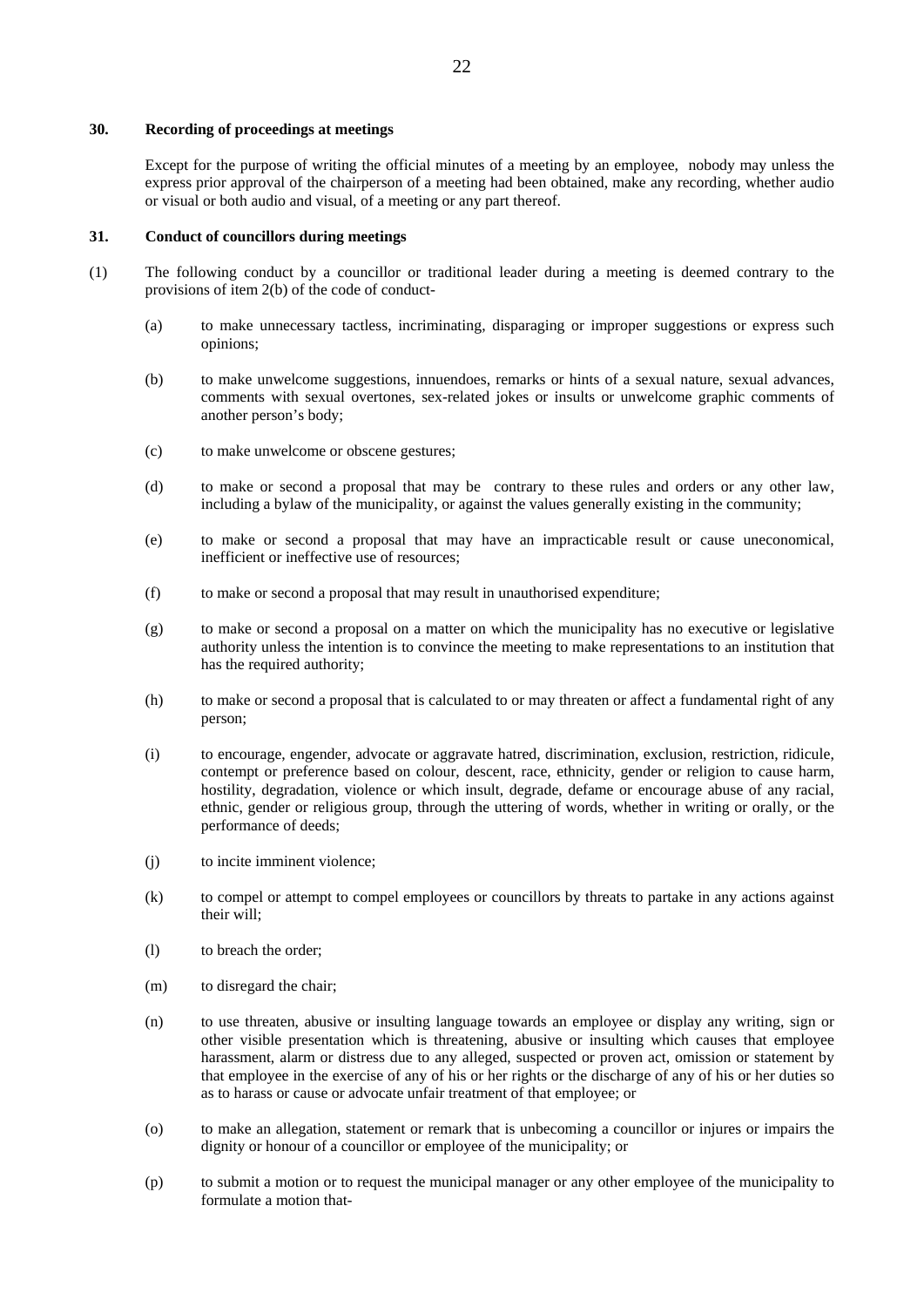- (i) may be contrary to these rules and orders or any other law, including a bylaw of the municipality, or against the values generally existing in the community;
- (ii) may have an impracticable result or cause uneconomical, inefficient or ineffective use of resources;
- (iii) may result in unauthorised expenditure;
- (iv) falls outside the municipality's executive or legislative authority unless the intention is to convince the meeting to make representations to an institution that has the required authority; or
- (v) is calculated to or may threaten or affect a fundamental right of any person.
- (2) A traditional leader may not second or vote on any motion, proposal or question before a meeting.

#### **32. Dress code**

 The council may by resolution prescribe a dress code for councillors and traditional leaders attending meetings.

# **33. Person speaking to address the chairperson**

A person addressing a meeting or hearing must address the chairperson of that meeting or hearing.

# **34. Councillor to stand while speaking**

- (1) Unless otherwise directed by the chairperson of a meeting or hearing a councillor and traditional leader addressing a meeting or hearing must stand while speaking.
- (2) If a councillor or traditional leader who is not speaking raises his or her hand while another councillor is speaking on a point of order or to make a proposal and the chairperson addresses such councillor or traditional leader, the councillor or traditional leader who speaks must sit down (if he or she stood) and remain silent until the chairperson has made a ruling on the point of order or the proposal.

# **35. Duration and reading of speeches**

- (1) Unless expressly otherwise determined in these rules and orders, a councillor and traditional leader may not speak longer than ten minutes on any matter.
- (2) Except when a councillor or traditional leader is
	- (a) delivering the speaker's, mayoral or executive mayor's report or
	- (b) presenting the draft budget

he or she may not read a speech, but may refresh his or her memory by referring to notes.

# **36. Councillor to speak only once**

- (1) Unless expressly otherwise determined in these rules and orders, a councillor or traditional leader may speak only once on a matter.
- (2) The introducer of a motion or proposal may reply in conclusion of the debate but must confine his or her reply to answering to previous speakers.
- (3) The council may allow the mayor or the executive mayor or the chairperson of a section 79 committee if the municipality has a plenary executive system, as the case may be, to make an explanatory statement prior to the consideration of any particular matter in the report of the executive or section 79- committee or the executive mayor or during the discussion of such report in reply to a specific question.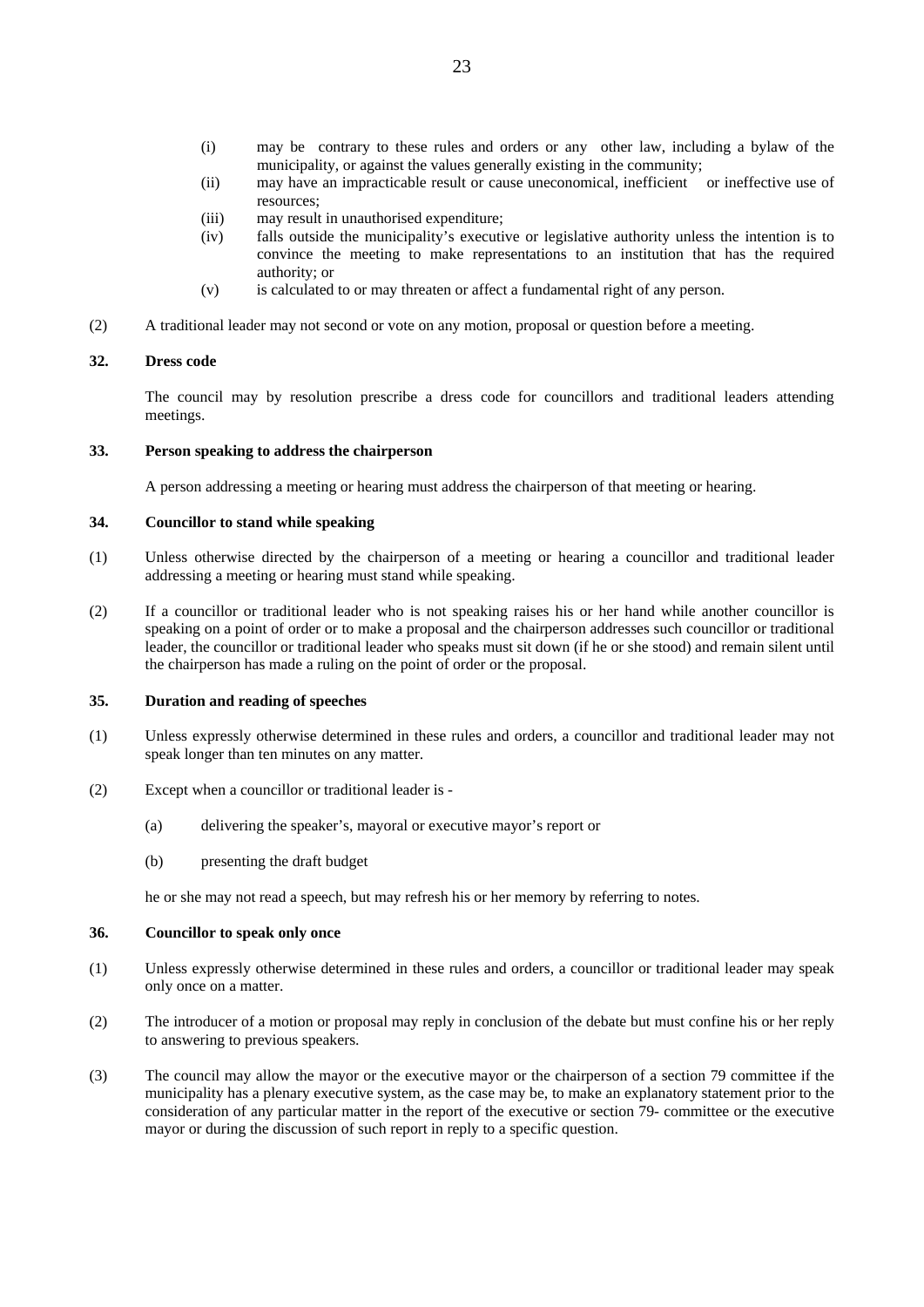### **37. Relevance**

- (1) A councillor or traditional leader who speaks must confine his or her speech strictly to the matter under discussion.
- (2) No discussion may take place-
	- (a) which will anticipate a matter on the agenda unless the chairperson has granted leave to discuss two or more items at the same time or the municipal manager indicated in the agenda that two or more items should be considered together or
	- (b) on any motion or proposal that had been rejected in terms of rule 19.

#### **38. Councillor's right to information**

 A councillor has the right to request the municipal manager to supply such information as may be required for the proper performance of his or her duties as a councillor, including the making of a speech at a meeting or hearing. The municipal manager is not obliged to entertain any request for information where-

- (a) the information sought is privileged or confidential as defined in item 10 of the code of conduct;
- (b) in his or her opinion, the information sought constitute an invasion of another person's privacy;
- (c) the request is, in his or her opinion, unreasonable given the timeframe allowed for obtaining the information;
- (d) the information sought is a trade secret or confidential commercial information of a supplier to the municipality or a person seeking to become a supplier to the municipality; or
- (e) the request will, in his or her opinion, cause an extra-ordinary administrative or financial burden on the municipality.

# **39. Personal explanation, point of order and clarification**

- (1) A councillor or a traditional leader may, at any time during a meeting, whether or not he or she participated in a debate underway, rise-
	- (a) to a point if order in the event of a departure from these rules and orders or any law; or
	- (b) to explain any part of his or her speech that may have been misunderstood.; or
	- (c) to request that any part of a speech that he or she may have misunderstood be explained.
- (2) A councillor or traditional leader referred to in sub-rule (1) must be heard forthwith.
- (3) The ruling of the chairperson of the meeting on a point of order or a personal explanation is, subject to rule 19(3), final and may not be discussed.

# **40. Right of the municipal manager to have advice recorded in the minutes**

- (1) The chairperson at a meeting must give the municipal manager an opportunity to address that meeting on any matter before the meeting in order to advise the meeting as to the eligibility of any proposal or motion before the meeting.
- (2) The municipal manager has the right to have his or her advice regarding any motion or proposal which may
	- (a) cause unauthorised expenditure; or
	- (b) be beyond the authority of the municipality

recorded in the minutes of the meeting where the advice was given**.**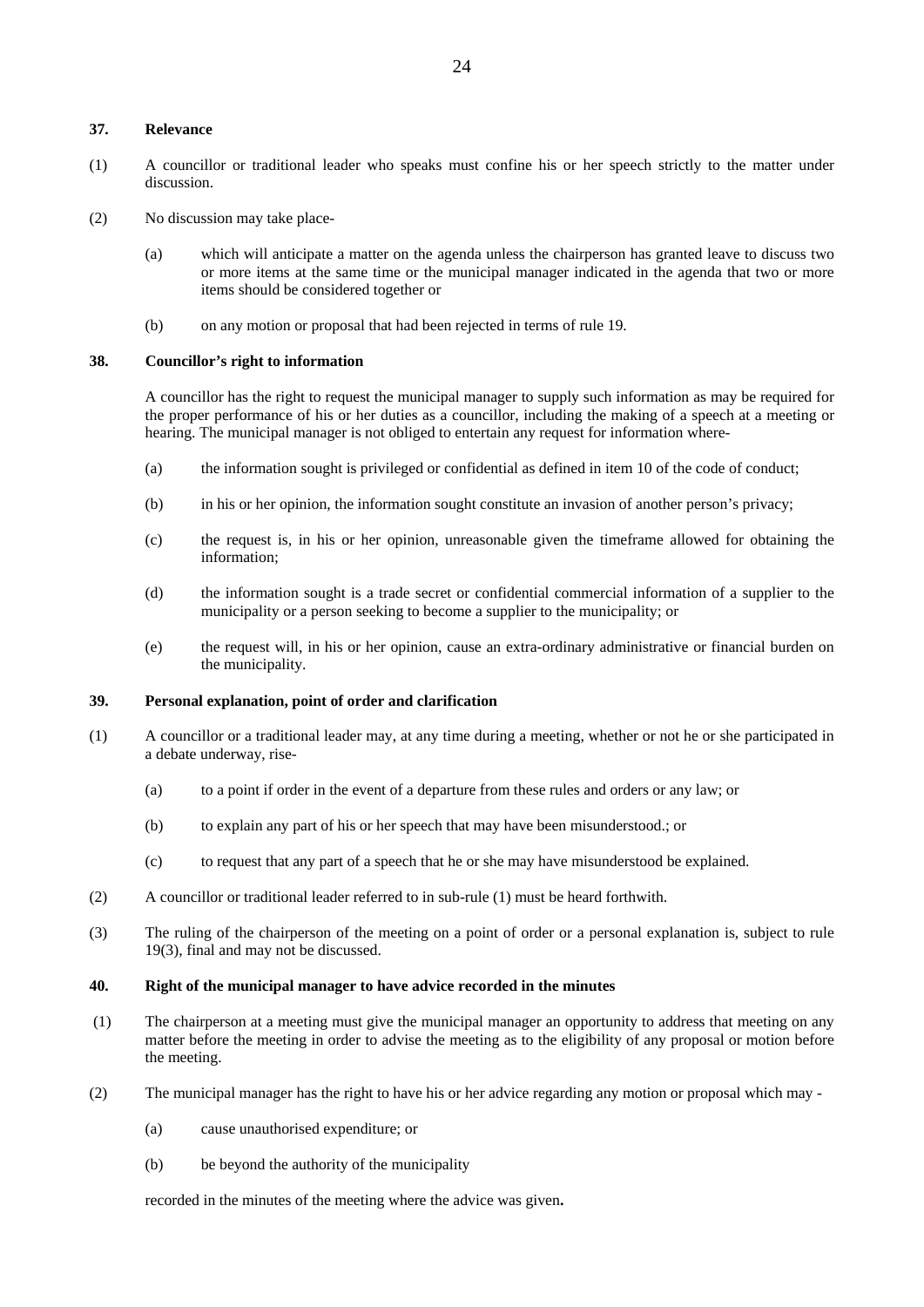# *Part 7: Adjournment and continuation of meetings*

### **41. Adjournment of meeting in the absence of a quorum**

- (1) If there is not a quorum for the meeting present within 15 minutes after the time stipulated in the notice referred to in rule 10 such meeting is not held but a continuation meeting is held in terms of rule 43.
- (2) If at any time during the course of a council or committee meeting it is suspected that there is not a quorum present-
	- (a) the chairperson must discontinue the proceedings immediately; and
	- (b) cause the councillors present to be counted

and if the suspicion is proved, the chairperson must instruct the municipal manager to ring the bell for one minute. If there is still no quorum five minutes after the bell had been rung, the chairperson must adjourn the meeting forthwith.

- (3) If the shortfall of councillors contemplated in sub-rule (2) is owing to the withdrawal of one or more councillors in compliance with the code of conduct, the chairperson must arrange that such matter be dealt with at the first meeting next ensuing and the unfinished business is dealt with.
- (4) If a sufficient number of councillors is present after the bell had been rung, the meeting continues, provided that the councillor who was speaking when the proceedings were discontinued, is, in his or her own discretion, entitled to start his or her speech from afresh.
- (5) Any business except a matter referred to in sub-rule (3) which had not been dealt with at a meeting that had been adjourned, must be considered at a continuation meeting contemplated in rule 43, provided that any unfinished business arising from a special meeting, must be considered at the first ordinary meeting next ensuing unless the date of such ordinary meeting is later than the date contemplated in rule 43.

#### **42. Adjournment of a meeting before it completed its business**

- (1) A councillor may at any time during a meeting propose that the meeting be adjourned and must state the reasons for the proposal, provided that no councillor may more than twice during the same meeting propose that it be adjourned.
- (2) A proposal in terms of sub-rule (1) must be seconded by at least three councillors present at the meeting, provided that a councillor may not second a proposal to adjourn more than twice during the same meeting. Such a proposal lapses if it is not properly seconded.
- (3) A proposal in terms of sub-rule (1) is carried if a majority of the members present at a meeting vote in favour thereof.
- (4) Whenever a meeting adjourns in terms of sub-rule (1) before it had finished the business stated in the agenda for that meeting, the meeting must resume as a continuation meeting in terms of rule 43 to deal with any unfinished business unless the date of the first ordinary meeting next ensuing is earlier than the date referred to in rule 43 in which case the unfinished business of an adjourned meeting is dealt with at that ordinary meeting.

# **43. Continuation of an adjourned meeting**

- (1) A continuation meeting is held at the same time and venue as a meeting that had been adjourned in terms of rule 41 or 42 on a day seven days later, provided that if the said seventh day falls on a Sunday or public holiday, the continuation meeting must take place on the first workday after such Sunday or public holiday.
- (2) The agenda for a continuation meeting is the agenda for the meeting that had been adjourned.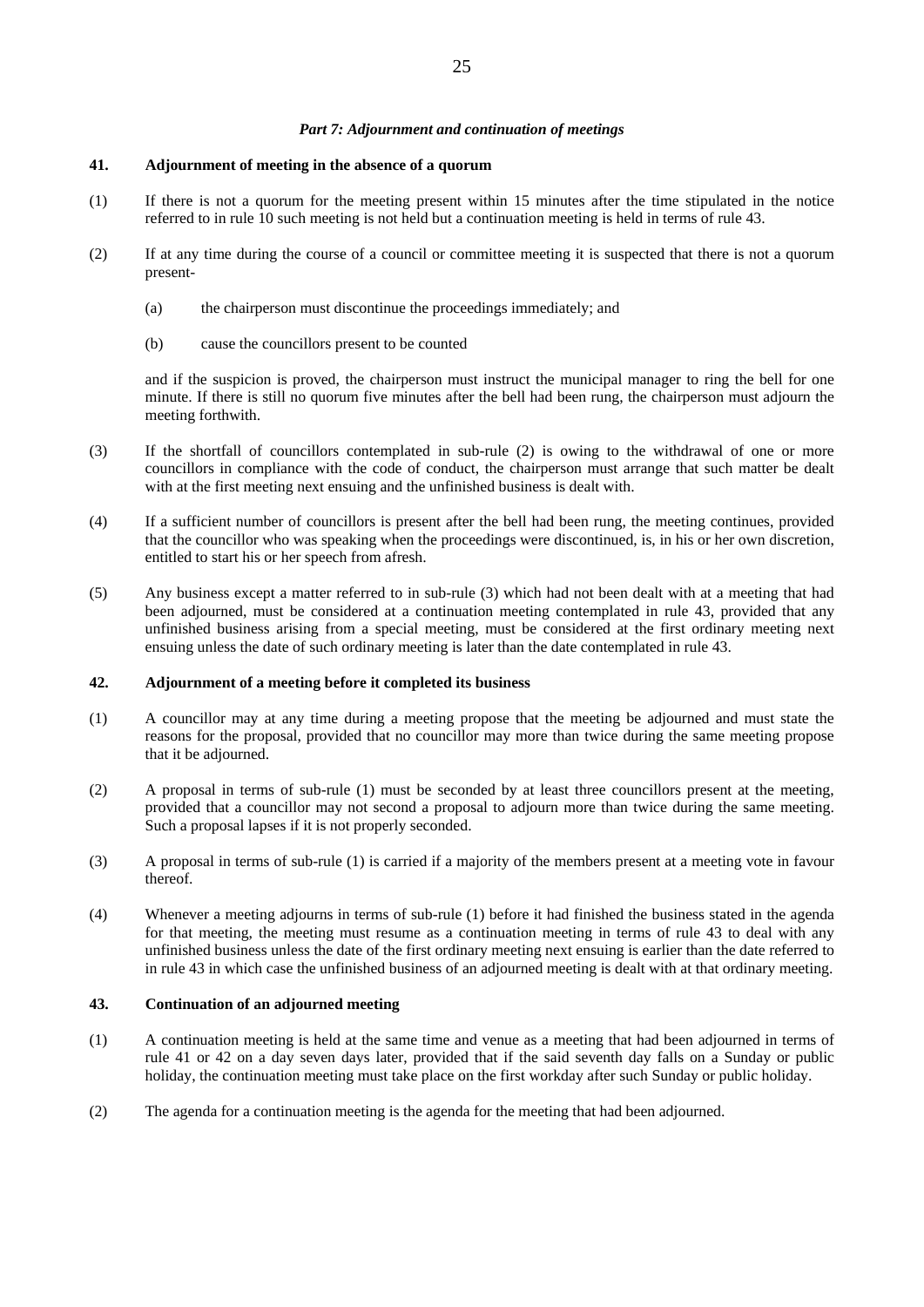# **44. Temporary adjournment of a meeting**

- (1) A councillor may at any time during a meeting propose that the meeting be adjourned for a period proposed by him or her and must state the reasons for the proposal, provided that not more than two such proposals may be made during the same meeting and that no such adjournment may exceed thirty minutes.
- (2) Despite the provisions of sub-rule (1) the chairperson at a meeting may, if she or he is of the opinion that a third temporary adjournment of a meeting may facilitate the discussion and resolution of a matter, allow a third adjournment in terms of sub-rule (1).
- (3) A proposal in terms of sub-rule (1) must be seconded by at least three councillors present at the meeting, provided that a councillor may not second a proposal to adjourn more than twice during the same meeting. Such a proposal lapses if it is not properly seconded.
- (4) A proposal in terms of sub-rule (1) is carried if a majority of the members present at a meeting vote in favour thereof.
- (3) The meeting resumes after the expiry of the period referred to in sub-rule (1) and deals with any unfinished business contained in its agenda.

# *Part 8: Agendas and minutes of meetings*

# **45. Only matters included in the agenda are dealt with**

- (1) Subject to the provisions of sub-rules (2) and (5) only matters included in an agenda for a meeting may be dealt with.
- (2) A councillor may at any time during a meeting propose that sub-rule (1) be suspended to allow discussion of any matter not included in the agenda and must give reasons for his or her proposal.
- (3) A proposal in terms of sub-rule (1) need not be seconded and no debate about the proposal is allowed.
- (4) A proposal referred to in sub-rule (2) is carried if the councillors present at a meeting unanimously adopt it.
- (5) An urgent report received from the executive or a section 79-committee if the municipality has a plenary executive system or the executive mayor, as the case may be, may be tabled and considered during a council meeting with the express prior permission of the speaker. An urgent report received from a section 79 committee may be tabled and considered at an executive or mayoral committee meeting with the express prior approval of the mayor or the executive mayor, as the case may be.

# **46. Minutes of meetings and summary of evidence at hearings**

- (1) The municipal manager must keep, or cause to be kept, minutes of the proceedings of every public meeting of voters, public hearing, council and committee meeting.
- (2) The minutes of a meeting must reflect-
	- (a) the names of the councillors and traditional leaders attending;
	- (b) the names of the councillors and traditional leaders absent with or without leave;
	- (c) the periods of absence during a meeting of a councillor or traditional leader;
	- (d) the names of the councillors voting respectively for and against any matter for the decision of which a division is called;
	- (e) the name of any councillor who demanded that his or her vote against any particular decision be recorded in the minutes;
	- (f) any adjournment of the meeting;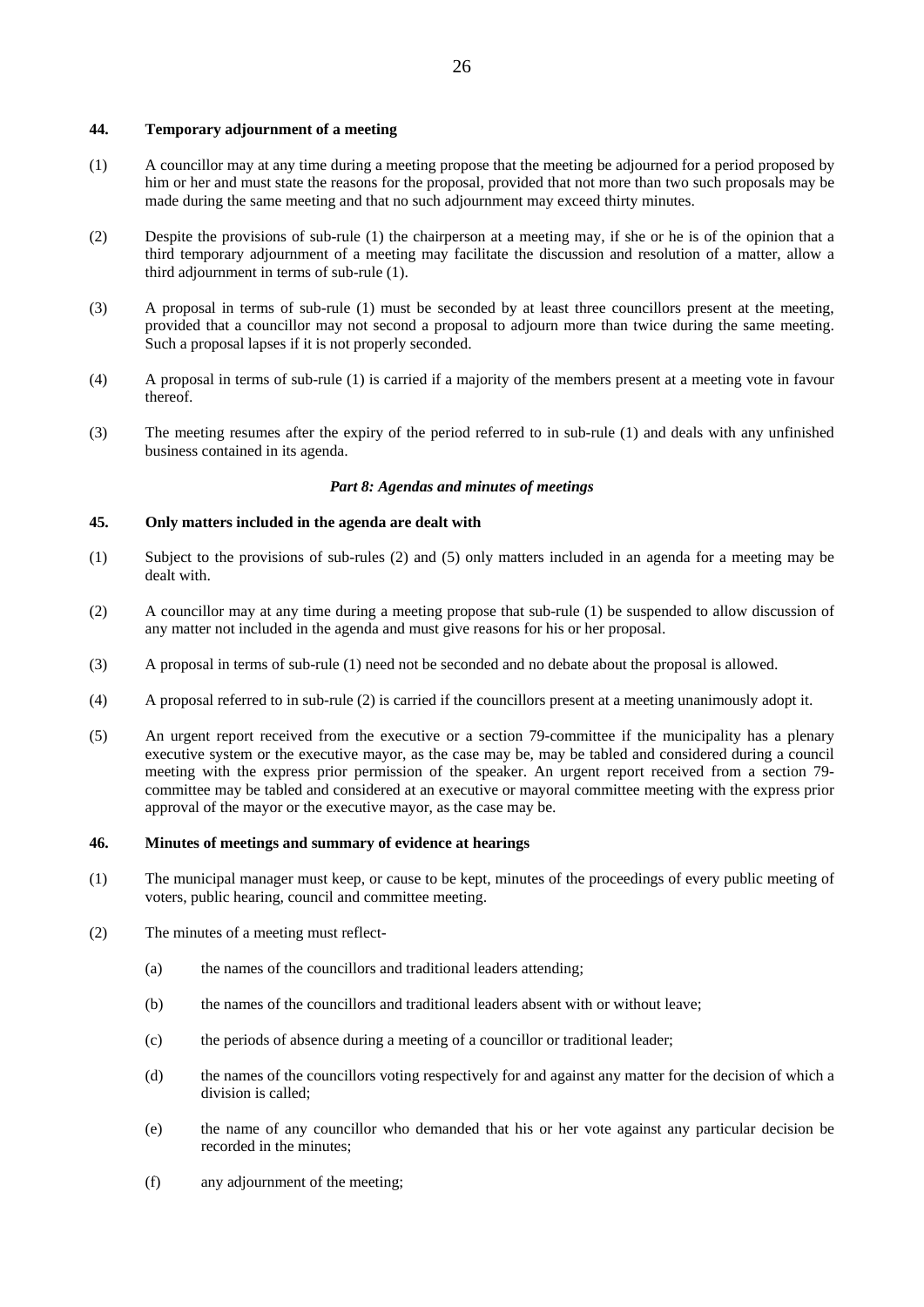- (g) any declaration of a personal or pecuniary interest by a councillor or a traditional leader;
- (h) any advice of the municipal manager regarding possible unauthorised expenditure or resolutions beyond the authority of the municipality; and
- (i) the resolutions taken.
- (3) The minutes of a meeting must be delivered to the councillors with the notice of the ensuing meeting or prior to delivering such a notice.
- (4) Minutes delivered in terms of sub-rule (3) are deemed read with a view to their approval.
- (5) No proposal regarding minutes, except a proposal relating to the accuracy thereof may be allowed.
- (7) The minutes of a meeting must, if in order, be approved at the next ordinary meeting of the council or committee, as the case may be, provided that the council must approve the minutes of a public meeting of voters.
- (8) The chairperson of the meeting must sign the minutes upon approval. If the minutes are written on loose sheets, each sheet must be signed.
- (9) The minutes relating to any matter, which had been discussed and resolved in closed session, must be clearly separated from the minutes of that part of the meeting that had been conducted in public.
- (10) Any councillor or other person speaking at a meeting may request that his or her speech not be recorded. Upon receipt of such a request the municipal manager must cease such a recording.
- (11) The municipal manager must make, or cause to be made, a summary of the proceedings and evidence given at a public hearing and submit it at the first ordinary meeting of the council or the executive committee after the hearing or to the executive mayor, as the case may be.

#### **47. Declaration of personal and pecuniary interest**

- (1) A councillor or traditional leader wishing to declare a personal or pecuniary interest in terms of item 5 of the code of conduct must do so when the chairperson put the relevant item in the agenda to order.
- (2) No councillor or traditional leader may speak more than five minutes on the question whether his or her interest is so trivial or remote or irrelevant as to render a clash of interests unlikely.

# *Part 9: Deputations, petitions, objections and representations*

# **48. Deputations**

- (1) Anybody who wishes to obtain an interview with the council or a committee of the council, must lodge a written application with the municipal manager. Such an application must state the representations the applicant wishes to make.
- (2) The municipal manager must submit the application to the-
	- (a) speaker in the case of an application for an interview with the council;
	- (b) mayor, in the case of an application for an interview with the executive committee;
	- (c) executive mayor in the case of an application for an interview with the mayoral committee; or
	- (d) chairperson of the relevant committee in any other case

who may grant or refuse the interview or request additional information.

(3) Whenever the speaker, mayor, executive mayor or chairperson of a committee-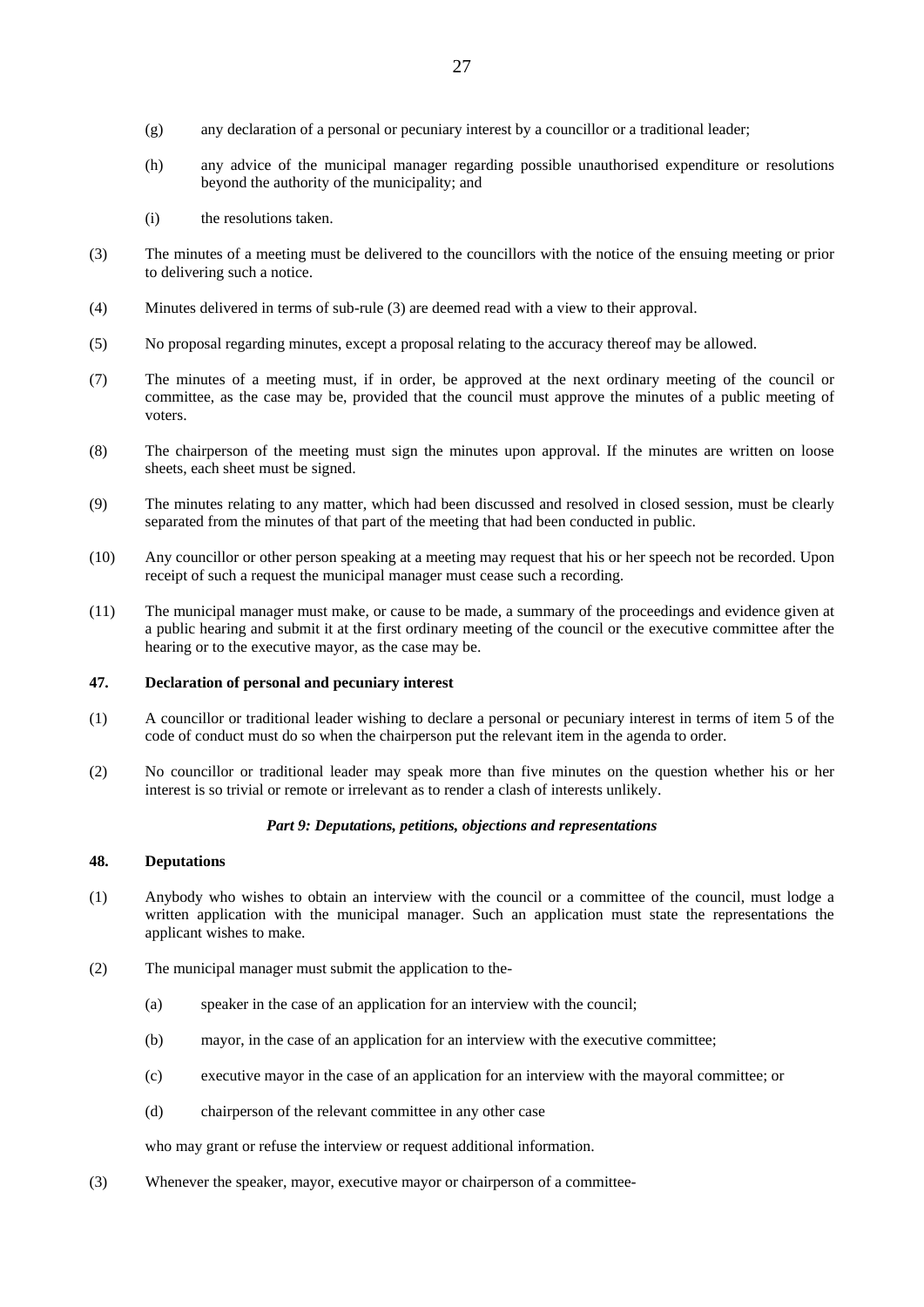- (a) grants an interview, she or he must determine the date, time and venue of the interview and the size of the deputation that may attend the interview; or
- (b) refuses an application, he or she must supply reasons for the refusal

and inform the municipal manager of his or her decision.

- (4) The municipal manager must inform the applicant of a decision in terms of sub-rule (3).
- (5) If the subject matter of a application in terms of sub-rule (1) falls within the terms of reference of a committee the speaker may direct that the chairperson of the relevant committee consider the application.
- (6) If a committee conducts an interview and that committee does not have the power to dispose of the matter, the committee must submit its report and recommendations to the council or, in the case of a section 79 committee, to the executive committee or executive mayor, as the case may be.
- (7) During an interview only one member of the deputation may address the meeting except when a councillor asks a question whereupon any member of the deputation may respond.
- (8) Unless the council or a committee conducts an interview in closed session, the members of a deputation may remain in the meeting whilst the council or committee considers the matter after the interview had been completed.

#### **49. Attendance of council meeting by the Auditor-General**

- (1) Whenever the audit report is included in the agenda for a council meeting, the municipal manager must in writing invite the Auditor-General, the provincial treasury and the department responsible for local government to that meeting.
- (2) Despite any provisions in these rules and orders to the contrary, the speaker may change the order of business at a meeting referred to in sub-rule (1) to allow the Auditor-General to address the council and councillors to ask questions with regard to the audit report and audit findings.

#### **50. Petitions**

- (1) A councillor or traditional leader must submit a petition received by him or her to the speaker.
- (2) The municipal manager must inform the speaker of any petition he or she receives.
- (3) Any petition in terms of sub-rules (1) or (2) and any petition received by the speaker, must be referred to the relevant committee or the executive mayor, as the case may be, who may dispose of the matter.
- (4) If the committee or the executive mayor to whom a petition had been referred does not have the power to dispose of the matter, the committee or the executive mayor, as the case may be, must submit its report and recommendations to the council, provided that in the case of a section 79-committee where the municipality has a collective or mayoral executive system, such report and recommendations must be submitted to the executive committee or the executive mayor, as the case may be.

#### **51. Objections and representations**

- (1) Whenever the municipality invites public comment, representations or objections with regard to any proposed resolution before the council or a resolution the council had taken, the municipal manager must designate a person who will be responsible for the receipt of such comment, representations or objections.
- (2) The person designated in terms of sub-rule (1) must within seven days after the closing date for comments, representations or objections, make a summary of the comments, representations and comments that were received (if any) and submit it to the relevant departmental head.
- (3) The departmental head must consider the summary and submit it, together with his or her report and recommendations to the municipal manager who must refer it, with his or her comments, to the council or the executive mayor or the relevant committee, as the case may be.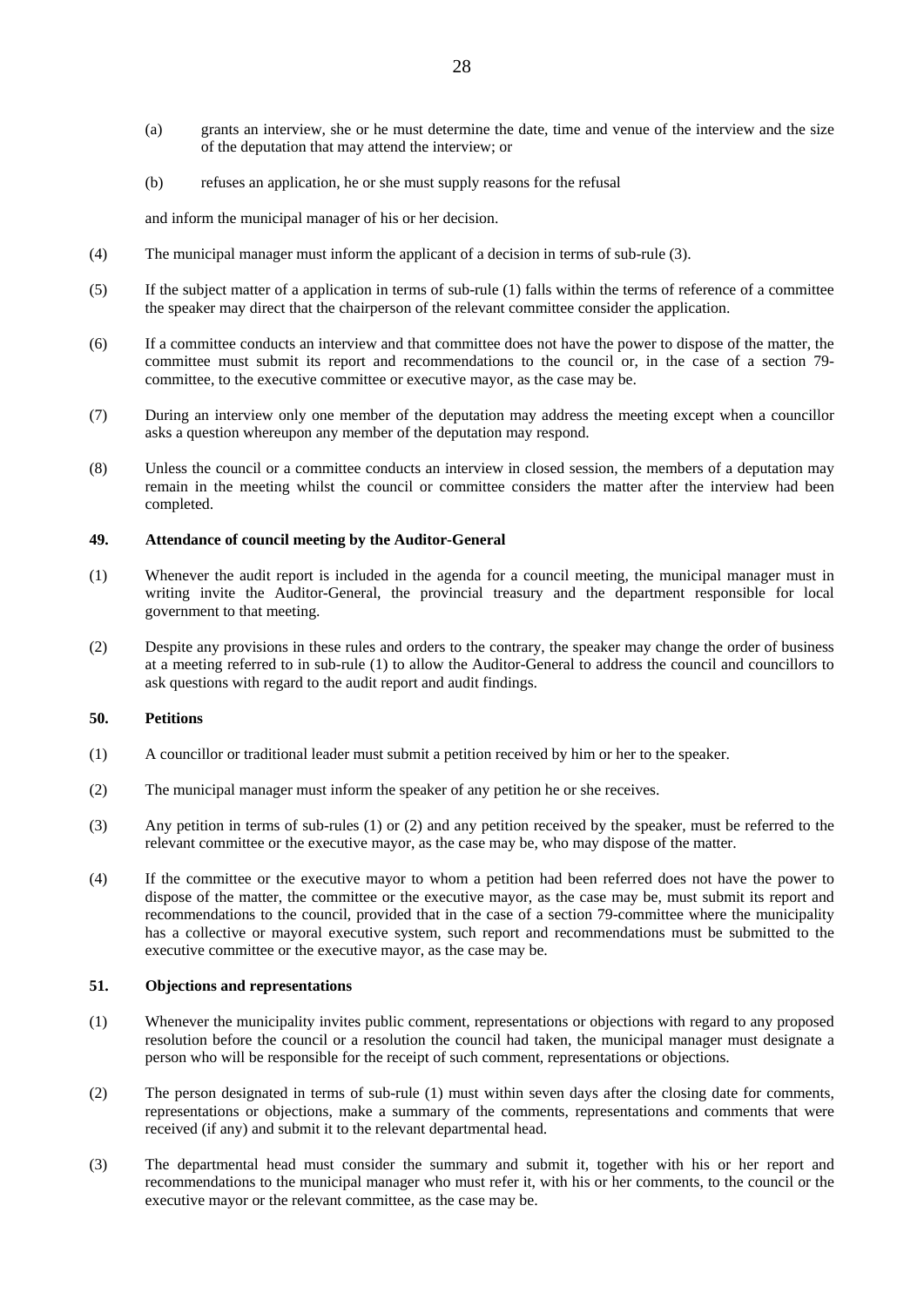(4) The executive mayor or committee, as the case may be, must consider the summary and report and recommendations of the departmental head and the comments of the municipal manager and submit the matter to the council together with their recommendations.

# *Part 10: Questions*

#### **52. Questions of which notice had been given**

- (1) A councillor or traditional leader may at any time submit a written question he or she intends to ask during a council meeting or a meeting of a committee of which he or she is a member to the municipal manager, provided that such question must be submitted to the municipal manager at least ten work days before the meeting where the question will be asked. A councillor or traditional leader may request the municipal manager, to assist him or her to formulate the question.
- (2) The municipal manager must immediately upon receipt of a question in terms of sub-rule (1), provide a copy thereof to the relevant departmental head and instruct him or her to prepare a reply to the question. The municipal manager may direct a departmental head to which he or she has sent the question to consult with any other departmental head before he or she prepares the answer.
- (3) Provided the question had been received at least ten workdays before the scheduled date of the meeting where the question would be asked, the municipal manager must ensure that the question and the answer thereto is included in the agenda for the first ordinary meeting of the council or committee next ensuing where the question will be asked.

# **53. Questions during meetings**

- (1) A councillor or traditional leader may at a meeting of the council or a committee of which he or she is a member, ask a question-
	- (a) regarding a matter arising from or pertaining to an item contained in the agenda; or
	- (b) regarding the work of the municipality in general and that does not arise from or pertain to an item in the agenda.
- (2) The chairperson of the meeting may allow the question if, in his or her opinion, it affects the interests of the residents within the municipal area and may respond to it or direct another councillor to respond to it.
- (3) No discussion of the question or the answer thereto is allowed.
- (4) If the answer to the question is unclear to the councillor or traditional leader who asked it, he or she may ask for, and is entitled to, an explanation of the answer.
- (5) If the question is answered, the councillor or traditional leader who asked the question may request, and is entitled, to a written reply within fourteen days from the date of the meeting. Such a written reply must be included in the minutes of the meeting where the question was asked.
- (6) The chairperson of the meeting where the question is asked may, with the concurrence of the councillor or traditional leader who asked the question, reply at the first ordinary meeting of the council or the committee next ensuing, as the case may be.
- (7) A question may only be asked during a meeting to solicit factual information and may not deal with matters of policy except the implementation of policy, nor seek to solicit an opinion or include or amount to a statement of fact.

### *Part 11: Motions*

# **54. Motion must be in written form**

(1) A councillor or traditional leader may put a matter on the agenda of a committee of which he or she is a member or of the council by submitting a written motion to the municipal manager, provided that a councillor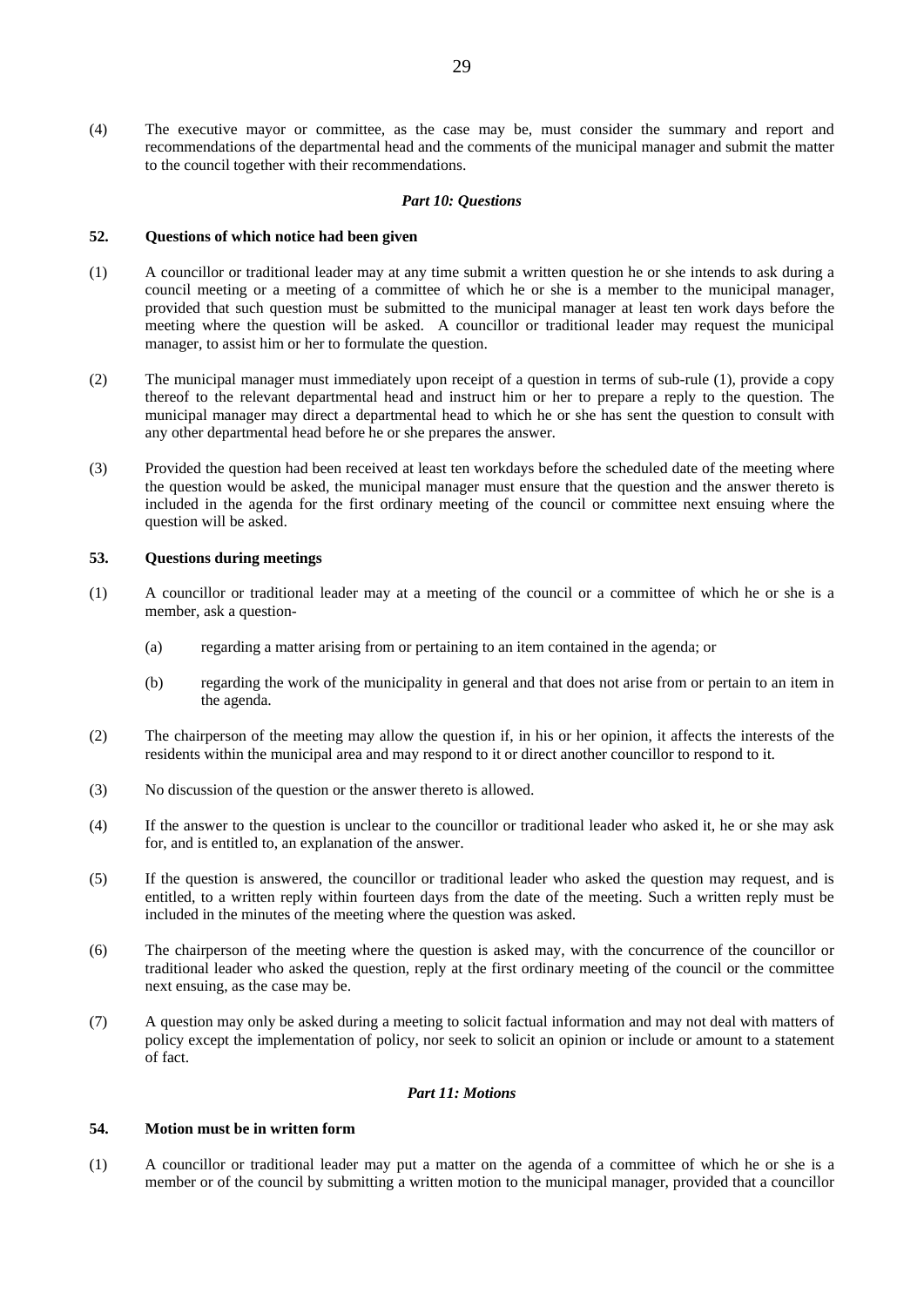or traditional leader may orally request the municipal manager to include a motion in the agenda for the first ordinary meeting of such committee or the council next ensuing.

(2) When the municipal manager receives an oral request from a councillor or traditional leader in terms of subrule (1), he or she must reduce the request to writing, or cause it to be reduced to writing and include it in the relevant agenda.

### **55. Submission and limitation of motions**

- (1) With due regard for the provisions of sub-rule (4) a motion in terms of rule 54 must be included in the agenda for the first ordinary meeting next ensuing of the council or the committee concerned, provided it had reached the municipal manager at least forty-eight hours before the date referred to in rule 10(1).
- (2) Only one motion of a councillor or traditional leader may be considered at a meeting.
- (3) If the introducer of a motion is absent during the meeting when the motion is put to the order, it is deferred to the ensuing ordinary meeting of the council or committee, as the case may be.
- (4) Any motion which-
	- (a) contemplates the repeal or amendment of a resolution taken during the preceding three months; or
	- (b) has the same scope as a motion that had been rejected during the preceding three months

may not be included in the agenda, unless it had be signed by at least three councillors in addition to its introducer.

# **56. Withdrawal and amendment of motions**

- (1) With due regard for any provisions to the contrary in these rules and orders, the introducer of a motion may, at any time before the motion is put to the order at a meeting, withdraw it. A motion that had been withdrawn lapses without further discussion.
- (2) The introducer of a motion may, during a meeting where the motion is considered, request permission to amend the motion, which permission must be granted or denied without discussion.

# *Part 12: Subject matter and consideration of motions and proposals*

# **57. Right of introducer of motion to speak and reply**

 The introducer of a motion in terms of rule 54 has the right, if the motion had not been rejected or withdrawn, to introduce the motion and to reply.

### **58. Motion or proposal regarding the budget**

- (1) The executive mayor or the mayor or the councillor responsible for finance, as the case may be, must introduce the draft budget or a revised draft budget or a draft adjustments budget (in this rule the "draft budget") at a council meeting-
	- (a) which may not be closed for the public and the press and
	- (b) of which at least ninety-six hours notice had been given, despite the provisions of rule 10(1).
- (2) The councillor who introduces the draft budget must address the following matters when he or she introduces that budget:
	- (a) The expected financial performance of the municipality for the financial year during which the draft budget is tabled and the reasons therefore.
	- (b) An evaluation of the municipality's debt collection, credit control, indigent support and tariff policies, procedures and the implementation thereof.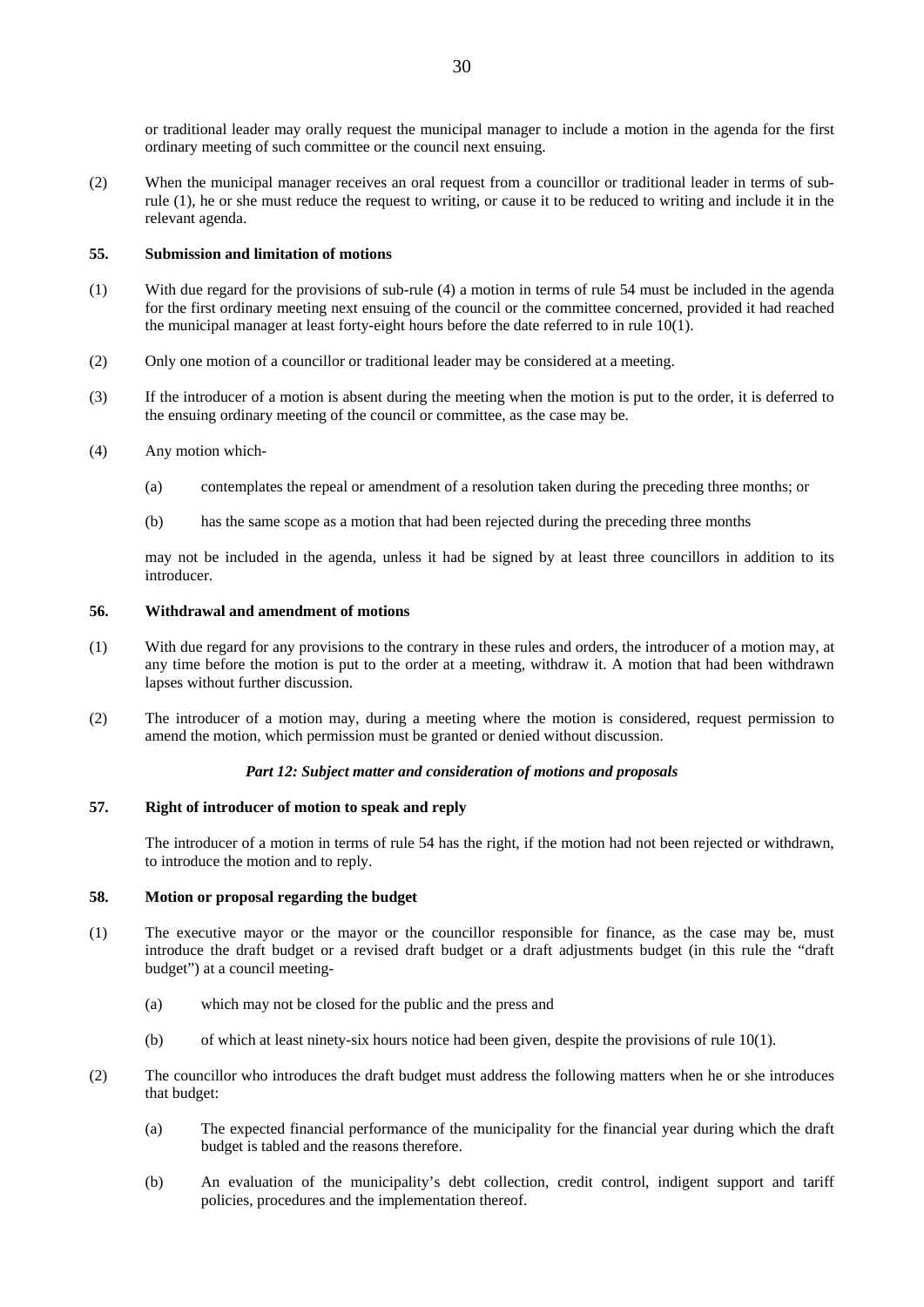- (c) Any proposed strategies, plans and programmes to improve the financial performance of the municipality during the next financial year or the remainder of the current financial year in the case of a revised draft budget or draft adjustments budget.
- (d) The procedure, with specific reference to community participation and consultation with different constituencies, which had been followed in compiling the draft budget.
- (e) The impact that such participation and consultation and public hearings had on the draft budget.
- (f) The priority needs in the community that will be addressed in the draft budget and how they were determined and quantified.
- (g) The factors, expectations and assumptions that influenced the draft budget.
- (h) Key ratios of expected income from different sources of revenue to overall expected income and main expenditure groups to expected expenditure, differentiating between capital and operating expenditure.
- (i) Proposals regarding borrowing, if any, and the likely impact of borrowing on rates, taxes, tariffs and charges.
- (j) The extent to which the draft budget give effect to the municipality's integrated development plan.
- (k) Proposals regarding increases in rates, taxes, tariffs and charges.
- (l) Any other relevant matter.
- (3) A proposal that will cause an increase in expected revenue or a decrease in expected expenditure may not be put to the vote until the debate on the draft budget is exhausted. When the debate is exhausted and the councillor introducing the draft budget had replied to any proposals made during the debate, the proposals is put to the vote in the order they were made.
- (4) A proposal that will cause an increase in expected revenue or a decrease in expected expenditure changes the draft budget when it is carried.
- (5) A proposal that will cause a decrease in expected revenue does not change the budget until and unless a corresponding saving in expenditure is proposed and carried. If such proposal is not forthcoming, the meeting adjourns in terms of rule 42.
- (6) A proposal that will cause an increase in expected expenditure does not change the draft budget until and unless an increase in rates, tariffs, charges or taxes that will cover the expected increase in expenditure is proposed and carried. If such proposal is not forthcoming, the meeting adjourns in terms of rule 42.
- (7) If the amount saved or earned in terms of a proposal referred to in sub-rule (5) or (6) is insufficient to cover the expected shortfall, the draft budget is not amended but it is referred back to the executive mayor or the executive committee or the councillor responsible for finance, as the case may be, and the meeting adjourns in terms of rule 42.
- (8) At the continuation meeting in terms of rule 43, any proposal contemplated in sub-rule (5) or (6) and the comment of the councillor introducing the draft budget with regard to it is debated.
- (9) The speaker must put each proposal referred to in sub-rule (7) to the vote when the debate in terms of sub-rule (8) is exhausted. Should any such proposal be carried, the draft budget is changed accordingly.
- (10) If no proposal as referred to in sub-rule (3) is made or immediately after the debate referred to in sub-rule (9) had been exhausted, the speaker must put the amended draft budget to the vote as a whole. If the amended draft budget is adopted, the budget is approved.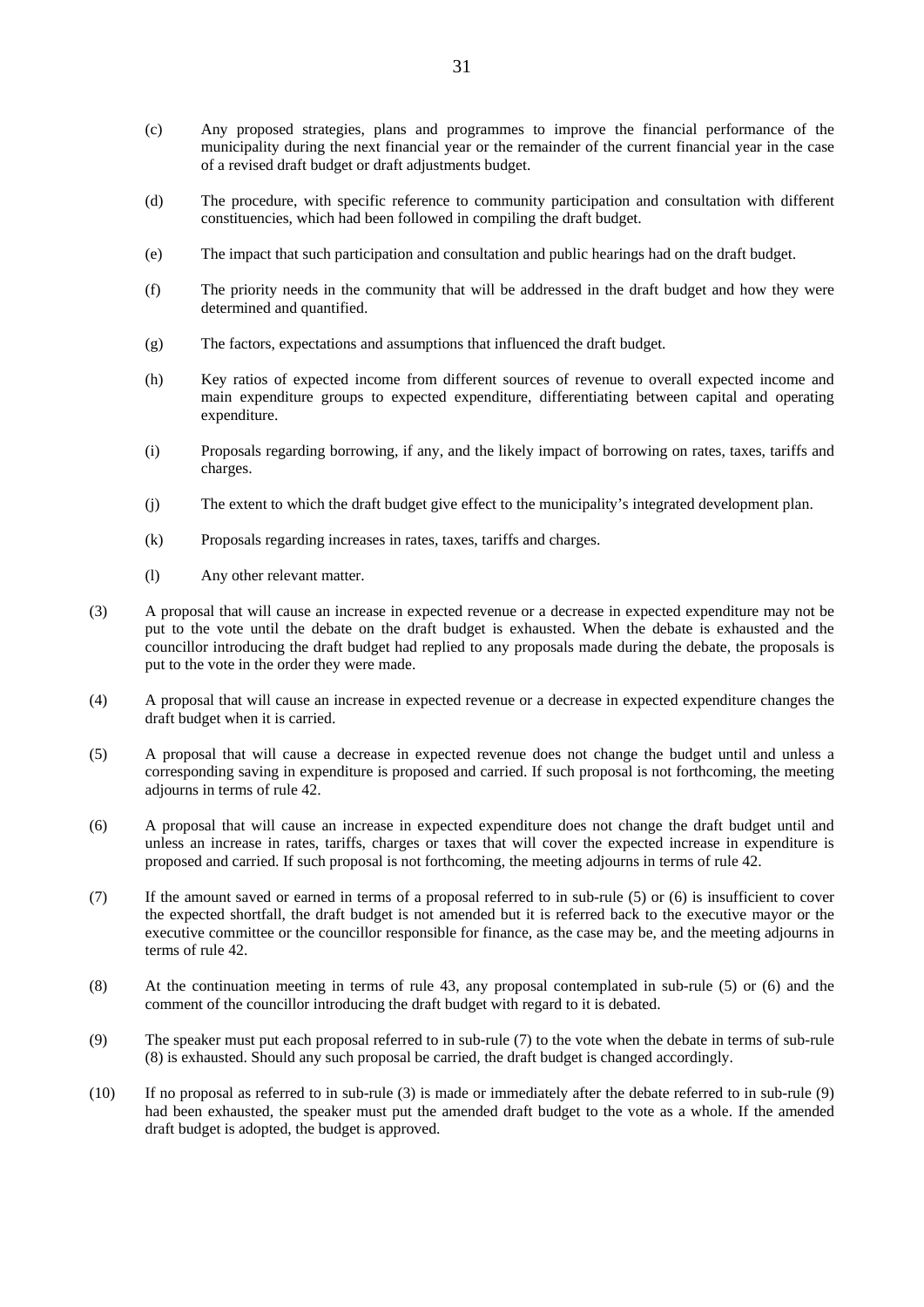# **59. Motion or proposal regarding legislation**

 A motion or proposal before the council affecting the repeal, drafting or amendment of legislation must, before the council considers it, be referred to and considered by the executive committee or the executive mayor or the appropriate section 79-committee if the municipality has a plenary executive system, as the case may be, for its report and recommendations.

# **60. Eligible proposals**

- (1) With due regard for the provisions of rule  $19(1)(c)$  to (f), only the following proposals may be made during the discussion of any motion, proposal or matter contained in an agenda, namely-
	- (a) that the motion or proposal be amended;
	- (b) that the matter be referred back to the executive committee, the executive mayor or the relevant committee for further consideration;
	- (c) that consideration of the matter be deferred;
	- (d) that the debate be suspended;
	- (e) that the matter be put to the vote;
	- (f) that the meeting continue to the next matter.
- (2) Any proposal in terms of sub-rule (1) may only be subjected to the vote if it had been properly seconded.

# **61. Amendment of the motion or proposal**

- (1) A proposal that a motion or proposal (hereafter the "original motion") be amended, may only be made by a councillor or traditional leader during his or her speech on the original motion.
- (2) No councillor or traditional leader may make more than one proposal for the amendment of the same original motion.
- (3) A proposal in terms of sub-rule (1) must be relevant to the original motion and the chairperson must clearly repeat it to the meeting before it is put to the vote.
- (4) With due regard for sub-rule (5) more than one amendment of an original motion may be introduced. Every amendment introduced must be put to the vote at the close of the debate.
- (5) If a proposal in terms of sub-rule (1) had been made, no other proposal may be made until its introducer had addressed the meeting. The councillor or traditional leader who made the proposal may address the meeting for five minutes on his or her proposal, but he or she has no right of reply. The seconder may not address the meeting on the proposal.
- (6) The introducer of the original motion may, when a proposal in sub-rule (1) had been made and its introducer had spoken in terms of sub-rule (5), address the meeting on that proposal without diminishing from his or her right to reply should that proposal be rejected. If a proposal in terms of sub-rule (1) is rejected, a vote must be taken on the original motion without any further discussion.
- (7) If more than one amendment on an original motion had been introduced, they must be put to the vote in the order they were made. If any amendment is carried, the amended motion or proposal takes the place of the original motion and becomes the motion or proposal in respect of which any further proposed amendments must be put to the vote.

# **62. Referring the matter back**

(1) A proposal that a motion or proposal (hereafter the "original motion") be referred back, may only be made by a councillor or traditional leader during his or her speech on the original motion.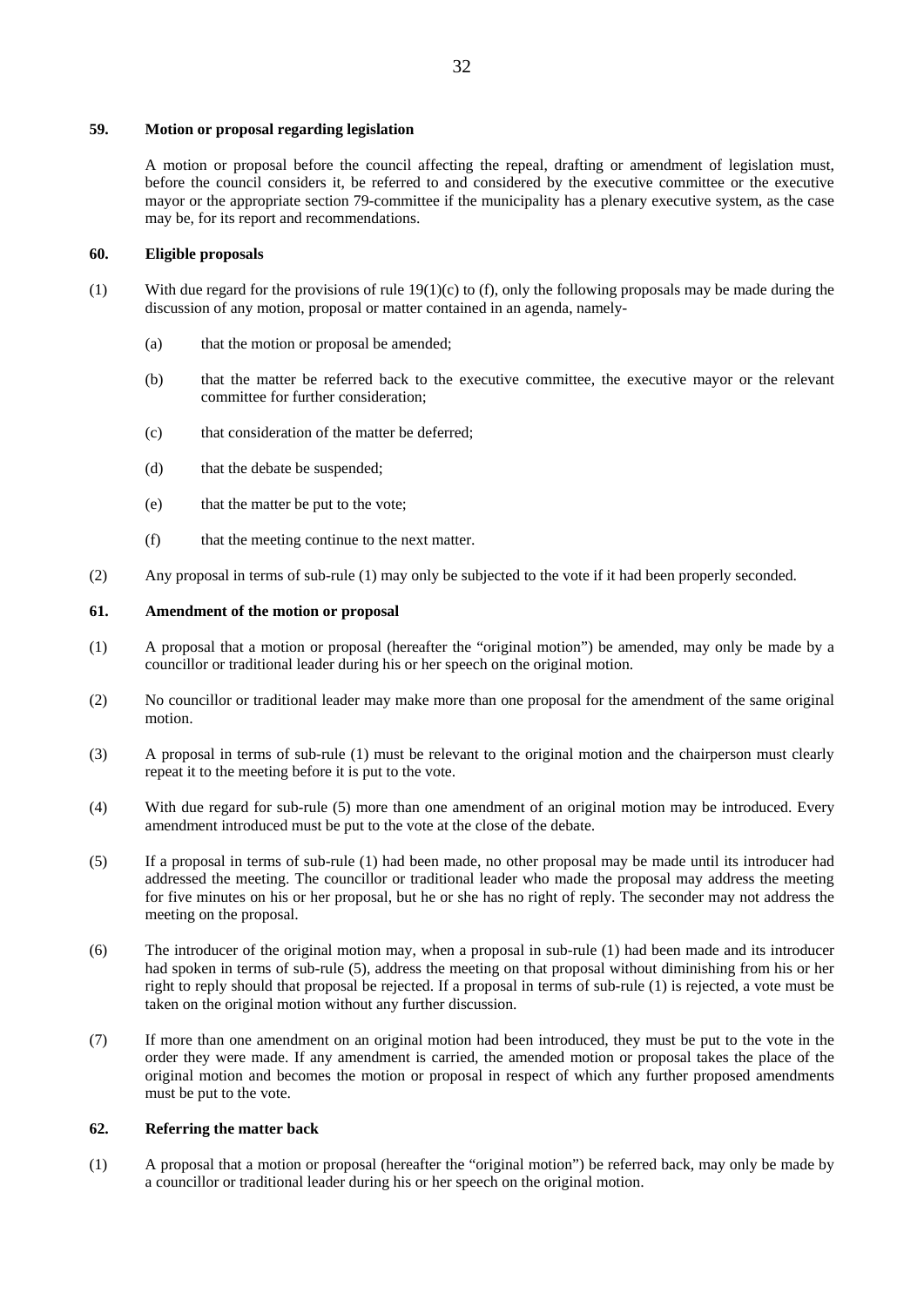- (2) A proposal in terms of sub-rule (1) may only be made during a council meeting in the case of a recommendation by the executive committee, the executive mayor or a section 79-committee if the municipality has a plenary executive system, as the case may be. A proposal in terms of sub-rule (1) may only be made during an executive or mayoral committee meeting in the case of a recommendation of a section 79 committee.
- (3) If a proposal in terms of sub-rule (1) had been made, no other proposal may be made until its introducer had addressed the meeting. The councillor or traditional leader who made the proposal may address the meeting for five minutes on his or her proposal, but he or she has no right of reply. The seconder may not address the meeting on the proposal.
- (4) The introducer of the original motion may, when a proposal in sub-rule (1) had been made and after its introducer had spoken in terms of sub-rule (3), address the meeting on that proposal without diminishing from his or her right to reply should that proposal be rejected. If a proposal in terms of sub-rule (1) is rejected, a vote must be taken on the original motion without any further discussion.
- (5) A proposal in terms of sub-rule (1) may not be put to the vote until the mayor or the executive mayor or the chairperson of the relevant committee, as the case may be, had addressed the meeting. If such proposal is carried, the debate on the recommendation must end and the meeting proceeds to the next matter.

# **63. Deferring consideration of the matter**

- (1) A councillor or traditional leader who did not participate in the debate on a motion or proposal (hereafter the "original motion") may at the end of a speech about the original motion propose that the matter be deferred.
- (2) The councillor or traditional leader who made the proposal in terms of sub-rule (1) may address the meeting for five minutes on his or her proposal, but he or she has no right of reply. The seconder may not address the meeting on the proposal
- (3) A proposal similar to the proposal in terms of sub-rule (1) may not be made within half an hour after the first proposal was defeated in respect of the same original motion.
- (4) The introducer of the original motion may, when a proposal in sub-rule (1) had been made and its introducer had spoken in terms of sub-rule (2), address the meeting on that proposal without diminishing from his or her right to reply should that proposal be rejected. If a proposal in terms of sub-rule (1) is rejected, a vote must be taken on the original motion without any further discussion.
- (5) If the proposal in terms of sub-rule (1) concerns a recommendation of the executive committee, the executive mayor or a section 79-committee if the municipality has a plenary executive system, as the case may be, the matter must, if that proposal is carried, be included in the next report of the executive committee, executive mayor or section 79-committee to the council. If the proposal in terms of sub-rule (1) concerns a recommendation of the a section 79-committee if the municipality has a collective or mayoral executive system, the matter must, if that proposal is carried, be included in the next report of the committee to the executive or mayoral committee. If the proposal in terms of sub-rule (1) concerns any other matter, the matter must be included in the agenda of the first ordinary council meeting next ensuing.

# **64. Suspending a debate**

- (1) A councillor or traditional leader who did not participate in the debate on a motion or proposal (hereafter the "original motion") may at the end of a speech about the original motion propose that the debate be suspended, provided that no councillor or traditional leader may move or second more than one proposal that a debate be suspended during any meeting.
- (2) The councillor or traditional leader who made the proposal in terms of sub-rule (1) may address the meeting for five minutes on his or her proposal, but he or she has no right of reply. The seconder may not address the meeting on the proposal
- (3) A proposal similar to the proposal in terms of sub-rule (1) may not be made within half an hour after the first proposal was defeated in respect of the same original motion.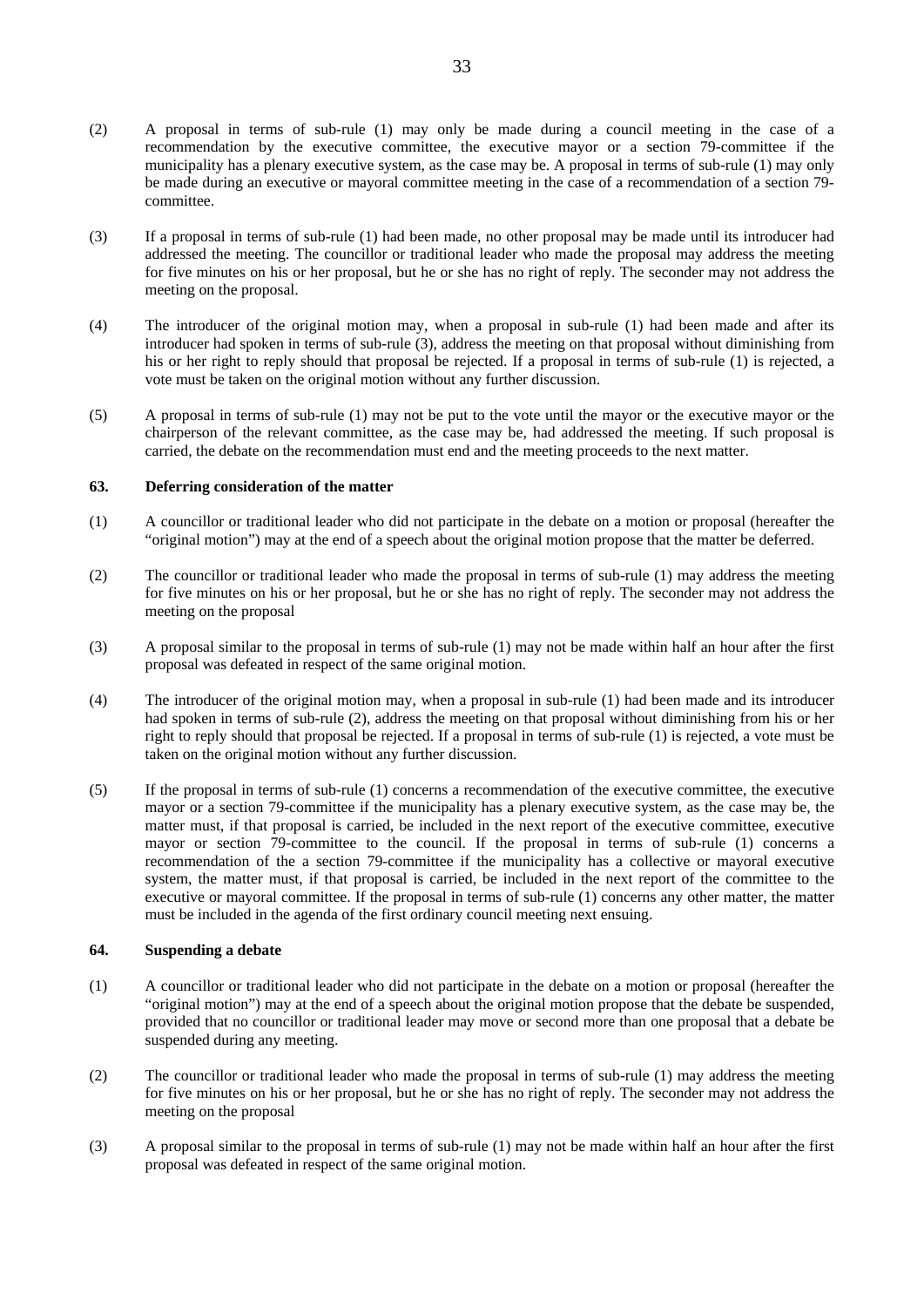- (4) The introducer of the original motion may, when a proposal in sub-rule (1) had been made and after its introducer had spoken in terms of sub-rule (2), address the meeting on that proposal without diminishing from his or her right to reply should that proposal be rejected. If a proposal in terms of sub-rule (1) is rejected, a vote must be taken on the original motion without any further discussion.
- (5) A proposal in terms of sub-rule (1) must be rejected if the council or committee, as the case may be, is required by law to pass a resolution on the matter at or before a particular date.
- (6) If a proposal in terms of sub-rule (1) is carried, the meeting must deal with the next item on the agenda. The item, in respect of which the debate had been suspended, must be placed first on the list of motions in the next agenda of the council or committee, as the case may be.
- (7) At the resumption of a suspended debate, the introducer of the suspension must address the meeting first.

# **65. Putting the matter to the vote**

- (1) A councillor or traditional leader who did not participate in the debate on a motion or proposal (hereafter the "original motion") may at the end of a speech about the original motion propose that the matter be put to the vote.
- (2) The councillor or traditional leader who made the proposal in terms of sub-rule (1) may address the meeting for five minutes on his or her proposal, but he or she has no right of reply. The seconder may not address the meeting on the proposal
- (3) A proposal similar to the proposal in terms of sub-rule (1) may not be made within half an hour after the first proposal was defeated in respect of the same original motion.
- (4) The introducer of the original motion may, when a proposal in sub-rule (1) had been made and its introducer had spoken in terms of sub-rule (2), address the meeting on that proposal without diminishing from his or her right to reply should that proposal be rejected. If a proposal in terms of sub-rule (1) is rejected, a vote must be taken on the original motion without any further discussion.
- (5) The introducer of the original motion has the right, before the matter is put to the vote, to reply.

#### **66. Proceeding to the next business**

- (1) A councillor or traditional leader who did not participate in the debate on a motion or proposal (hereafter the "original motion") may at the end of a speech about the original motion propose that the meeting proceed to the next business.
- (2) The councillor or traditional leader who made the proposal in terms of sub-rule (1) may address the meeting for five minutes on his or her proposal, but he or she has no right of reply. The seconder may not address the meeting on the proposal
- (3) A proposal similar to the proposal in terms of sub-rule (1) may not be made within half an hour after the first proposal was defeated in respect of the same original motion.
- (4) The introducer of the original motion may, when a proposal in sub-rule (1) had been made and its introducer had spoken in terms of sub-rule (2), address the meeting on that proposal without diminishing from his or her right to reply should that proposal be rejected. If a proposal in terms of sub-rule (1) is rejected, a vote must be taken on the original motion or proposal without any further discussion.
- (5) A proposal in terms of sub-rule (1) must be rejected if the council or committee, as the case may be, is required by law to pass a resolution on the matter at or before a particular date.
- (6) If the proposal in terms of sub-rule (1) is carried the matter under discussion lapse without further discussion.

### *Part 13: Applications by councillors and traditional leaders*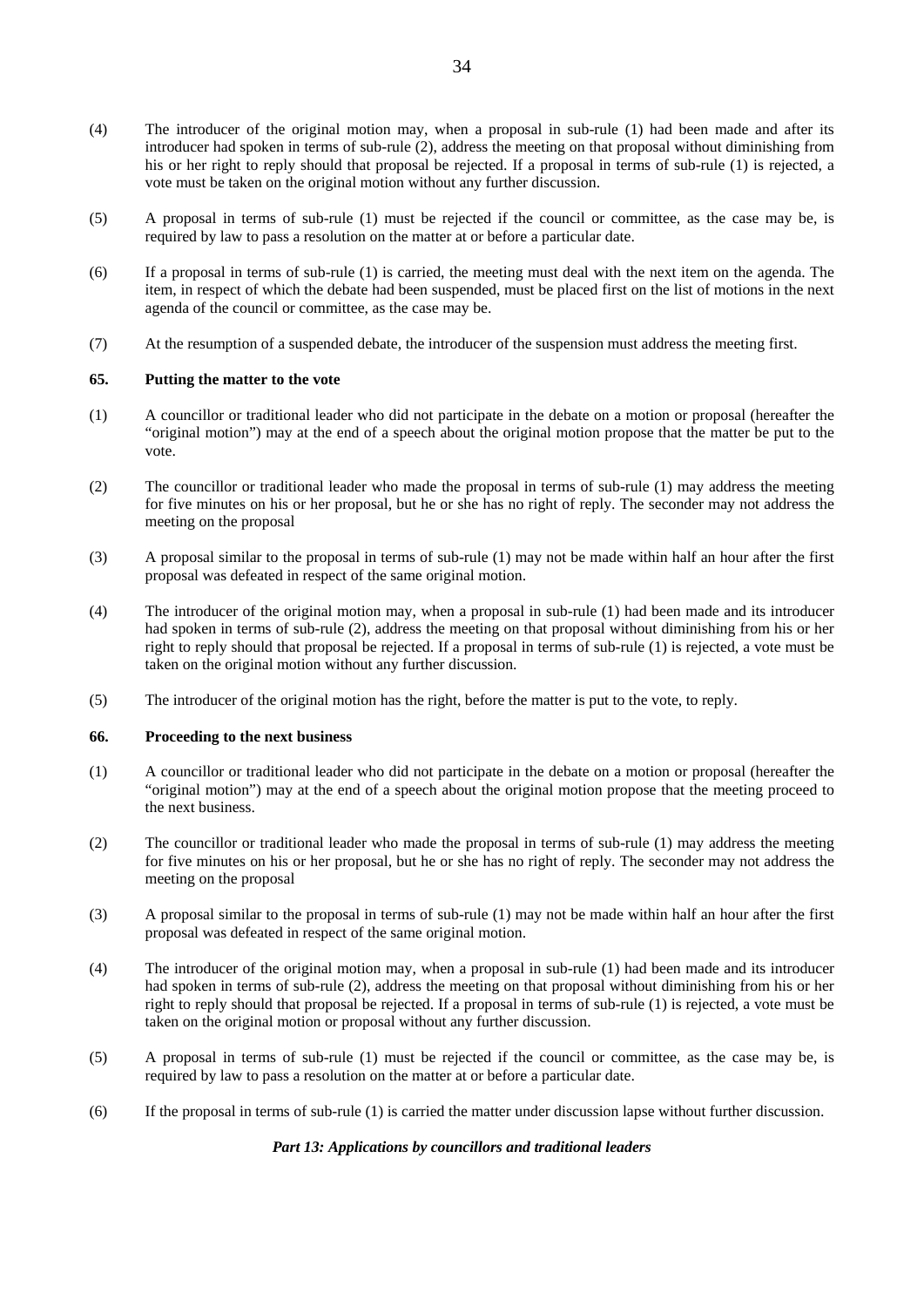### **67. Applications to obtain a financial interest in council business**

- (1) A councillor or traditional leader must lodge a written application with the municipal manager to obtain the council's consent in terms of item 6(2) of the code of conduct.
- (2) The municipal manager must submit an application in terms of sub-rule (1) to the council at the earliest opportunity.
- (3) A councillor or traditional leader who submitted an application in terms of sub-rule (1) may not be present during the consideration of his or her application.
- (4) The council may not close its meeting whilst it considers an application in terms of sub-rule (1).
- (5) The council may grant or refuse an application and may impose conditions when it grants an application.
- (6) Whenever the council refuses an application in terms of sub-rule (1) it must state the reasons for its refusal.

# **68. Disclosure of declared interests**

- (1) The municipal manager must compile a register of the financial interests of councillors and traditional leaders declared in terms of item 7(1) of the code of conduct.
- (2) As soon as the municipal manager has completed the register referred to in sub-rule (1) he or she must submit it to the council.
- (3) The council must on receipt of the register in terms of sub-rule (2) during a closed meeting determine which of the declared financial interests must be made public having regard for the need for confidentiality and the need for public disclosure.
- (4) A councillor or traditional leader who has declared an interest that is recorded in the register may not be present during the consideration of the matter.
- (5) Any interest declared in terms of this rule that had not been made public, is confidential.

#### **69. Resignation of councillors and vacancies in offices**

- (1) A councillor may, by written notice signed by him or her and delivered to the municipal manager, resign-
	- (a) as councillor; or
	- (b) from any office he or she holds.
- (2) A councillor may resign from office at any time during a council or committee meeting by making a declaration to the council or committee in that regard, provided that the she or he must immediately after such a declaration, resign in writing. A declaration in terms of this rule may not be withdrawn.
- (3) If the resignation was that of the speaker, mayor, member of the executive committee or executive mayor, as the case may be, the council must as soon as the resignation of the councillor concerned in terms of sub-rule (2) had been reduced to writing, signed and given to the municipal manager, elect a speaker, executive mayor, member of the executive committee or mayor, as the case may be, despite the provisions of rule 23 or 24, as the case may be.
- (4) A resignation in terms of sub-rule (1) or (3) may not be withdrawn and takes effect upon receipt thereof by the municipal manager. If the executive mayor resigns, the members of the mayoral committee are deemed to have resigned from the same date as the executive mayor.
- (5) The municipal manager must immediately upon receipt of a resignation of a councillor or when a vacancy arises in the council in any other manner report it to the speaker, except when the resignation or vacancy is that of the speaker, and to-
	- (a) the mayor, in the case of a resignation of a member of the executive committee;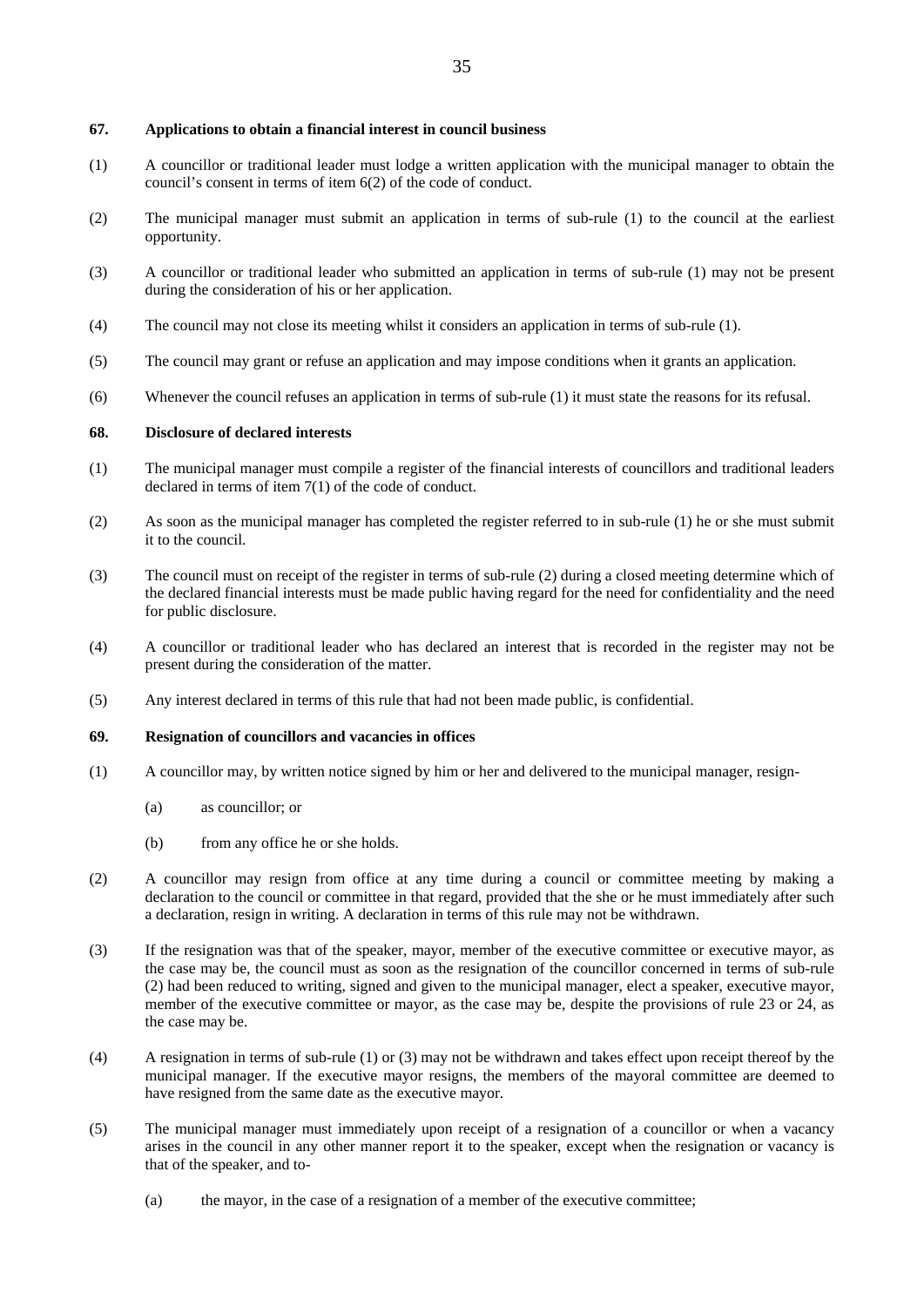- (b) the executive mayor, in the case of a resignation of member of the mayoral committee.
- (6) The municipal manager must ensure that any resignation or a report of any vacancy arising in another manner is contained in the agenda for the next ordinary council meeting after the vacancy arose.
- (7) The council must, except in the case of a vacancy arising in the mayoral committee, at the meeting where a vacancy in an office of the council is reported, elect from amongst the councillors a successor for the councillor who left the vacancy. A councillor elected to an office in terms of this sub-rule serves for the unexpired term of his or her predecessor.

#### *Part 14: Full-time councillors*

#### **70. Designation of full-time councillors**

 Before the council considers designating any councillor identified by the MEC as a possible full-time councillor, it must obtain and consider a report from the municipal manager, provided that the municipal manager must submit such a report at the first meeting of the council after a general election of councillors.

# **71. Report of the municipal manager with regard to full-time councillors**

- (1) A report in terms of rule 70, must reflect on-
	- (a) the extent of the powers and functions of the municipality;
	- (b) the need to delegate those powers and functions to promote efficiency and effectiveness in their performance to a full-time councillor;
	- (c) proposed powers that could be delegated to a full-time councillor and where there may be more than one full-time councillors, the different powers that may be delegated to each of them;
	- (d) the reasons not to delegate any such power or function to an employee of the municipality;
	- (e) the available financial and administrative resources of the municipality to support the work of a fulltime councillor or councillors, including the availability or cost of establishing and maintaining suitable office facilities, office equipment and secretarial assistance;
	- (f) the need for the economical, efficient and effective use of resources;
	- (g) the burden the workload of a full-time councillor may put on the incumbent;
	- (h) the need for coordination of decision-making;
	- (i) the need for the regular availability of a councillor to interview the public and visitors to the municipality;
	- (j) the need for close political supervision of, and accountability for, the administration;
	- (k) the likely improvement or deterioration of the relationship between the council and the administration;
	- (l) the need to establish and maintain sound relationships between office-bearers in the different spheres of government;
	- (m) the likely effect delegated powers may have on the enthusiasm and interest of councillors who are not full-time councillors;
	- (n) the functions a full-time councillor must perform as a duty of office;
	- (o) the likely improvement or deterioration in the quality and speed of decision-making if an office is not a full-time office; and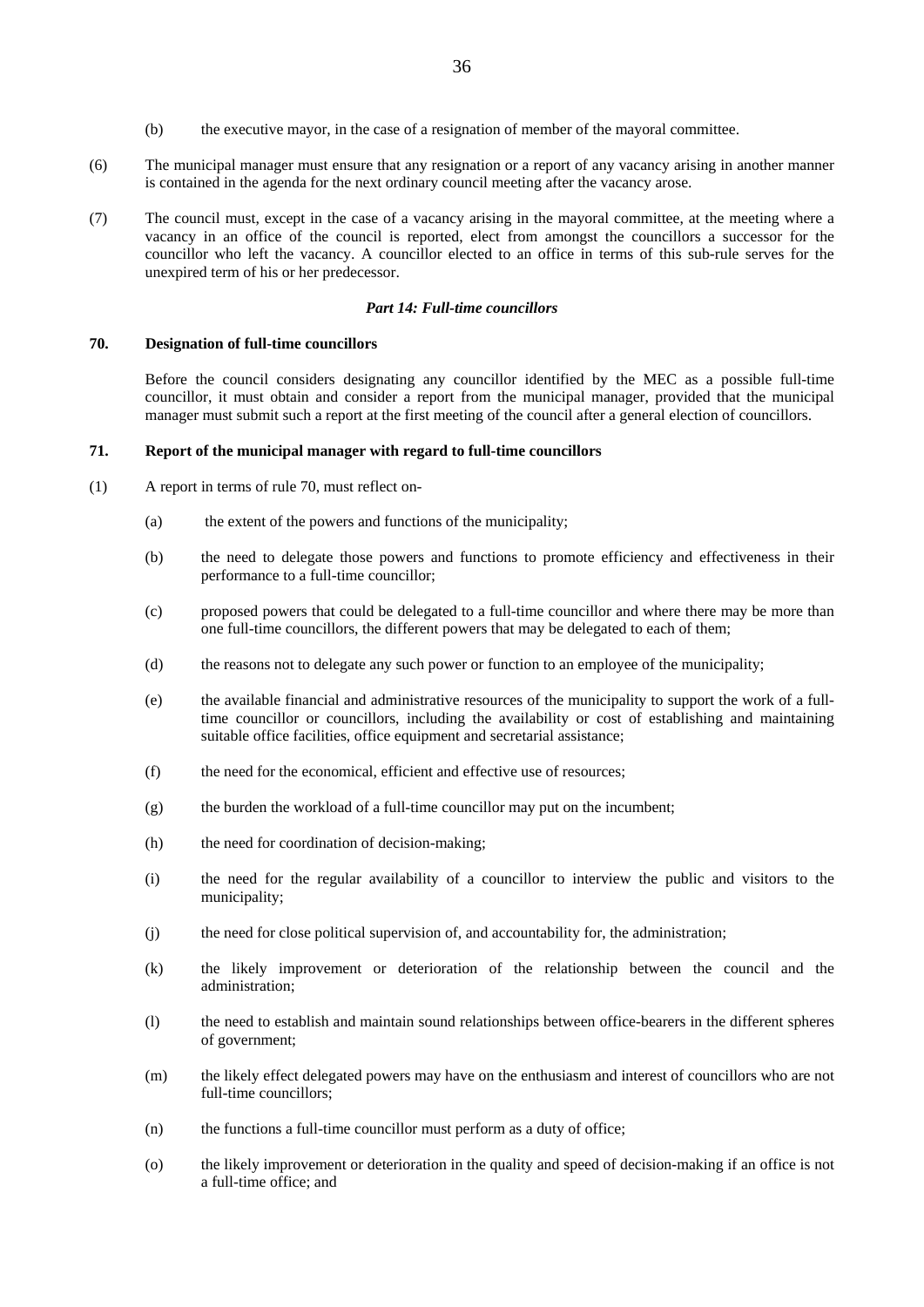- (p) any other relevant matter.
- (2) The report must contain recommendations with regard to-
	- (a) the working hours of a full-time councillor as contemplated in rule  $72(1)$ ;
	- (b) arrangements with regard to the provision of office facilities and equipment and secretarial support to the full-time councillor and a proposed budget for such facilities and services where they are inadequate;
	- (c) the powers that may be delegated to the full-time councillor and where there may be more than one full-time councillor, the different powers that may be delegated to each of them;
	- (d) the format, frequency and framework for reports on the activities of the full-time councillor and the exercise of his or her delegated powers;
	- (e) the specification and clarification of the role and responsibility of the full-time councillor or councillors and the municipal manager and departmental heads of the municipality, with due regard for the statutory duties and responsibilities of the municipal manager; and
	- (f) any other relevant matter.
- (3) The designation of a councillor as a full-time councillor does not establish an employment relationship between the municipality and the councillor concerned.

### **72. Applications by full-time councillors to undertake other paid work**

- (1) The council must, when it designates a councillor as a full-time councillor, determine the working hours for the office held by that councillor.
- (2) A councillor who was designated as a full-time councillor may apply for permission of the council to undertake other paid work (in this rule "private work").
- (3) An application for private work must be lodged in writing with the municipal manager and must state the following:
	- (a) the nature of the private work the applicant wishes to undertake;
	- (b) an estimation of the demands such work will make on the time and availability of the applicant; and
	- (c) where such work will be performed.
- (4) The council may grant or refuse an application for private work, provided that-
	- (a) permission to perform private work may not be unreasonably refused; and
	- (b) when the council refuses an application it must state the reasons for its refusal.
- (5) The meeting where an application for private work is considered may not be closed.
- (6) The applicant may not be present at a meeting during the discussion of the application, provided that the speaker may request the applicant to supply such information as the council may request during that meeting. Whenever such a request is made to the applicant, the applicant may supply the requested information orally during the meeting.
- (7) The council may, before it considers an application for private work, request that additional information with regard to the intended work as may be necessary for the proper consideration of the application be submitted in writing.
- (8) The granting of permission to undertake private work is valid for only twelve months after which the councillor concerned must submit a new application and is subject to the following conditions: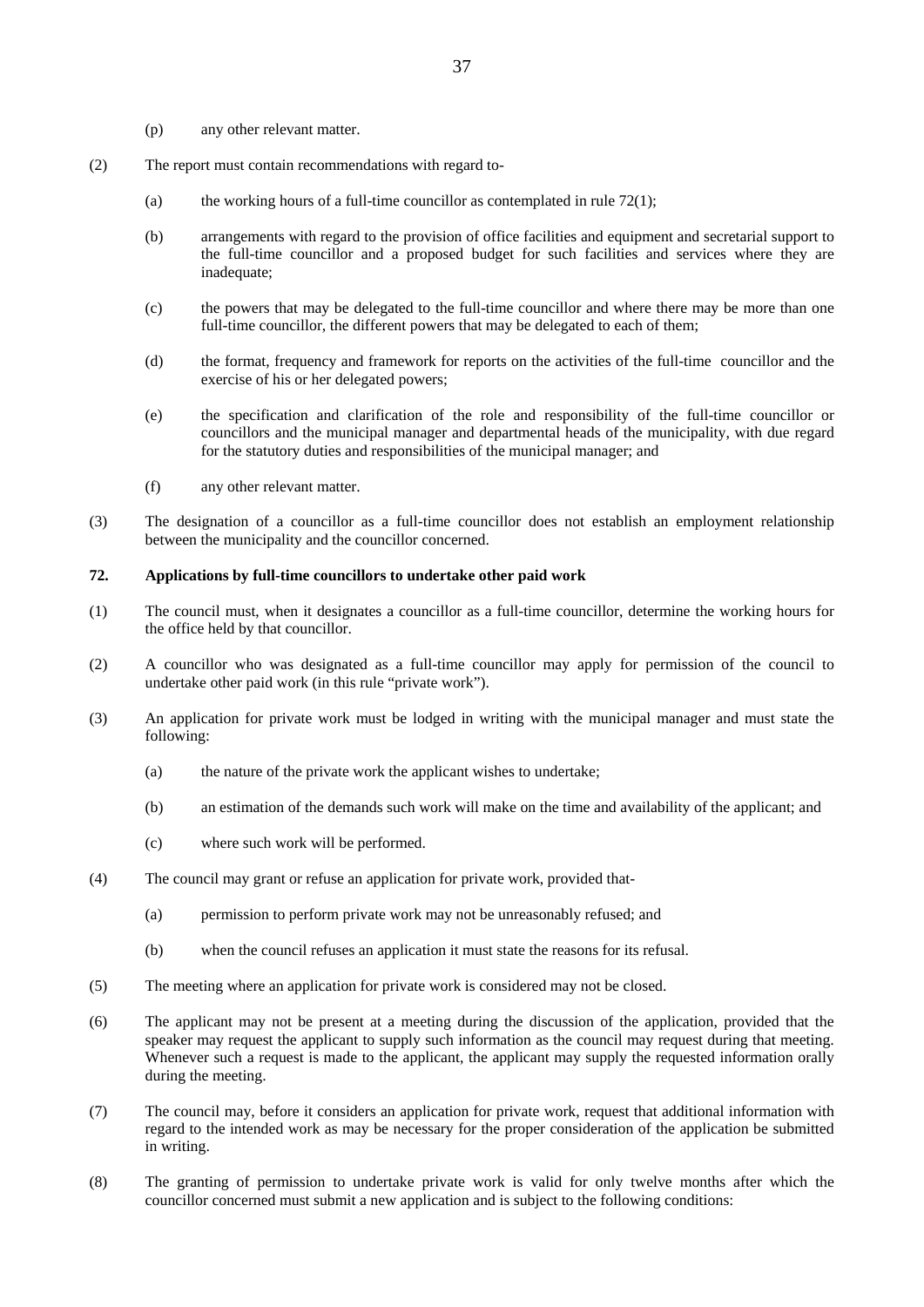- (a) private work may only be undertaken outside the working hours contemplated in sub-rule (1);
- (b) private work may not negatively influence the applicant's performance in office or infringe on his or her official functions and duties;
- (c) no appointments or other arrangements in connection with private work may be made or conducted during the working hours contemplated in sub-rule (1);
- (d) the applicant may not use the council's equipment, employees, facilities or material for his or her private work;
- (e) the council's postal address, telephone and fax numbers and electronic mail address may not be used in connection with private work;
- (f) private work may not cause the applicant to breach the provisions of the code of conduct;
- (g) the councillor may not use his or her position with the council to recruit private work; and
- (h) any other condition as the council may determine.
- (9) Any permission in terms of this rule does not exempt a councillor from complying with the code of conduct neither is such permission a defence against any allegation of a breach of the code.
- (10) An application for private work must be refused if, in the opinion of the council, there may exist, or there is likely to arise, a conflict of interest between the councillor's duties as a councillor and those of his or her private work.
- (11) The council may, by notice to the councillor concerned, withdraw its permission to perform private work if there was a material breach of the conditions stipulated in sub-rule (7) or a conflict of interest arise as contemplated in sub-rule (10). Such a notice must contain the reasons for the withdrawal and must site the breaches of the conditions that occurred.
- (12) Before the council issues a notice in terms of sub-rule (11) it must allow the councillor concerned an opportunity to state his or her case.
- (13) Any refusal of an application or a withdrawal of permission already granted is final and binding on the councillor concerned.
- (14) An application that had been refused may only be reconsidered after expiry of a period of six months from the date of the resolution refusing the application, provided the councillor concerned submits a new application. A new application for private work may not be considered within six months after permission to perform private work had been withdrawn in terms of sub-rule (11).

### **73. Leave of full-time councillors**

- (1) A full-time councillor is entitled to-
	- (a) 21 work days holiday leave with full remuneration after every completed year he or she occupied a full-time office of which 15 consecutive days must be taken within six months after the end of each such year;
	- (b) 10 work days sick leave with full remuneration during every completed year he or she occupied a full-time office, provided that the council may grant more sick leave to a councillor; and
	- (c) such other leave with or without remuneration as the council may decide.
- (2) A councillor may not encash holiday leave to his or her credit.
- (3) A full-time councillor must apply for leave of absence for any period that she or he would not be or had not been available in the municipality during the working hours referred to in rule  $71(2)(a)$ .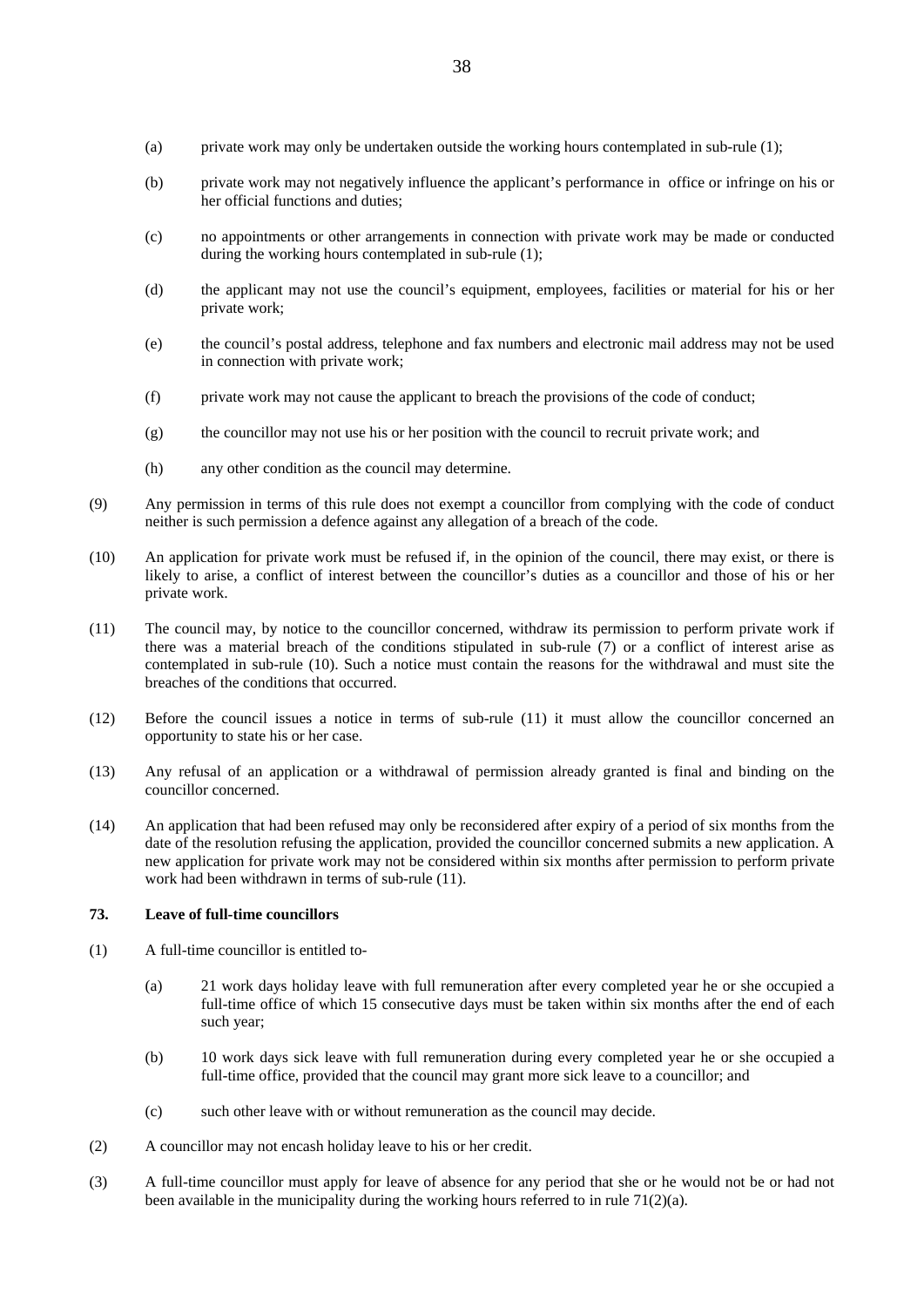- (4) An application for leave of absence in terms of sub-rule (1) must be in writing and must be submitted to the municipal manager.
- (5) The municipal manager must submit an application in terms of sub-rule (4) to the council at the first opportunity.
- (6) The council must approve the application, if it is an application for leave in terms of sub-rule (1). If the council approves an application for leave of the speaker or the mayor if there is not a deputy mayor, the council must elect an acting speaker or mayor for the period of the absence of the speaker or mayor, as the case may be.
- (7) Leave to the credit of a councillor when he or she vacates office may not be paid out.

#### **CHAPTER 3**

### **LANGUAGE POLICY OF THE MUNICIPALITY**

# **74. Determination of language policy**

 The council must at its first meeting after a general election for councillors review the language policy of the municipality in terms of rule 77 and, where such policy does not exist, instruct the municipal manager to develop a draft policy and submit it to the council.

# **75. Differentiation between languages for different purposes**

The council may determine that one or more languages be used-

- (a) for the purposes of local government in the municipality;
- (b) for internal written communications relating to the operations of the municipality;
- (c) for the preparation of agendas for, and minutes of, meetings;
- (d) during debates in council and committee meetings;
- (e) during public meetings of voters, constituency meetings and public hearings;
- (f) for written communication with persons communicating with the municipality, including the language or languages used for billing the municipality's debtors;
- $(g)$  for public announcements and courtesy and official notices of the municipality;
- (h) for the promulgation of its bylaws;
- (i) for the compilation of the municipal code in terms of section 19 of the Systems Act; and
- (j) on forms used or issued by the municipality.

### **76. Factors to be taken into account**

When the council determines a language policy it must take the following factors into account:

- (a) The need to take practical and positive steps to elevate the status and advance the use of indigenous languages that are official languages in terms of section 6(1) of the Constitution.
- (b) Language usage and preferences of the residents within the municipal area.
- (c) The practicability and expense of choosing any particular language or languages.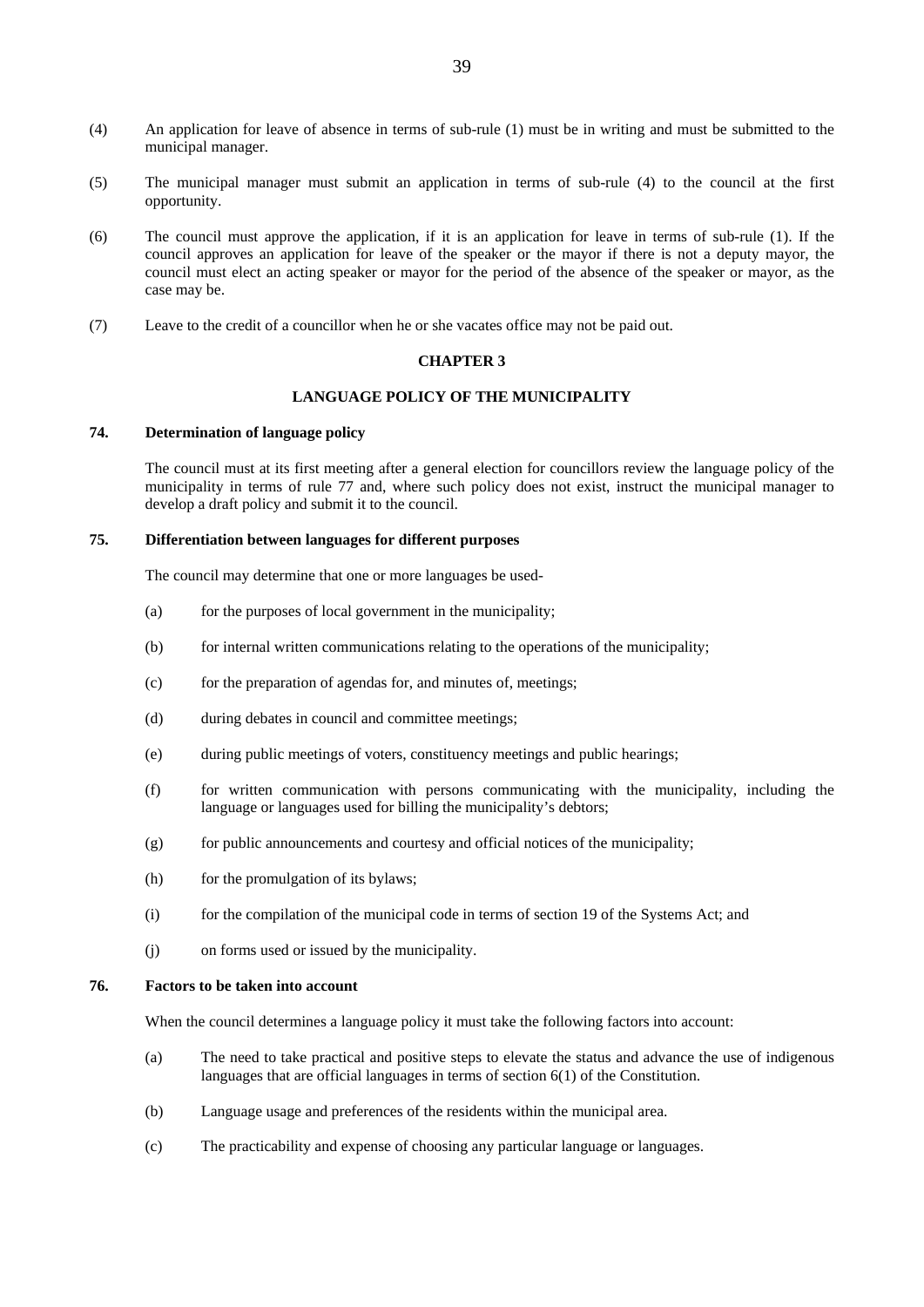- (d) The right of an employee accused of misconduct to state his or her case during a disciplinary enquiry in a language of his or her choice and to have the proceedings at such enquiry translated to such language.
- (e) The dominant languages used by newspapers circulating in the area.
- (f) The right of everyone to use the language of their choice.
- (g) The economical, efficient and effective use of resources.

#### **77. Review of language policy**

- (1) The council may at any time review and amend its language policy, having due regard for the factors referred to in rule 76.
- (2) The council must review its language policy upon receipt of a written request demanding such a review signed by at least one-third of the councillors.
- (3) A request in terms of sub-rule (2) must state the reasons for the demand and must contain proposals for any amendment, taking into account the factors referred to in rule 76.
- (4) A request in terms of sub-rule (2) must be submitted to the municipal manager.
- (5) The municipal manager must submit a copy of the request to the speaker and must ensure that the request is contained in the agenda for the first ordinary council meeting next ensuing.
- (6) The speaker must submit a written report and recommendations about the request to the municipal manager, who must include it in the agenda for the meeting referred to in sub-rule (5).

### **CHAPTER 4**

### **ORDER OF BUSINESS AT MEETINGS**

#### **78. Order of business at ordinary council meetings**

 The order of business at an ordinary council meeting, except the first meeting of the council after a general election of councillors, is as follows unless another order of business is decided upon:

- (a) Opening
- (b) Applications for leave of absence
- (c) Official announcements of the speaker
- (d) Reports of the speaker in terms of rules 15(1) and 99(4)
- (e) Applications and appeals from councillors in terms of rules 14(1), 67 and 72
- (f) Reports received from the speaker
- (g) Motions of sympathy and congratulations by the speaker
- (h) Motions of sympathy and congratulations by other councillors
- (i) Deputations and interviews
- (j) Disclosure of interest
- (k) Minutes of the previous meeting
- (l) Questions of which notice were given
- (m) Report of the executive committee/executive mayor/committee reports
- (n) Reports of decisions taken under delegated powers
- (o) Motions
- (p) Closing

(Rule 78 amended by Local Government Notice No 22 of 16 March 2001)

## **79. Order of business at the first council meeting after a general election of councillors**

 The order of business at the first meeting of a council after a general election of councillors is as follows unless another order of business is decided upon: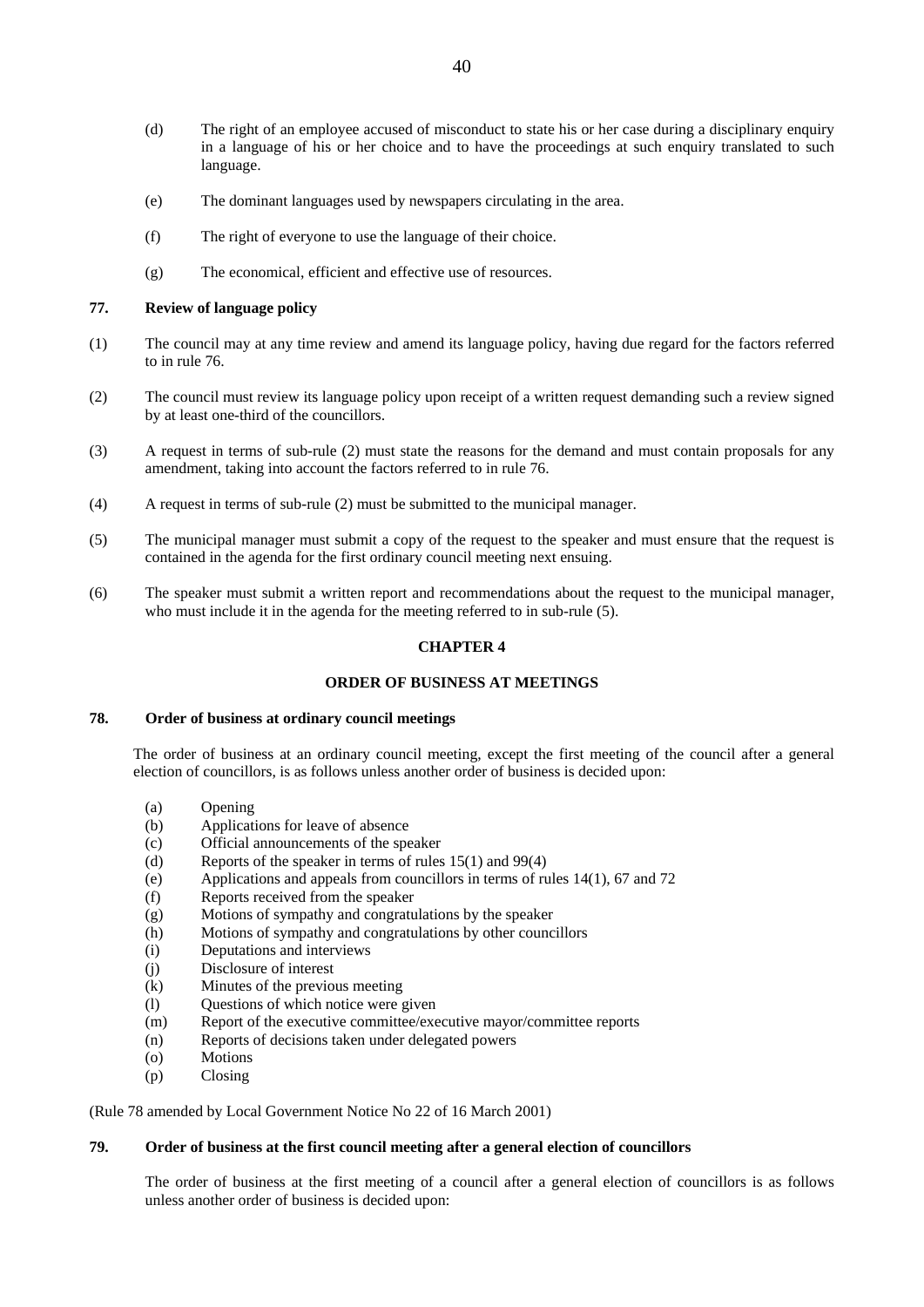- (a) Opening
- (b) Applications for leave of absence
- (c) Election of speaker
- (d) Motion of congratulations of the municipal manager
- (e) Motions of congratulations from councillors
- (f) Acceptance speech of the speaker
- (g) Confirmation of type of municipality
- (h) Election of members of the executive committee, or executive mayor, as the case may be
- (i) Election of mayor
- (j) Designation of councillor responsible for finance
- (k) Election of representatives in the district municipality
- (l) Designation of full-time councillors
- (m) Election of representative in FRELOGA's executive committee
- (n) Review of language policy
- (o) Review of delegated powers
- (p) Closing

(Rule 79 amended by Local Government Notice No 22 of 16 March 2001)

# **80. Order of business at committee meetings**

 The order of business at an ordinary executive or mayoral committee meeting is as follows unless another order of business is decided upon:

- (a) Opening
- (b) Applications for leave of absence
- (c) Official announcements
- (d) Motions of sympathy and congratulations
- (e) Disclosure of interests
- (f) Minutes if the previous meeting
- (g) Questions of which notice had been given
- (h) Matters deferred from the previous meeting
- (i) Reports of section 79-committees (if any)
- (j) Reports of the municipal manager
- (k) Deputations and interviews
- (l) Closing

(Rule 80 amended by Local Government Notice No 22 of 16 March 2001)

# **CHAPTER 5**

# **VOTING AND DECISION-MAKING**

# **80. Voting at public meetings of voters and constituency meetings**

- (1) Questions submitted and proposals made at a public meeting of voters or a constituency meeting is decided by show of hands of the voters present at that meeting.
- (2) The chairperson of the meeting may request the municipal manager to take all reasonable steps to ensure that only voters vote at such a meeting.
- (3) An entry of the declaration of the result of a vote in the minutes of a meeting is conclusive evidence of the result.

# **82. Decision only taken in certain circumstances**

(1) No decision may be taken unless the council or a committee has sufficient information before it to take an informed decision. Such information must preferably be contained in a written report.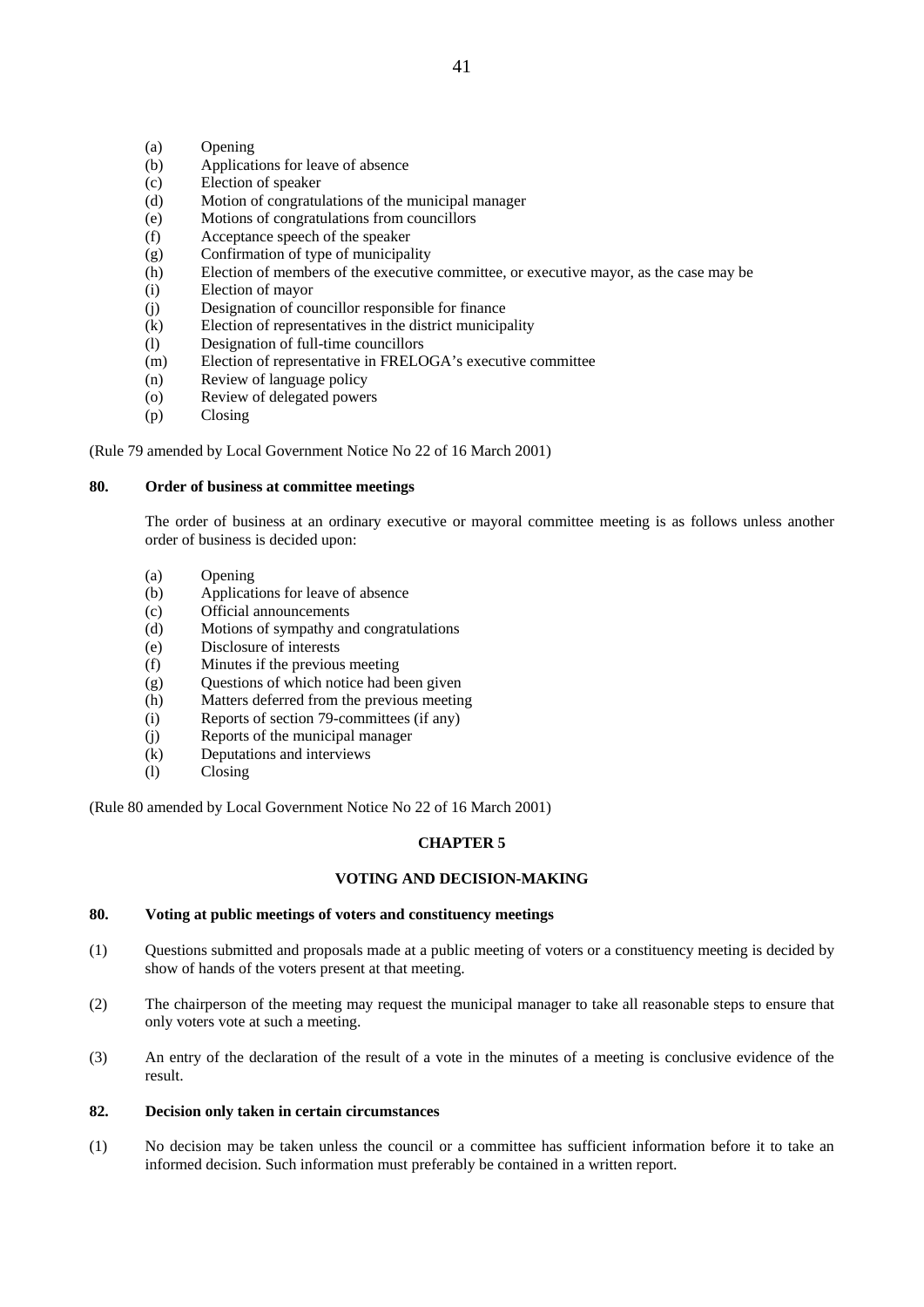- (2) Before the council takes a decision on a matter directly affecting the area of a traditional authority, it must, by written notice, invite the traditional leader of the authority to make written submissions to the council with regard to the matter.
- (3) A traditional leader is deemed not to have any views on the matter if she or he does not respond within 21 days of the invitation in terms of sub-rule (2).
- (4) The fact that a traditional leader did not respond to an invitation in terms of sub-rule (2) does not in any way limit her or his right to attend and participate in any council meeting where the matter will be discussed.

#### **83. Voting at council and committee meetings**

- (1) Voting in a council or committee meeting is by show of hands, unless a councillor requests a secret ballot on any question. When such a request is received the provisions of rule 85 applies.
- (2) After the chairperson has declared the result of a vote a councillor may demand-
	- (a) that his or her vote against the decision be recorded or
	- (b) a division.
- (3) An entry of the declaration of the result of a vote in the minutes of a meeting is conclusive evidence of the result.

#### **84. When a division is called**

- (1) When a division is called in terms of rule 83, all entrances to the venue of the meeting must be closed and no councillor may leave or enter the venue after the entrances had been closed until the result of the division was declared.
- (2) Immediately thereafter the chairperson of the meeting must repeat the motion or proposal, put the motion or proposal to the vote and take the vote of each councillor separately.
- (3) The chairperson must declare the result of the vote after all the councillors had been polled.
- (4) When a division is called, every councillor must vote for or against the proposal or motion in respect of which the division had been called.
- (5) A councillor who called for a division may not leave the venue of the meeting until the result of the vote had been declared.
- (6) An entry of the declaration of the result of a vote in the minutes of a meeting is conclusive evidence of the result.

#### **85. Voting by secret ballot**

- (1) A request in terms of rule 83 that a secret ballot be held in respect of any motion or proposal, is carried if it is seconded.
- (2) The municipal manager must ensure that a sufficient supply of ballot papers that substantially comply with the following design, is available at each meeting:

| For t For the proposal    |  |
|---------------------------|--|
| Agai Against the proposal |  |

(3) Immediately after the request that a secret ballot be held had been seconded, the municipal manager must give to each councillor present a ballot paper.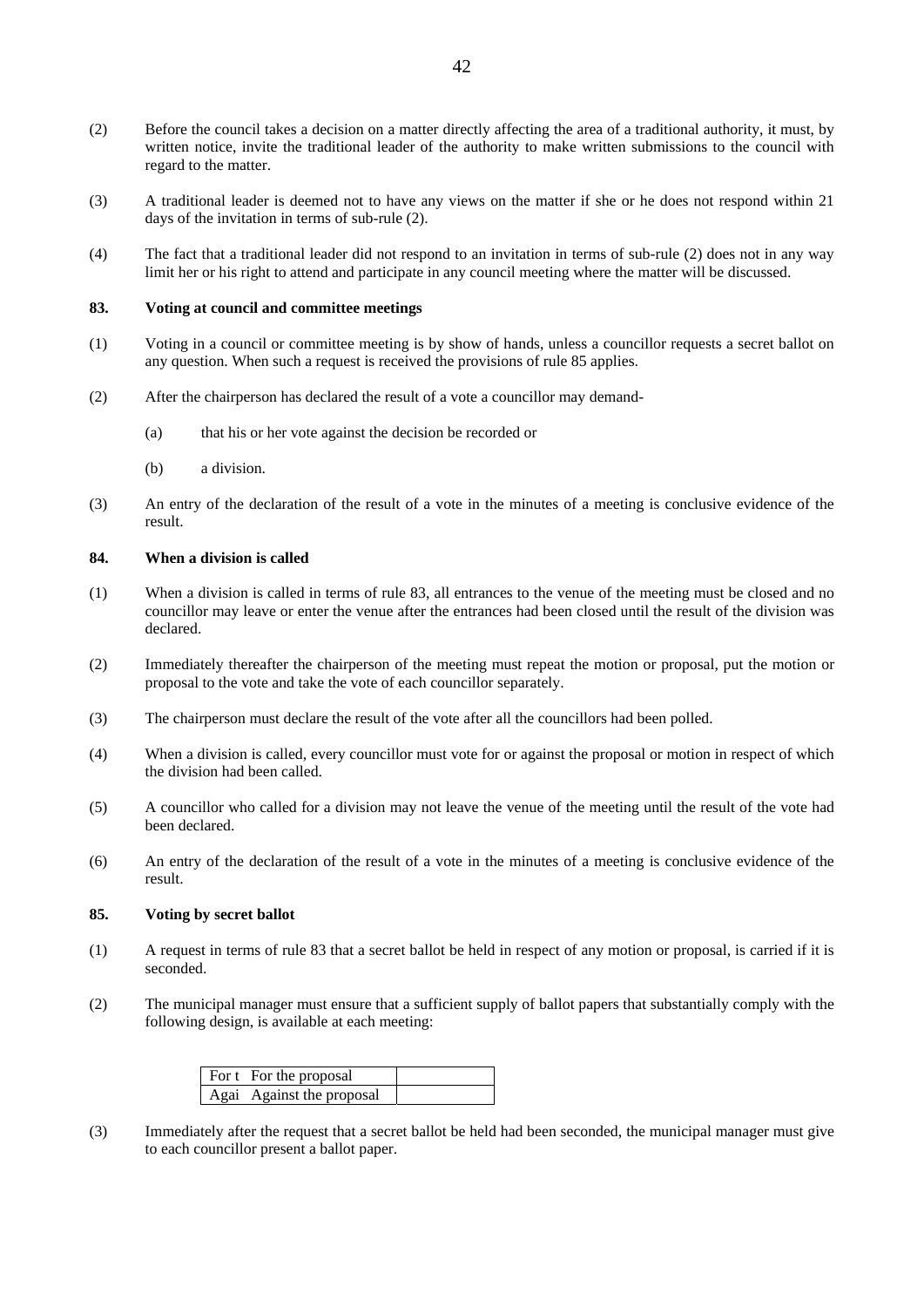- (4) Upon receipt of a ballot paper the councillor must indicate his or her vote by clearly marking whether he or she is for or against the proposal concerned whereupon he or she must fold the ballot paper in half and hand it back to the municipal manager.
- (5) When all the councillors present has handed their ballot papers back, the municipal manager must determine the result of the ballot and inform the chairperson thereof.
- (6) The fact that a secret ballot had been held must be recorded in the minutes of that meeting.
- (7) All used ballot papers must be destroyed upon conclusion of the meeting.
- (8) An entry of the declaration of the result of a vote in the minutes of a meeting is conclusive evidence of the result.

#### **86. Equality of votes**

- (1) Unless a specific majority had been prescribed in respect of any matter or when a secret ballot is conducted or when expressly stated otherwise in these rules and orders, the chairperson at a meeting may cast a casting vote where there is an equality of votes on any question in addition to his or her deliberative vote.
- (2) Should there be an equality of votes after a division had been called and the chairperson refuses to use his or her casting vote, the matter must be referred back to the executive committee, executive mayor or relevant section 79-committee if the municipality has a plenary executive system, as the case may be, or must be deferred until the next meeting if there is not a committee or an executive mayor.
- (3) Should there be an equality of votes after a secret ballot had been conducted, the matter must be referred back to the executive committee, executive mayor or relevant section 79-committee if the municipality has a plenary executive system, as the case may be, or must be deferred until the next meeting if there is not a committee or an executive mayor.
- (4) In all cases other than those mentioned in sub-rules (2) and (3) where there is an equality of votes and the chairperson refuses to use his or her casting vote, the matter must be referred back to the executive committee, executive mayor or relevant section 79-committee if the municipality has a plenary executive system, as the case may be, or must be deferred until the next meeting if there is not a committee or an executive mayor.

### **CHAPTER 6**

# **REMOVAL OF OFFICE-BEARERS FROM OFFICE**

# **87. Removal of speaker**

- (1) A councillor (hereafter called "the initiator") may by written motion, which must be seconded by at least three other councillors, move that the speaker be removed from office. Such a motion must be submitted to the municipal manager and may not be sent by electronic mail, telex or telegram. If such motion is transmitted by facsimile, the original must be delivered to the municipal manager within seven days.
- (2) The motion must contain a brief summary of the reasons for the motion.
- (3) A motion in terms of sub-rule (1) may, despite the provisions of rule 56, not be withdrawn.
- (4) The municipal manager must, upon receipt of a motion in terms of sub-rule (1), forthwith send a copy to the speaker.
- (5) Unless the speaker resigns upon receipt of a motion in terms of sub-rule (1), he or she must forthwith upon receipt thereof determine the date, time and venue for a special council meeting in terms of rule 4. The date of such a special meeting may not be less than fourteen and not more than twenty-one days from the date the speaker received a copy of the motion from the municipal manager.
- (6) Despite the provisions of rule 10(1) at least seven days notice of a meeting in terms of sub-rule (5) must be given to every councillor and traditional leader.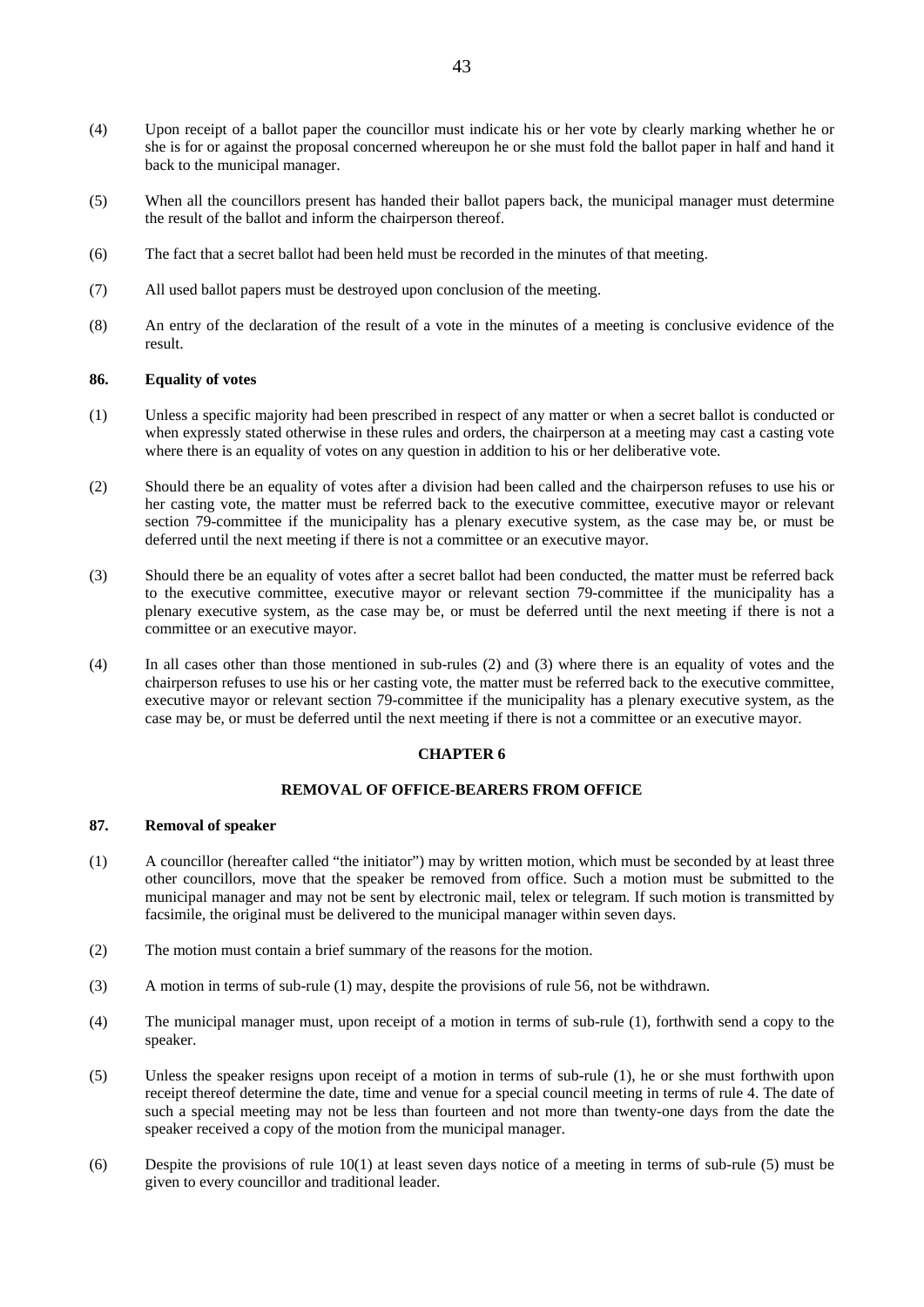- (7) If the speaker resigns from office at any time before a meeting in terms of sub-rule (5) takes place, the motion lapses and the meeting does not go ahead.
- (8) The meeting may not be closed for the public or the media before a vote had been taken on a motion in terms of sub-rule (1).
- (9) The municipal manager presides over the proceedings on a motion in terms of sub-rule (1) but he or she may not vote.
- (10) The speaker has the right and must be allowed the opportunity during the proceedings to-
	- (a) respond to every allegation made in the motion and during the proceedings;
	- (b) call witnesses and to cross-examine any witnesses called by the initiator; and
	- (c) submit documents and to examine any documents submitted by the initiator,

provided that if the speaker is not present during the meeting, the council may, in its sole discretion, continue with the proceedings. A proposal to proceed in the absence of the speaker is carried if a majority of the councillors of the municipality votes in favour of it.

- (11) With due regard for rules 35 and 36, the municipal manager must put the motion to the vote after the debate had been exhausted.
- (12) If the speaker at any time during the proceedings but before the motion is put to the vote, make a declaration in terms of rule 69(2), the proceedings are discontinued immediately and the motion lapses and the council proceeds to elect a new speaker despite any provisions to the contrary in these rules and orders.
- (13) If the motion is carried, the speaker is removed from office with immediate effect and the council proceeds to elect a new speaker despite any provisions to the contrary in these rules and orders.
- (14) A councillor elected as speaker in terms of sub-rule (12) or (13) serve for the unexpired term of his or her predecessor.
- (16) If the motion is defeated, no motion forwarding the same allegations may be submitted within the next three months unless the council directs otherwise.

# **88. Removal from office of executive committee members**

- (1) A councillor (hereafter called "the initiator") may by written motion, which must be seconded by at least three other councillors, move that one or more members of the executive committee be removed from office. Such a motion must be submitted to the municipal manager and may not be sent by electronic mail, telex or telegram. If such motion is transmitted by facsimile, the original must be delivered to the municipal manager within seven days.
- (2) If the motion is not made in respect of all the members of the executive committee, it must state the names of the councillors who must be removed.
- (3) The motion must contain a brief summary of the reasons for the motion. If the motion is made in respect of two or more members of the executive committee it must contain a summary of the reasons for the motion in respect of each of them separately.
- (4) A motion in terms of sub-rule (1) may, despite the provisions of rule 56, not be withdrawn.
- (5) The municipal manager must, upon receipt of a motion in terms of sub-rule (1), forthwith send a copy to the speaker and the members of the executive committee.
- (6) The speaker must forthwith upon receipt of the motion determine the date, time and venue for a special council meeting in terms of rule 4. The date of such a special meeting may not be less than fourteen and not more than twenty-one days from the date the speaker received a copy of the motion from the municipal manager.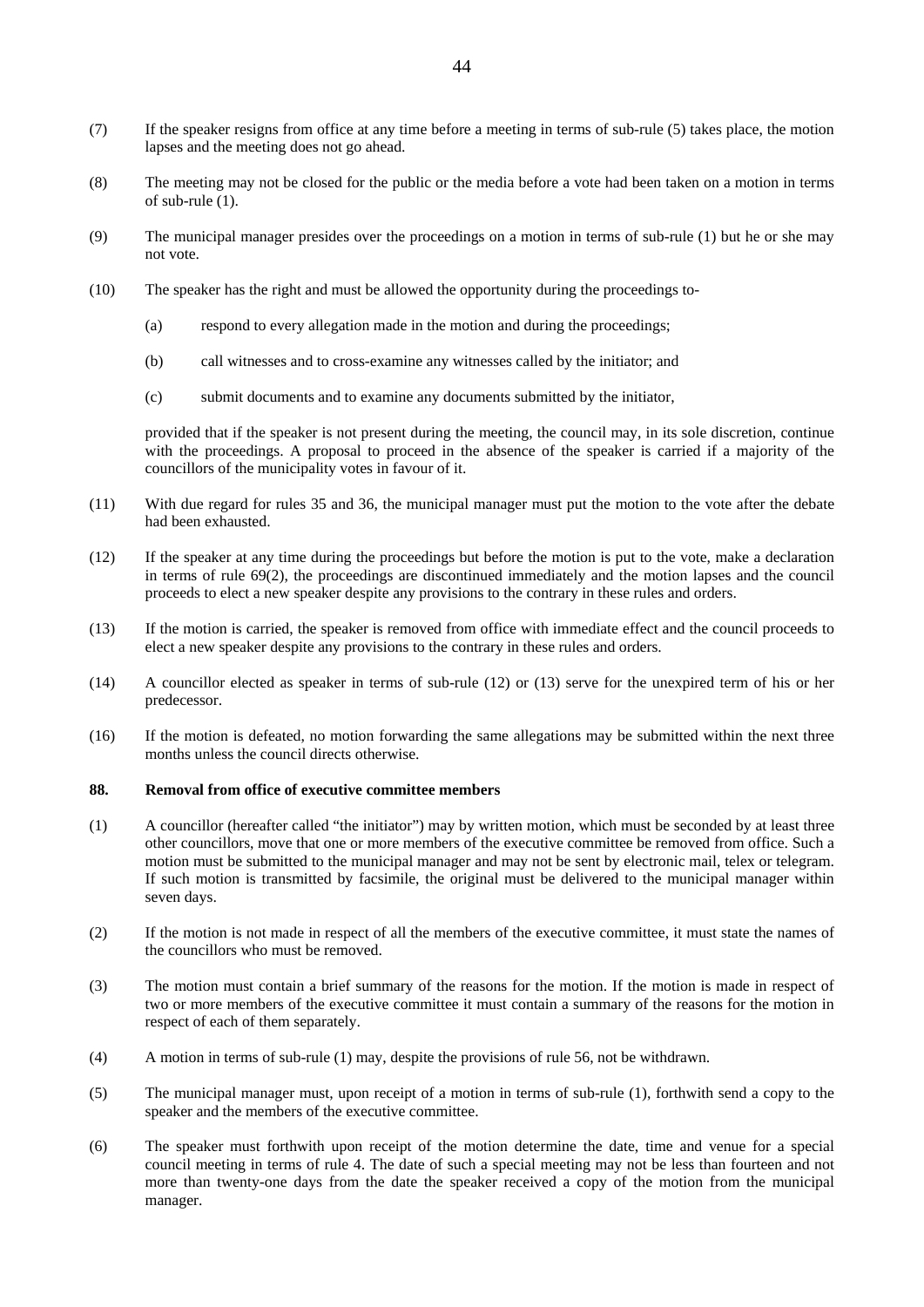- (7) Despite the provisions of rule 10(1) at least seven days notice of a meeting in terms of sub-rule (6) must be given to every councillor and traditional leader.
- (8) If the members of the executive committee or the members named in the motion resign from office at any time before a meeting in terms of sub-rule (6) takes place, the motion lapses and the meeting does not go ahead. If one or more, but not all, of the members of the executive committee or any councillor, but not all, named in the motion resign at any time before a meeting in terms of sub-rule (6) takes place, the motion lapses in so far as they are concerned but the meeting goes ahead in respect of any councillor who did not resign.
- (9) The meeting may not be closed for the public or the media before a vote had been taken on the matter.
- (10) The speaker presides over the proceedings on a motion in terms of sub-rule (1) but he or she does not have a casting vote if there is an equality of votes.
- (11) The councillors in respect of whom the proceedings take place has the right and must be allowed the opportunity during the proceedings to separately-
	- (a) respond to every allegation made in the motion and during the proceedings;
	- (b) call witnesses and to cross-examine any witnesses called by the initiator; and
	- (c) submit documents and to examine any documents submitted by the initiator

provided that if any of the members of the executive committee in respect of whom the motion had been submitted is not present at the meeting, the council may, in its sole discretion, continue with the proceedings. A proposal to proceed in the absence of any councillor is carried if a majority of the councillors of the municipality votes in favour of it.

- (12) With due regard for rules 35 and 36, the speaker must put the motion to the vote after the debate had been exhausted. The motion is put to the vote separately in respect of each of the councillors to which it relates.
- (13) If any councillor against whom the proceedings was initiated at any time during the debate but before the motion is put to the vote make a declaration in terms of rule 69(2), the debate is discontinued immediately in respect of him or her and the motion lapses in respect of him or her.
- (14) Every councillor in respect of whom the motion is carried is removed from office with immediate effect.
- (15) As soon as the proceedings had been concluded the council proceed to fill any vacancies in the executive committee despite any provisions to the contrary in these rules and orders. If the position of mayor is also vacant the council proceed to elect a mayor from amongst the members of the executive committee after any vacancies in the executive committee had been filled.
- (16) A councillor elected as a member of the executive committee in terms of sub-rule (15) serve for the unexpired term of his or her predecessor.
- (17) If the motion is defeated, no motion naming a councillor in respect of whom it had been defeated, forwarding the same allegations may be submitted within the next three months unless the council directs otherwise.

### **89. Abolishing the executive committee during the term of the council**

- (1) The council of a municipality that has a collective executive system may at any time during its term and must when-
	- (a) such a recommendation is received from the executive committee; or
	- (b) a motion proposing that the executive committee be abolished, seconded by three councillors, is submitted

consider abolishing the executive committee.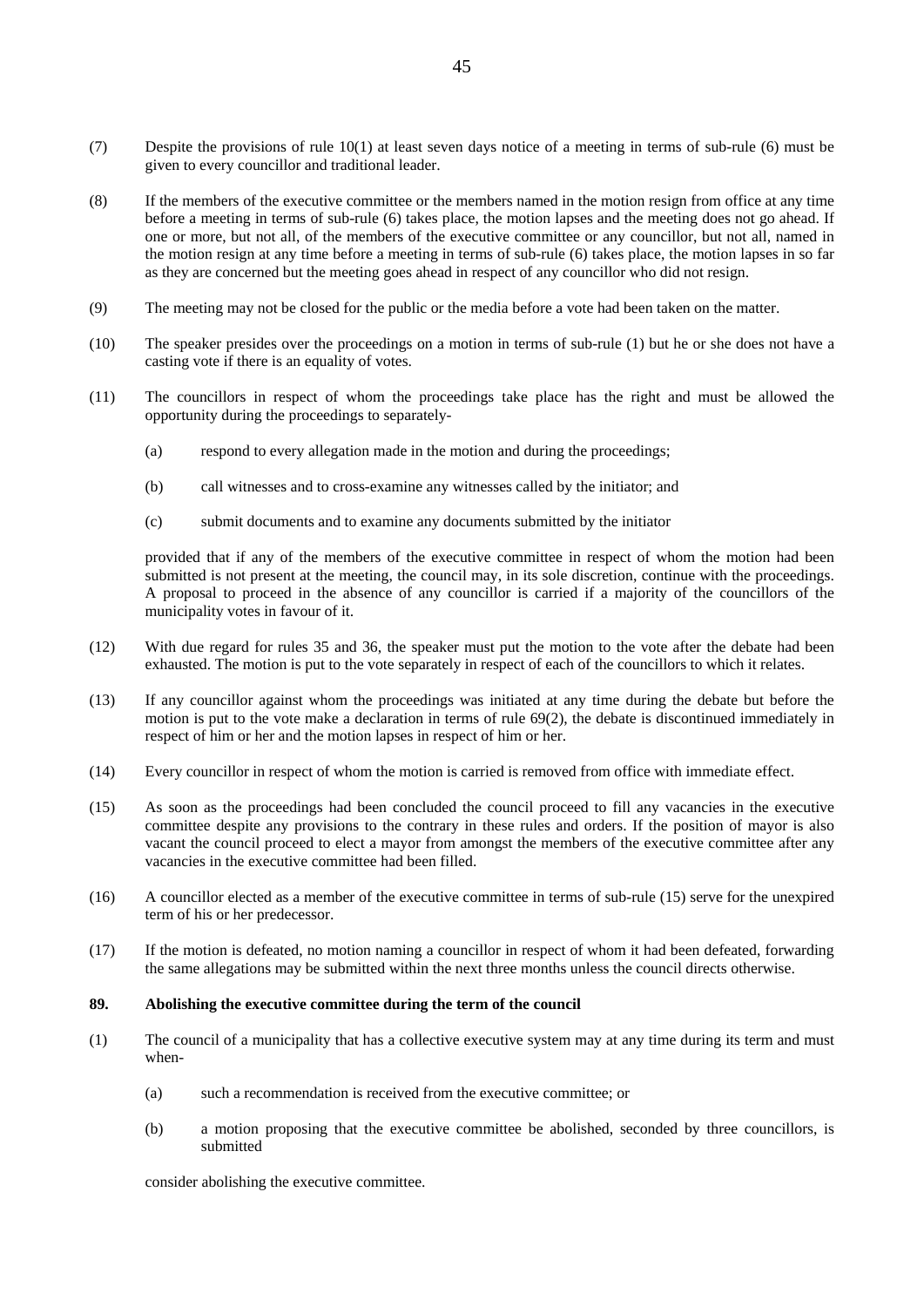- (2) A motion in terms of sub-rule (1)(b) must be submitted to the municipal manager and may not be sent by electronic mail, telex or telegram. If such motion is transmitted by facsimile, the original must be delivered to the municipal manager within seven days.
- (3) A motion or recommendation in terms of sub-rule (1) must contain a brief summary of the reasons for the motion.
- (4) The provisions of rule 88(4) to (7), (9), (10) and (12) apply with regard to the consideration of a motion or recommendation in terms of sub-rule (1).
- (5) If a recommendation or motion in terms of sub-rule (1) is adopted or carried, the executive committee is abolished with immediate effect, the members of the executive committee is deemed to have resigned as such members effective from that date and the council operates as a municipality with a plenary executive system.
- (6) A motion, proposal or recommendation for-
	- (a) the reinstitution of an executive committee that had been abolished; or
	- (b) the abolishing of the executive committee

may not be made, submitted or considered within six months after a similar motion or recommendation had been adopted or defeated, as the case may be.

### **90. Removal from office of the executive mayor**

- (1) A councillor (hereafter called "the initiator") may by written motion, which must be seconded by at least three other councillors, move that the executive mayor be removed from office. Such a motion must be submitted to the municipal manager and may not be sent by electronic mail, telex or telegram. If such motion is transmitted by facsimile, the original must be delivered to the municipal manager within seven days.
- (2) The motion must contain a brief summary of the reasons for the motion.
- (3) A motion in terms of sub-rule (1) may, despite the provisions of rule 56, not be withdrawn.
- (4) The municipal manager must, upon receipt of a motion in terms of sub-rule (1), forthwith send a copy to the speaker and the executive mayor.
- (5) The speaker must forthwith upon receipt of the motion determine the date, time and venue for a special council meeting in terms of rule 4. The date of such a special meeting may not be less than fourteen and not more than twenty-one days from the date the speaker received a copy of the motion from the municipal manager.
- (6) Despite the provisions of rule 10(1) at least seven days notice of a meeting in terms of sub-rule (5) must be given.
- (7) If the executive mayor resigns from office at any time before a meeting in terms of sub-rule (5) takes place, the motion lapses and the meeting does not go ahead. If the executive mayor resigns, the members of the mayoral committee are deemed to have resigned from the same date.
- (8) The meeting may not be closed for the public or the media before a vote had been taken on the matter.
- (9) The speaker presides over the proceedings on a motion in terms of sub-rule (1) but he or she does not have a casting vote.
- (10) The executive mayor has the right and must be allowed the opportunity during the proceedings to-
	- (a) respond to every allegation made in the motion and during the debate;
	- (b) call witnesses and to cross-examine any witnesses called by the initiator; and
	- (c) submit documents and to examine any documents submitted by the initiator,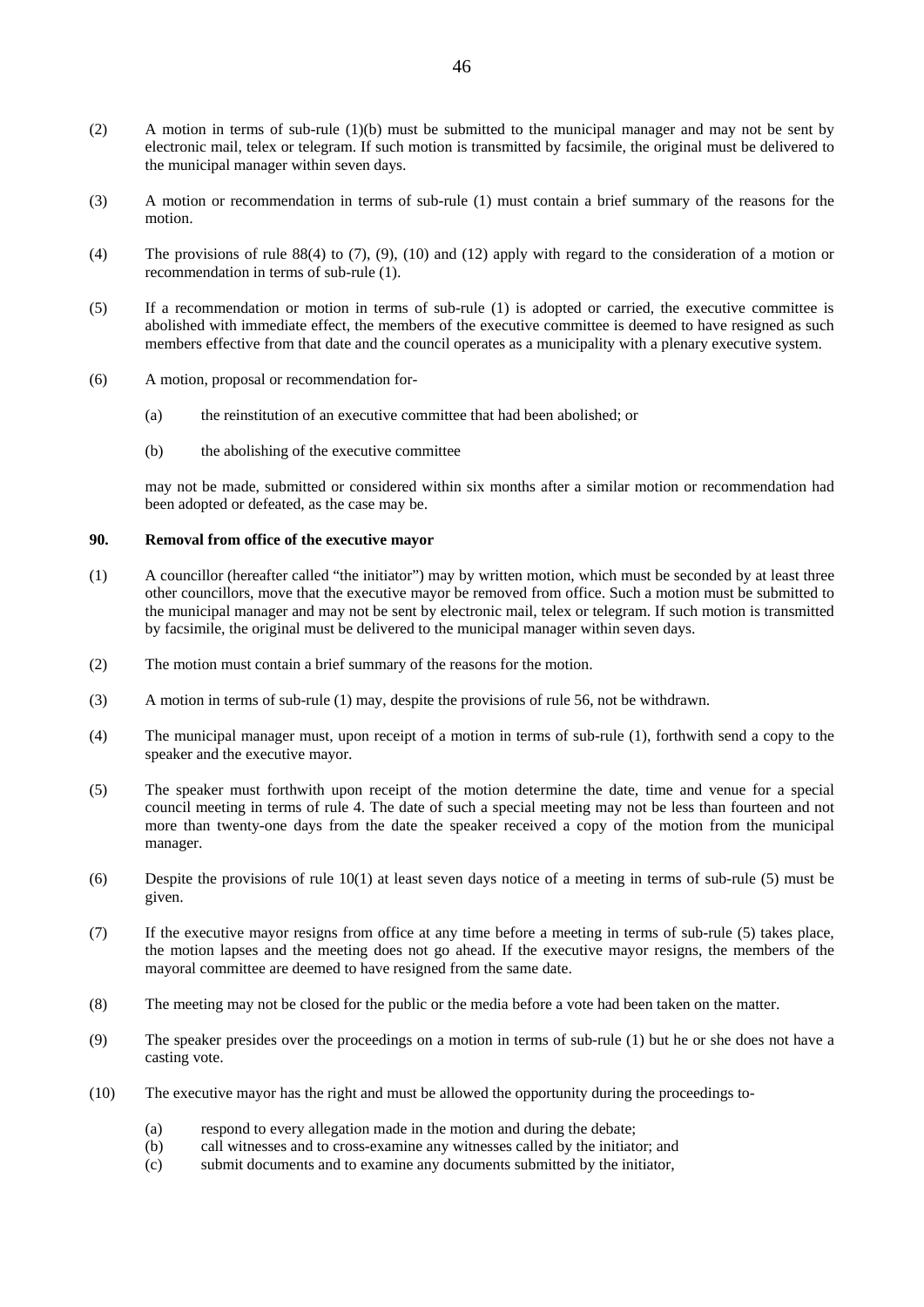provided that if the executive mayor is not present during the meeting, the council may, in its sole discretion, continue with the proceedings. A proposal to proceed in the absence of the executive mayor is carried if a majority of the councillors of the municipality votes in favour of it.

- (11) With due regard for the provisions of rules 35 and 36, the speaker must put the motion to the vote after the debate had been exhausted.
- (12) If the executive mayor at any time during the debate but before the motion is put to the vote make a declaration in terms of rule 69(2), the debate is discontinued immediately and the motion lapses and the council proceeds to elect a new executive mayor despite any provisions to the contrary in these rules. When such a declaration is made the members of the mayoral committee are deemed to have resigned as such members.
- (13) If the motion is carried, the executive mayor is removed from office with immediate effect and the council proceeds to elect a new executive mayor despite any provisions to the contrary in these rules.
- (14) A councillor elected as executive mayor in terms of sub-rule (12) or (13) serve for the unexpired term of his or her predecessor.
- (15) If the motion is defeated, no motion forwarding the same allegations may be submitted within the next three months unless the council directs otherwise.

#### **91. Abolishing of office of executive mayor during the term of the council**

 The provisions of rule 89 apply, with the necessary changes required by context to the executive mayor, provided that if the motion or recommendation to abolish the office of executive mayor is carried, the members of the mayoral committee are deemed to have resigned from that date.

### **92. Removal of members of section 79-committees**

- (1) A councillor (hereafter called "the initiator") may by written motion, which must be seconded by at least three other councillors, move that one or more members of a section 79-committee (hereafter referred to as "the committee") be removed from office. Such a motion must be submitted to the municipal manager and may not be sent by electronic mail, telex or telegram. If such motion is transmitted by facsimile, the original must be delivered to the municipal manager within seven days.
- (2) A motion for removal of the chairperson of a section 79-committee if the municipality has a collective executive system must be dealt with in terms of the procedure contained in rule 88. A motion for the removal of the chairperson of a section 79-committee if the municipality has a mayoral executive system must be referred to and dealt with by the executive mayor in terms of rule 93.
- (3) If the motion is not made in respect of all the members of the committee, it must state the names of the councillors who must be removed.
- (4) The motion must contain a brief summary of the reasons for the motion. If the motion is made in respect of two or more members of the committee it must contain a summary of the reasons for the motion in respect of each of them separately.
- (5) A motion in terms of sub-rule (1) may, despite the provisions of rule 56, not be withdrawn.
- (6) The municipal manager must, upon receipt of a motion in terms of sub-rule (1), forthwith send a copy to the speaker, the mayor or the executive mayor, as the case may be, and the members of the committee concerned.
- (7) The speaker must forthwith upon receipt of the motion determine the date, time and venue for a special council meeting in terms of rule 4. The date of such a special meeting may not be less than fourteen and not more than twenty-one days from the date the speaker received a copy of the motion from the municipal manager.
- (8) At least seven days notice of a meeting in terms of sub-rule (7) must be given, despite the provisions of rule 10(1).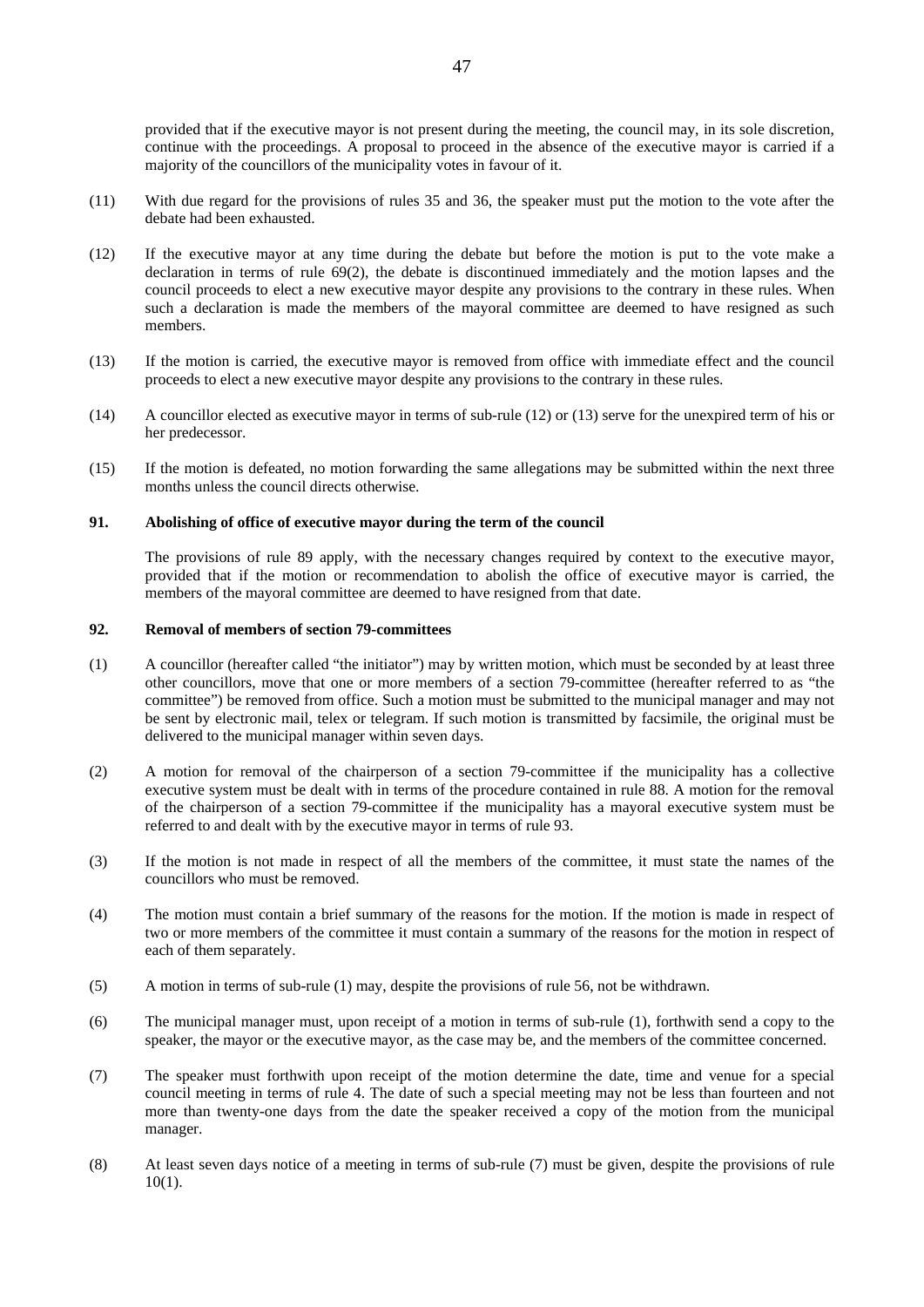- (9) If the members of the committee or the members named in the motion resign from office at any time before a meeting in terms of sub-rule (7) takes place, the motion lapses and the meeting does not go ahead. If one or more, but not all, of the members of the committee or any councillor, but not all, named in the motion resign at any time before a meeting in terms of sub-rule (7) takes place, the motion lapses in so far as they are concerned but the meeting goes ahead in respect of any councillor who did not resign.
- (10) The meeting may not be closed for the public or the media before a vote had been taken on the matter.
- (11) Except when the motion in terms of sub-rule (1) is submitted in respect of a member of the mayoral committee, the speaker presides over the proceedings on a motion in terms of sub-rule (1) but he or she does not have a casting vote if there is an equality of votes.
- (12) The councillors in respect of whom the proceedings take place has the right and must be allowed the opportunity during the proceedings to separately-
	- (a) respond to every allegation made in the motion and during the debate;
	- (b) call witnesses and to cross-examine any witnesses called by the initiator; and
	- (c) submit documents and to examine any documents submitted by the initiator

provided that if any of the members of the committee in respect of whom the motion had been submitted is not present at the meeting, the council may, in its sole discretion, continue with the proceedings. A proposal to proceed in the absence of the any councillor concerned is carried if a majority of the councillors of the municipality votes in favour of it.

- (13) After the debate had been exhausted, the speaker must put the motion to the vote. The motion is put to the vote separately in respect of each of the councillors to which it relates.
- (14) If any councillor to whom a motion in terms of sub-rule (1) relates at any time during the debate but before the motion is put to the vote make a declaration in terms of rule 69(2), the debate is discontinued immediately in respect of him or her and the motion lapses in respect of him or her.
- (15) Every councillor in respect of whom the motion is carried is removed from office with immediate effect.
- (16) As soon as the proceedings had been concluded the council proceed to fill the vacancies in the committee despite any provisions to the contrary in these rules and orders.
- (17) A councillor elected as a member of the committee in terms of sub-rule (16) serve for the unexpired term of his or her predecessor.
- (18) If the motion is defeated, no motion naming a councillor in respect of whom it had been defeated, forwarding the same allegations may be submitted within the next three months unless the council directs otherwise.

# **93. Removal from office of chairperson of section 79-committee in mayoral executive system**

- (1) A councillor (hereafter called "the initiator") may by written motion, which must be seconded by at least three other councillors, move that a member of the mayoral committee-
	- (a) who is the chairperson of a section79-committee be removed as chairperson of the committee concerned; or
	- (b) be removed as such a member.
- (2) A motion in terms of sub-rule (1) must be submitted to the municipal manager and may not be sent by electronic mail, telex or telegram. If such motion is transmitted by facsimile, the original must be delivered to the municipal manager within seven days.
- (3) The motion must contain a brief summary of the reasons for the motion.
- (4) A motion in terms of sub-rule (1) may, despite the provisions of rule 56, not be withdrawn.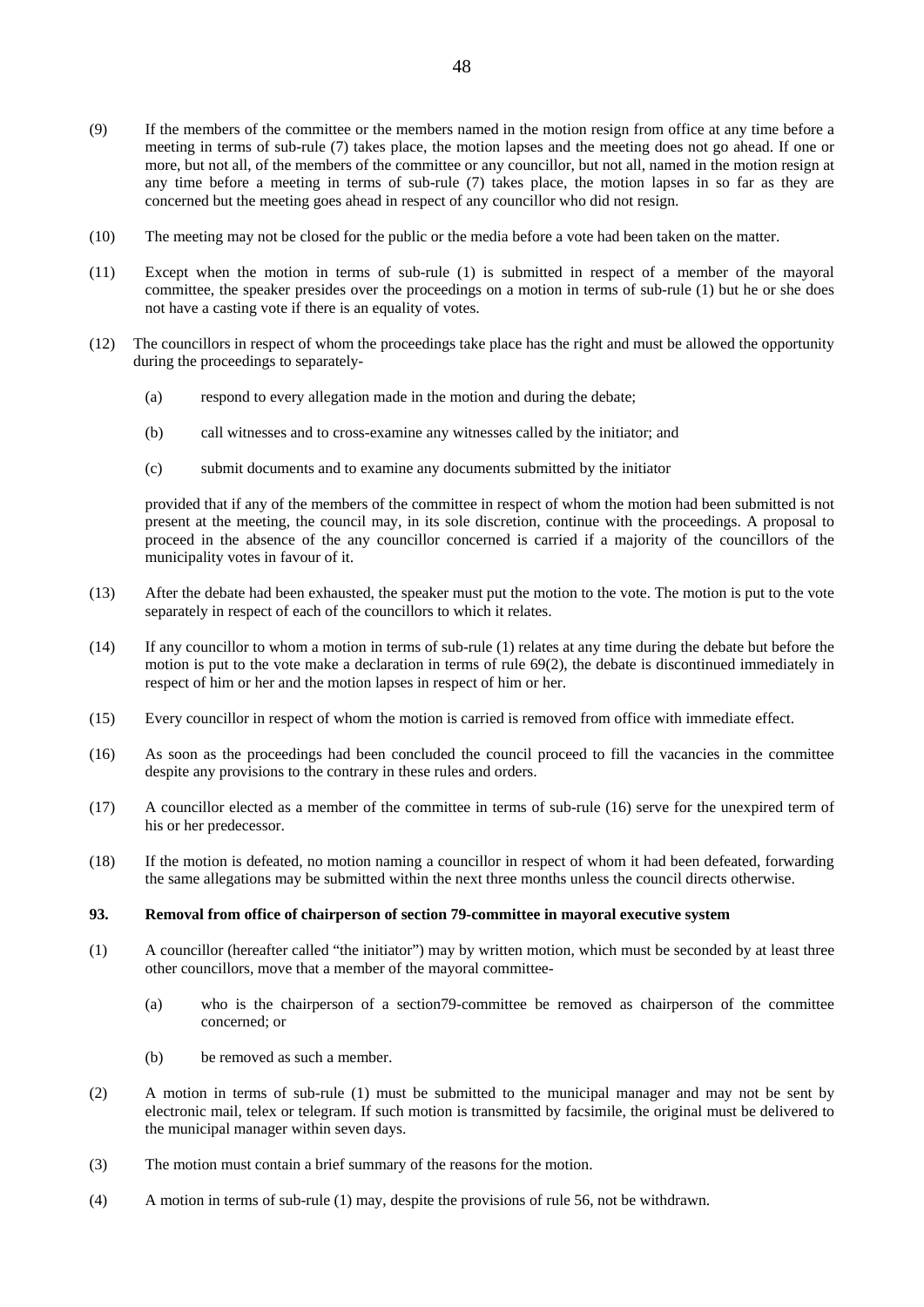- (5) The municipal manager must, upon receipt of a motion in terms of sub-rule (1), forthwith send a copy to the executive mayor.
- (6) The executive mayor may, upon receipt of the motion-
	- (a) in writing dismiss the councillor concerned with immediate effect; or
	- (b) determine the date, time and venue for a special mayoral committee meeting in terms of rule 6 and send a copy of the motion to the councillor concerned.
- (7) The date of such a special mayoral committee meeting may not be less than fourteen and not more than twenty-one days from the date he or she received a copy of the motion from the municipal manager.
- (8) Despite the provisions of rule  $10(1)$  at least seven days notice of a meeting in terms of sub-rule (6)(b) must be given.
- (9) If the councillor concerned resigns from office at any time before a meeting in terms of sub-rule (6)(b) takes place, the motion lapses and the meeting do not go ahead.
- (10) The meeting may not be closed for the public or the media before a vote had been taken on the matter.
- (11) The executive mayor presides over the proceedings on a motion in terms of sub-rule (1) but he or she does not have a casting vote.
- (12) The councillor concerned has the right and must be allowed the opportunity during the proceedings to-
	- (a) respond to every allegation made in the motion and during the debate;
	- (b) call witnesses and to cross-examine any witnesses called by the initiator; and
	- (c) submit documents and to examine any documents submitted by the initiator,

provided that if the councillor concerned is not present during the meeting, the executive mayor may, in his or her sole discretion, continue with the proceedings.

- (13) After the debate had been exhausted, the executive mayor must put the motion to the vote.
- (14) If the councillor concerned at any time during the debate but before the motion is put to the vote make a declaration in terms of rule 69(2), the debate is discontinued immediately and the motion lapses.
- (15) If the motion is carried, the executive mayor must remove the councillor concerned from office with immediate effect. The executive mayor may fill a vacancy arising in terms of sub-rule (9), (14) or this subrule.
- (16) A councillor appointed to the mayoral committee in terms of sub-rule (14) or (15) serve for the unexpired term of his or her predecessor.
- (17) If the motion is defeated, no motion forwarding the same allegations may be submitted within the next three months unless the council directs otherwise.

#### **CHAPTER 7**

#### **CLOSING OF MEETINGS**

### **94. Circumstances that must be present to close a meeting**

(1) Recognising the need for transparency and open and accountable government the council or a committee may, with due regard for any provisions to the contrary in these rules and orders or any other law, resolve to close any part of a meeting for the public and the media.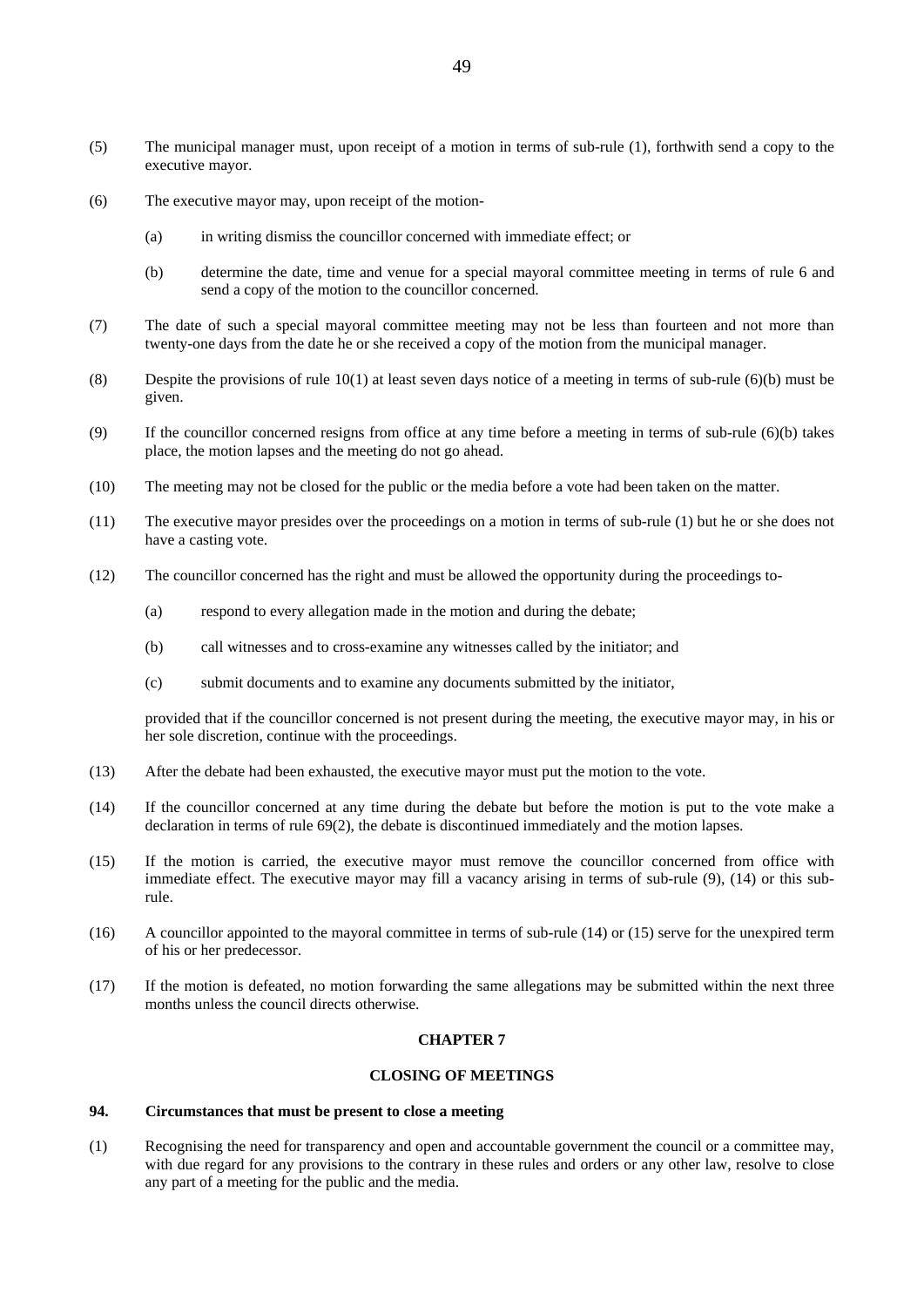- (a) if a proposal in that regard had been made and is carried in terms of these rules and orders; and
- (b) if the matter in respect of which the proposal had been made is a matter which concerns discussing or making public-
	- (i) a trade secret or confidential commercial information of any supplier of the municipality or any person offering to become a supplier of the municipality;
	- (ii) personal and private information of any councillor or an employee of the municipality;
	- (iii) the price the municipality may offer for the purchase of land;
	- (iv) the intention of the municipality to purchase land;
	- (v) any strategy to be used in defence or initiation of litigation against or by the municipality;
	- (vi) disciplinary proceedings against an employee of the municipality; or
	- (vii) any matter that may not be publicly disclosed in terms of a law; or
- (c) to approve the minutes of any part of a meeting that had been closed.

# **95. Procedure for closing meetings**

- (1) A councillor may, with due regard for the provisions of rules 87 to 93, when an item in the agenda is put to order or at any time during the debate on an item, propose that the matter be further dealt with in closed session.
- (2) No seconder is required for a proposal in terms of sub-rule (1).
- (3) Despite anything to the contrary in these rules and orders, only the introducer of the motion may speak on the proposal for a period not exceeding five minutes and must during his or her argument state the reasons for the proposal.
- (4) The chairperson at the meeting, if he or she does not reject the proposal, must subject the proposal to the vote immediately after the introducer has spoken.
- (5) If the proposal is carried, the chairperson must determine when the matter concerned must be debated.
- (6) When the council or a committee, as the case may be, resolves to close a part of a meeting and subject to any determination of the chairperson in terms of sub-rule (5), all members of the public and media and municipal employees present at the meeting, except such employees as the chairperson may require to remain, must leave the meeting and may not return for the duration of the closed proceedings.

# **96. Rules governing closed meetings**

- (1) When a meeting was closed in terms of rule 95, the provisions of these rules apply to that meeting.
- (2) If a proposal in terms of rule 95 is carried, the further debate on the matter, whether in closed session or public, is deemed a continuation of the preceding debate on the matter.
- (3) At the conclusion of a closed debate, the meeting automatically reverts to a meeting in public.

# **97. Opening a closed meeting**

- (1) A councillor may at any time during a meeting that is closed propose that the meeting proceed in public.
- (2) No seconder is required for a proposal in terms of sub-rule (1).
- (3) Despite anything to the contrary in these rules and orders, only the introducer of the motion may speak on the proposal for a period not exceeding five minutes and must during his or her argument state the reasons for the proposal.
- (4) The chairperson at the meeting, if he or she does not reject the proposal, must subject the proposal to the vote immediately after the introducer has spoken.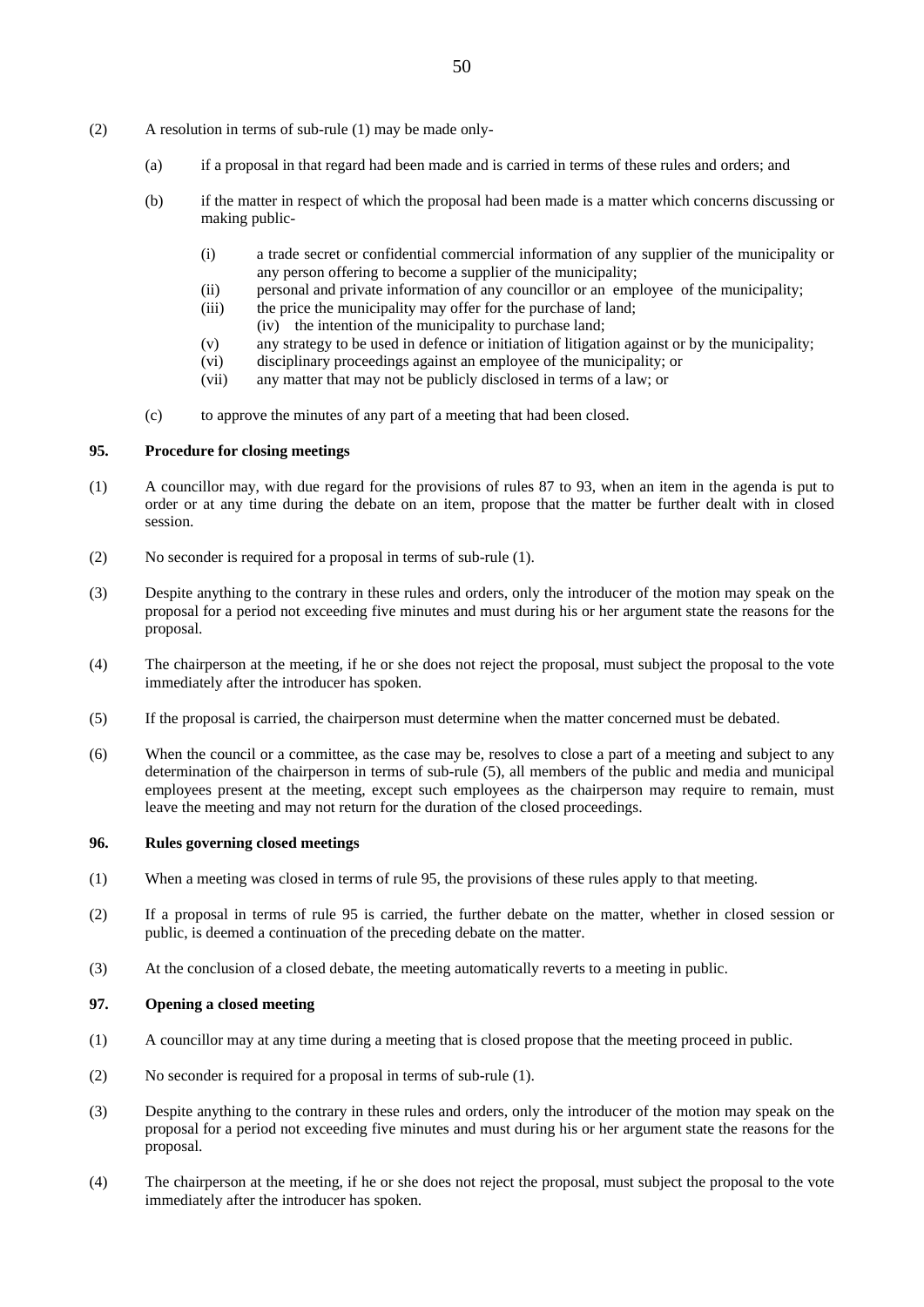(5) If the proposal is carried, the meeting immediately resumes in public.

#### **98. Supplying information to the media**

- (1) The municipal manager may make confirmed minutes (excluding any part of such minutes with regard to a matter dealt with in terms of rule 95) and official agendas available to any interested person or registered newspaper at such fees as the council may determine or free of charge.
- (2) The municipal manager may, and if so instructed by the council or a committee must, make the confirmed minutes (excluding any part of such minutes regarding a matter dealt with in terms of rule 95) and official agendas available in the reference section of a public library in the municipal area.
- (3) The speaker or the mayor, in respect of the executive committee, or the executive mayor, in respect of the mayoral committee, or the chairperson of a section 79-committee, if the municipality has a plenary executive system in respect of such a committee, may hold media conferences and briefings and issue media statements.
- (4) The municipal manager may, in respect of any matter included in the official agenda or the confirmed minutes of a meeting, issue media statements and convene media conferences and briefings.
- (5) A departmental head may, in consultation with the municipal manager, in respect of any matter within his or her department, issue media statements and call media conferences.

### **CHAPTER 8**

# **APPLICATION OF THE CODE OF CONDUCT**

### **99. Investigating suspected breaches of the code**

- (1) Whenever a written or oral allegation is made to the municipal manager or he or she has reason to believe that a councillor or traditional leader has contravened or failed to comply with any provision of the code of conduct (in this rule referred to as the "code"), he or she must report it in writing to the speaker. If such an allegation is made to a departmental head, she or he must report it to the municipal manager.
- (2) Upon receipt of a report in terms of sub-rule (1) and when the speaker has reason to believe that a provision of the code had been breached, he or she must-
	- (a) investigate the facts and circumstances of the case; and
	- (b) give the councillor or traditional leader concerned a reasonable period within which to respond in writing to the alleged breach.
- (3) When performing an investigation in terms of sub-rule (2) the speaker may examine any official records and documents of the municipality and interview any person.
- (4) As soon as the speaker has completed the investigation he or she must submit-
	- (a) a written report, which must include his or her finding and recommendation; and
	- (b) the response of the councillor or traditional leader written response, if any,

to the municipal manager for inclusion in the agenda of the first ordinary council meeting next ensuing. The municipal manager must immediately deliver a copy of the report to the councillor or traditional leader concerned and the relevant traditional authority, in appropriate cases.

- (5) If the councillor or traditional leader concerned fails to respond to the allegation within fourteen days after being invited by the speaker to do so, the speaker may submit his or her report without such comment.
- (6) The speaker makes a finding on a preponderance of probabilities.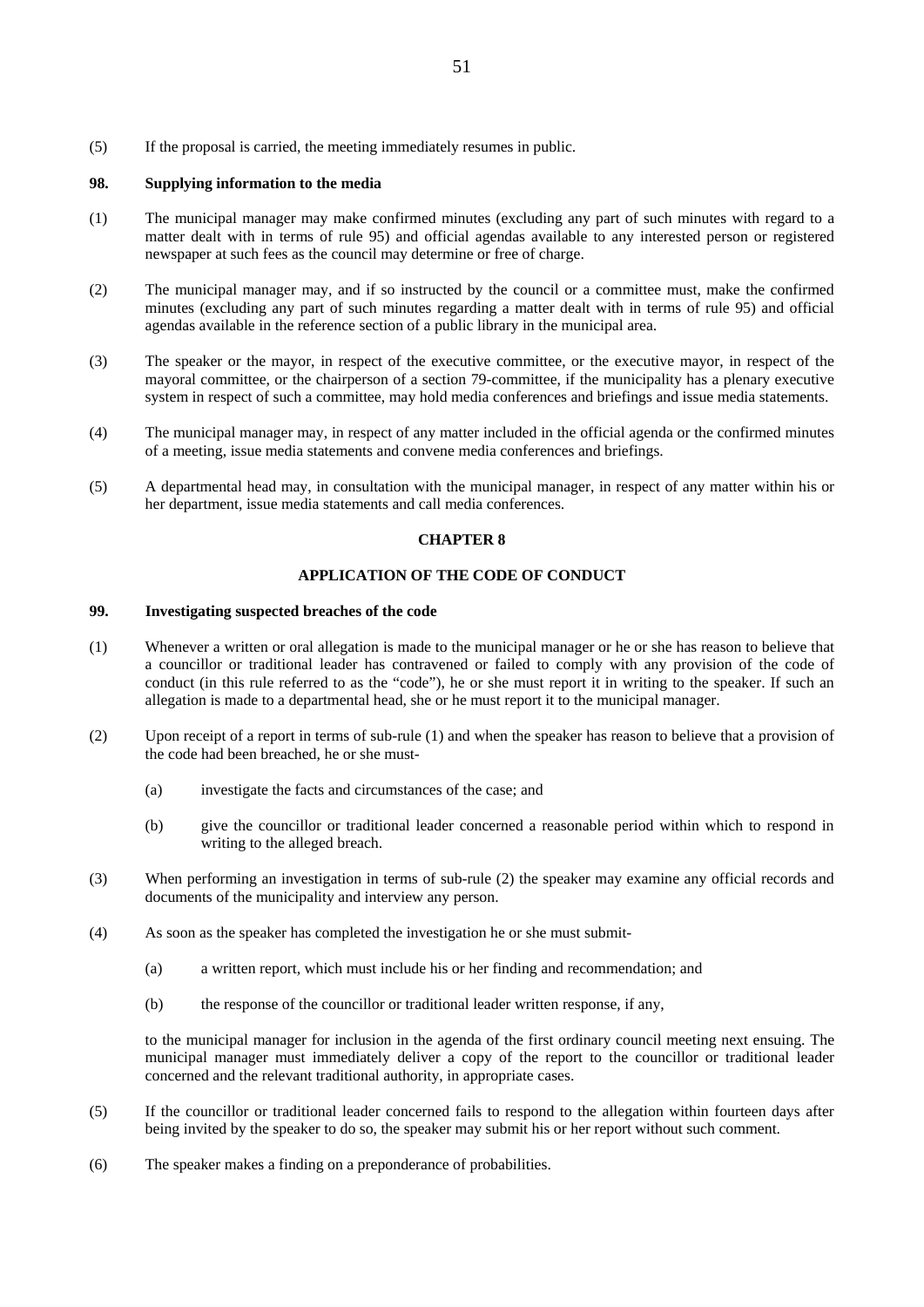- (7) If the speaker found that the councillor or traditional leader concerned breached the code and he or she recommends that-
	- (a) the council must apply to the MEC to suspend the councillor concerned for a period, he or she must make a recommendation as to the period of suspension;
	- (b) a fine should be imposed, he or she must make a recommendation as to the amount of such fine; or
	- (c) a warning should be issued, he or she must make a recommendation as to the period during which the warning should apply.
- (8) Nobody may victimise or threaten any person who gave evidence in an investigation in terms of this rule.

#### **100. Consideration of the speaker's report by the council**

- (1) The speaker must vacate the chair during any council meeting when a report in terms of rule 99 is put to order.
- (2) Whenever the speaker vacates the chair in terms of sub-rule (1) the municipal manager must preside over the debate on the report.
- (3) The proceedings in terms of sub-rule (2) may not be closed for the public and the media.
- (4) After the speaker has introduced his or her report, the municipal manager must allow the councillor or traditional leader concerned to reply to the allegations and findings.
- (5) As soon as the councillor or traditional leader concerned has spoken, the matter is debated in terms of these rules.
- (6) Despite any provisions to the contrary in these rules and orders, the councillor or traditional leader concerned has a right to-
	- (a) reply to all the allegations made during the debate before the speaker replies;
	- (b) examine any documents submitted by the speaker or any other councillor or traditional leader and submit documents in his or her defence; and
	- (c) call witnesses and to cross-examine any witness called by the speaker.
- (7) With due regard for the provision of rules 35 and 36 the speaker must, after the debate had been exhausted, reply and propose -
	- (a) that his or her report, findings and recommendation be accepted; or
	- (b) that his or her report and finding and a different recommendation be accepted ; or
	- (c) that the council elect a committee to further investigate the matter.
- (8) A proposal in terms of sub-rule (7) need not be seconded.
- (9) After the proposal in terms of sub-rule (7) had been made, the municipal manager must put the proposal to the vote.
- (10) If the proposal in terms of sub-rule (7) is-
	- (a) defeated, the matter is discontinued; or
	- (b) carried, the municipal manager must forthwith implement the resolution.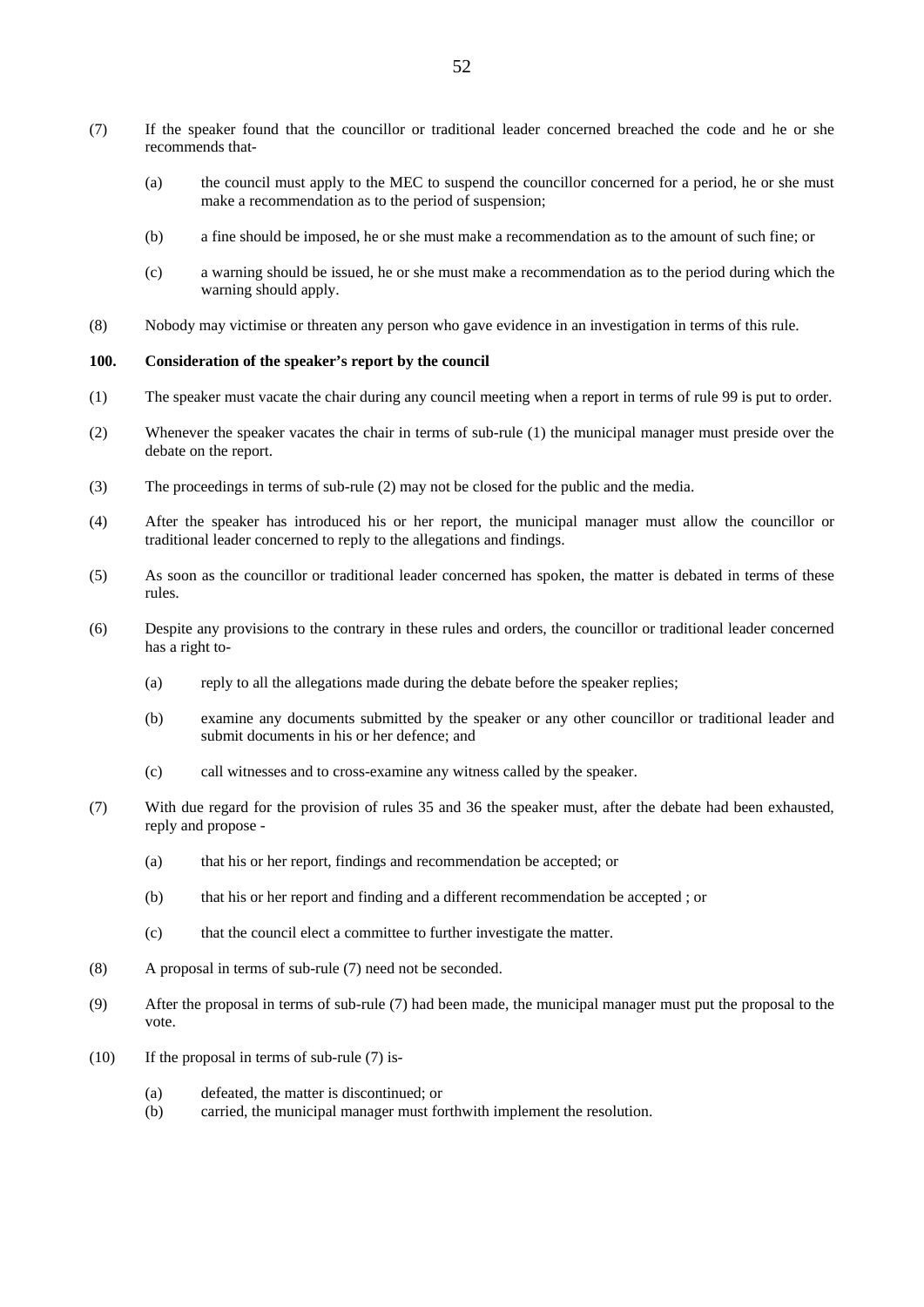#### **101. Implementing the result of the vote**

- (1) If a proposal in terms of rule  $100(7)(a)$  or (b) is carried and a fine is imposed, the municipal manger must deduct the amount of such fine from the first next payment of the municipality to the councillor concerned unless he or she has paid the fine in cash before such payment is due.
- (2) If a proposal in terms of rule  $100(7)(a)$  or (b) is made and carried that the councillor or traditional leader concerned must be suspended or the councillor must be removed from the council, the municipal manager must forthwith make such an application to the MEC.
- (3) If the MEC on application of the council suspend the councillor or traditional leader concerned, he or she is, despite any rule to the contrary, deemed to be absent with leave from any meeting he or she would have been required to attend had he or she not been suspended.
- (4) Where an allegation against a traditional leader is found to be true, the municipal manager must inform the relevant traditional authority accordingly.

#### **102. Investigating the matter further**

- (1) The council must immediately appoint from amongst its members an investigation committee of not less than three and not more than five councillors and appoint the chairperson of the committee if-
	- (a) a proposal in terms of rule  $100(7)(c)$  is carried; or
	- (b) the speaker reported in terms of rule 99(4) that he found the allegation without any grounds and evidence was given during the meeting referred to in rule 100 that the allegation may be true despite the speaker's finding,

provided that the speaker may not serve as a member of the committee.

- (2) An investigation committee must be constituted in such a way that parties and interests reflected in the council are fairly represented in it.
- (3) The investigation committee must conclude its investigation not later than twenty-one days after its appointment.
- (4) When performing an investigation in terms of sub-rule (3) the investigation committee may examine any official records and documents of the municipality and interview any person. The investigating committee must consider the minutes of the meeting referred to in rule 100 during its investigation.
- (5) The municipal manager must make a copy of the minutes of the meeting referred to in rule 100 available to the councillor or traditional leader concerned as soon as possible after the meeting concluded.
- (6) The councillor or traditional leader concerned is entitled to make written submissions to the investigating committee, but the committee is not obliged to request the councillor's or traditional leader's written comments on the allegations. The investigating committee must take account of the written response of the councillor or traditional leader concerned contemplated in rule 99(2) and any written submission made in terms of this sub-rule.
- (7) The municipal manager must make such reasonable administrative support as the investigating committee may require available to the committee.
- (8) As soon as the investigating committee has completed the investigation it must submit a written report, including its finding and any submission in terms of sub-rule (6), to the municipal manager for inclusion in the agenda of the first ordinary council meeting next ensuing. The municipal manager must immediately deliver a copy of the report to the councillor or traditional leader concerned and the relevant traditional authority.
- (9) The investigating committee makes a finding on a preponderance of probabilities.
- (10) If the investigating committee found that the councillor or traditional leader concerned breached the code it may recommend-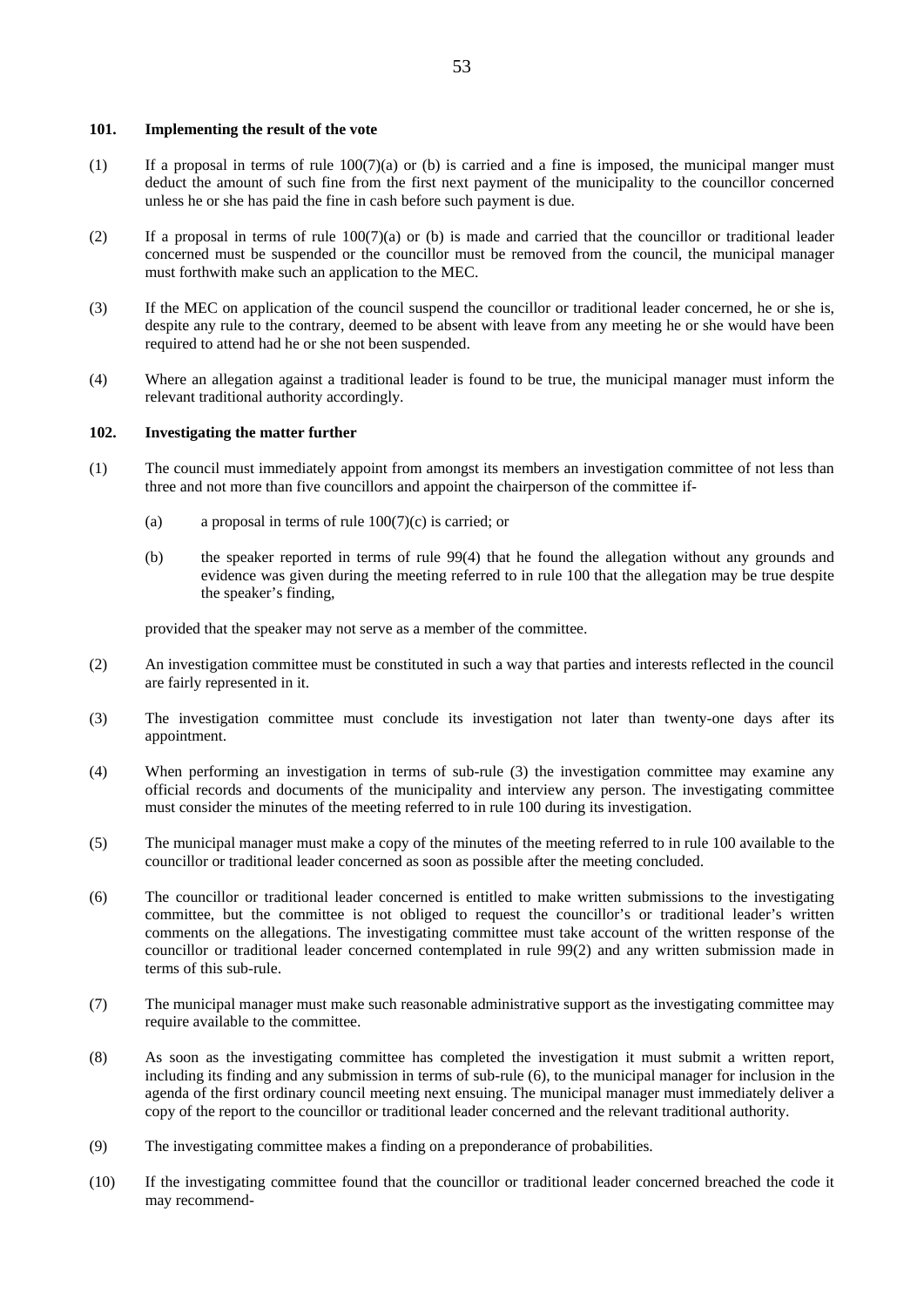- (a) that the speaker's finding and recommendation in terms of rule 99(8) be confirmed; or
- (b) that the speaker's finding be confirmed and make a different recommendation.
- (11) If the investigating committee recommends that-
	- (a) the council must apply to the MEC to suspend the councillor concerned for a period, it must make a recommendation as to the period of suspension;
	- (b) a fine should be imposed, it must make a recommendation as to the amount of such fine; or
	- (c) a warning should be issued, it must make a recommendation as to the period during which the warning should apply.
- (12) Nobody may victimise or threaten any person who gave evidence in an investigation in terms of this rule.

# **103. Consideration of further report by the council**

- (1) The provisions of rule 100 apply, with the necessary changes, to the consideration of a report of an investigating committee, provided that any reference in that rule to the speaker must be construed as a reference to the chairperson of the investigating committee.
- (2) The committee dissolves upon conclusion of the debate on its report during the council meeting.

#### **10.4 Effect of appeal on a resolution**

- (1) If the councillor or traditional leader concerned appeals against the finding or the penalty imposed by the council or against both such finding and penalty as described in rule 100 before the municipal manager had deducted the fine, he or she must defer the matter until the result of the appeal is known.
- (2) If the councillor or traditional leader concerned appeals before the municipal manager could submit an application in terms of rule 101(4), the municipal manager must defer the matter until the result of the appeal is known.

# **105. Breaches of these rules and orders or legislation relating to privileges and immunities**

 Any alleged breach of the provisions of these rules and orders for which a specific procedure and penalty had not been prescribed or of legislation regulating the privileges and immunities of councillors, must be dealt with in accordance with the provisions of rules 99 to 104.

### **CHAPTER 9**

#### **DISSOLUTION OF THE COUNCIL**

### **106. Conditions for dissolution**

- (1) The council may at any time after two years have lapsed since it was elected consider the dissolution of the council.
- (2) The council must consider the dissolution of the council if two years have lapsed after the council had been elected-
	- (a) upon receipt of a petition proposing the dissolution signed by not less than 500 voters; or
	- (b) upon receipt of a recommendation proposing the dissolution from the speaker, executive mayor, executive committee or a section 79-committee if the municipality has a plenary executive system; or
	- (c) when so directed by resolution of a public meeting of voters in terms of rule 8; or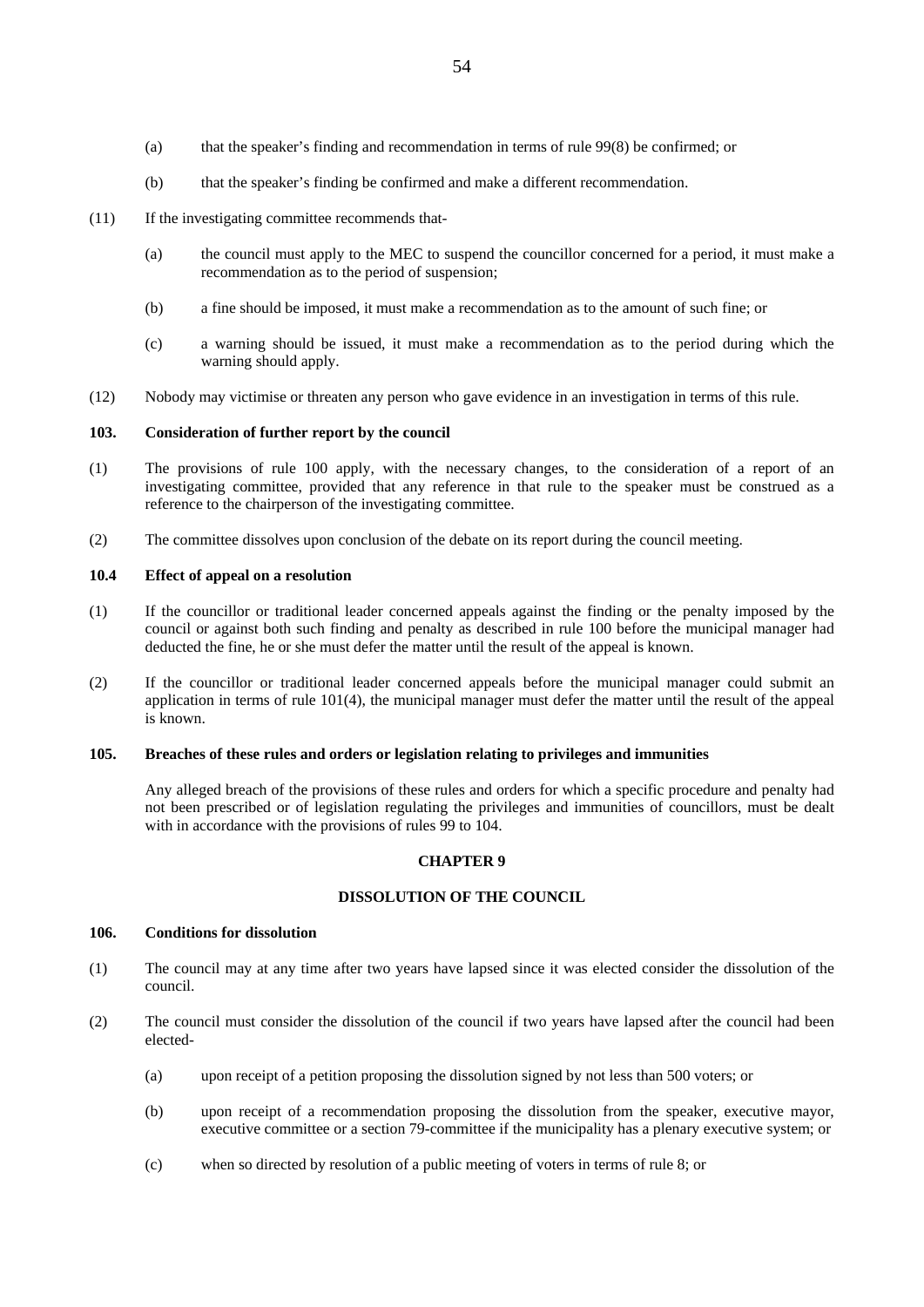- (d) upon receipt of a motion proposing the dissolution from a councillor signed by at least one-third of the councillors in addition to the introducer of the motion; or
- (e) when section 139 of the Constitution is invoked in respect of the municipality.

#### **107. Procedure for considering the dissolution of the council**

- (1) Whenever any of the circumstances referred to in rule 106(2) arise, the speaker must determine the date, time and venue of a special council meeting in terms of rule 4. The date of such a special meeting may not be less than fourteen and not more than twenty-one days from the date the petition was delivered, recommendation was made, resolution was taken, motion was submitted or instruction received referred to in rule 106(2), as the case may be.
- (2) At least seven days notice of a meeting in terms of sub-rule (1) must be given, despite the provisions of rule 10(1).
- (3) A meeting in terms of sub-rule (1) may not be closed to the public and the media.
- (4) Despite any provisions to the contrary in these rules and orders the municipal manager presides over the debate of the petition, recommendation, resolution or motion, as the case may be.
- (5) With due regard for the provision of rules 35 and 36 the municipal manager must subject the petition, recommendation, resolution or motion, as the case may be, to a secret ballot in terms of rule 85 despite the provisions of rule 83 when the debate is exhausted.
- (6) The proposal is carried if two-thirds of the councillors of the municipality votes in favour of it.
- (7) The council is dissolved and all councillors vacate their seats immediately if the proposal is carried.

### **CHAPTER 10**

#### **COMMITTEES**

#### *Part 1: Section 79-committees*

# **108. Report of the municipal manager before the establishment of a committee**

- (1) With due regard for the provisions of parts 3 and 4 of this chapter, the council must, before it establishes and elects the members of a section 79-committee (in this part "the committee"), consider a report from the municipal manager regarding the proposed committee.
- (2) The municipal manager in preparing a report contemplated in sub-rule (1) must consider the need for the proposed committee, taking into account-
	- (a) the extent of the powers and functions of the municipality;
	- (b) the need to delegate those powers and functions to promote efficiency and effectiveness in their performance;
	- (c) the reasons not to delegate any such power or function to an existing committee (if any) or the executive mayor (if any) or an employee of the municipality;
	- (d) the available financial and administrative resources of the municipality to support the work of the committee, including the preparation of agendas and minutes of the committee;
	- (e) the need for the economical, efficient and effective use of resources;
	- (f) the burden the workload of the proposed committee may put on its members;
	- (g) the need for coordination of decision-making at the level of the council and its structures;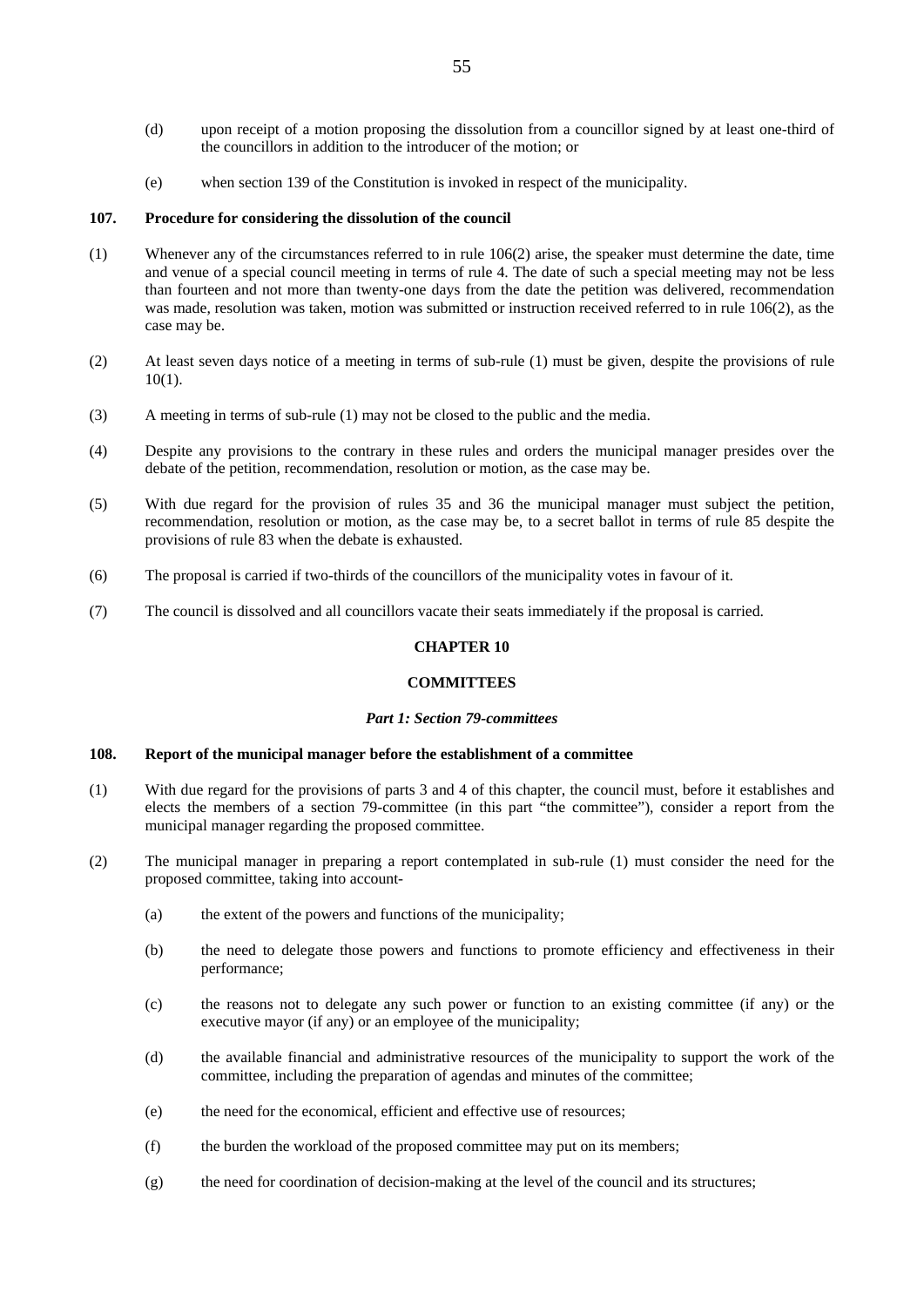- (h) possible measures to reduce the cross referral of matters between committees of the council, including the amendment of the terms of reference of one or more other committees; and
- (i) the likely improvement or deterioration in the quality and speed of decision-making if the committee is established.
- (3) The report of the municipal manager must contain recommendations with regard to the matters listed in rule 109 and the electoral system contemplated in rule 111, despite any recommendation that he or she may make that the proposed committee not be established.
- (4) The municipal manager must submit his or her report to the executive committee (if any) or the executive mayor (if any), as the case may be. Where the municipality has plenary executive system the report must be submitted to the council.
- (5) The executive committee (if any) or the executive mayor (if any), as the case may be, must consider the report and recommendations of the municipal manager and submit it, together with its own comment and recommendations to the council.

# **109. Consideration of the municipal manager's report**

- (1) After the council considered the municipal manager's report and the comment and recommendation of the executive committee (if any) or the executive mayor (if any), as the case may be, and the council decides to establish the committee, the council must-
	- (a) determine the size of the committee;
	- (b) determine the terms of reference of the committee;
	- (c) determine the powers it delegates to the committee (if any);
	- (d) determine the system for electing the members of the committee and elect the members of the committee in terms of that system;
	- (e) if the municipality has a plenary executive system appoint from amongst those members the chairperson of the committee;
	- (f) prescribe how often the committee must meet;
	- (g) consider authorising the committee to appoint persons who are not councillors or employees of the municipality as members of the committee; and
	- (h) prescribe how often the committee must submit a report to the council, if the municipality has a plenary executive system, or the executive committee or the executive mayor, as the case may be.
- (2) If the council at any time authorises the committee to appoint persons who are not councillors or employees of the municipality as members of the committee, it must-
	- (a) determine the qualifications, experience, specialised knowledge, demonstrated abilities or potential and other attributes such person must have to be appointed to the committee;
	- (b) determine the procedure for selecting and appointing any such person; and
	- (c) determine the remuneration (if any) of any such person for serving in the committee and the conditions of such remuneration, provided that the council may decide that only the travelling cost, at tariffs determined by the council, and reasonable out of pocket expenses of such person in connection with his or her membership of the committee be paid.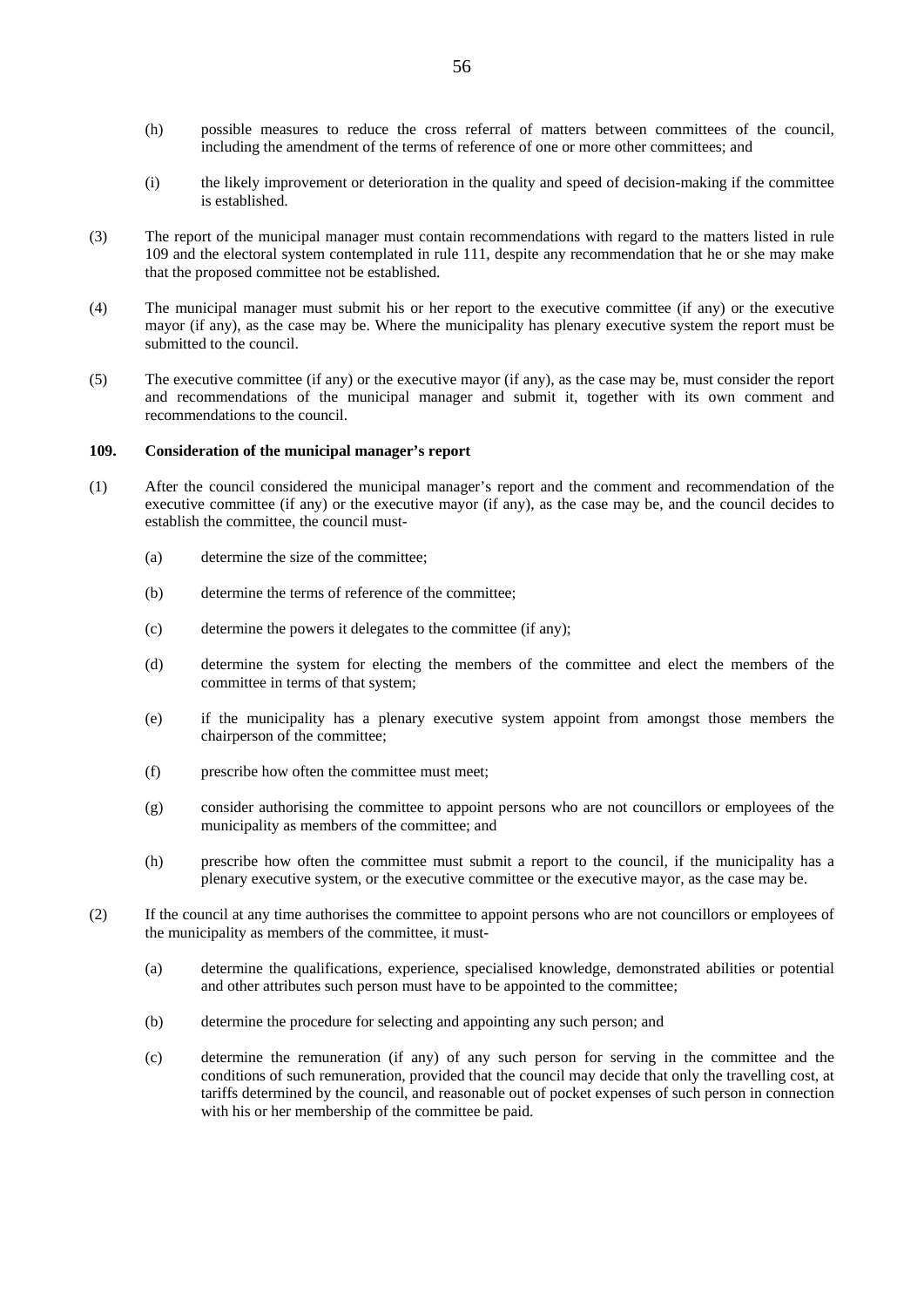#### **110. Determining the size of the committee**

- (1) No more than twenty percent of the councillors of the council or ten councillors, whichever is the least, may be elected as members of the committee provided that the committee must have at least three members who are councillors.
- (2) If the council authorises the committee to appoint persons in terms of rule 109(g) as members of the committee, it must determine the upper limit of the number of appointments that may be made, provided that-
	- (a) the number of councillors who may serve on the committee is reduced with a corresponding number; and
	- (b) the number of councillors serving in a committee always exceeds the number of persons who are not councillors in that committee.
- (3) No reduction of the number of councillors in terms of sub-rule (2) may be done if the committee has only three councillors as members, provided that the number of committee members who are not councillors or employees may not exceed two persons.

# **111. Election system and election of members of a committee**

(1) The members of the committee who are councillors must be elected according to a system that ensures that the parties and interests reflected in the council are fairly represented in that committee.

(Rule 111(2) deleted by Local Government Notice No 22 of 16 March 2001)

(3) Immediately after the council determined the election system in terms of sub-rule (1) the council must elect the members of the committee.

### **112. Term of a committee and filling of vacancies**

- (1) The members of the committee are elected and appointed, subject to sub-rule (2) for a term ending when the next municipal council is declared elected.
- (2) A member of the committee vacates office during the term of the council if that member-
	- (a) resigns as a member of the committee;
	- (b) is removed from office as a member of the committee in terms of rule 92;
	- (c) ceases to be a councillor.
- (3) The council must, subject to rule 111(1), at the earliest opportunity after a vacancy occurred, elect and appoint another person to serve as member of the committee for the unexpired term of his or her predecessor.

### **113. Quorum and decision-making**

- (1) A majority of the members of the committee must be present before a decision on any matter may be taken.
- (2) A question before the committee is decided if there is agreement among at least the majority of the members present at a meeting.
- (3) If on any question there is an equality of votes, the chairperson may exercise a casting vote in addition to her or his deliberative vote.

### *Part 2: Executive committee*

# **114. Application of this part**

This part applies only to a municipality that has a collective executive system.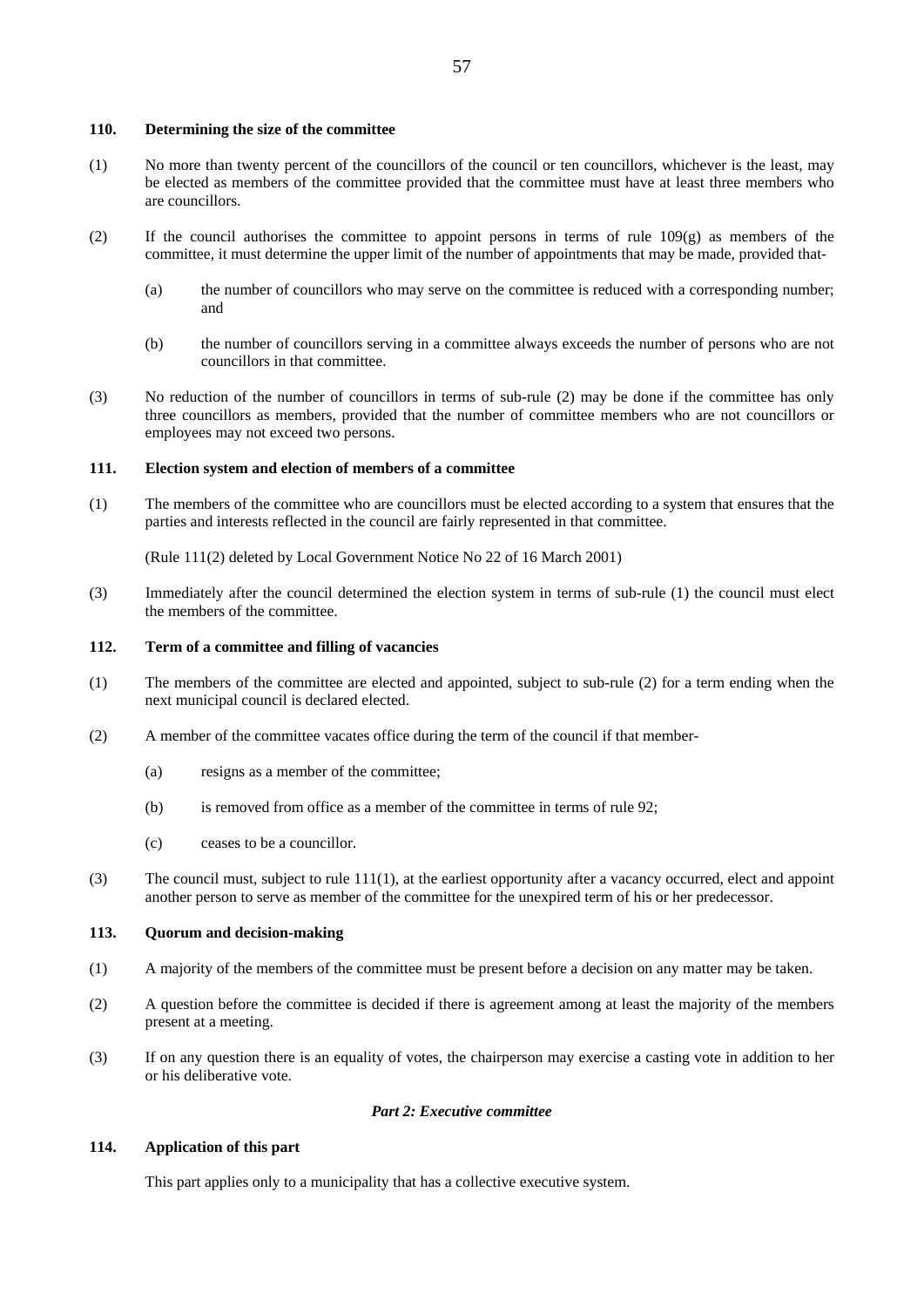#### **115. Making the decision to establish an executive committee**

- (1) The council must, at its first meeting after a general election of councillors, immediately after it elected the speaker, consider whether or not to establish an executive committee.
- (2) The council takes a decision in terms of sub-rule (1) only after it considered a report of the municipal manager in terms of rule 116.

### **116. Report of the municipal manager about an executive committee**

- (1) The municipal manager in preparing a report contemplated in rule 115(2) must consider the need for an executive committee, taking into account-
	- (a) the extent of the powers and functions of the municipality;
	- (b) the need to delegate those powers and functions to promote efficiency and effectiveness in their performance to an executive committee;
	- (c) the reasons not to delegate any such power or function to an employee of the municipality;
	- (d) the available financial and administrative resources of the municipality to support the work of an executive committee, including the preparation of agendas and minutes of the committee;
	- (e) the need for the economical, efficient and effective use of resources;
	- (f) the burden the workload of an executive committee may put on its members;
	- (g) the need for co-ordination of decision-making;
	- (h) the likely effect delegated powers may have on the enthusiasm and interest of councillors who are not elected to the executive committee; and
	- (i) the likely improvement or deterioration in the quality and speed of decision-making if an executive committee is established.
- (2) The report must contain recommendations with regard to-
	- (a) the powers that may be delegated to the executive committee;
	- (b) the format, frequency and framework for reports on the activities of the executive committee and the exercise of its delegated powers;
	- (c) the ceremonial functions that may be vested in the mayor;
	- (d) the electoral system and procedure to be used to obtain the result contemplated in section  $43(2)$  of the Structures Act;
	- (e) the specification and clarification of the role and responsibility of the executive committee and the mayor on the one hand and the municipal manager and departmental heads of the municipality on the other, with due regard to the statutory duties and responsibilities of the municipal manager; and
	- (f) any other relevant matter.

### **117. Considering the municipal manager's report**

- (1) After the council considered the municipal manager's report and the council decides to establish an executive committee, the council must-
	- (a) determine the size of the committee in terms of section  $43(1)$  of the Structures Act;
	- (b) determine the powers it delegates to the committee (if any);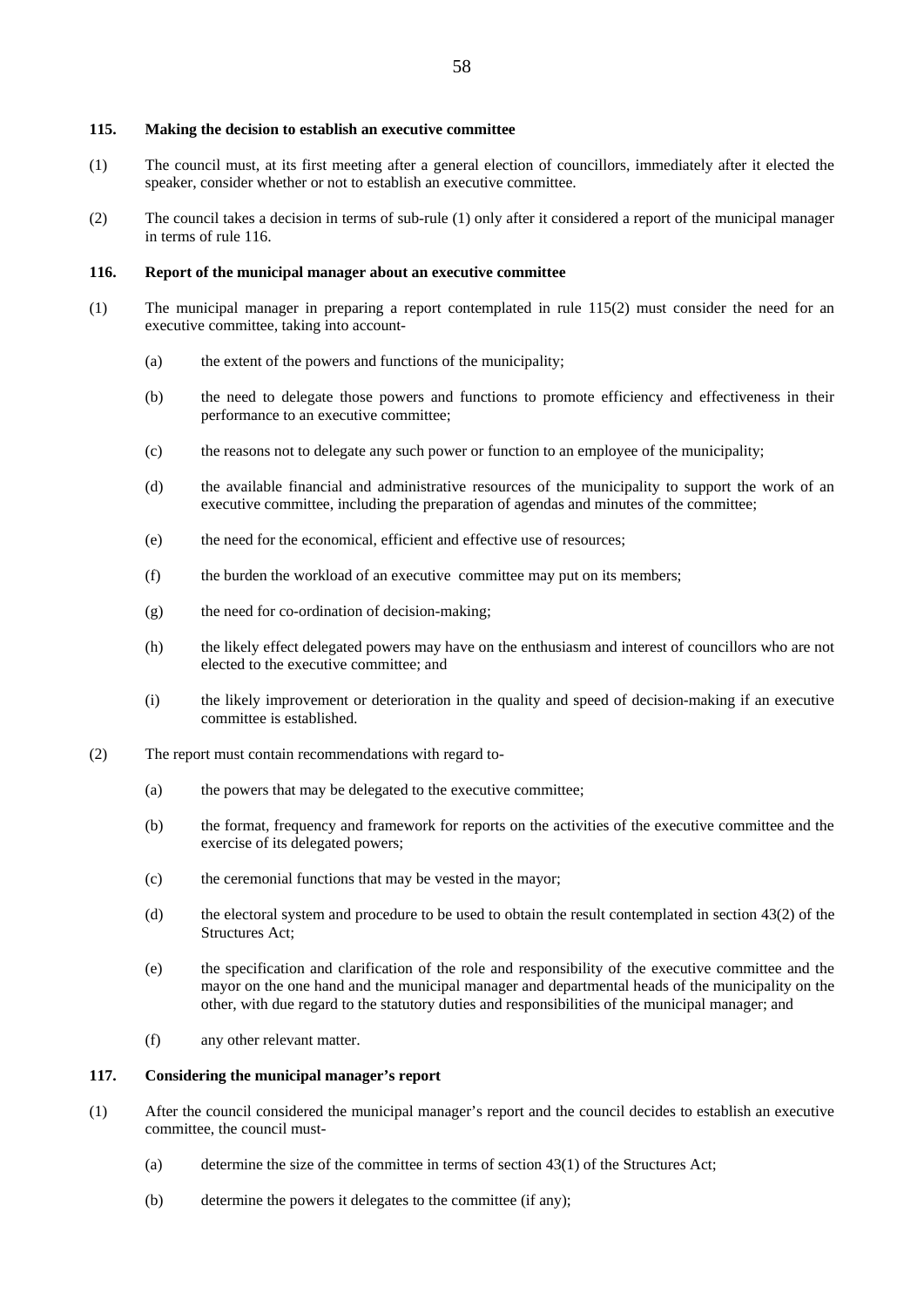- (c) elect the members of the committee in terms of an electoral system determined by the council with due regard for the recommendation of the municipal manager;
- (d) elect from amongst the members elected the mayor in terms of Schedule 3 to the Structures Act;
- (e) prescribe how often the committee must meet;
- (f) prescribe the format, frequency and framework for reports on the activities of the executive committee and the exercise of its delegated powers;
- (g) prescribe the ceremonial functions that may be vested in the mayor; and
- (h) specify and clarify role and responsibility of the executive committee and the mayor on the one hand and the municipal manager and departmental heads of the municipality on the other, with due regard to the statutory duties and responsibilities of the municipal manager.
- (2) If the council decides, after it considered the municipal manager's report, not to establish an executive committee-
	- (a) the matter may not be considered again during the next three months; and
	- (b) the council operates as a municipality with a plenary executive system.

#### *Part 3: Executive mayor*

### **118. Application of this part**

This part applies only to a municipality that has a mayoral executive system.

## **119. Making the decision to establish the office of executive mayor**

- (1) The council must, at its first meeting after a general election of councillors, immediately after it elected the speaker, consider whether or not to elect an executive mayor.
- (2) The council takes a decision in terms of sub-rule (1) only after it considered a report of the municipal manager in terms of rule 120.

# **120. Report of the municipal manager about an executive mayor**

- (1) The municipal manager in preparing a report contemplated in rule 119(2) must consider the need for an executive mayor, taking into account-
	- (a) the extent of the powers and functions of the municipality;
	- (b) the need to delegate those powers and functions to promote efficiency and effectiveness in their performance to an executive mayor;
	- (c) the reasons not to delegate any such power or function to an employee of the municipality;
	- (d) the available financial and administrative resources of the municipality to support the work of an executive mayor, including the preparation of agendas and minutes of the mayoral committee;
	- (e) the availability or provision of office facilities, office equipment and secretarial support for the executive mayor;
	- (f) the need for the economical, efficient and effective use of resources;
	- (g) the burden the workload may put on the executive mayor;
	- (h) the need for coordination of decision-making;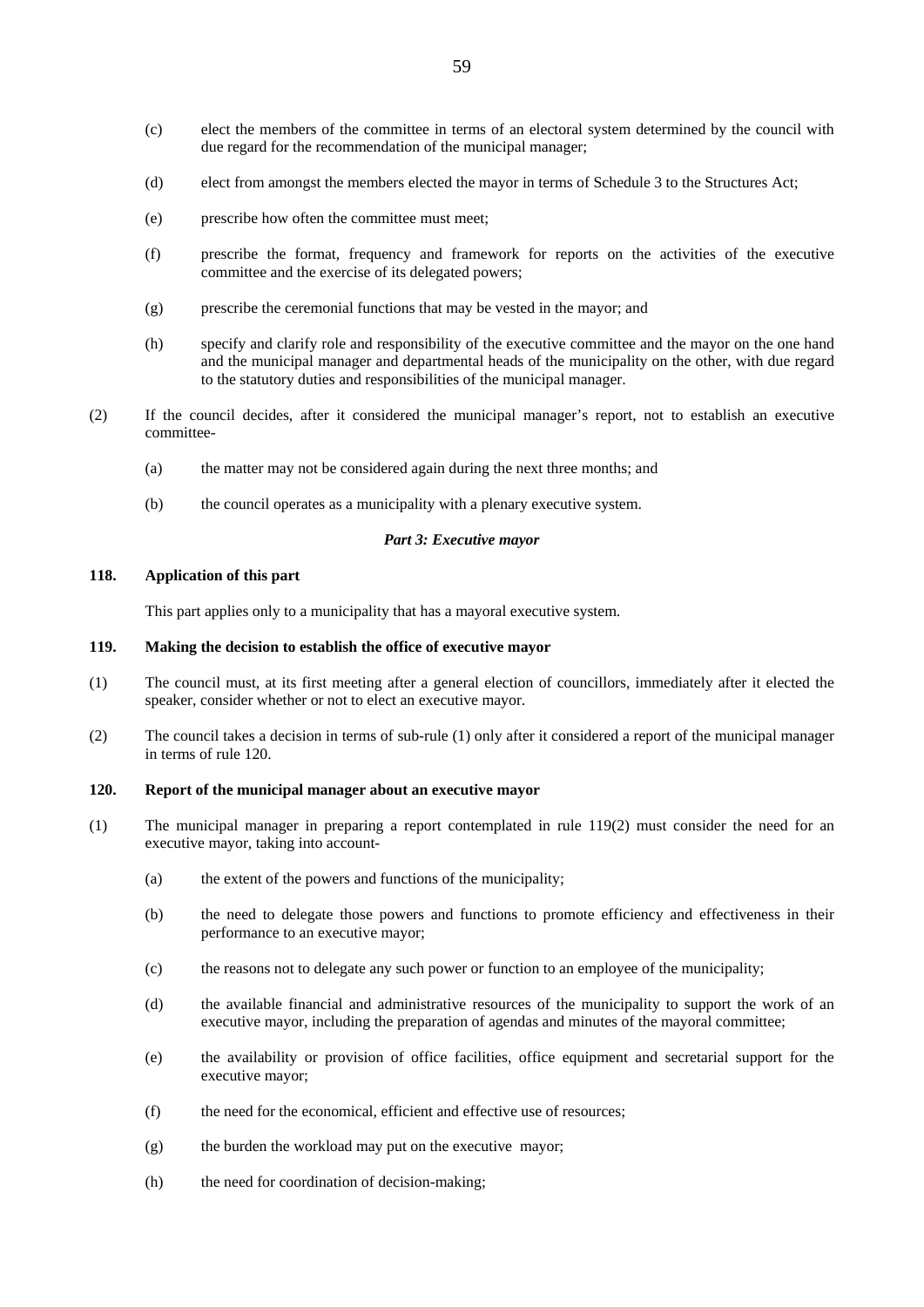- (i) the likely effect delegated powers may have on the enthusiasm and interest of councillors who are not appointed to the mayoral committee; and
- (j) the likely improvement or deterioration in the quality and speed of decision-making if an executive mayor is elected.
- (2) The report must contain recommendations with regard to-
	- (a) the powers that may be delegated to the executive mayor;
	- (b) the format, frequency and framework for reports on the activities of the executive mayor and the exercise of his or her delegated powers;
	- (c) the specification and clarification of the role and responsibility of the executive mayor on the one hand and the municipal manager and departmental heads of the municipality on the other, with due regard to the statutory duties and responsibilities of the municipal manager; and
	- (d) any other relevant matter.

# **121. Considering the municipal manager's report**

- (1) After the council considered the municipal manager's report and the council decides to establish an office of the executive mayor, the council must-
	- (a) determine the powers it delegates to the executive mayor(if any);
	- (b) elect the executive mayor in terms of Schedule 3 to the Structures Act;
	- (c) prescribe how often the mayoral committee must meet;
	- (d) prescribe the format, frequency and framework for reports on the activities of the executive mayor and the exercise of his or her delegated powers; and
	- (e) specify and clarify the role and responsibility of the executive mayor on the one hand and the municipal manager and departmental heads of the municipality on the other, with due regard to the statutory duties and responsibilities of the municipal manager.
- (2) If the council decides, after it considered the municipal manager's report, not to establish an office of executive mayor-
	- (a) the matter may not be considered again during the next three months; and
	- (b) the council operates as a municipality with a plenary executive system.

### **122. Establishment of mayoral committee**

- (1) The executive mayor must establish the mayoral committee with due regard for the following factors-
	- (a) the extent of the powers and functions of the municipality;
	- (b) the need to delegate those powers and functions to promote efficiency and effectiveness in their performance;
	- (c) the reasons not to delegate any such power or function to an existing committee (if any) or the executive mayor (if any) or an employee of the municipality;
	- (d) the available financial and administrative resources of the municipality to support the work of the committee, including the preparation of agendas and minutes of the committee;
	- (e) the need for the economical, efficient and effective use of resources;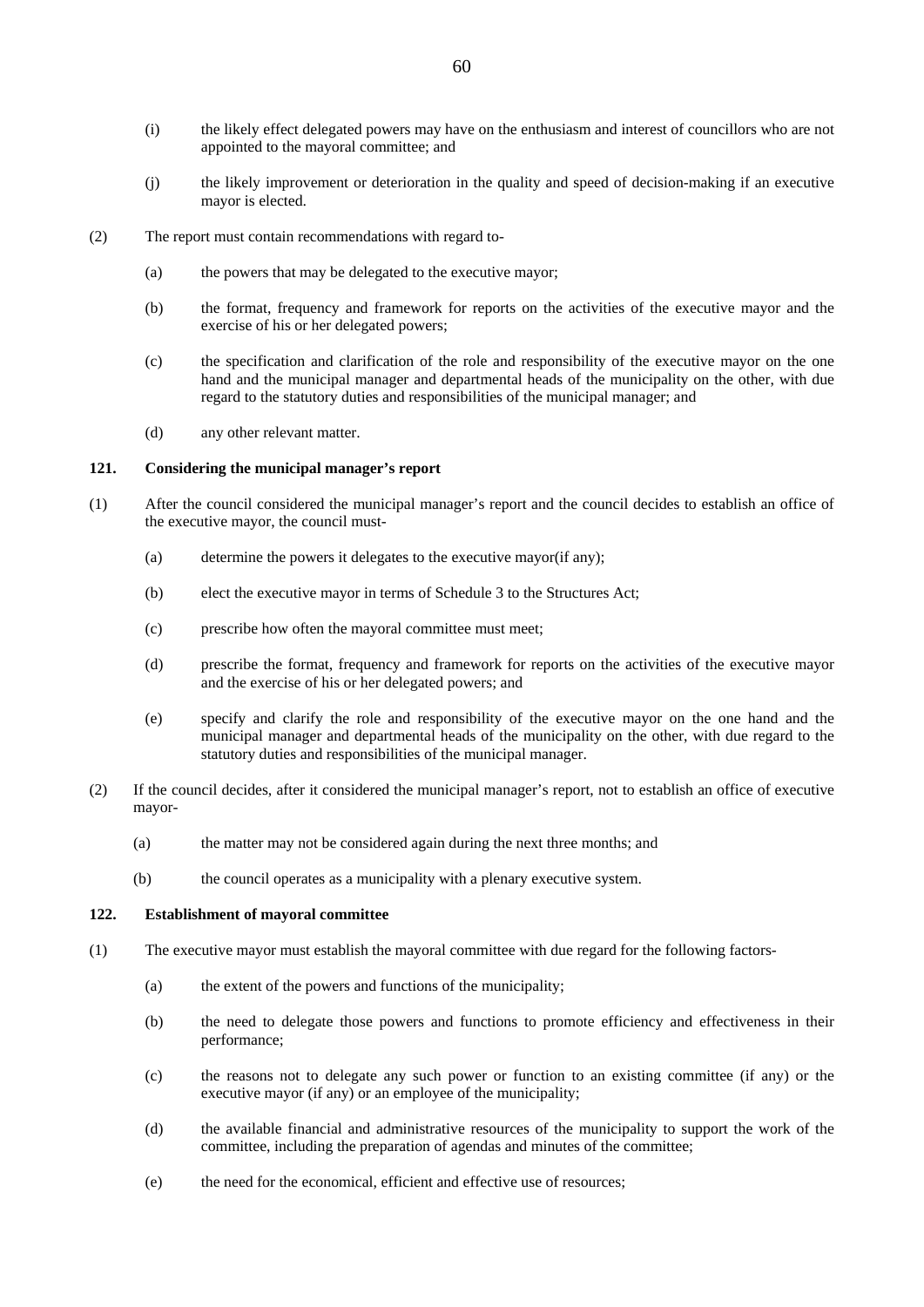- (f) the burden the workload of the proposed committee may put on its members;
- (g) the need for coordination of decision-making at the level of the council and its structures;
- (h) possible measures to reduce the cross referral of matters between committees of the council, including the amendment of the terms of reference of one or more other committees; and
- (i) the likely improvement or deterioration in the quality and speed of decision-making if the committee is established.
- (2) After the executive mayor considered the factors in sub-rule (1) the executive mayor must-
	- (a) determine the size of the committee;
	- (b) determine the powers he or she delegates to the members of the committee (if any); and
	- (c) appoint the members of the committee.
- (3) After the executive mayor appointed the members of the mayoral committee he or she must submit at the first ordinary council meeting next ensuing-the names of the committee members.

### **123. Term of a committee and filling of vacancies**

- (1) The members of the mayoral committee are appointed, subject to sub-rule (2) for a term ending when the next municipal council is declared elected.
- (2) A member of the committee vacates office during the term of the council if that member-
	- (a) resigns as a member of the committee;
	- (b) is removed from office as a member of the committee in terms of rule 93;
	- (c) ceases to be a councillor.
- (3) The executive mayor must, unless he or she decides to reduce the size of the mayoral committee, at the earliest opportunity after a vacancy occurred, appoint another person to serve as member of the committee for the unexpired term of his or her predecessor.

#### **124. Quorum and decision-making**

- (1) A majority of the members of the mayoral committee must be present before a decision on any matter may be taken.
- (2) A question before the mayoral committee is decided if there is agreement among at least the majority of the members present at a meeting.
- (3) If on any question there is an equality of votes, the executive mayor may exercise a casting vote in addition to her or his deliberative vote.

### *Part 4: Audit Committee*

#### **125. Establishment of audit committee**

- (1) The council has an audit committee.
- (2) The council must elect and appoint the members of the audit committee not later than the second ordinary council meeting after a general election of councillors.
- (3) At the meeting referred to in sub-rule (2) the members of the audit committee is elected and appointed immediately after the mayor if the municipality has a collective executive system or the executive mayor if the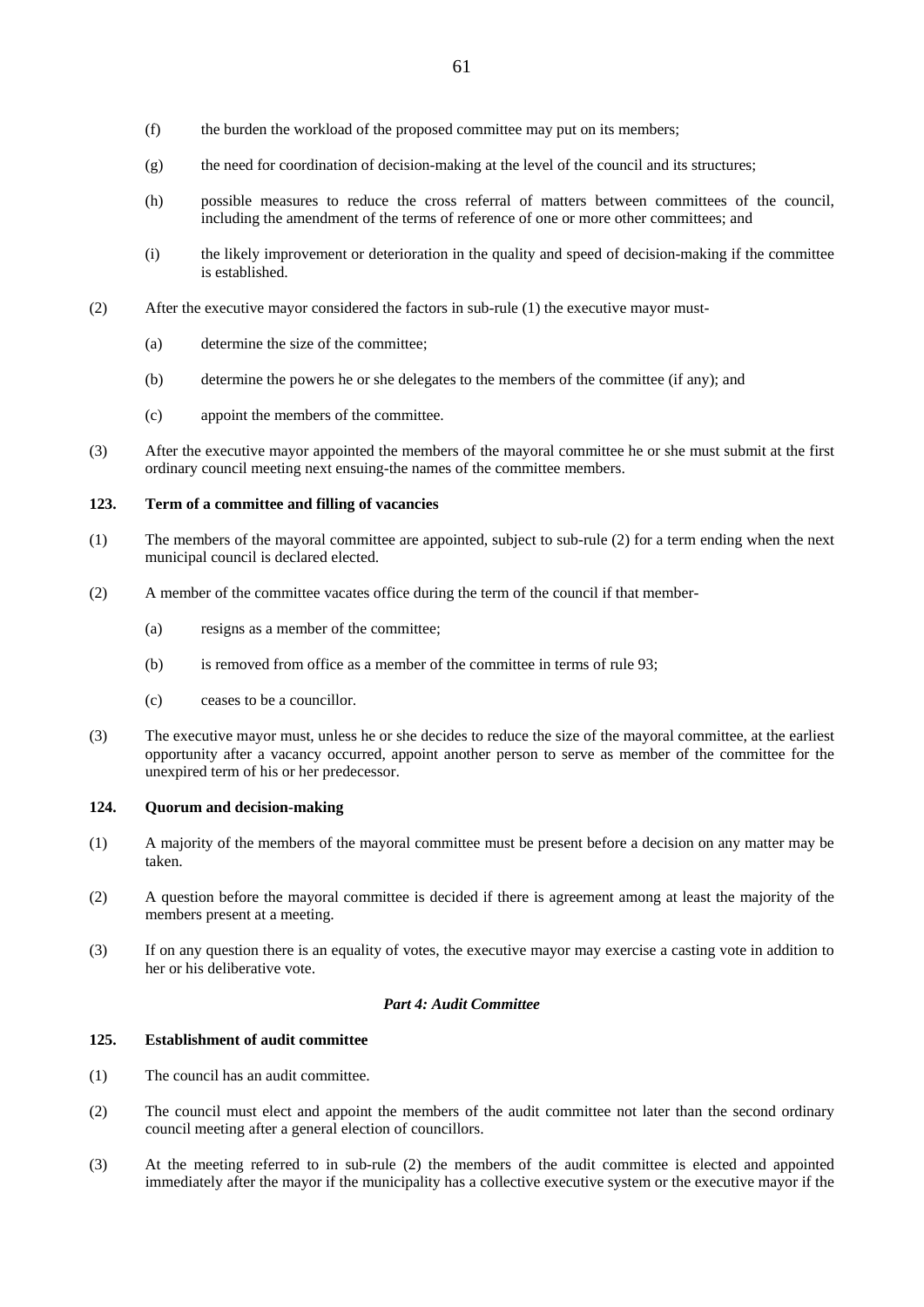municipality has a mayoral executive system or the speaker if the municipality has a plenary executive system was elected.

- (4) The audit committee consists of three councillors, at least one of who must have knowledge and experience of accounting and auditing, provided that-
	- (a) if no person with the prescribed knowledge and experience is available from amongst the councillors, the council must appoint a person who is not a councillor or an employee of the municipality and who has such knowledge and experience as a member of the audit committee at such remuneration and conditions as the council may determine; and
	- (b) the speaker, a member of the executive committee or the executive mayor or a member of the mayoral committee, as the case may be, may not be elected as a member of the audit committee.
- (5) Immediately after the council has elected and appointed the members of the audit committee, it must appoint one of them as the chairperson of the committee.

# **126. Term of the audit committee and vacancies**

- (1) The members of the audit committee are elected and appointed, subject to sub-rule (2), for a term ending when the next municipal council is declared elected.
- (2) A member of the audit committee vacates office during the term of the council if that member-
	- (a) resigns as a member of the audit committee;
	- (b) is removed from office as a member of the audit committee in terms of rule 92;
	- (c) ceases to be a councillor if he or she was a councillor
- (3) The council must, subject to rule 125(4), at the earliest opportunity after a vacancy occurred, elect and appoint another person to serve as member of the audit committee for the unexpired term of his or her predecessor.

#### **127. Removal from office of member of the audit committee**

 The provisions of rule 92 apply, with the necessary changes required by the context, to the removal of a member of the audit committee.

#### **128. Objects of the audit committee**

The objects of the audit committee are –

- (a) to enhance the accuracy, reliability and credibility of financial reporting by and to the council;
- (b) to ensure that proper accounting and internal control measures are made, implemented and maintained for the safe custody and protection of the municipality's assets and resources; and
- (c) to facilitate communication between itself and the municipal manager, internal auditors and the Auditor-General.

#### **129. Functions and duties of the audit committee**

- (1) The audit committee must, with regard to any audit performed by or on be half of the Auditor-General,-
	- (a) together with the municipal manager, the external auditor and such other employees of the council as it may deem appropriate, assess the planning and scope of and approach to such audit;
	- (b) evaluate the findings of the external auditor, especially-
		- (i) significant transactions that do not fall within the normal activities of the municipality;
		- (ii) substantial deficiencies in internal control and the recommendations to improve them;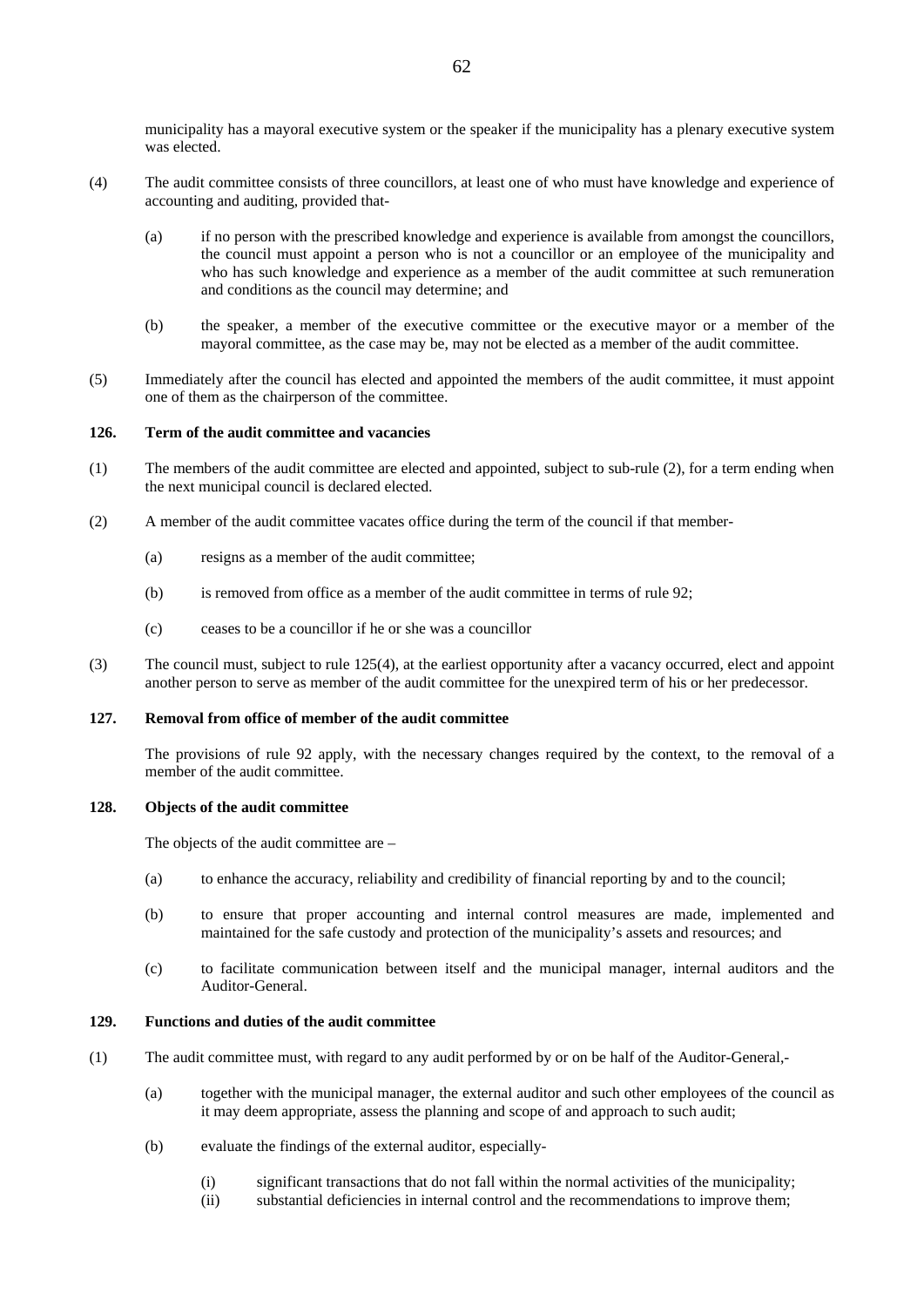- (iii) the reasonable reporting, presentation and publication of information in the annual financial statements;
- (iv) the relevance of the accounting policy followed in the compilation of annual financial statements;
- (vi) compliance with generally accepted municipal accounting practice;
- (vii) compliance with the law;
- (c) generally evaluate the report of the external auditor on the financial statements;
- (d) evaluate substantial unsolved accounting or auditing problems experienced during such audit;
- (e) evaluate the advice provided by the external auditor or any other person with regard to the objects of the audit committee; and
- (f) assess the coordination and cooperation between the external auditors and the internal auditor, if any.
- (2) The audit committee must, with respect to internal auditing-
	- (a) provide a forum for direct reporting of the findings of the internal auditor, if any;
	- (b) evaluate the efficiency and effectiveness of the internal audit function, if any; and
	- (c) assess matters of significant importance reported by the internal auditor, if any.
- (3) The audit committee must, in respect of financial reporting-
	- (a) assess the effectiveness of policies for and procedures of financial reporting; and
	- (b) consider ways of fair presentation of the financial statements.
- (4) The audit committee must, with regard to internal control-
	- (a) review the effectiveness of the accounting and control system;
	- (b) assess any deficiency in the accounting and internal control system discovered in terms of paragraph (a);
	- (c) assess the measures implemented to address such deficiencies; and
	- (d) assess and confirm the policies and procedures for identifying areas of risk and the measures implemented to ensure adequate control of and security at such areas.
- (5) Whenever a performance audit is conducted, the audit committee must-
	- (a) assess the measures and procedures implemented to ensure effective and efficient management;
	- (b) evaluate the finding of such audit; and
	- (c) evaluate the reporting, in the financial statements, of the effective and efficient use of the municipality's resources.
- (6) The audit committee must-
	- (a) consider and submit a report on matter referred to it by the municipal manager or the council; and
	- (b) perform such functions as the council may assign to it from time to time.

# **130. Powers of the audit committee**

 The audit committee may, to the extent necessary for the efficient and effective performance of its functions and achievement of its objects-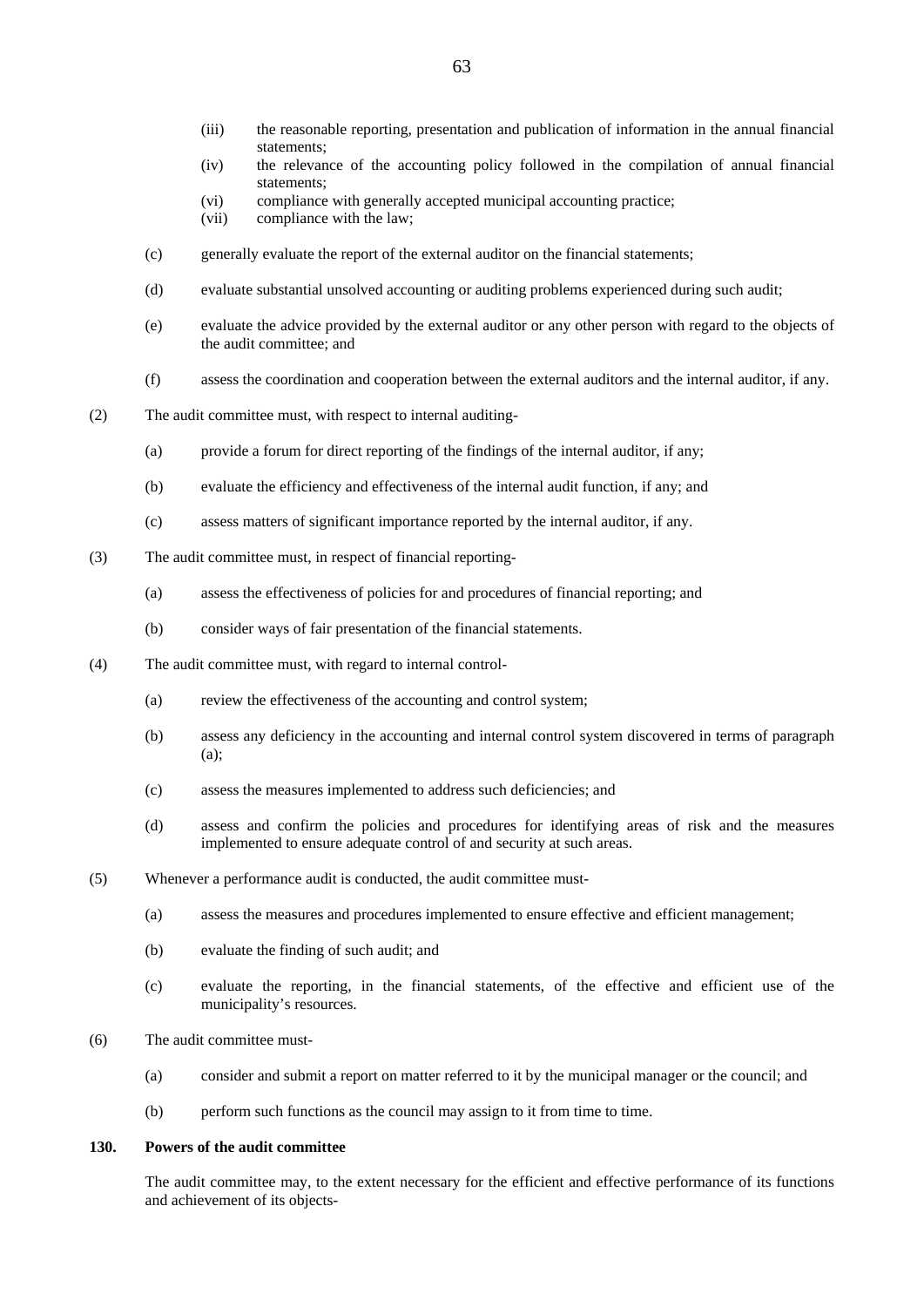- (a) access and inspect any records, documents and information held otherwise by the municipality or an employee of the municipality;
- (b) access and inspect any premises on which or from where the activities of the municipality are performed;
- (c) conduct interviews with the council or any committee thereof and summons any employee of the municipality to appear before it and interview him or her;
- (d) investigate or cause to be investigated by any employee of the municipality, after consultation with the municipal manager, any matter;
- (e) ensure that effective accounting policies, systems and reporting are implemented and applied; and
- (f) facilitate improvement of the standard of financial reporting.

## **131. Meetings, procedures and reporting of the audit committee**

- (1) The audit committee must have at least four ordinary meetings during a financial year at a time, date and venue determined by it.
- (2) The municipal manager must perform, or cause to be performed, the administrative functions of the committee.
- (3) The audit committee must submit its report and recommendations to the municipal manager.
- (4) The municipal manager must submit the report of the audit committee, together with his or her recommendations to the council and to such committees and departmental heads as may be necessary.

### **132. Quorum and decision-making**

- (1) A majority of the members of the audit committee must be present before a decision on any matter may be taken.
- (2) A question before the audit committee is decided if there is agreement among at least the majority of the members present at a meeting.
- (3) If on any question there is an equality of votes, the chairperson may exercise a casting vote in addition to her or his deliberative vote.

# **133. Facilitating the audit committee's work**

- (1) The municipal manager and every other employee of the municipality must-
	- (a) assist the audit committee in the performance of its functions;
	- (b) produce any book, record or other information required by the audit committee, the custody and control of which had been entrusted to him or her; and
	- (c) appear before the audit committee when summonsed to do so and answer any question or enquiry of the committee truthfully and to the best of his or her knowledge.
- (2) The municipal manager may, after consultation with the relevant departmental head, direct any employee to assist or appear before the audit committee.

#### *Part 5: Finance committee in a plenary executive system*

# **134. Establishment of finance committee**

 The council of a municipality that has a plenary executive system must after it elected a speaker, elect the members of the finance committee.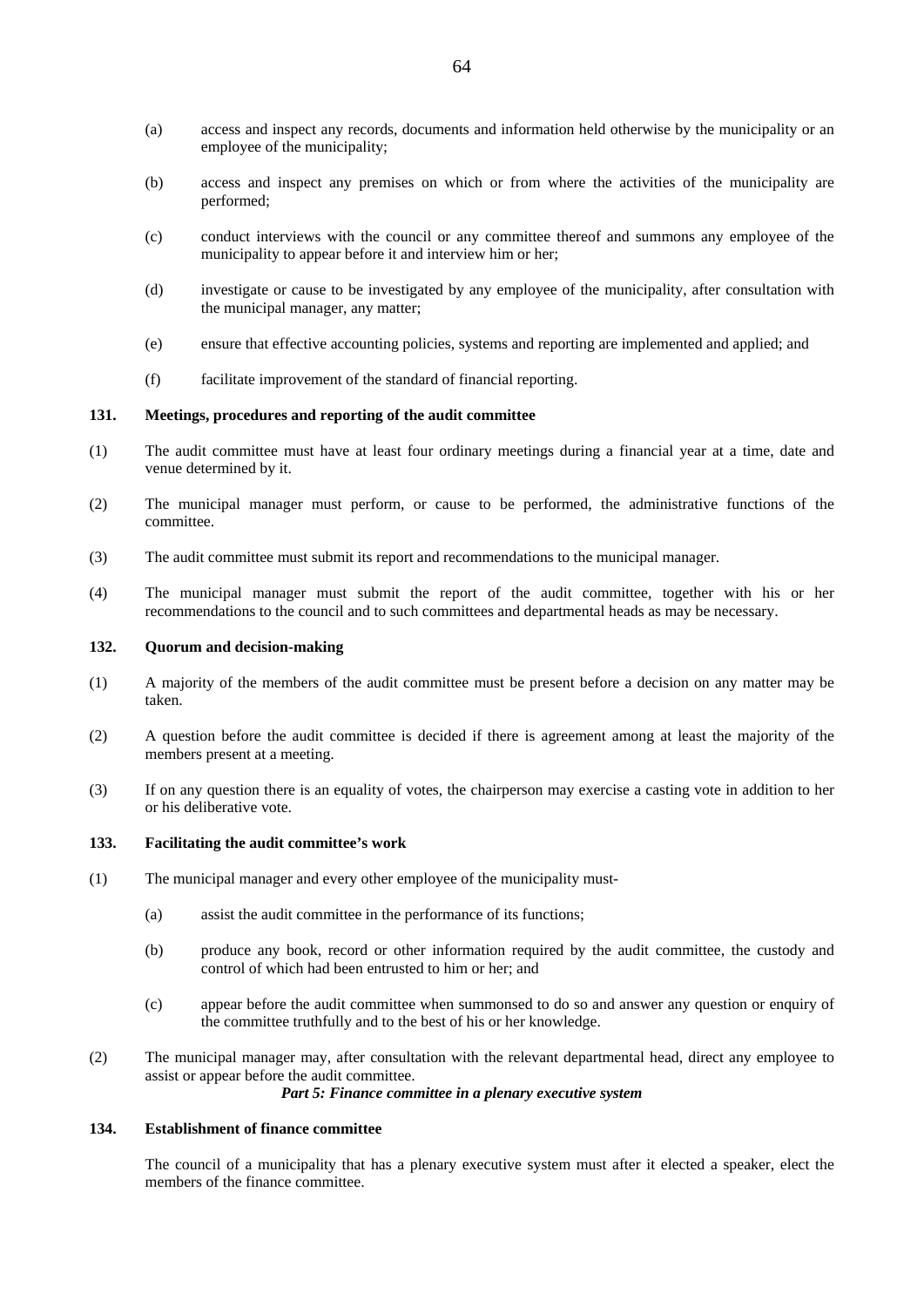#### **135. Composition of finance committee**

- (1) The council referred to in rule 134 must elect no more than 20 per cent of the councillors or 10 councillors, whichever is the least, as members of the finance committee. A finance committee may not have less than three members.
- (2) The finance committee must be composed in such a way that parties and interests represented in the council are represented in the committee in substantially the same proportion they are represented in the council.

#### **136. Object of the finance committee**

 The object of the finance committee is to ensure adequate consideration and management of the municipality's resources and the provision of services to residents within the municipal area.

#### **137. Functions and powers of finance committee**

- (1) The finance committee must-
	- (a) identify the needs of the municipality;
	- (b) review and evaluate those needs in order of priority;
	- (c) recommend to the council strategies, programmes and services to address priority needs through the integrated development plan and estimates of revenue and expenditure, taking into account any applicable national and provincial development plans; and
	- (d) recommend or determine the best methods, including partnership and other approaches, to deliver those strategies, programmes and services to the maximum benefit of the community;
	- (e) identify and develop criteria in terms of which progress in the implementation of the strategies, programmes and services referred to in paragraph (c) can be evaluated, including key performance indicators which are specific to the municipality and common to local government in general;
	- (f) evaluate progress against the key performance indicators;
	- (g) review the performance of the municipality in order to improve-
		- (i) the economy, efficiency and effectiveness of the municipality;
		- (ii) the efficiency of credit control and revenue and debt collection services; and
		- (iii) the implementation of the municipality's by-laws;
	- (h) monitor the management of the municipality's administration in accordance with the policy directions of the council;
	- (i) oversee the provision of services to communities in the municipality in a sustainable manner;
	- (j) discharge the duties, perform the functions and exercise the powers the council may delegate to it;
	- (k) annually report on the involvement of communities and community organisations in the affairs of the municipality; and
	- (l) ensure that regard is given to public views and report on the effect of consultation on the decisions of the council.
- (2) The finance committee must report to the council on all decisions taken by the committee.

#### **138. Term of office of members**

 The members of the finance committee are elected for a term ending, subject to rule 137, when the next council is declared elected.

#### **139. Vacancies**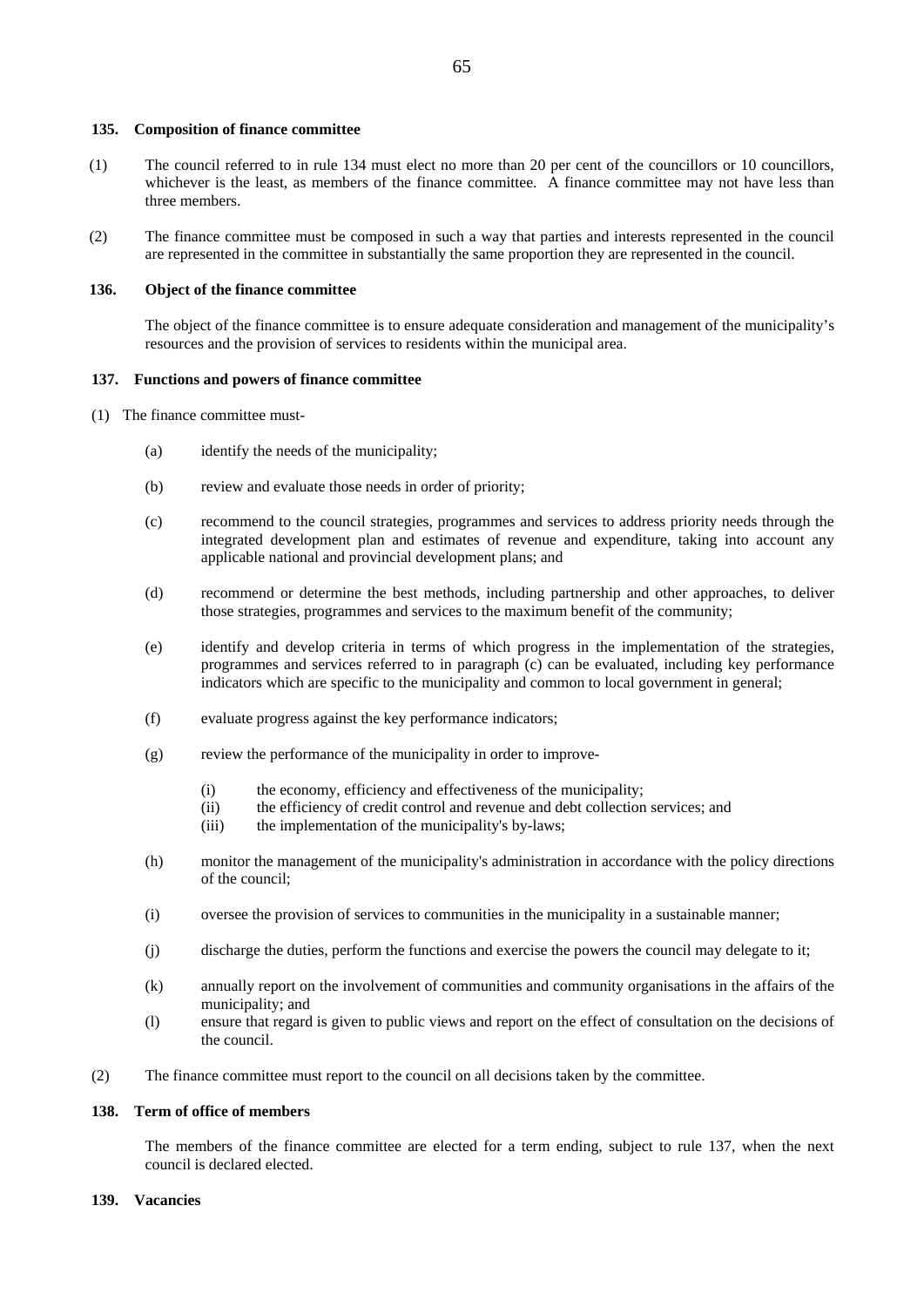- (1) A member of a finance committee vacates office during a term if that member-
	- (a) resigns as a member of the committee;
	- (b) is removed from office as a member of the committee in terms of rule 92; or
	- (c) ceases to be a councillor.
- (2) The filling of a vacancy in an executive committee is subject to rule 133.

# **140. Quorum and decisions**

- (1) A majority of the members of a finance committee constitutes a quorum for a meeting.
- (2) A question before the committee is decided if there is agreement among at least the majority of the members present at the meeting.
- (3) If on any question there is an equality of votes, the member presiding must exercise a casting vote in addition to that member's deliberative vote.

# *Part 6:Advisory committees*

## **141. Establishment and disestablishment of advisory committees**

- (1) The council may at any time appoint an advisory committee of persons who are not councillors or employees of the municipality in terms of this part.
- (2) The council may at any time disestablish an advisory committee established in terms of sub-rule (1).
- (3) The council must, before it establishes and appoints the members of an advisory committee consider a report from the municipal manager regarding the proposed committee.

# **142. Report of the municipal manager about a proposed advisory committee**

- (1) The municipal manager in preparing a report contemplated in rule 139(3) must consider the need for the proposed committee, taking into account-
	- (a) the extent of the powers and functions of the municipality;
	- (b) the need to have professional advice when performing those powers and functions to promote efficiency and effectiveness;
	- (c) the reasons why the advice needed are not provided by the employees of the municipality or its other providers, including consultants;
	- (d) the available financial and administrative resources of the municipality to support the work of an advisory committee, including the preparation of agendas and minutes of the committee;
	- (e) the need for the economical, efficient and effective use of resources;
	- (f) the burden the workload of the proposed committee may put on its members;
	- (g) the need for co-ordination of decision-making at the level of the council and its structures;
	- (h) possible measures to reduce the cross referral of matters between committees of the council, including the amendment of the terms of reference of one or more other committees; and
	- (i) the likely improvement or deterioration in the quality and speed of decision-making if the committee is established.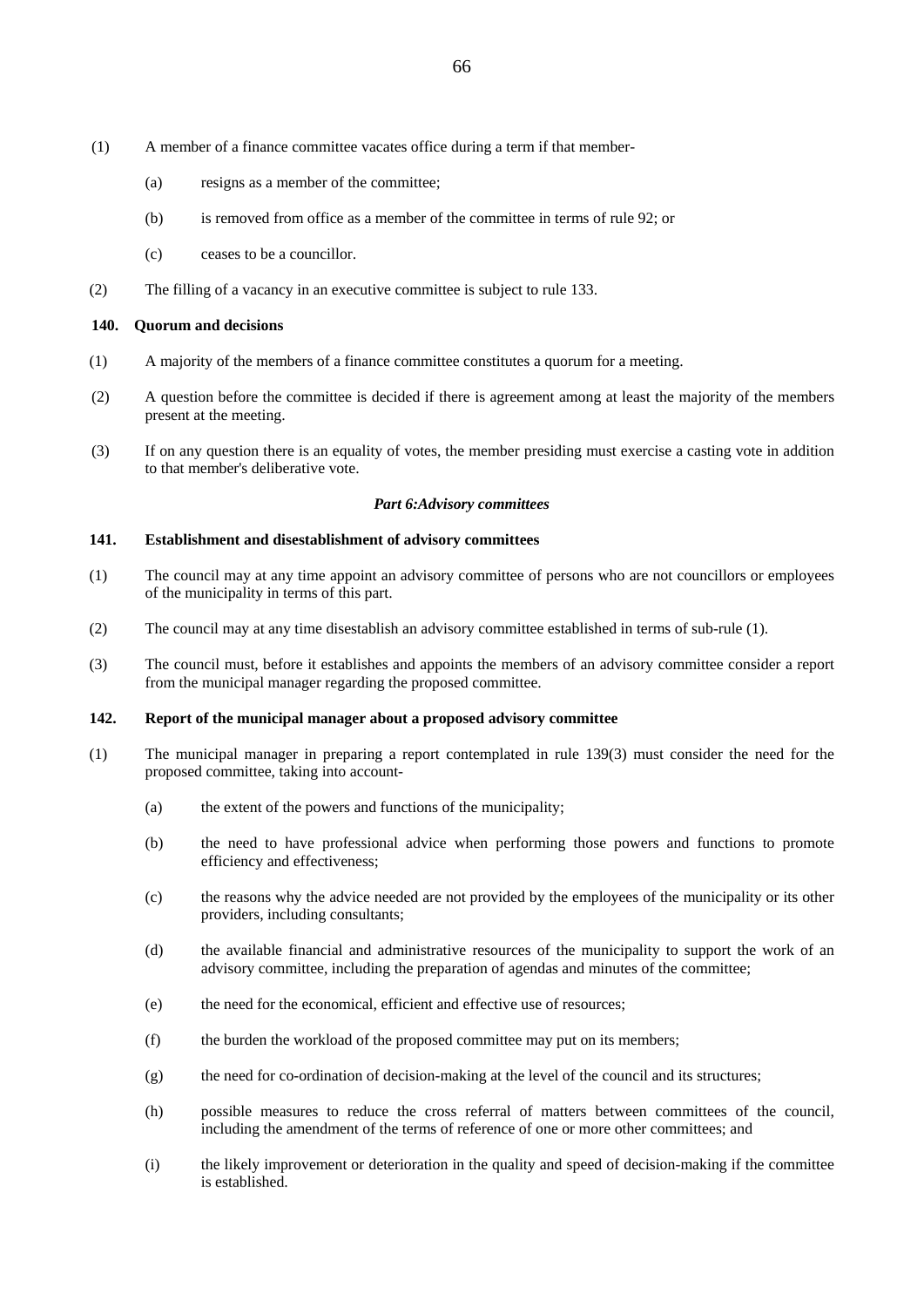- (2) The report of the municipal manager must contain recommendations with regard to the matters listed in rule 143 despite any recommendation that he or she may make that the proposed committee not be established.
- (3) The municipal manager must submit his or her report to the executive committee or the executive mayor or, in a municipality that has a plenary executive system, the finance committee, as the case may be.
- (4) The executive or finance committee or the executive mayor, as the case may be, must consider the report and recommendations of the municipal manager and submit it, together with its own comment and recommendations to the council.

#### **143. Consideration of the municipal manager's report**

 After the council considered the municipal manager's report and the comment and recommendation of the executive or finance committee or the executive mayor, as the case may be, and the council decides to establish the committee, the council must-

- (a) determine the size of the committee;
- (b) determine the terms of reference of the committee;
- (c) determine the advice it wants from the committee;
- (d) nominate the members of the committee;
- (e) appoint from amongst those members the chairperson of the committee;
- (f) prescribe how often the committee must meet;
- (g) prescribe how often the committee must submit a report to the council;
- (h) determine the term of the committee; and
- (i) determine the remuneration (if any) of any person for serving in the committee and the conditions of such remuneration, provided that the council may decide that only the travelling cost, at tariffs determined by the council, and reasonable out of pocket expenses of such person in connection with his or her membership of the committee be paid.

# **144. Term of office of members**

 The members of an advisory committee is appointed for a period determined by the council, subject to rule 145.

### **145. Vacancies**

- (1) A member of an advisory committee vacates office during a term if that member-
	- (a) resigns as a member of the committee; or
	- (b) is removed from office as a member of the committee.
- (2) The filling of a vacancy in an advisory committee is subject to rule 143(a).

#### **146. Quorum and decisions**

- (1) A majority of the members of an advisory committee constitutes a quorum for a meeting.
- (2) A question before the committee is decided if there is agreement among at least the majority of the members present at the meeting.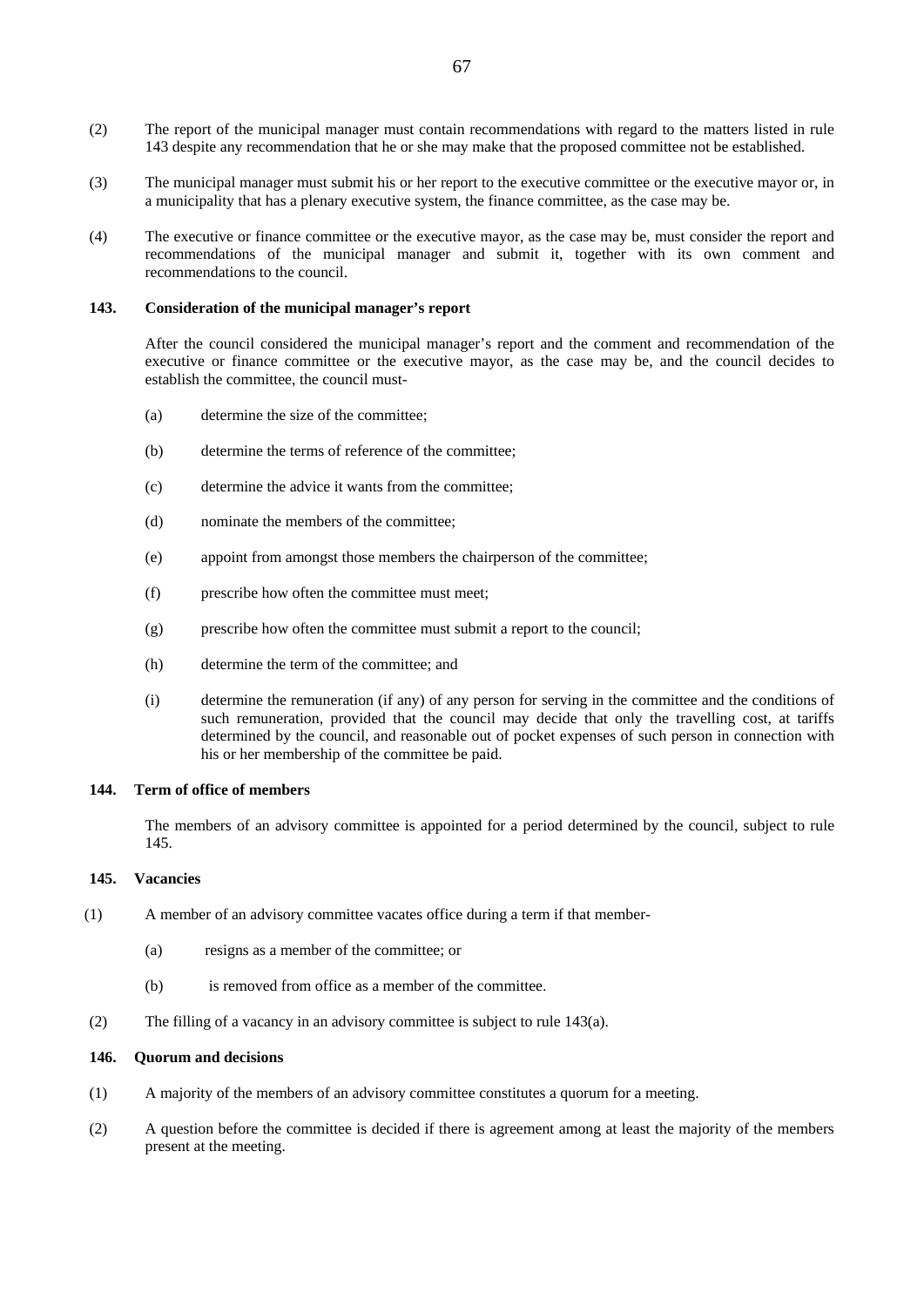#### *Part 7: Ad hoc committees*

#### **147. Establishment and disestablishment of ad hoc committees**

- (1) The council or the executive committee or, where the municipality has a plenary executive, the finance committee may at any time establish an ad hoc committee to deal with or advise it with regard to a particular matter.
- (2) An ad hoc committee ceases to exist when-
	- (a) it furnishes its final report to the council or committee that established it; or
	- (b) the council or committee that established it, disestablishes it;

#### **148. Terms of reference of ad hoc committees**

 The council or committee that establishes an ad hoc committee must determine the terms of reference of that ad hoc committee when it establishes it.

# **149. Removal from office of members of ad hoc committees**

 The council or committee that establishes an ad hoc committee may at any time remove one or more of the members from the committee.

### *Part 8: Ward committees*

#### **150. Making the decision to establish ward committees**

- (1) The council must, not later than twelve moths after its election, decide whether to establish a ward committee system.
- (2) For the purpose of making the decision in terms of sub-rule (1) the municipal manager must submit a report to the council.
- (3) The municipal manager in preparing a report contemplated in sub-rule (1) must consider the need for ward committees, taking into account-
	- (a) the extent of the area and powers and functions of the municipality;
	- (b) the need to empower the residents and community organisations within the municipality to participate in decision-making that affects them;
	- (c) the need to improve access for disadvantaged persons to decision-making systems;
	- (d) the efficacy of other methodologies of promoting public participation in local government matters used in and by the municipality;
	- (e) the need to improve communication between the municipality and the residents and community organisations in the municipal area;
	- (f) the need to foster transparency and improve accountability of the municipality;
	- (g) the need for the municipality to consult the residents and community organisations within its area about the level, quality and coverage of services;
	- (h) the need to improve responsiveness in the municipality;
	- (i) the available financial and administrative resources of the municipality to support the work of ward committees, including the preparation of agendas and minutes of such committees;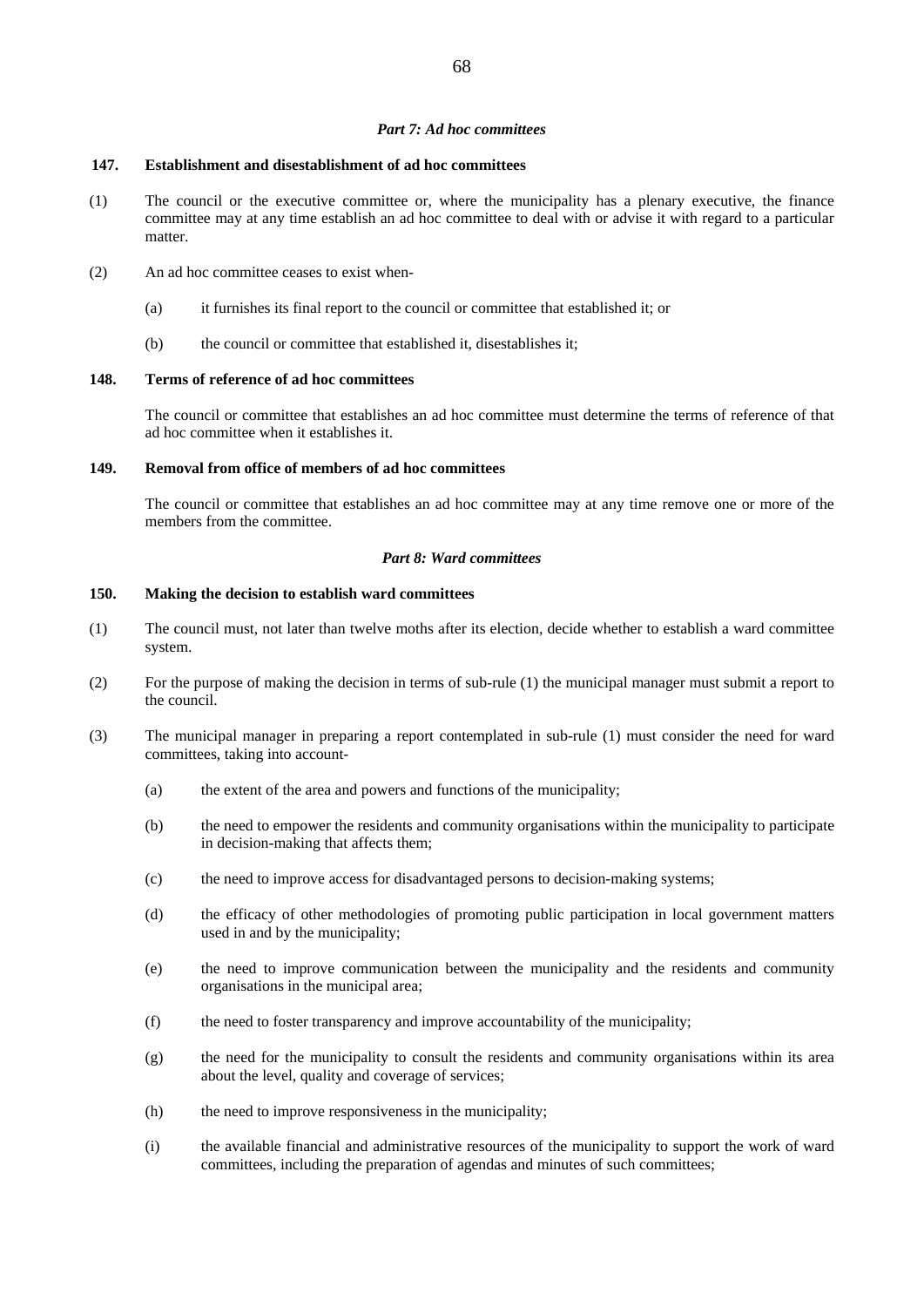- (j) the administrative support that the municipality can provide and the capacity-building role that it can play;
- (k) the need for the economical, efficient and effective use of resources; and
- (l) the likely improvement or deterioration in the quality, speed and legitimacy of decision-making if ward committees are established.
- (4) The municipal manager must submit his or her report to the executive committee or the executive mayor or, if the municipality has a plenary executive system to the council, as the case may be.
- (5) The executive committee or the executive mayor, as the case may be, must consider the report and recommendations of the municipal manager and submit it, together with its own comment and recommendations to the council.

### **151. Consideration of the municipal manager's report**

- (1) After the council considered the municipal manager's report and the comment and recommendation of the executive committee or the executive mayor, as the case may be, the council must take a decision. If the council adopts the system it must determine the size of every ward committee.
- (2) When the council approves the ward committee system, it must assign each one of the councillors elected to proportionally represent a party in the council, to a ward.
- (3) The councillor assigned in terms of sub-rule (2) must assist the councillor for that ward (in this part the "chairperson") to manage the ward committee in that ward.
- (4) The council must assign a traditional leader to the ward that includes the bulk of the area of the traditional authority which that leader represents in the council, provided that where the area of the traditional authority falls in more than one ward, the traditional leader may serve as a member of the ward committee for all those wards.
- (5) A councillor representing a ward may, if the council rejects the system, establish a ward committee for his or her ward.

# **152. Object and objectives of ward committees**

- (1) The object of the ward committee system is to enhance participatory democracy in local government.
- (2) A ward committee must strive to-
	- (a) express the needs and concerns of the residents within the ward it represents;
	- (b) identify development priorities in its ward;
	- (c) establish dialogue with the council, through the ward councillor, to ensure that the municipality-
		- (i) respond to the needs and concerns of the resident within the ward;
		- (ii) involve the residents in the ward in identifying and prioritising needs;
		- (iii) identify resources in the ward for meeting needs;
		- (iv) promote accountability of the municipality to the residents of the ward; and
		- (v) assist residents in the ward to access municipal services;
	- (d) monitor municipal programmes and services in its ward; and
	- (e) promote friendly relations between the residents in its ward, the municipality and community organisations.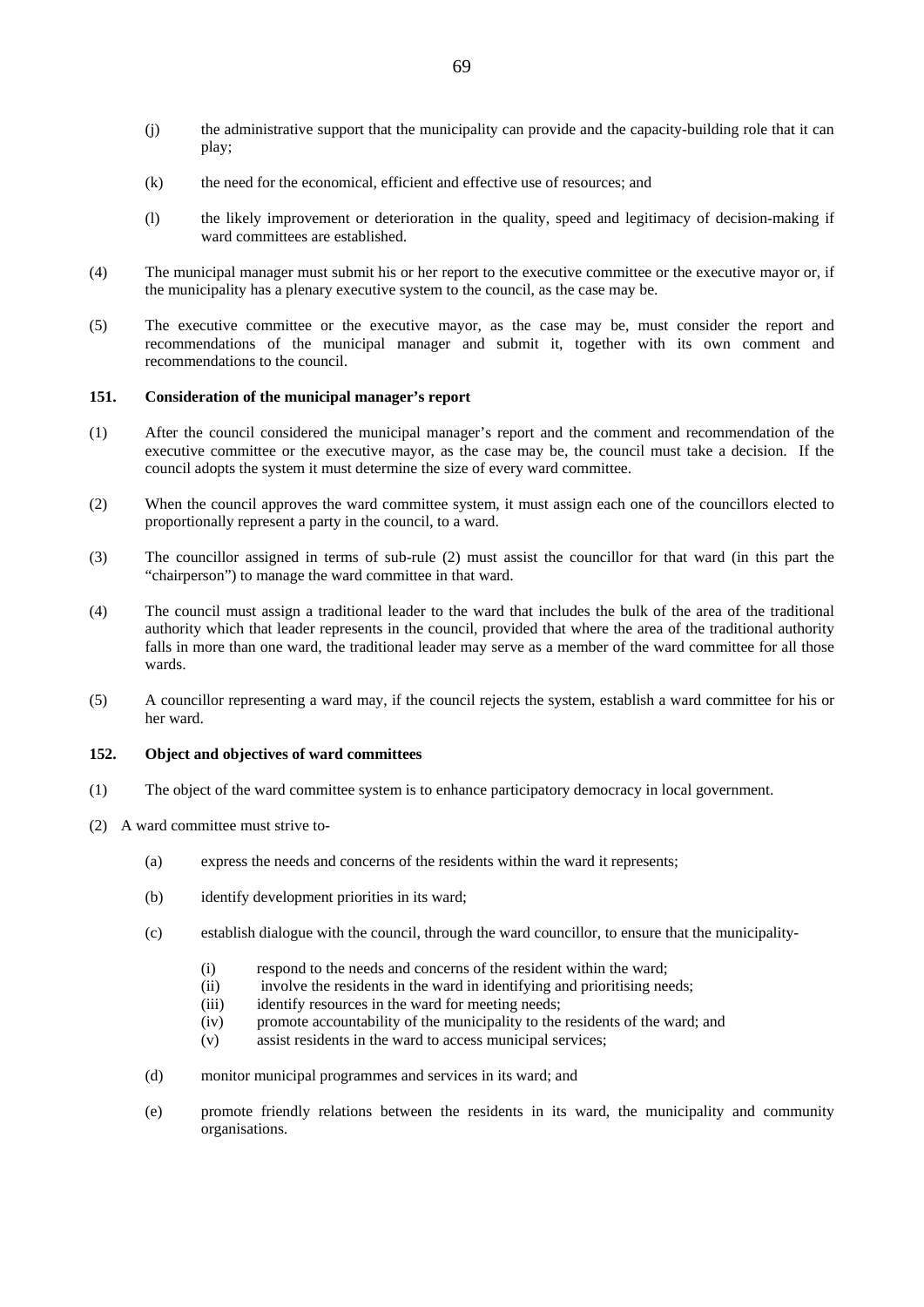#### **153. Determination of time, date and venue of meetings**

- (1) The chairperson, after consultation with the councillor referred to in rule 151(2) and any traditional leader in terms of rule 151(3), determines the date, time and venue of ward committee meetings, provided that-
	- (a) a ward committee must meet in the ward concerned; and
	- (b) a ward committee meeting may not be held on the same day as a council meeting.
- (2) The provisions of rule 2(3) are applicable to the determination of the venue of a ward committee meeting.
- (3) The chairperson must, if a majority of the members of the ward committee requests him or her in writing to convene a special ward committee meeting convene a special ward committee meeting on a date set out in the request and at a time and venue determined by him or her.

# **154. Frequency of meetings**

A ward committee must meet as often as is necessary but at least six times during any year.

# **155. Meetings are open to the public and the media**

The meetings of a ward committee are open for the residents of that ward and the media.

### **156. Conduct of members of ward committees**

 The provisions of the code of conduct and rule 29 are as far as it can be applied, applicable to the members of a ward committee.

### **157. Notice of meetings of ward committees**

- (1) The chairperson must give notice of every ward committee meeting to every ward committee member, provided that where a ward committee has designated a secretary in terms of rule 159, the secretary must give such notice.
- (2) Notice in terms of sub-rule (1) must be given at least twenty-four hours before the meeting.

## **158. Quorum and decision-making**

- (1) A majority of the members of a ward committee constitute a quorum.
- (2) A question before a ward committee is decided if there is agreement among the majority of the members present at a meeting.
- (3) If on any question before a ward committee there is an equality of votes, the chairperson has a casting vote.

### **159. Minutes of meetings**

- (1) The chairperson must ensure that minutes of meetings of the ward committee is kept.
- (2) A ward committee may for the purpose of sub-rule (1) designate one of its members as the secretary of the committee.

### **160. Election of members of a ward committee**

 The nomination and election of members of a ward committee shall be done in accordance with the procedures as determined by the council from time to time.

(Rule 160 amended by Local Government Notice No 41 of 29 June 2001)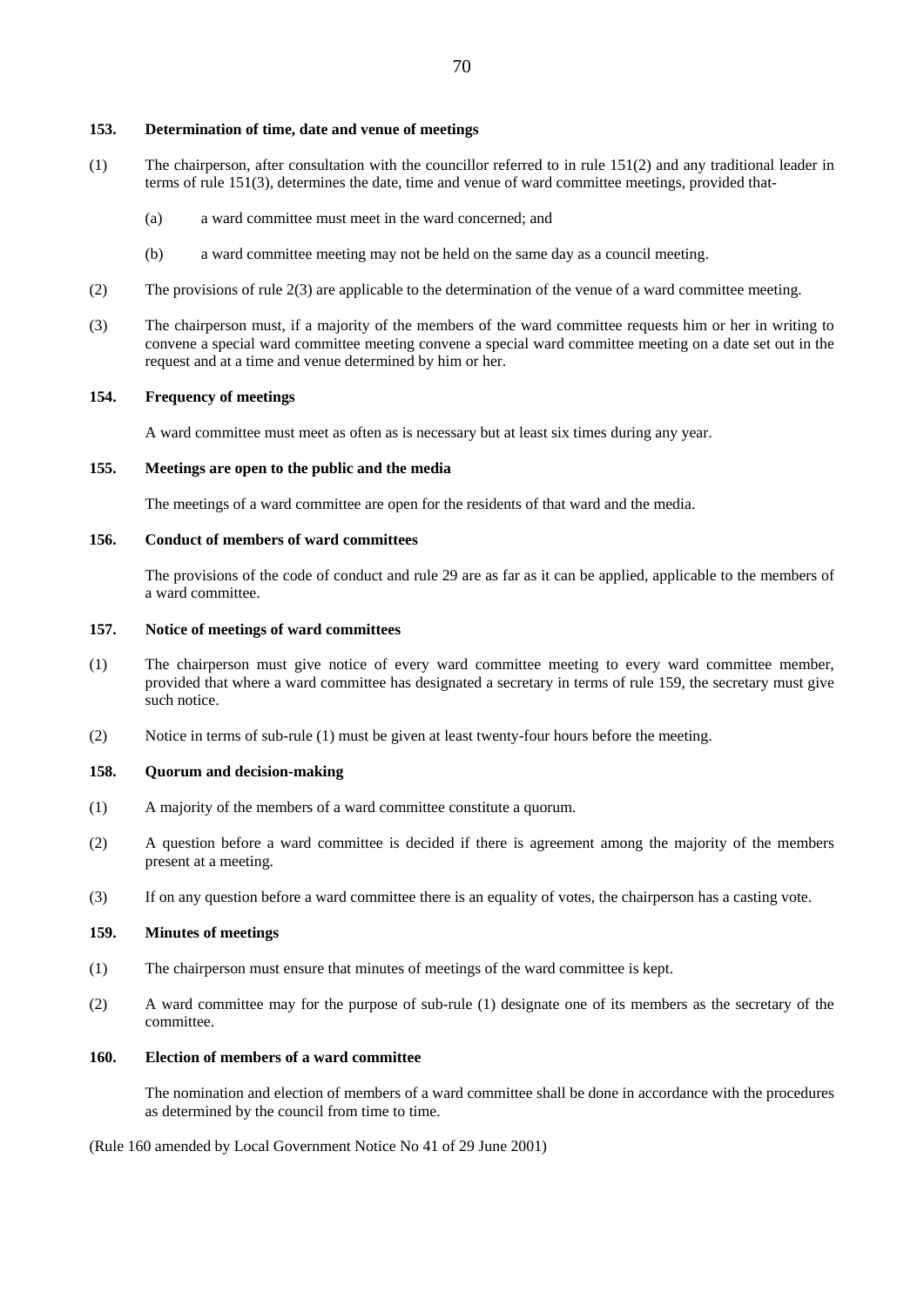### **161. Ward committee members must attend constituency and committee meetings**

- (1) A member of a ward committee must attend every constituency and ward committee meeting of that ward, unless he or she had tendered an application for leave of absence before the commencement of a constituency meeting with the chairperson.
- (2) A ward committee may remove a member of the committee if he or she had been absent-
	- (a) without leave from three or more consecutive ward committee meetings; or
	- (b) with leave from six or more consecutive ward committee meetings.

### **162. Term of office of ward committees**

- (1) Subject to sub-rule (2) a ward committee member is elected and serves as a member for a period of two years.
- (2) A member of a ward committee vacates office if he or she-
	- (a) is removed from the committee in terms of sub-rule (1);
	- (b) resigns as member;
	- (c) ceases to be registered as a voter in that ward;
	- (d) if the ward committee is dissolved in terms of rule 164; or
	- (e) is removed from the committee at any time during a vote at a constituency meeting for that ward.
- (3) A vacancy occurring in terms of sub-rule (2)(a) to (c) is filled at the first constituency meeting for that ward next ensuing. A vacancy in terms of sub-rule (2)(e) is filled at the meeting where the member was removed.
- (4) A casual vacancy arising in a ward committee is filled in the accordance with the procedure as determined by the council from time to time.

(Rule 162(4) amended by Local Government Notice No 41 of 29 June 2001)

(5) A person elected in terms of sub-rule (4) to fill a casual vacancy in a ward committee serve for the unexpired term of his or her predecessor.

# **163. Functions and powers of a ward committee**

- (1) A ward committee may-
	- (a) make recommendations on any matter affecting its ward to the chairperson or, through the chairperson, to the council or a committee of the council;
	- (b) organise in its ward campaigns, competitions and celebrations to promote pride in and the cleanliness and elegance of the ward and the municipality;
	- (c) supply to residents within the ward information of municipal services in the ward and events regarding the ward or the municipality generally;
	- (d) promote the conservation and development of cultural, natural and historical heritage within its ward;
	- (e) perform such functions and exercise such powers as the council may delegate to it;
	- (f) organise constituency meetings in its ward;
	- (g) establish sub-committees of its members and other residents of the ward to investigate and make recommendations to it regarding any matter relevant to the objectives of the ward committee;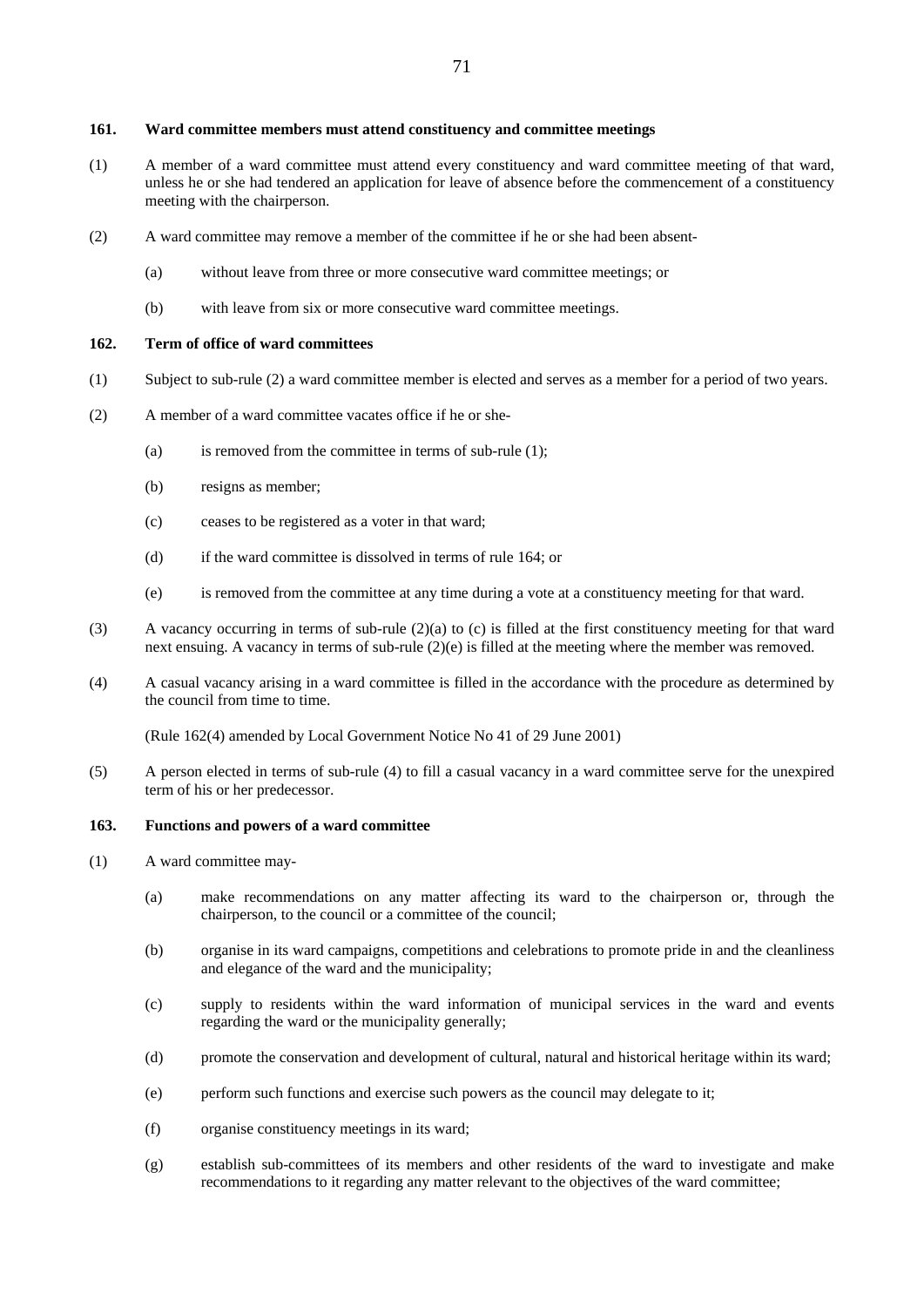- (h) establish sub-committees of persons representing any readily identifiable group of residents in the ward, whether they are organised or not, that share common economic or social interests or conditions;
- (i) organise in its ward and lodge petitions to support or oppose any resolution taken or about to be taken by the council or any other public body that will affect its ward;
- (j) respond to any invitation of the municipality or another public body to comment on, make representations concerning or object to any resolution the municipality or that other body must take or had taken;
- (k) attend and participate in any public hearing through a delegation appointed by it;
- (l) delegate one or more of its members to attend any council or committee meeting;
- (m) file complaints on any matter within the authority of the municipality with the appropriate department or the municipal manager;
- (n) apply to the council to delegate any function or power of the municipality in respect of its ward to it;
- (o) cooperate with any other ward committee within the municipal area;
- (p) invite the municipal manager or a departmental head of the municipality or any office-bearer of the municipality to attend any of its meetings; and
- (q) engage with the municipal manager or departmental heads of the municipality about a particular matter regarding the ward.
- (2) Whenever a ward committee makes a recommendation on a matter affecting its ward through the chairperson, the chairperson must submit a motion regarding that matter in terms of rule 54 to the municipal manager.

#### **164. Dissolution of ward committee**

- (1) A ward committee may be dissolved by resolution taken by the majority of the voters registered in that ward present at a constituency meeting.
- (2) A ward committee may dissolve itself by resolution of the majority of the members of a ward committee during a ward committee meeting.
- (3) Whenever the council is of the opinion that a ward committee is not fulfilling its object, it must, before it takes a resolution on the dissolution of that committee give the committee an opportunity to respond to the allegation in writing.

#### **165. Monitoring of ward committees**

- (1) The speaker must as often as is necessary but at least once a year, call a meeting of all the chairpersons of ward committees.
- (2) At a meeting in terms of sub-rule (1) the meeting must evaluate the performance of ward committees and make appropriate recommendations to the council.

#### **166. Facilitation of ward committee's work**

The council may in its own discretion provide for assistance to ward committees.

# *Part 9: Committee to draft integrated development plan*

# **167. Establishment of committee to draft integrated development plan**

(1) This part applies only to a municipality that has a plenary executive system.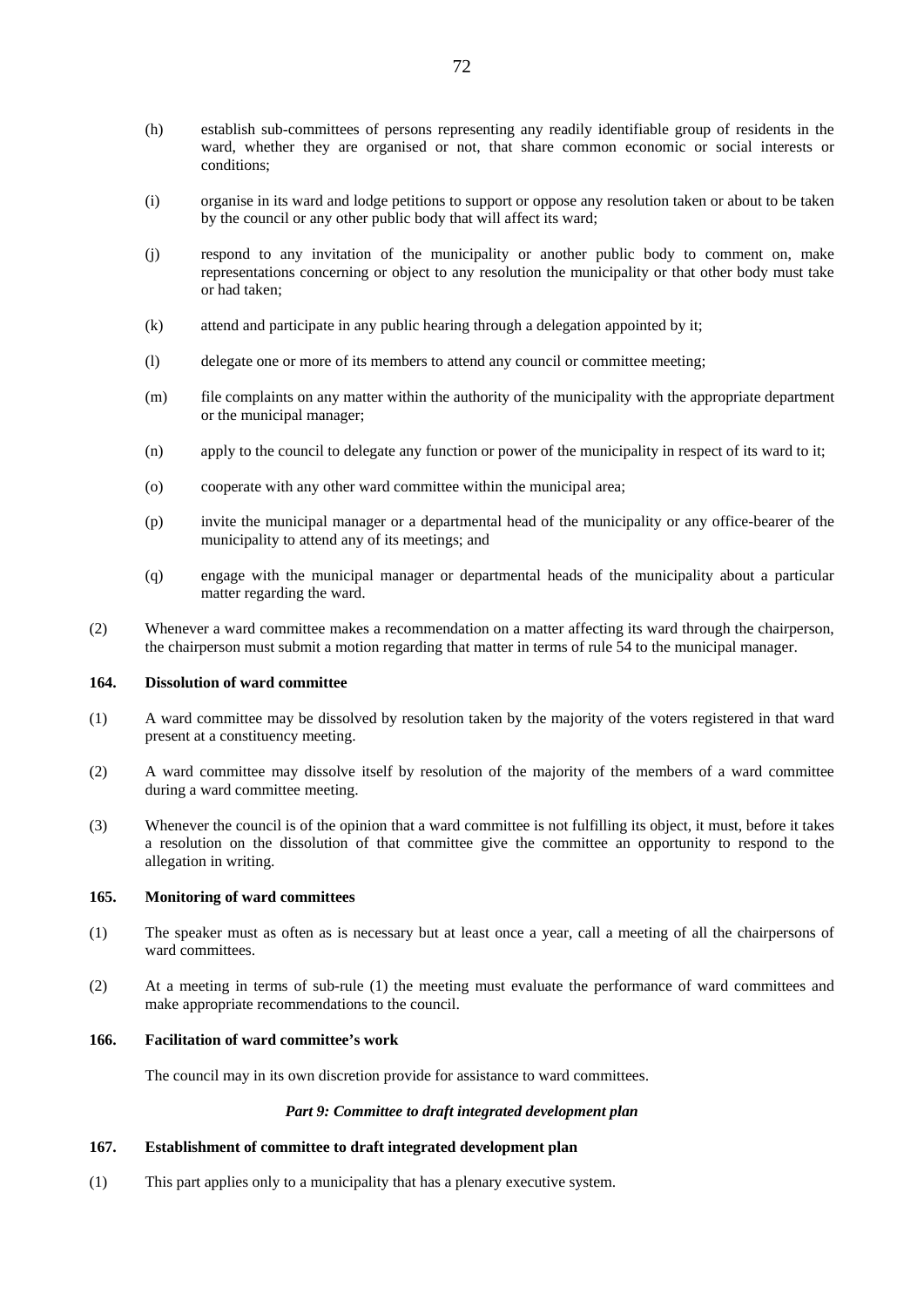(2) In a municipality that has a collective executive system, the executive committee must manage the drafting of the integrated development plan of the municipality. In a municipality that has a mayoral executive system, the executive mayor must manage the drafting of the integrated development plan.

#### **168. Making the decision to establish the committee**

- (1) The council must, when it establishes a committee to manage the drafting of the integrated development plan, take the following factors into account-
	- (a) the available financial and administrative resources of the municipality to support the work of the committee, including the preparation of agendas and minutes of the committee;
	- (b) the need for the economical, efficient and effective use of resources;
	- (c) the burden the workload of the proposed committee may put on its members;
	- (d) the need for coordination of decision-making at the level of the council and its structures;
	- (e) possible measures to reduce the cross referral of matters between committees of the council, including the amendment of the terms of reference of one or more other committees; and
	- (f) the likely improvement or deterioration in the quality and speed of decision-making if the committee is established.
- (2) The council must-
	- (a) determine the size of the committee;
	- (b) determine the terms of reference of the committee;
	- (c) determine the powers it delegates to the committee (if any);
	- (d) elect or elect and appoint the members of the committee;
	- (e) appoint from amongst those members the chairperson of the committee;
	- (f) prescribe how often the committee must meet;
	- (g) consider authorising the committee to appoint persons who are not councillors or employees of the municipality as members of the committee; and
	- (h) prescribe how often the committee must submit a report to the council.
- (3) If the council at any time authorises the committee to appoint persons who are not councillors or employees of the municipality as members of the committee, it must-
	- (a) determine the qualifications, experience, specialised knowledge, demonstrated abilities or potential and other attributes such person must have to be appointed to the committee;
	- (b) determine the procedure for selecting and appointing any such person; and
	- (c) determine the remuneration (if any) of any such person for serving in the committee and the conditions of such remuneration, provided that the council may decide that only the travelling cost, at tariffs determined by the council, and reasonable out of pocket expenses of such person in connection with his or her membership of the committee be paid.

## **169. Determining the size of the committee**

(1) No more than twenty percent of the councillors of the council or ten councillors, whichever is the least, may be elected as members of the committee provided that the committee must have at least three members who are councillors.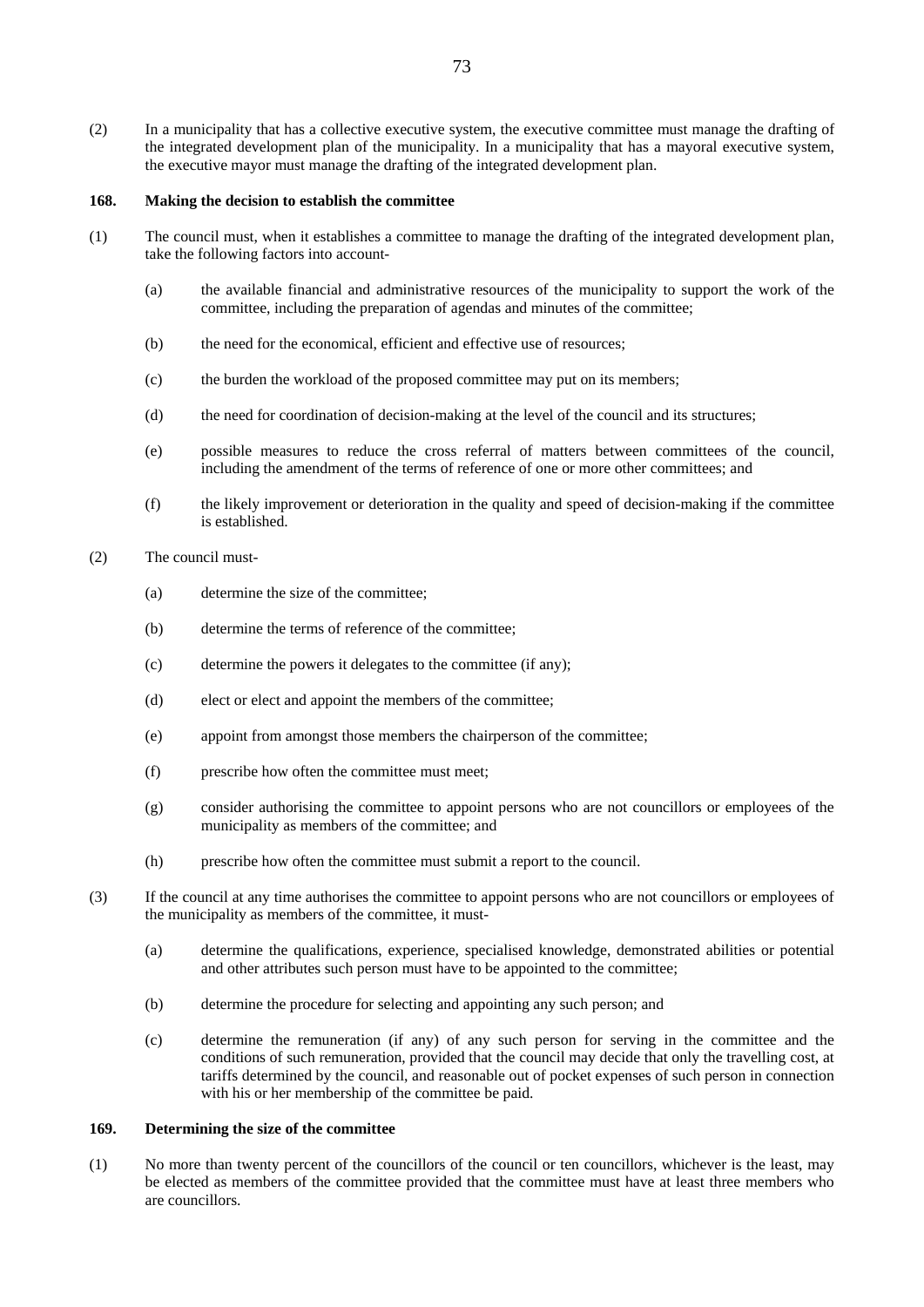- (2) If the council authorises the committee to appoint persons in terms of rule  $168(2)(g)$  as members of the committee, it must determine the upper limit of the number of appointments that may be made, provided that-
	- (a) the number of councillors who may serve on the committee is reduced with a corresponding number; and
	- (b) the number of councillors serving in a committee always exceeds the number of other persons in that committee.
- (3) No reduction of the number of councillors in terms of sub-rule (2) may be done if the committee has only three councillors as members, provided that the number of committee members who are not councillors or employees may not exceed two persons.

#### **170. Election system and election of members of a committee**

(1) The members of the committee who are councillors must be elected according to a system that ensures that the parties and interests reflected in the council are fairly represented in that committee.

(Rule 170(2) deleted by Local Government Notice No 22 of 16 March 2001)

(3) Immediately after the council determined the election system in terms of sub-rule (1) the council must elect the members of the committee.

#### *Part 10: Committee to draft performance management system*

# **171. Establishment of committee to draft performance management system**

- (1) This part applies only to a municipality that has a plenary executive system.
- (2) In a municipality that has a collective executive system, the executive committee must manage the drafting of the performance management system of the municipality. In a municipality that has a mayoral executive system, the executive mayor must manage the drafting of the performance management system.

#### **172. Making the decision to establish the committee**

- (1) The council must, when it establishes a committee to manage the drafting of the performance management system, take the following factors into account-
	- (a) the available financial and administrative resources of the municipality to support the work of the committee, including the preparation of agendas and minutes of the committee;
	- (b) the need for the economical, efficient and effective use of resources;
	- (c) the burden the workload of the proposed committee may put on its members;
	- (d) the need for co-ordination of decision-making at the level of the council and its structures;
	- (e) possible measures to reduce the cross referral of matters between committees of the council, including the amendment of the terms of reference of one or more other committees; and
	- (f) the likely improvement or deterioration in the quality and speed of decision-making if the committee is established.
- (2) The council must
	- (a) determine the size of the committee;
	- (b) determine the terms of reference of the committee;
	- (c) determine the powers it delegates to the committee (if any);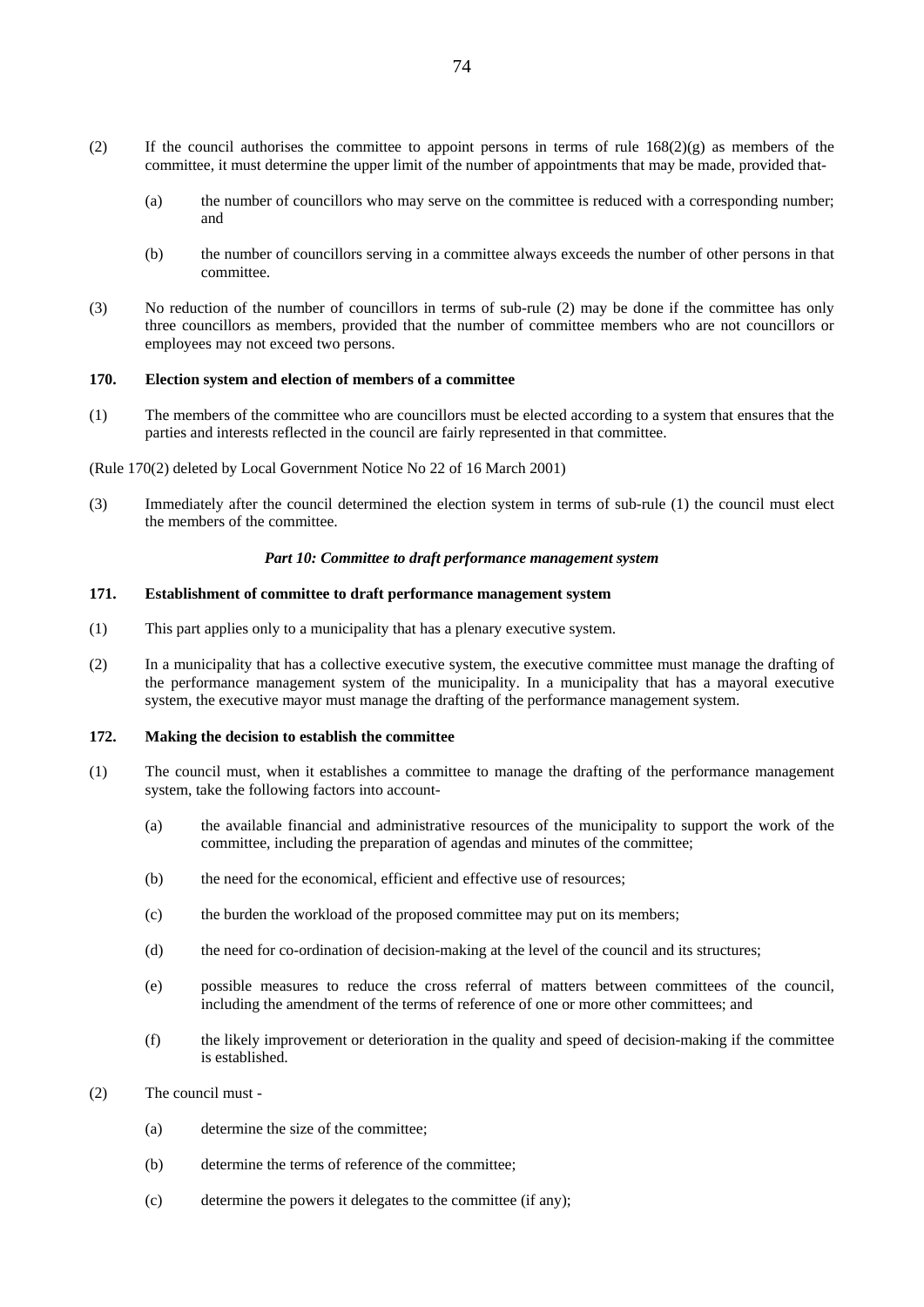- (d) elect the members of the committee;
- (e) appoint from amongst those members the chairperson of the committee;
- (f) prescribe how often the committee must meet;
- (g) consider authorising the committee to appoint persons who are not councillors or employees of the municipality as members of the committee; and
- (h) prescribe how often the committee must submit a report to the council.
- (3) If the council at any time authorises the committee to appoint persons who are not councillors or employees of the municipality as members of the committee, it must-
	- (a) determine the qualifications, experience, specialised knowledge, demonstrated abilities or potential and other attributes such person must have to be appointed to the committee;
	- (b) determine the procedure for selecting and appointing any such person; and
	- (c) determine the remuneration (if any) of any such person for serving in the committee and the conditions of such remuneration, provided that the council may decide that only the travelling cost, at tariffs determined by the council, and reasonable out of pocket expenses of such person in connection with his or her membership of the committee be paid.

## **173. Determining the size of the committee**

- (1) No more than twenty percent of the councillors of the council or ten councillors, whichever is the least, may be elected as members of the committee provided that the committee must have at least three members who are councillors.
- (2) If the council authorises the committee to appoint persons in terms of rule  $172(2)(g)$  as members of the committee, it must determine the upper limit of the number of appointments that may be made, provided that-
	- (a) the number of councillors who may serve on the committee is reduced with a corresponding number; and
	- (b) the number of councillors serving in a committee always exceeds the number of other persons in that committee.
- (3) No reduction of the number of councillors in terms of sub-rule (2) may be done if the committee has only three councillors as members, provided that the number of committee members who are not councillors or employees may not exceed two persons.

# **174. Election system and election of members of a committee**

(1) The members of the committee who are councillors must be elected according to a system that ensures that the parties and interests reflected in the council are fairly represented in that committee.

(Rule 174(2) deleted by Local Government Notice No 22 of 16 March 2001)

(3) Immediately after the council determined the election system in terms of sub-rule (1) the council must elect the members of the committee.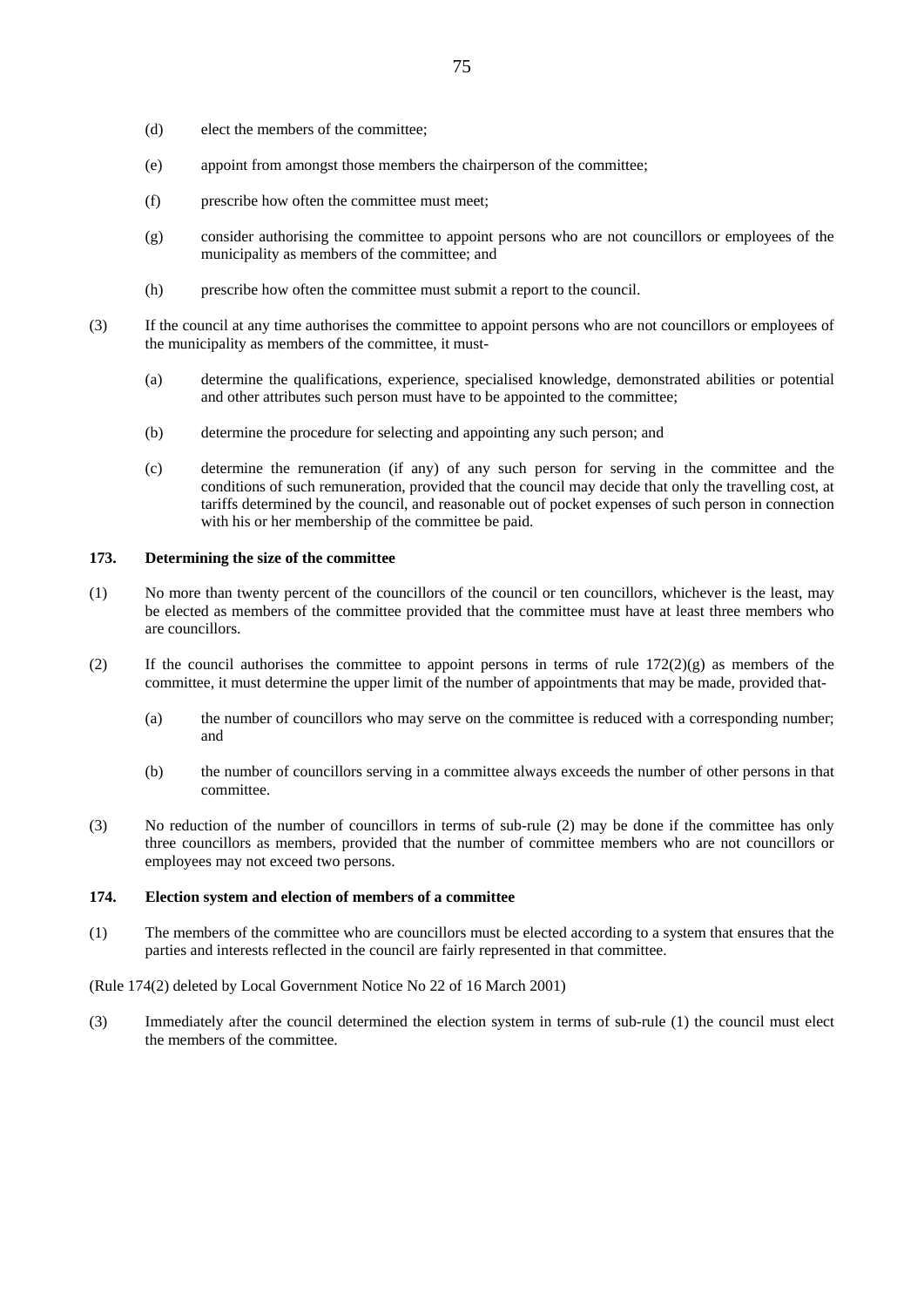### **CHAPTER 11**

## **REPORTS**

### **175. Reports of the executive committee/executive mayor/finance committee**

- (1) The executive committee or the executive mayor or a section 79-committee if the municipality has a plenary executive system, as the case may be, must submit a report on its decisions and recommendations on the matters considered by it, at every ordinary council meeting.
- (2) A section 79-committee in a municipality that has a collective executive system must submit a report on its decisions and recommendations on the matters considered by it at every ordinary meeting of the executive committee after it had a meeting.
- (3) A section 79-committee in a municipality that has a mayoral executive system, must submit a report on its decisions and recommendations on the matters considered by it as often as it had a meeting to the executive mayor.
- (4) Unless a matter is submitted to the council or the executive committee or the executive mayor, as the case may be, for information only, the report of a committee on any matter must contain a recommendation.

#### **176. Delivery of reports of committees**

- (1) Except a report accepted by the speaker or chairperson in the case of a committee as a matter of urgency, a report of a committee in terms of rule 175 is delivered to the council or the executive committee, as the case may be, together with the agenda for the meeting where it must be considered.
- (2) The municipal manager must deliver a report in terms of rule 175 of a section 79-committee in a mayoral executive system to the executive mayor upon receipt thereof.

# **177. Submission of committee reports**

- (1) The report of-
	- (a) the executive committee or the executive mayor or a section 79-committee in a municipality that has a plenary executive system, as the case may be, is submitted for consideration of the council; and
	- (b) a section 79-committee in the case of a municipality that has a collective executive system, is submitted for consideration by the executive committee

by the chairperson of the committee concerned, or a member of such committee designated by her or him, or the executive mayor, as the case may be, by proposing: " I propose that the report of the committee be considered".

- (2) A proposal in terms of sub-rule (1)-
	- (a) may not be discussed; and
	- (b) is deemed seconded once made.

### **178. Considering a committee report**

- (1) When a report in terms of rule 175 is considered, the speaker or mayor, as the case may be, must-
	- (a) put the matters contained in that report not disposed of by the committee or the executive mayor, as the case may be, in terms of its delegated or statuary powers, one after the other; and
	- (b) thereafter put the matters disposed of by the committee or executive mayor, as the case may be, in terms of its delegated or statuary powers, one after the other.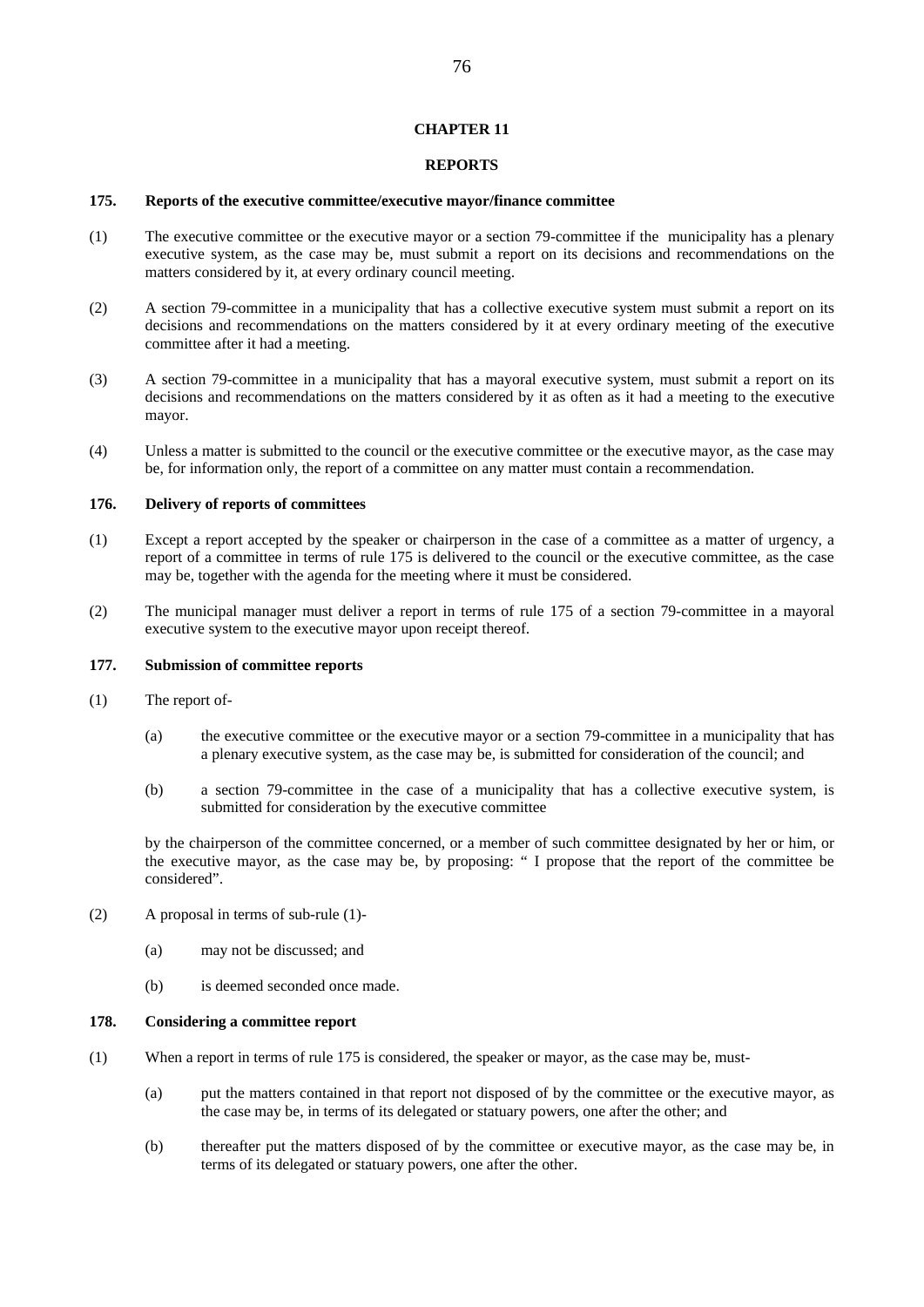- (2) The speaker or mayor, as the case may be, may alter the sequence of the matters dealt with in a committee report at his or her own discretion.
- (3) The section of a report referred to in sub-rule (1)(b) is considered in terms of rule 188.
- (4) The report and recommendation of a committee or the executive mayor, as the case may be, on a matter is deemed proposed and seconded.
- (5) When a recommendation referred to in sub-rule (4) is adopted, it becomes a council resolution.
- (7) During the consideration of a matter in terms of sub-rule (4)-
	- (a) the mayor or chairperson of the committee or a member of the committee designated by him or her or the executive mayor, as the case may be, may speak for 10 minutes on any matter contained in such report despite any other provisions to the contrary herein contained; and
	- (b) a councillor may demand that his or her opposition to a recommendation and resolution be recorded in the minutes.
- (8) The chairperson of the committee concerned or the executive mayor, as the case may be, may at any time during the debate on a matter-
	- (a) request that the matter be withdrawn and referred back to the committee or the executive mayor, as the case may be, for further consideration; or
	- (b) amend a recommendation contained in such report

with the permission of the other members of the committee present in the case of the executive committee or a section 79-committee in a municipality that has a plenary executive system.

- (9) Permission in terms of sub-rule (8) must be granted or denied without discussion.
- (10) A matter that is withdrawn in terms of sub-rule (8)(a) lapse without further discussion.
- (11) The chairperson of the committee or the executive mayor, as the case may be, may conclude the debate on the matter, provided that the chairperson of a committee may designate another councillor who is a member of the committee to conclude such debate.

#### **179. Reports of the audit committee**

- (1) The audit committee must submit its report after every committee meeting to the council.
- (2) The provision of rules 175, 176 and 177 apply, with the necessary changes, to the report of the audit committee, provided that if the chairperson of the audit committee is not a councillor, the member of that committee who is a councillor designated by him or her must discharge the duties of the chairperson during the meeting where its report is considered.

### **180. Reports on the state of the budget**

- (1) The municipal manager must not later than the first ordinary council meeting after-
	- (a) 30 September;
	- (b) 31 December;
	- (c) 31 March; or
	- (d) 30 June

of every year submit at such meeting a report on the state of the budget for that financial year.

(2) The report in terms of sub-rule (1) must contain the particulars referred to in section 19(4) of the Finance Management Act and must be in the format prescribed under that Act. Despite any prescripts in terms of that Act, the report must contain a written statement of-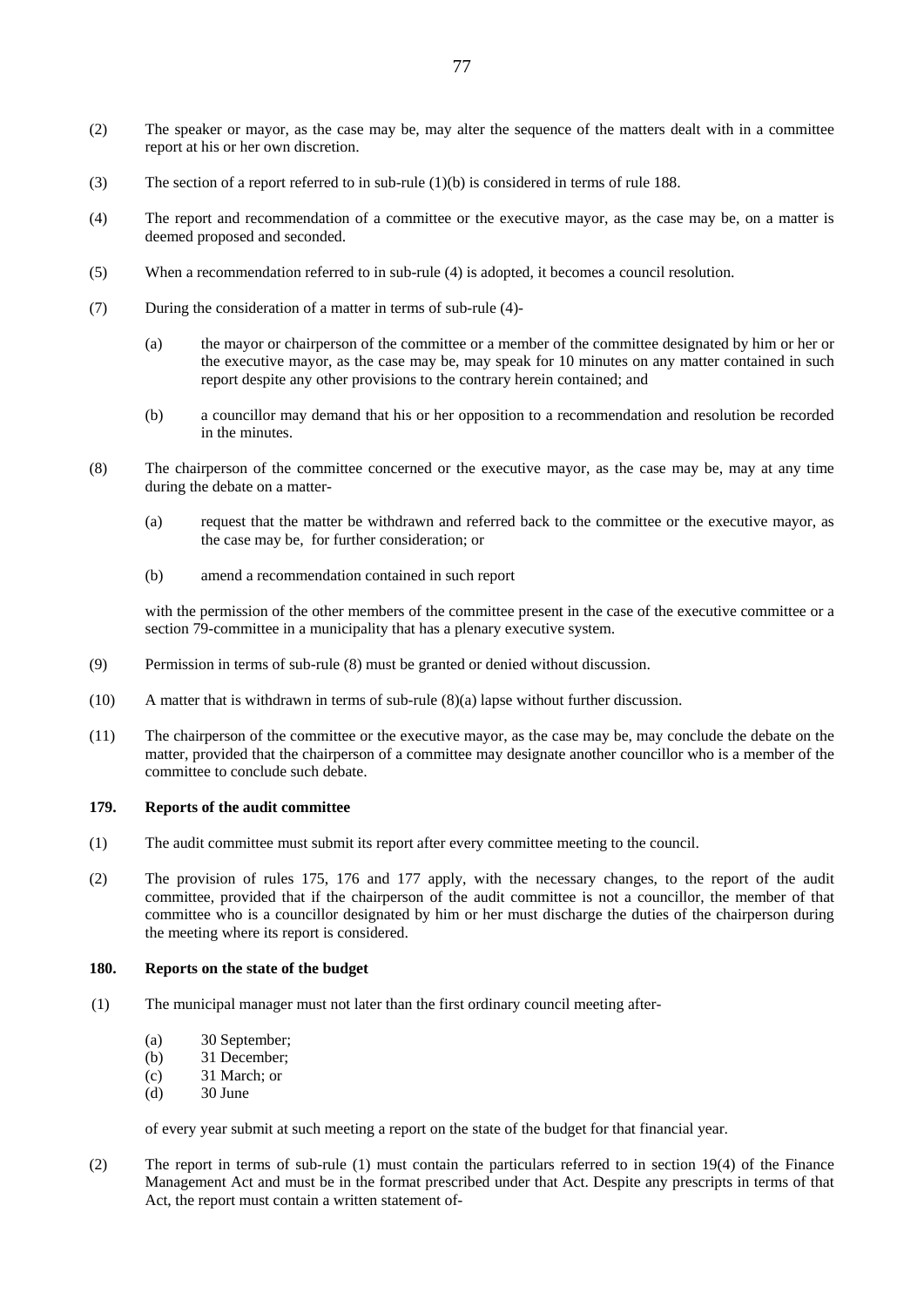- (a) the total amount owed to and received by the municipality in respect of rates, rent, charges for water, electricity, solid waste removal and sanitation, at the end of each month covered by such report with regard to every part of the municipal area as may be determined by the council, identifying the ten biggest debtors;
- (b) the total amount of grants, fiscal transfers and subsidies, including any ad hoc allocations, received from the national or the provincial government or the district municipality during the period covered by the report and the allocation thereof compared to the amount claimed or allocated, as the case may be;
- (c) the income owed to and received by the municipality from any other source not mentioned in paragraphs (a) and (b);
- (d) the number of debtors invoices issued by the municipality and the number actually paid during every month covered by the report;
- (e) the total amount of income from rates during every month covered by such report expressed as a percentage of the expected income form rates for each such month;
- (f) the total amount due by the municipality to its creditors during each month covered by the report, including a statement of the ten biggest creditors, the creditors outstanding for more than thirty days and the amount paid to each creditor and the reasons for any difference between the amount owed and the amount paid;
- (g) the cashbook balance at the end of each month covered by the report and the reason for any trend that may occur during the period;
- (h) progress made with the implementation of every project or programme indicated in the capital budget and the reasons for underperformance;
- (i) the balance of every fund created by the council and a statement of payments made from and income accruing to each such fund during the period covered by the report;
- (j) the balance of every external and internal loan, including any overdraft facility extended by the municipality's bank, raised by the municipality, the remaining term of each such loan and the purpose thereof;
- (k) every investment made by or on behalf of the council, including the institution where the investment was made, the date when such investment had been made, the term of such investment and the interest rate on such investment; and
- (l) the staff complement of every department within the administration, including an indication of the number of posts vacant on the permanent and temporary establishment, the period for which they had been vacant, the grading of each such vacancy and a full explanation of the need for each such post.
- (3) A report in terms of sub-rule (1) must be submitted to the executive committee or the executive mayor or the relevant section 79-committee if the municipality has a plenary executive system.
- (4) A committee or executive mayor, as the case may be, must consider the report and submit it, together with its comment and recommendations to the council.

# **181. Report on unauthorised expenditure**

- (1) The municipal manager must, when a committee or a councillor of the municipality contemplates taking a resolution that may result in unauthorised expenditure, advise that committee or councillor of the reasons why the expenditure may be unauthorised.
- (2) Any advice of the municipal manager given during a meeting of the council or a committee in terms of subrule (1) must be recorded in the minutes of that meeting. If the advice is given not during a meeting of the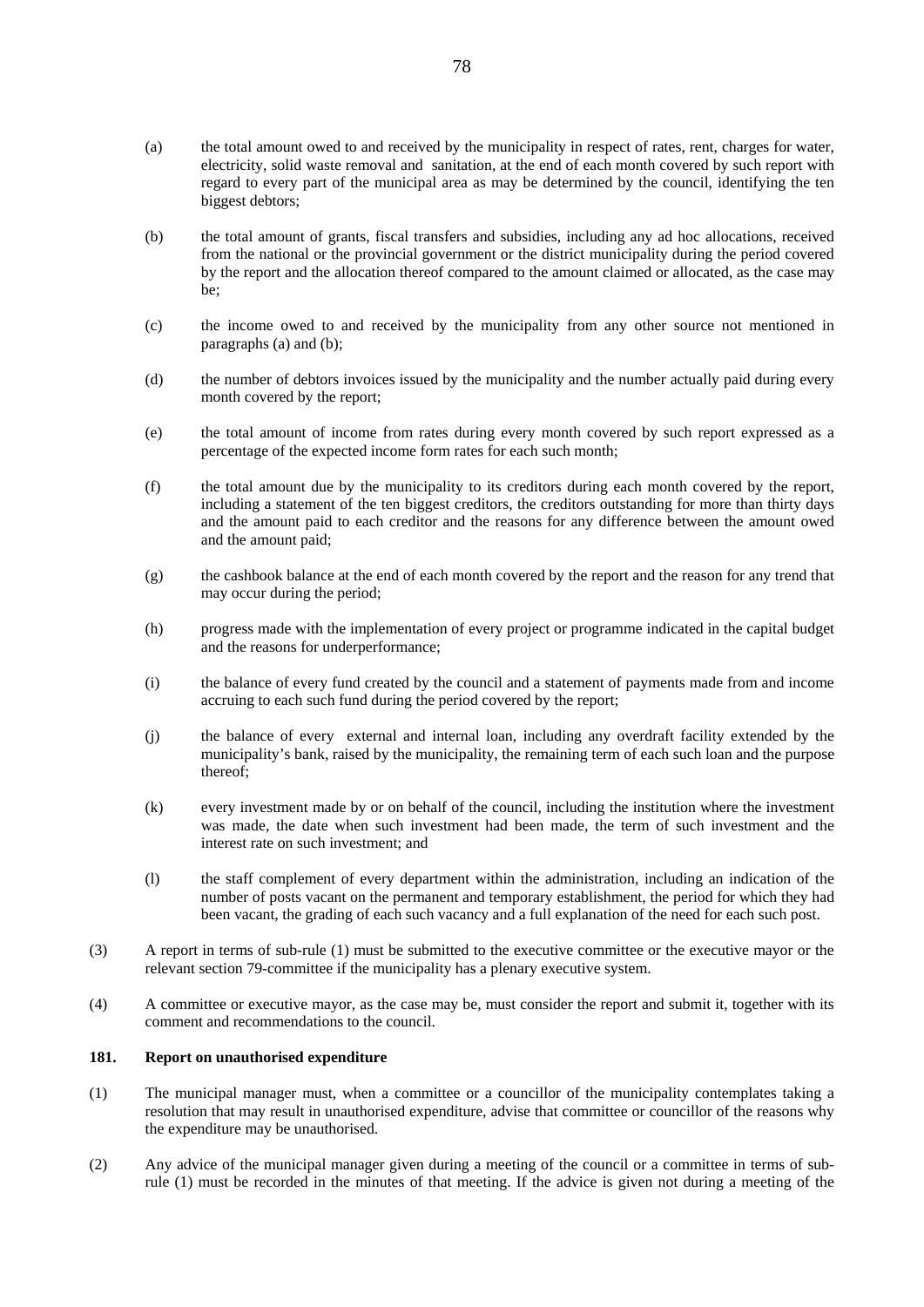council or a committee, the municipal manager must confirm his or her advice at the earliest possible opportunity in writing in a letter addressed to the councillor concerned.

- (3) Whenever it is brought under the attention of the municipal manager that a decision had been taken that would result in unauthorised expenditure, the municipal manager must refer that decision, together with his or her report there on to the council or the committee or the councillor or departmental head who took the resolution.
- (4) As soon as the municipal manager becomes aware that any unauthorised expenditure had been incurred, he or she must immediately report the matter to the council if the municipality has a plenary executive system or the executive committee or the executive mayor, as the case may be.
- (5) A report in terms of sub-rule (4) must-
	- (a) state the amount of the unauthorised expenditure;
	- (b) the steps that had been taken to recover or rectify the unauthorised expenditure;
	- (c) an explanation for the unauthorised expenditure;
	- (d) the identity of the beneficiary of and the person responsible for incurring the unauthorised expenditure; and
	- (e) the steps that had been taken to prevent a recurrence of the event.
- (6) The municipal manager must take disciplinary action against any employee who had been responsible for incurring unauthorised expenditure, provided that where an employee alleges that such expenditure had been incurred on the instruction of that employee's departmental head or supervisor, disciplinary action must also be taken against the departmental head or supervisor concerned.

## **182. Information statement on intended debt**

 Whenever the municipality contemplates incurring debt, the municipal manager must submit a report to the council setting out-

- (a) the purpose for which the debt is to be incurred;
- (b) the anticipated total cost of credit over the repayment period;
- (c) the essential repayment terms and conditions;
- (d) particulars of any security to be provided; and
- (e) the influence of the intended debt on rates and other tariffs over the total repayment period.

### **183. Monthly financial report**

 A report in terms of section 30(2) of the Finance Management Act must be incorporated into the report of the executive committee, the executive mayor or the finance committee referred to in rule 134.

#### **184. Report about virement**

- (1) A report in terms of section 31(2) of the Municipal Finance Management Act must be incorporated into the report of the executive committee, the executive mayor or the finance committee referred to in rule 134.
- (2) A report referred to in sub-rule (1) must state-
	- (a) the amount of the saving;
	- (b) the reasons why the amount was saved in the vote under which it was originally appropriated;
	- (c) the reasons for the over expenditure of the vote to which the amount had been transferred; and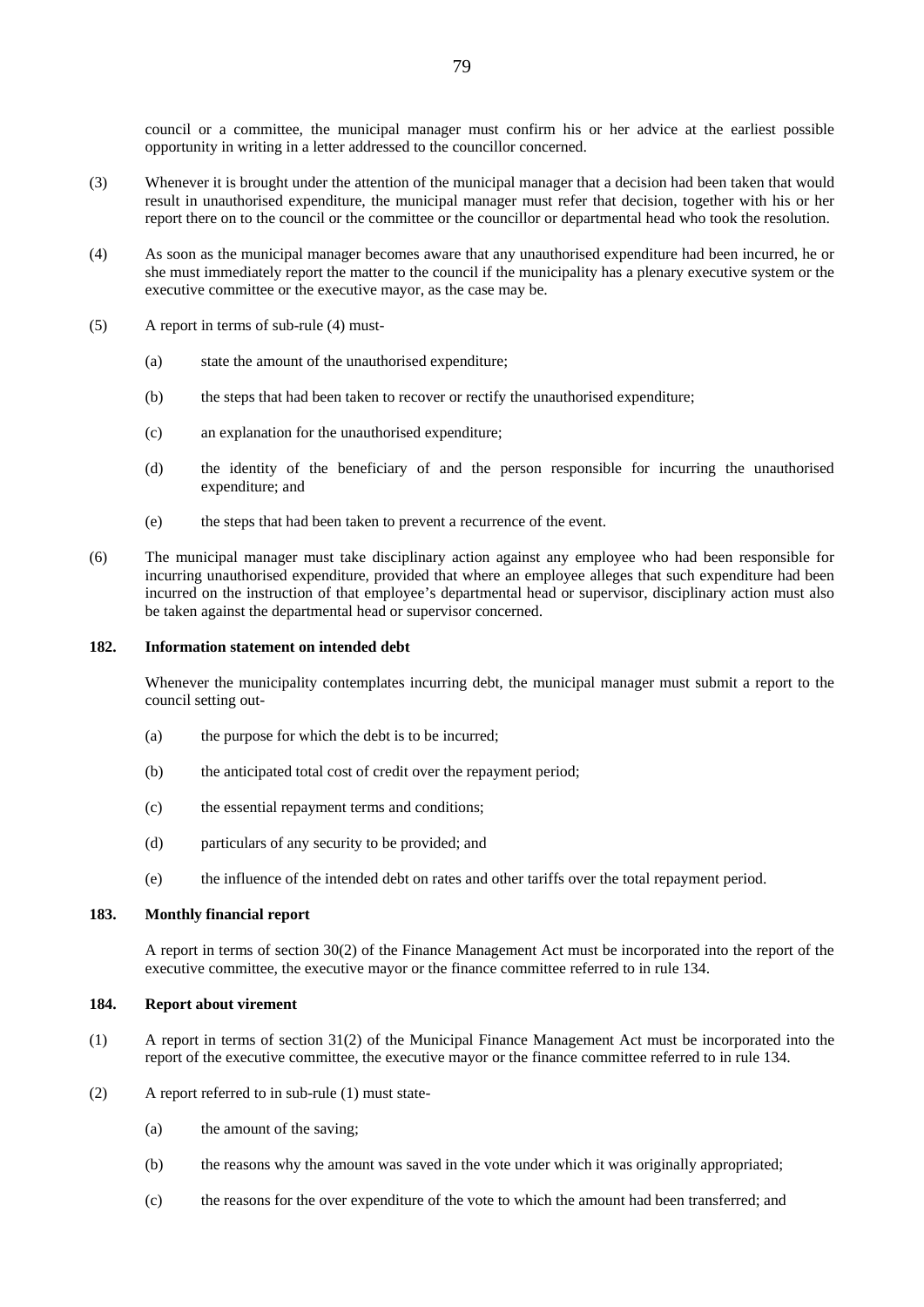(d) the steps that had been taken to prevent over and under budgeting in the following financial year.

# **185. Report on inability to comply with reporting requirements or any other duty**

- (1) The municipal manager must report immediately to the executive committee or the executive mayor or the council, if the municipality has a plenary executive system, if he or she is not able to comply with any of his or her reporting requirements or any duty in terms of-
	- (a) any legislation, including these rules and orders; or
	- (b) his or her contract of employment.
- (2) A report in terms of sub-rule (1) must state the reasons for the inability.
- (3) Whenever the reasons for the inability arise from the inadequate guidance, instruction, training or counselling, the report must state the extent to which such guidance, instruction, training or counselling fell short of being adequate.
- (4) Whenever the reasons for the inability arise from a lack of co-operation from any departmental head or other employee of the municipality, the municipal manager must make appropriate recommendations as to prevent such an occurrence in future.

# **186. Reporting about performance**

- (1) The municipal manager must, together with the report in terms of rule 178 submit a report on the implementation and results of the municipality's performance management system.
- (2) The report in terms of sub-rule (1) must, in addition to any matters prescribed in terms of the Systems Act, state-
	- (a) the development objectives of the municipality and the performance indicators and targets determined in respect of each of them;
	- (b) how progress was measured and the indicators applied
	- (c) the extent to which each of the performance targets had been achieved;
	- (d) the reasons for every difference between any performance target and the actual achievement thereof;
	- (e) recommendations for the improvement of performance where underperformance against any performance target had been identified;
	- (f) recommendations for the increase in performance targets where such targets had been achieved;
	- (g) recommendations for the change of any performance indicator or development objective;
	- (h) the result and recommendations of the performance appraisal of the municipal manager and every departmental head during any period since the last report was submitted; and
	- (i) any other relevant matter.

#### **CHAPTER 12**

## **DELEGATED POWERS**

# **187. Reporting on exercise of delegated powers**

- (1) A committee, councillor or employee to whom a power had been delegated must report to the delegating authority on all decisions taken in terms of its delegated powers.
- (2) A report in terms of sub-rule (1) must be submitted-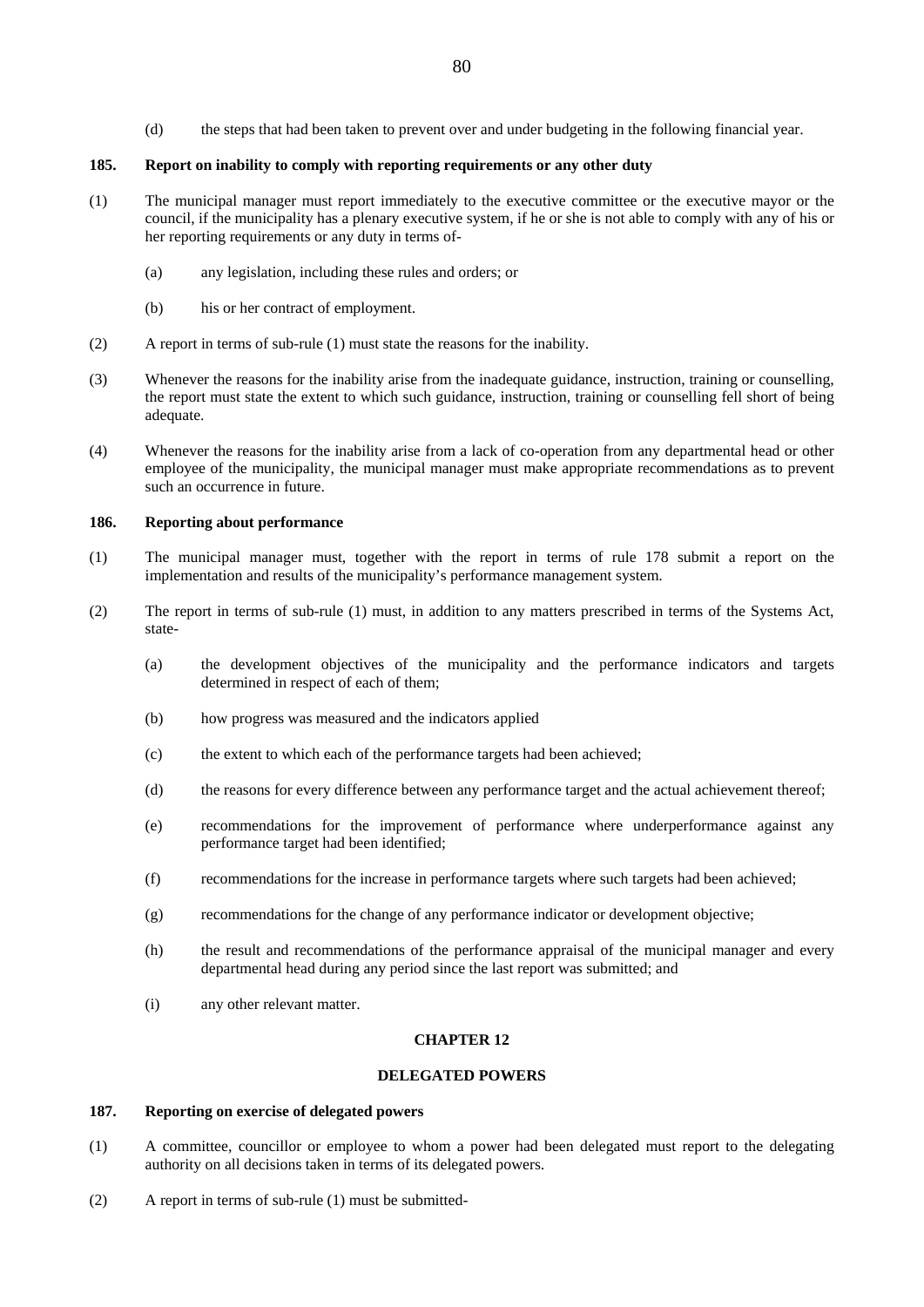- (a) by the executive committee or the executive mayor or a section 79-committee in the case of a municipality that has a plenary executive system, as the case may be, to the council together with its report in terms of rule 175;
- (b) by the municipal manager to the executive committee or the executive mayor or the appropriate section 79-committee if the municipality has a plenary executive system, as the case may be, within fourteen days of the end of each month; and
- (c) by a departmental head to the municipal manager within fourteen days of the end of each month.

### (3) A report in terms of-

- (a) sub-rule (2)(b) must be incorporated into the report of the relevant committee or the executive mayor, as the case may be, to the council; and
- (b) sub-rule (2)(c) must be incorporated into the report of the municipal manager in terms of sub-rule  $(2)(b).$

# **188. Review of decisions under delegated powers**

- (1) The speaker must, after a report in terms of rule  $175(1)(a)$  had been disposed of, put the matters disposed of by the committee or the executive mayor, as the case may be, in terms of its delegated or statuary powers, one after the other.
- (2) The speaker may alter the sequence of the matters dealt with in a report in terms of sub-rule (1) at his or her own discretion.
- (3) During the consideration of a matter in terms of sub-rule (1)-
	- (a) the chairperson of the committee or a member of the committee designated by him or her or the executive mayor, as the case may be, may speak for 10 minutes on any matter contained in such report despite any other provisions to the contrary contained in these rules and orders;
	- (b) no proposal other than a proposal that the matter be referred back for consideration by the relevant committee may be made; and
	- (c) a councillor may demand that his or her opposition to a resolution contained in such report be recorded in the minutes.
- (4) The chairperson of the committee concerned or the executive mayor, as the case may be, may at any time during the debate on a matter-
	- (a) request that the matter be withdrawn and referred back to the committee or the executive mayor for further consideration; or
	- (b) amend a resolution contained in such report

with the permission of the other members of the committee present in appropriate cases.

- (5) Permission in terms of sub-rule (4) must be granted or denied without discussion.
- (6) A matter that is withdrawn in terms of sub-rule  $(4)(a)$  lapse without further discussion.
- (7) The chairperson of the committee or the executive mayor, as the case may be, may conclude the debate on the matter, provided that in the case of a committee, the chairperson may designate another councillor who is a member of the committee to conclude such debate.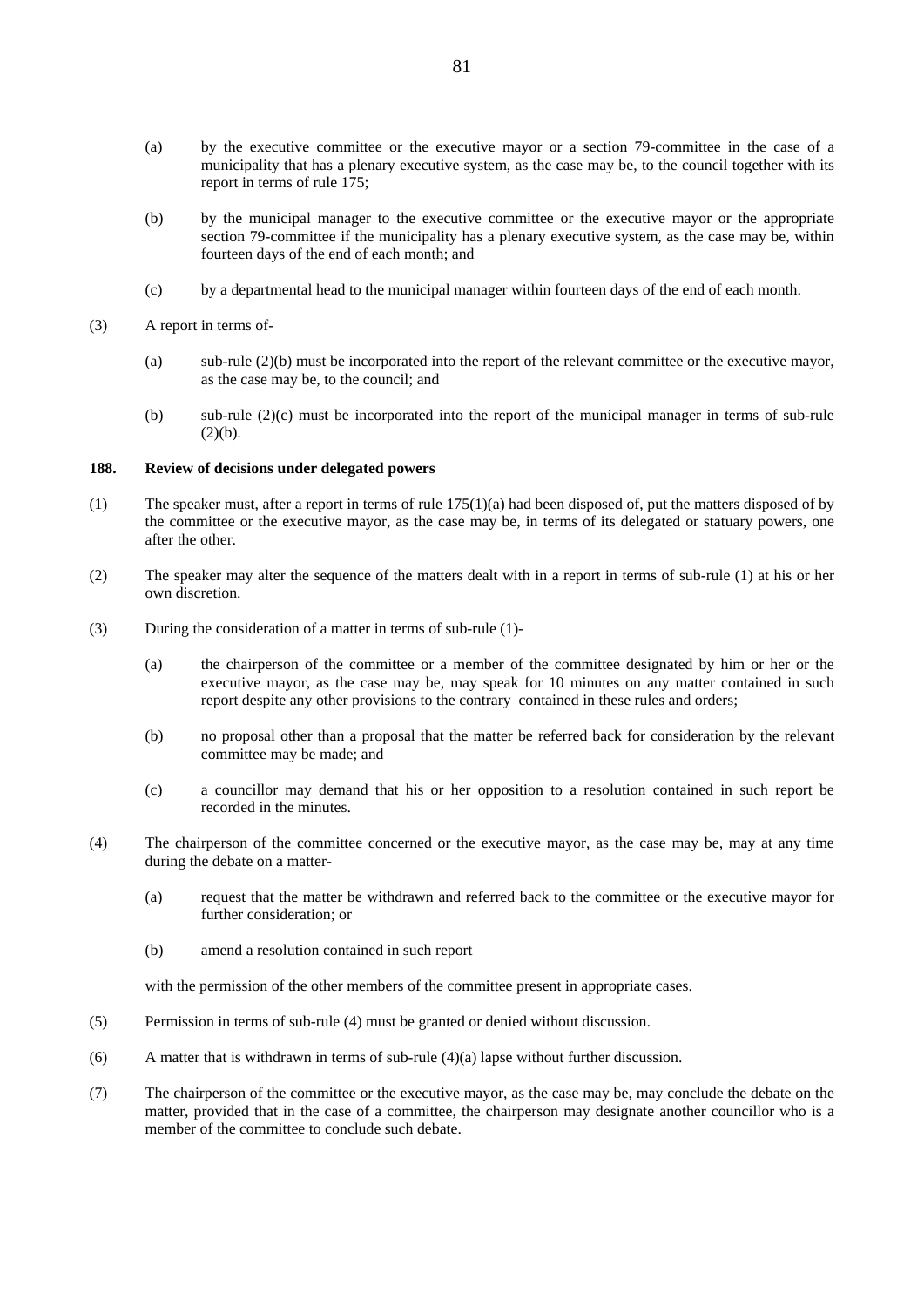#### **189. Review of delegated powers**

- (1) The municipal manager must, not later than the third ordinary council meeting after a general election of councillors, and thereafter as often as the council so requires, submit a report on the delegated powers of the municipality to the council.
- (2) The report in terms of sub-rule (1) must be submitted to the executive committee or the executive mayor or the appropriate section 79-committee if the municipality has a plenary executive system, as the case may be.
- (3) The committee or the executive mayor, as the case may be, must consider the report and recommendations of the municipal manager. The committee or executive mayor, as the case may be, must submit the report, together with its comments and recommendations to the council at the first ordinary council meeting next ensuing.

### **CHAPTER 13**

## **DEPUTY MAYOR AND DEPUTY EXECUTIVE MAYOR**

# **190. Report by the municipal manager**

- (1) Whenever the council contemplates applying to the MEC for approval to-
	- (a) elect a deputy mayor in terms of section 48(1) of the Structures Act if the municipality has a collective executive system or
	- (b) elect a deputy executive mayor in terms of section 55(1) of the Structures Act if the municipality has a mayoral executive system

it must obtain and consider a report of the municipal manager.

- (2) The municipal manager in preparing a report contemplated in sub-rule (1) must consider the need for a deputy mayor or deputy executive mayor, as the case may be, taking into account-
	- (a) the extent of the powers and functions of the municipality;
	- (b) the need to delegate those powers and functions to promote efficiency and effectiveness in their performance to a deputy mayor or deputy executive mayor;
	- (c) the reasons not to delegate any such power or function to the executive committee or the mayor or the executive mayor, as the case may be, or an employee of the municipality;
	- (d) the available financial and administrative resources of the municipality to support the work of a deputy mayor or a deputy executive mayor, including the provision and maintenance of appropriate office facilities, office equipment and secretarial support;
	- (e) the need for the economical, efficient and effective use of resources;
	- (f) the workload of a deputy mayor or a deputy executive mayor;
	- (g) the need for co-ordination of decision-making;
	- (h) the likely effect delegated powers may have on the enthusiasm and interest of councillors who are not elected to the executive or mayoral committee; and
	- (i) the likely improvement or deterioration in the quality and speed of decision-making if a deputy mayor or deputy executive mayor is elected.
- (3) The report must contain recommendations with regard to-
	- (a) the format, frequency and framework for reports on the activities of the deputy mayor or the deputy executive mayor and the exercise of his or her delegated powers;